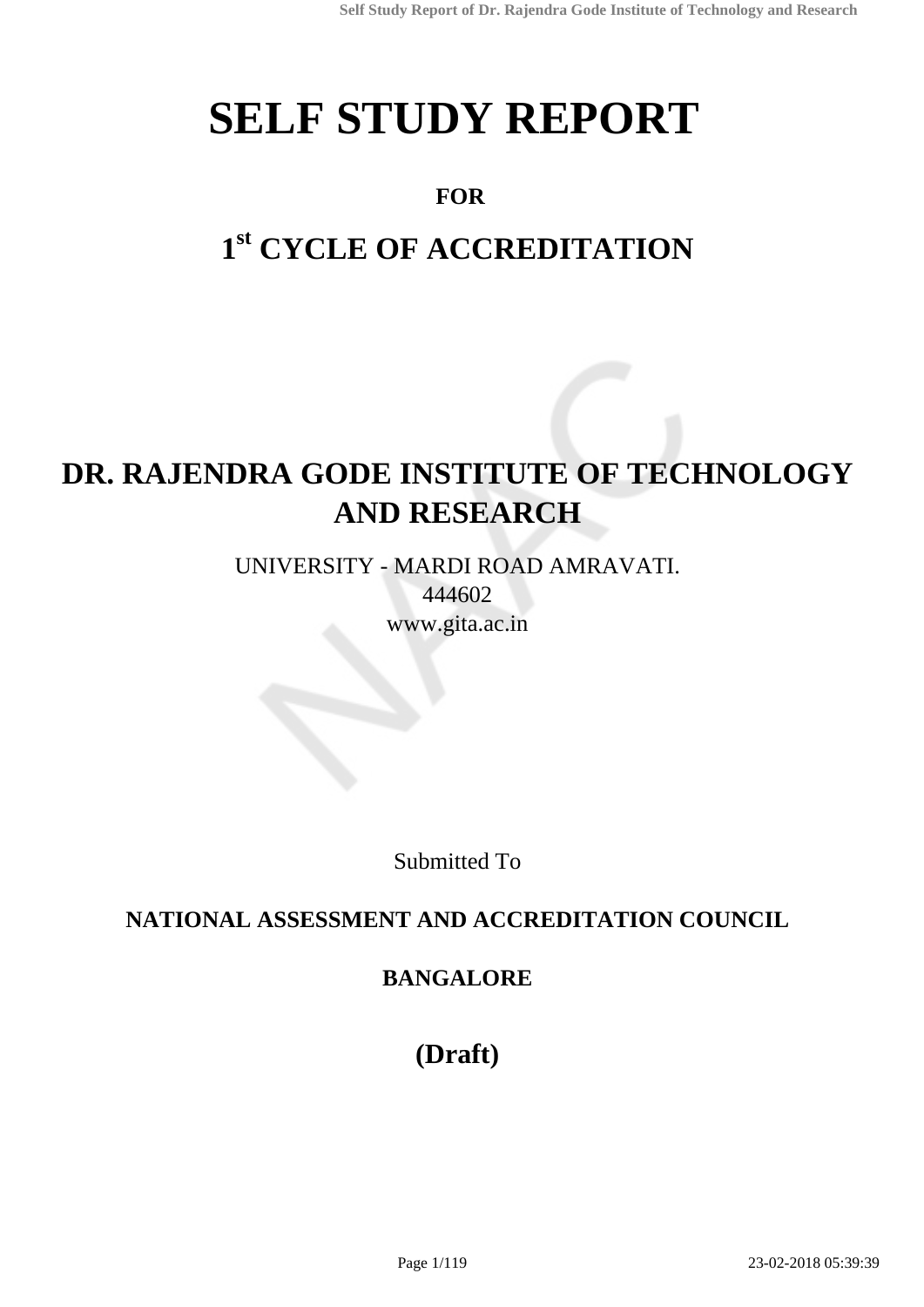# **1. EXECUTIVE SUMMARY**

### **1.1 INTRODUCTION**

**Indira Bahuuddeshiya Shikshan Sanstha, Buldana (IBSS), established in 1986, incepted Dr. Rajendra Gode Institute of Technology and Research (DRGITR), Amravati under the dynamic leadership of Founder President Late Dr. Rajendraji Gode (Former Minister of state, Home and Industry, GoM), in 2008 for providing education in the field of Engineering and Technology.**

**Due to seamless efforts of management and staff, the institute has earned the status of leading educational trust in Vidarbha region: dedicated to the cause of education to masses. IBSS have 21 institutions flourishing in Amravati and Buldana districts which includes Engineering, Medicine, Nursing, Agriculture, Arts, Commerce & Science and Pharmacy etc.**

**DRGITR is continuously focusing towards achieving its vision and mission by emphasizing research oriented and more practical education. The institute has achieved phenomenal growth in academics and research within short span of time. The institute has started a first of its kind, Techknowvista Incubation center in the region to explore the acumen of research and entrepreneurship.**

**The institute provides education in Engineering streams of UG courses like Civil, Mechanical, Electronics & Telecommunication and Computer Science & Engineering alongwith PG specialization courses like Transportation, Thermal, Computer Science & Engineering and Electronics & Telecommunication. The lush green campus with spread lawns, trees, sprawls in 7.5 acres of land in a serene pollution free location at the foothills of Ghatkhed away from the hustle and bustle of the city, yet excellently connected to it. The institute has a** *Wi-Fi* **campus with OFC backbone and green source of solar energy.**

**Vision** 

**To be the flagship of universally acceptable new ideas and innovations.**

**Mission**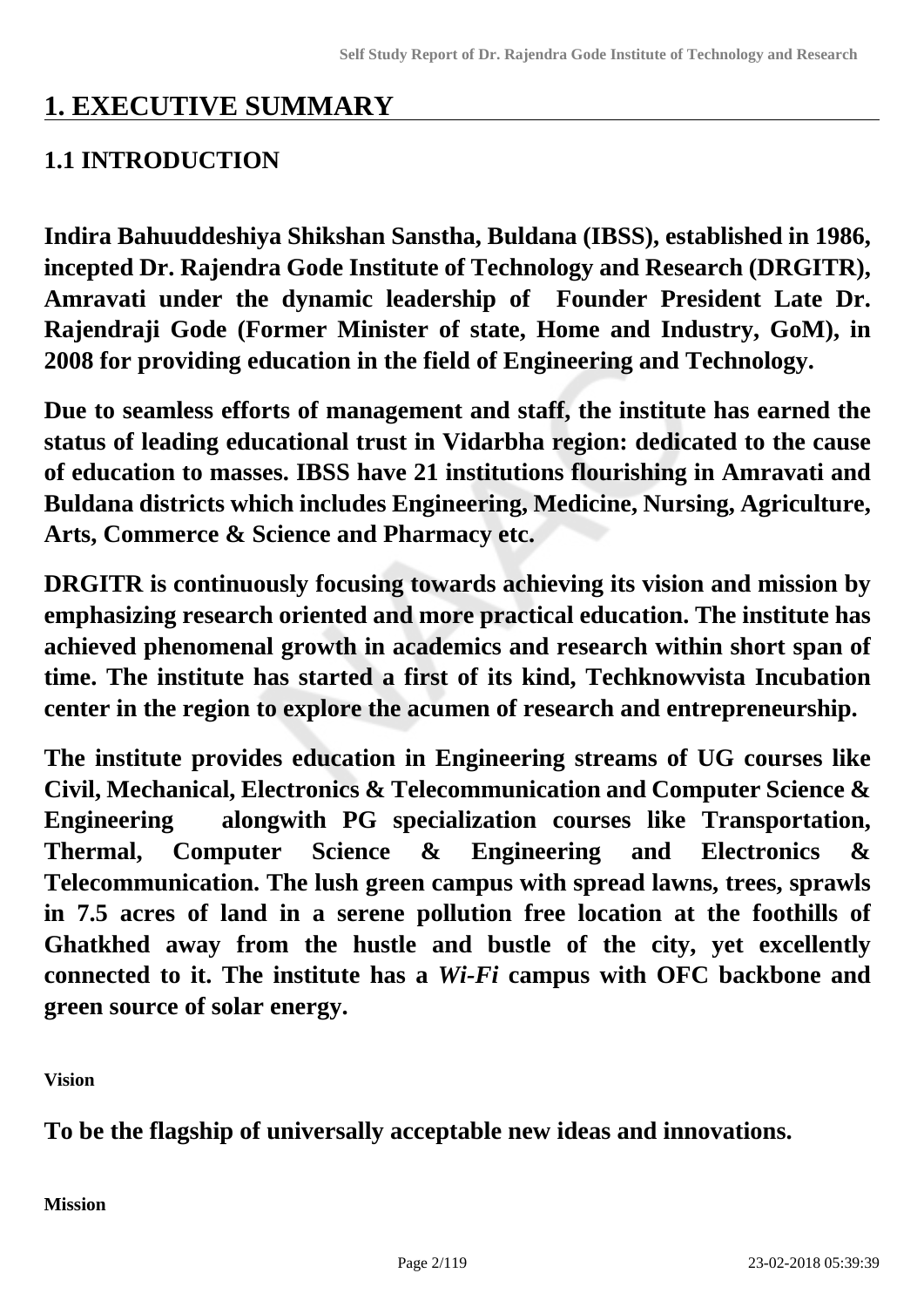**To provide synergic environment to flourish new ideas and creativity and to nurture disciplined thinktank leaders and competent human resources in science and technology to confront global challenges.**

### **1.2 Strength, Weakness, Opportunity and Challenges(SWOC)**

### **Institutional Strength**

### **Strengths:**

- **Geographical location of the institute**
- **Renowned status of affiliating University**
- **State of Art infrastructural facilities**
- **Good number of patents published**
- **Qualified and sufficient number of faculty members**
- **Tecknowvista incubation center**
- **Conducive environment for overall development of students**
- **Vibrant Training and Placement cell**
- **Decentralized governance system**
- **Active involvement of faculty in TG Scheme for continuous monitoring of students**
- **Active involvement of students in curricular and co-curricular activities**
- **Excellent sports and cultural facilities to support student participation in extracurricular activities**
- **Wi-Fi Campus**
- **Excellent Medical facility in the campus**
- **Eco-friendly green campus**
- **Remarkable representation of faculty on professional Bodies &**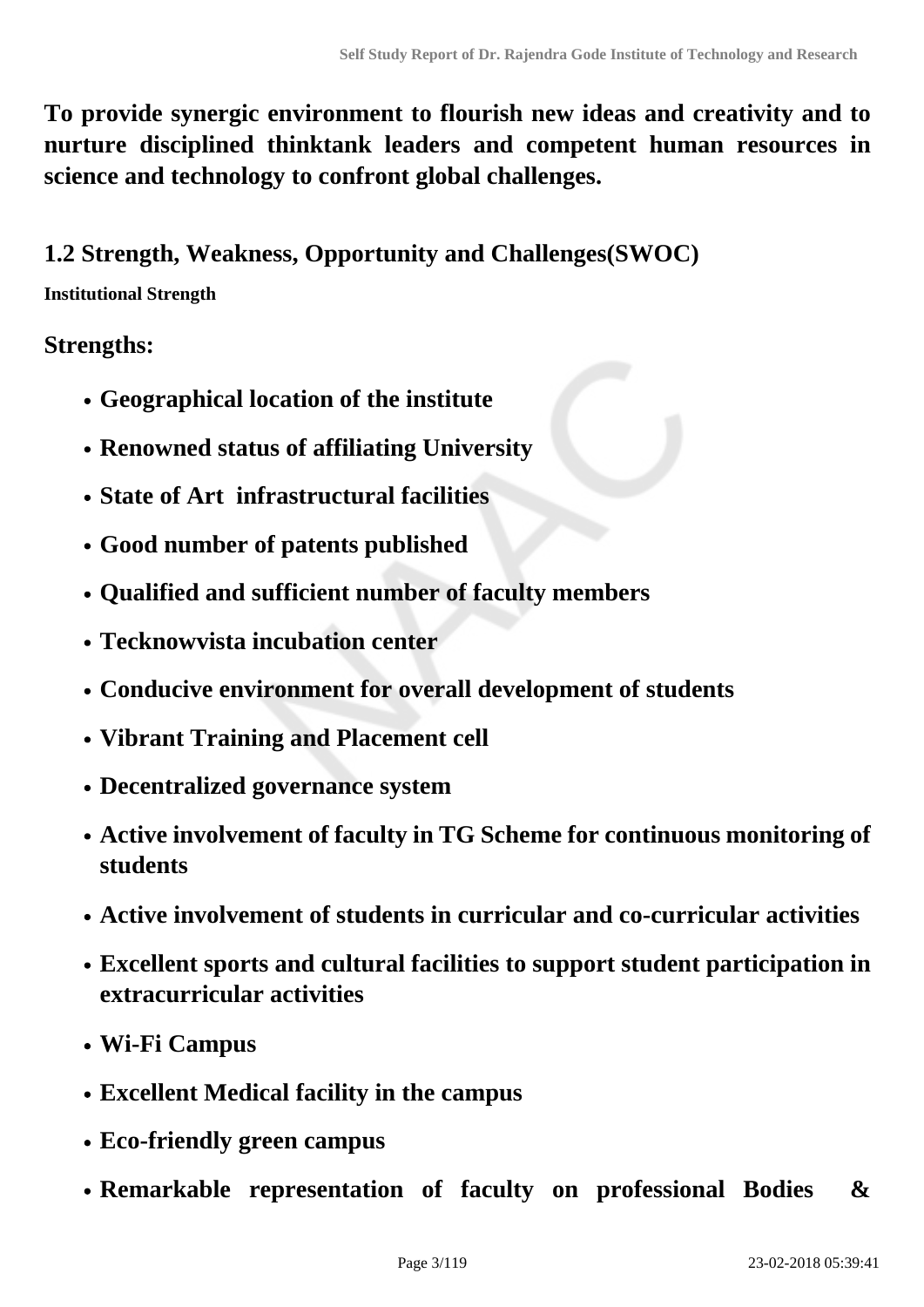### **Affiliating University**

- **Regular organization of International conference and technical events**
- **Financial support to needy students**
- **Proactive faculty dedicated to development of the institute**

**Institutional Weakness** 

### **Weaknesses:**

- **Admitted students are of low merit**
- **Professional and communication skills of the admitted students are not up to the mark**
- **Less number of consultancy projects**
- **Less number of faculty in higher cadre**
- **Low percentage of on Campus placements**
- **Being only 5 years old, the alumni of the institute has not received significant recognition from the society**
- **Under qualified supporting staff**

**Institutional Opportunity** 

### **Opportunities:**

- **Establishing the brand of institute in the society**
- **Opportunity for faculty to upgrade qualification**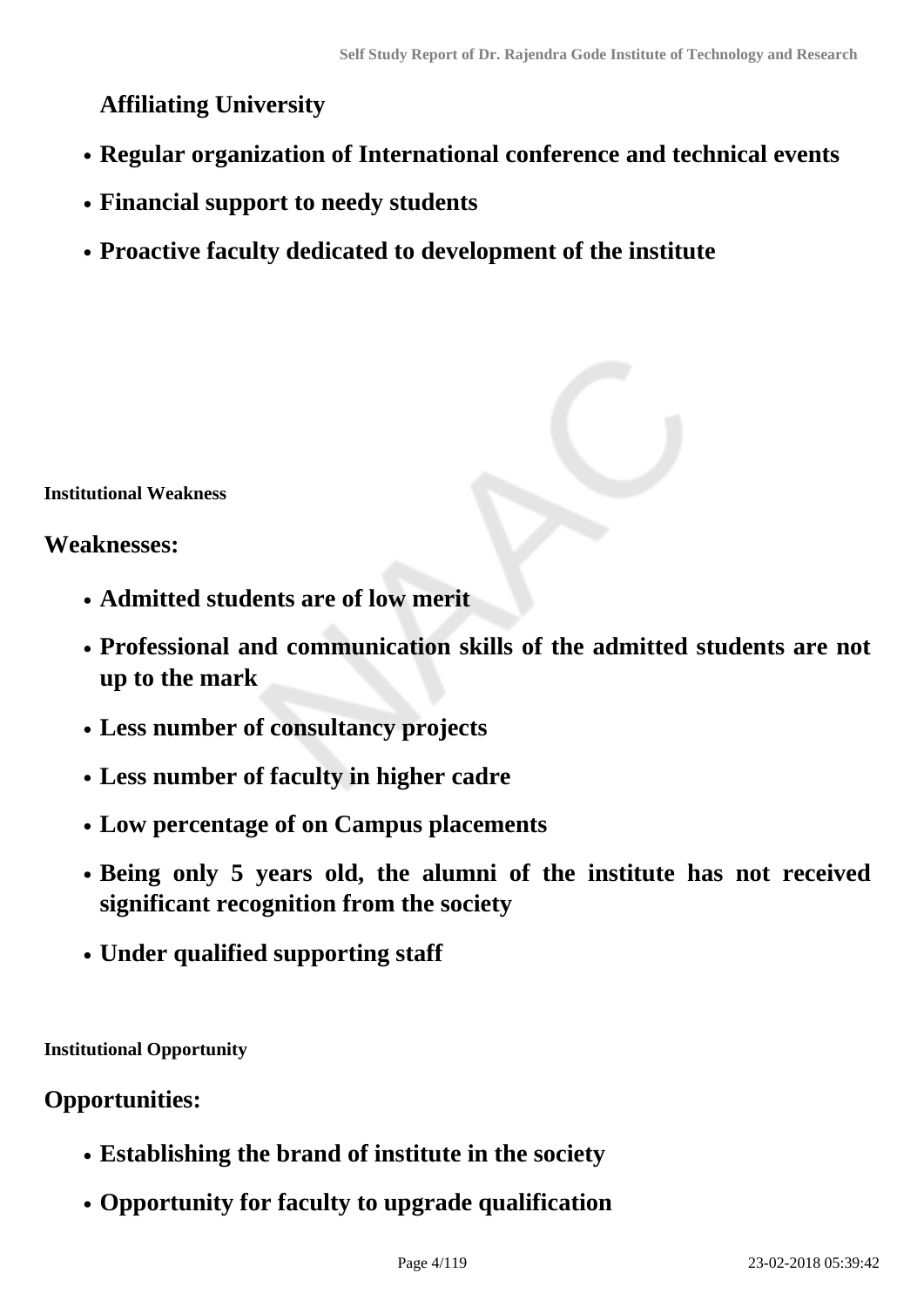### **Facilitating the young and motivated teachers & students to explore their research capability through incubation center.**

**Institutional Challenge** 

### **Challenges:**

- **Attracting meritorious students**
- **Attracting and retaining faculty of higher cadre**
- **Improvement in campus placement**
- **Increase in producing number of entrepreneurs**
- **Student progression to higher studies in reputed institutes**

### **1.3 CRITERIA WISE SUMMARY**

#### **Curricular Aspects**

- The institute ensures quality by formulating a system to meet the challenges by emphasizing on research based practical implementations as focused in Vision, Mission and quality objectives.
- The curriculum meets the standards as prescribed by AICTE and industries.
- The institute is affiliated to SGBAU, Amravati which allows revising syllabus after specific duration to meet the needs of industry, research and society.
- ?The Board of Studies (BoS) of SGBAU for each programme comprise of academicians, eminent scientists and industry professionals.
- The scheme prescribed by SGBAU is adopted to ensure the effective implementation of curriculum.
- The gap between industry and academia is bridged by identifying the value addition courses to deliver during the sessions after interacting with industry and alumni working at various industries to enhance students' employability potential.
- Industries are identified to technically sponsor the major projects of students to enhance research acumen.
- A student feedback mechanism is developed to assess and improve the effectiveness of classroom teaching.

#### **Teaching-learning and Evaluation**

The centralized admission process is conducted by Directorate of Technical Education, Maharashtra for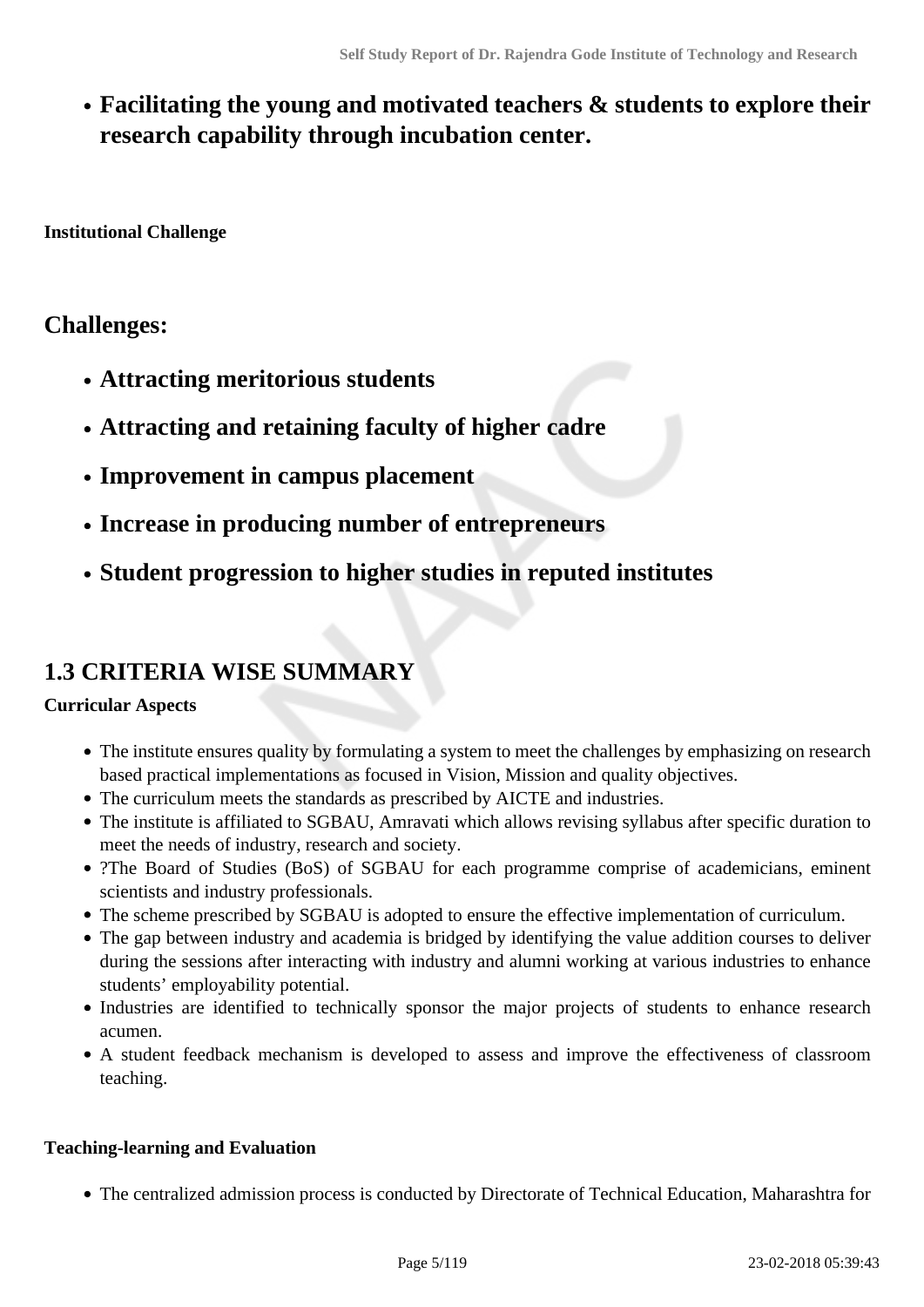admitting students at entry level of First Year or Direct Second Year at institute.

- Higher classes admissions are governed by the norms prescribed by affiliating SGBAU, Amravati.
- Academic calendar is prepared in align with SGBAU academic calendar before the commencement of session.
- A well defined teaching learning process is adopted at institute which includes subject allotment to the teacher, preferably with their choice, before the commencement of the session based on the toughness of subject and qualification and experience of teachers.
- Teaching plan is prepared by the subject teachers to ensure timely execution and completion of syllabus. The sessional examinations are conducted as per SGBAU prescribed scheme.
- The continuous internal evaluation process of institute is implemented as per AICTE guidelines. Some of experiments are changed and conducted every year as per curriculum.
- Level of attainment of POs, PSOs and COs is calculated on the basis of University result of respective student.
- Teacher guardians help the students to improve academic performance through personal counseling .

#### **Research, Innovations and Extension**

- The Institute emphasizes the requisite skills, knowledge and research aptitude, to cater the needs of the society with the right values and ethics which will shape rewarding careers of the students who will serve the society.
- Teachers and students have published research articles in reputed conferences and indexed journals.
- Teachers are sent to participate in STTPs, workshops and seminars.
- Students are encouraged to enhance their research attitude by sending them to participate in different technical events.
- An in-house research center for nurturing the innovative ideas is established named "Technowvista Incubation Center (TIC)" in the institute.
- **TIC provides consultancy to the industries and individuals for feasible solutions**.
- **A concept of Mega Super Computer working on ternary logic is invented at Technowvista Incubation Center, whose international patent was sought.**
- **Patents are granted to teachers in the institute.**
- **Teachers and students have published patents for their research work.**
- TIC is in process of collaborating with SGBAU and other industrial organizations.
- To promote research amongst the teachers and students, international conferences and national technical festivals are organized.

#### **Infrastructure and Learning Resources**

- Lush green campus with landscaped lawns surrounded with trees provides pollution free environment catalyze students for better education.
- The infrastructure is built as per AICTE norms catering separate departments equipped with electrical and IT facilities.
- Separate parking space, play ground, cafeteria and potable water is available in the campus.
- Transport facility is available for staff and students in the campus.
- Centralised computing facility is accessed from every department through LAN connectivity, Internet and WIFI facility.
- Spacious library with rich collection of books, journals, magazines, e-books and e- journals is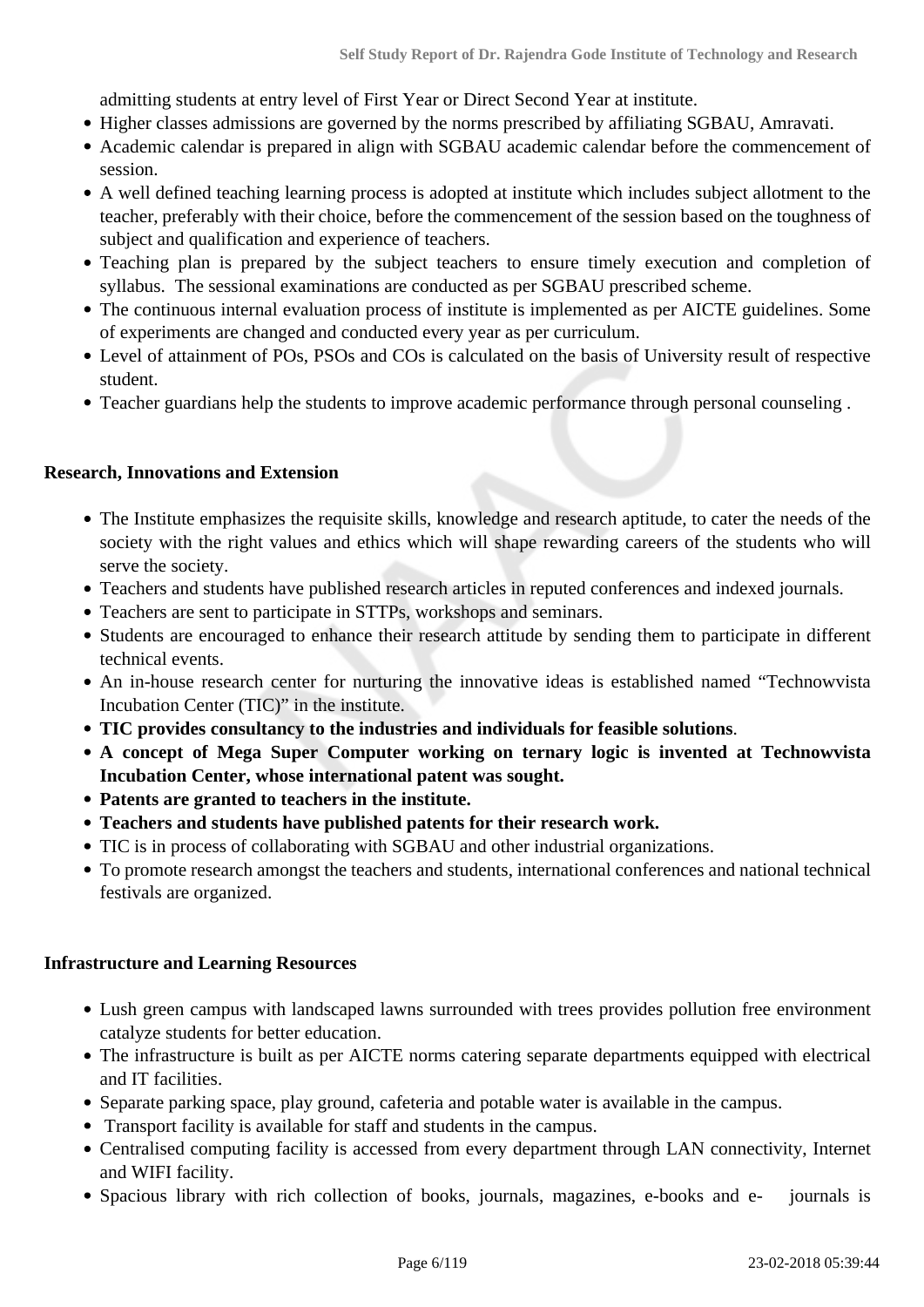available.

- PCs with Multimedia facility are employed to access e-learning material.
- The institute has a mechanism for periodical maintenance of all equipments and facilities provided all across the campus.

#### **Student Support and Progression**

- Students are supported for various non academic issues like women harassment, ragging and grievance redressal with the formation of different committees as per AICTE norms.
- The institute provides support to all socially and economically weaker sections among the admitted students by extending all welfare schemes initiated by State Government of Maharashtra.
- The institute offers Dr. Rajendra Gode foundation scholarship to needy students and spreads awareness about the scholarships offered by different industries and Non Government Organizations (NGOs).
- The institute organizes seminars from experts to inculcate entrepreneurial skills among the students.
- The training and Placement Cell of the institute organizes bridge courses and soft skill development programmes for the students to enhance their employability potential.
- The training and Placement Cell of the institute organizes campus placement programmes.
- Students active participation in sports and extracurricular activities is facilitated through student forums like CESA, Students Representative Council etc. and it has fetched national and international awards in sports and cultural activities.
- Regular Alumni meets are conducted under Alumni association of institute.
- Registration of Alumni Association at office of Charity commissioner, Government of Maharashtra is in process.

#### **Governance, Leadership and Management**

- The leadership of the institute believes in participative management and strives to bring in excellence by structured organizational system with the involvement of all the stakeholders.
- Well-defined perspective plan of institute identifying thrust areas has been prepared. Various committees are formulated for effective implementation for achieving goals as stated in Vision and Mission.
- Regular feedback is collected from stakeholders to improve the overall performance of the institute.
- The academic and administrative activities within department are executed and monitored by the respective heads for excellence.
- The teacher is supported to publish their research work and also to publish patents.
- The faculties are also encouraged to participate in STTPs, Seminars, Workshops and Conferences.
- Being a self-financed institution, funds are mobilised through receipts of fees from students and scholarships through various Government agencies.
- Budget allocation is approved by Local Managing Committee and accordingly the expenditures are managed.
- IQAC is formulated to identify, monitor, review and implement to achieve the quality objectives.

#### **Institutional Values and Best Practices**

• Institute gives utmost priority to the perseverance and maintenance of dignity, respect and safety of girl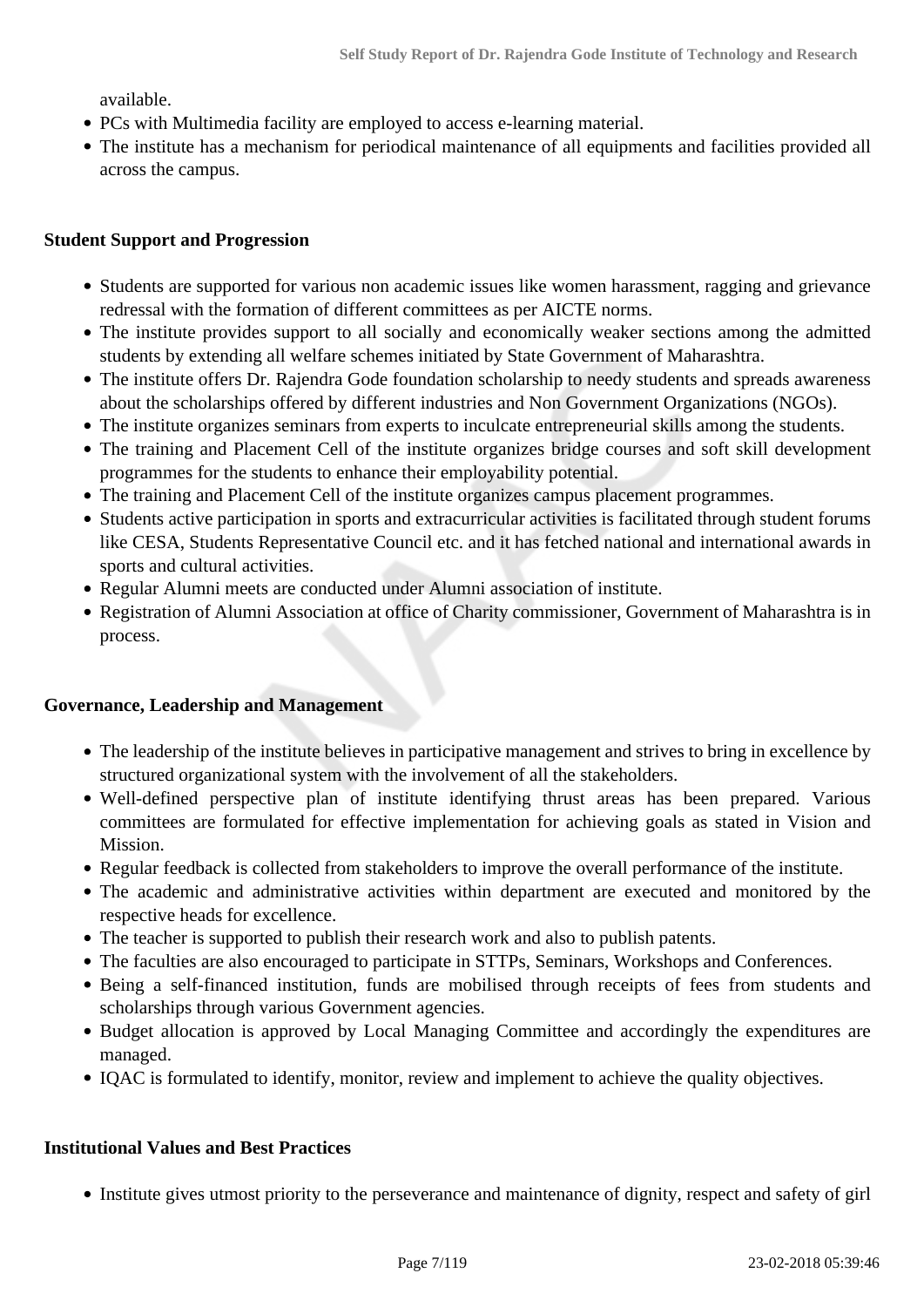students, lady teaching and non teaching staff on the campus.

- Institute has constituted a committee and mechanism to resolve the issues of harassment and gender violation cases reported.
- Institute promotes the activities which focus on moral, etiquettes, culture and human values.
- Institute emphasizes to adopt green practices to encounter the issues like cleanliness, carbon neutrality, waste management and water & energy conservation.
- Teacher guardians help the students to overcome stress related non academic issues.
- Welfare schemes are implemented for financial and academic empowerment of teachers.
- To imbibe the sense of responsible citizenship, students are involved in different social outreach activities engaging local community.
- In context to distinctive vision for new ideas and innovation in technology, Institute organizes an International Conference and National Level technical festival for the students.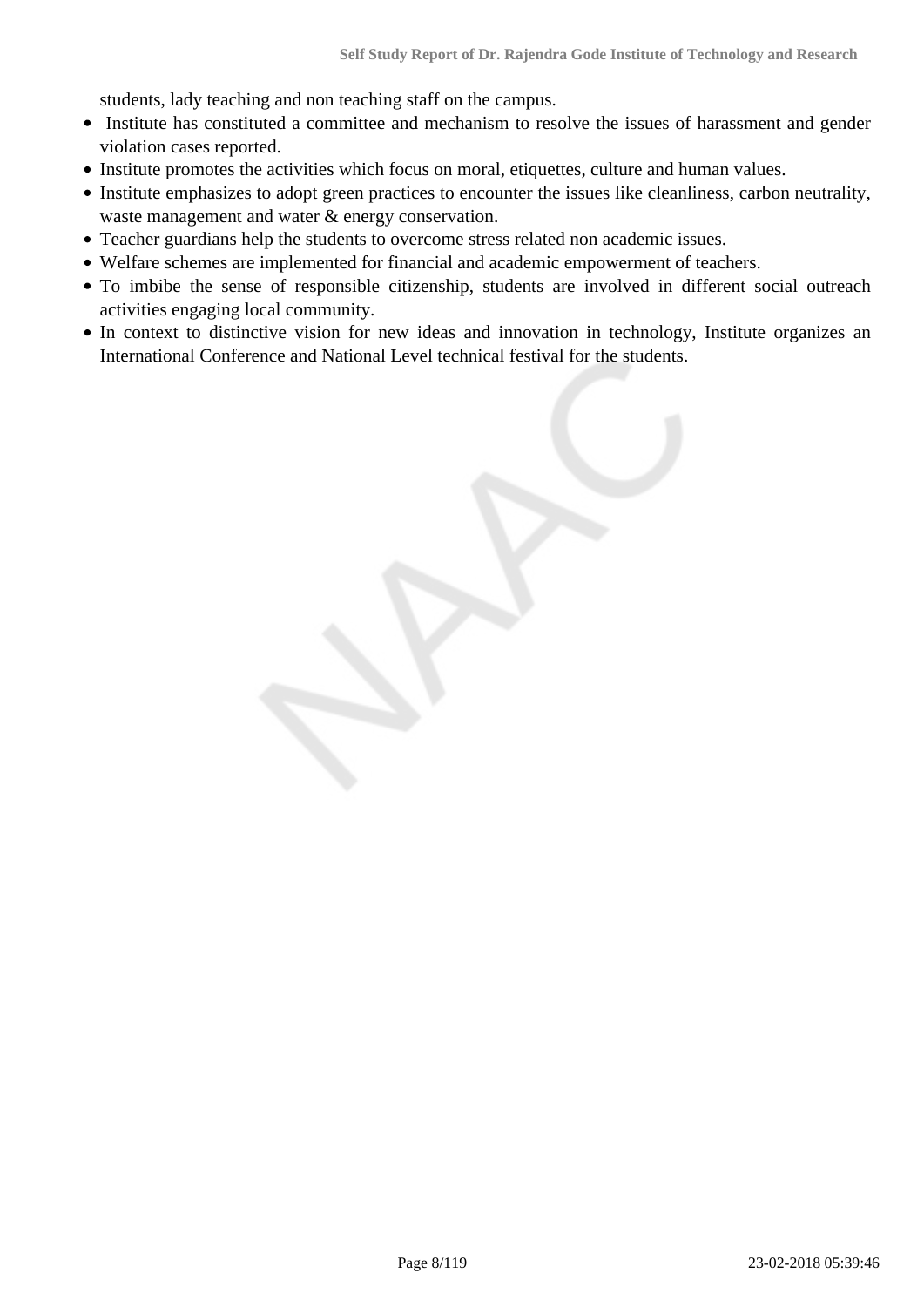# **2. PROFILE**

### **2.1 BASIC INFORMATION**

| Name and Address of the College |                                                           |
|---------------------------------|-----------------------------------------------------------|
| Name                            | Dr. Rajendra Gode Institute of Technology and<br>Research |
| Address                         | UNIVERSITY - MARDI ROAD AMRAVATI.                         |
| City                            | Amravati                                                  |
| <b>State</b>                    | Maharashtra                                               |
| Pin                             | 444602                                                    |
| Website                         | www.gita.ac.in                                            |

| <b>Contacts for Communication</b> |                                     |                                          |               |                  |                                  |  |  |  |
|-----------------------------------|-------------------------------------|------------------------------------------|---------------|------------------|----------------------------------|--|--|--|
| <b>Designation</b>                | <b>Name</b>                         | <b>Telephone with</b><br><b>STD Code</b> | <b>Mobile</b> | Fax              | <b>Email</b>                     |  |  |  |
| Principal                         | DR.<br>PRAMOD B.<br><b>PATIL</b>    | 0721-2160625                             | 7720002401    | 0721-297027<br>5 | principal_coe@red<br>iffmail.com |  |  |  |
| IQAC<br>Coordinator               | DR.MANOJ<br>R. VYAWA<br><b>HARE</b> | 0721-2970347                             | 7507955888    | 0721-216061      | m.r.vyawahare $@g$<br>mail.com   |  |  |  |

| <b>Status of the Institution</b> |                       |
|----------------------------------|-----------------------|
| <b>Institution Status</b>        | <b>Self Financing</b> |

| Type of Institution |              |
|---------------------|--------------|
| By Gender           | Co-education |
| By Shift            | Regular      |

| Recognized Minority institution            |                |
|--------------------------------------------|----------------|
| If it is a recognized minroity institution | N <sub>o</sub> |

| <b>Establishment Details</b> |  |  |  |  |  |
|------------------------------|--|--|--|--|--|
|------------------------------|--|--|--|--|--|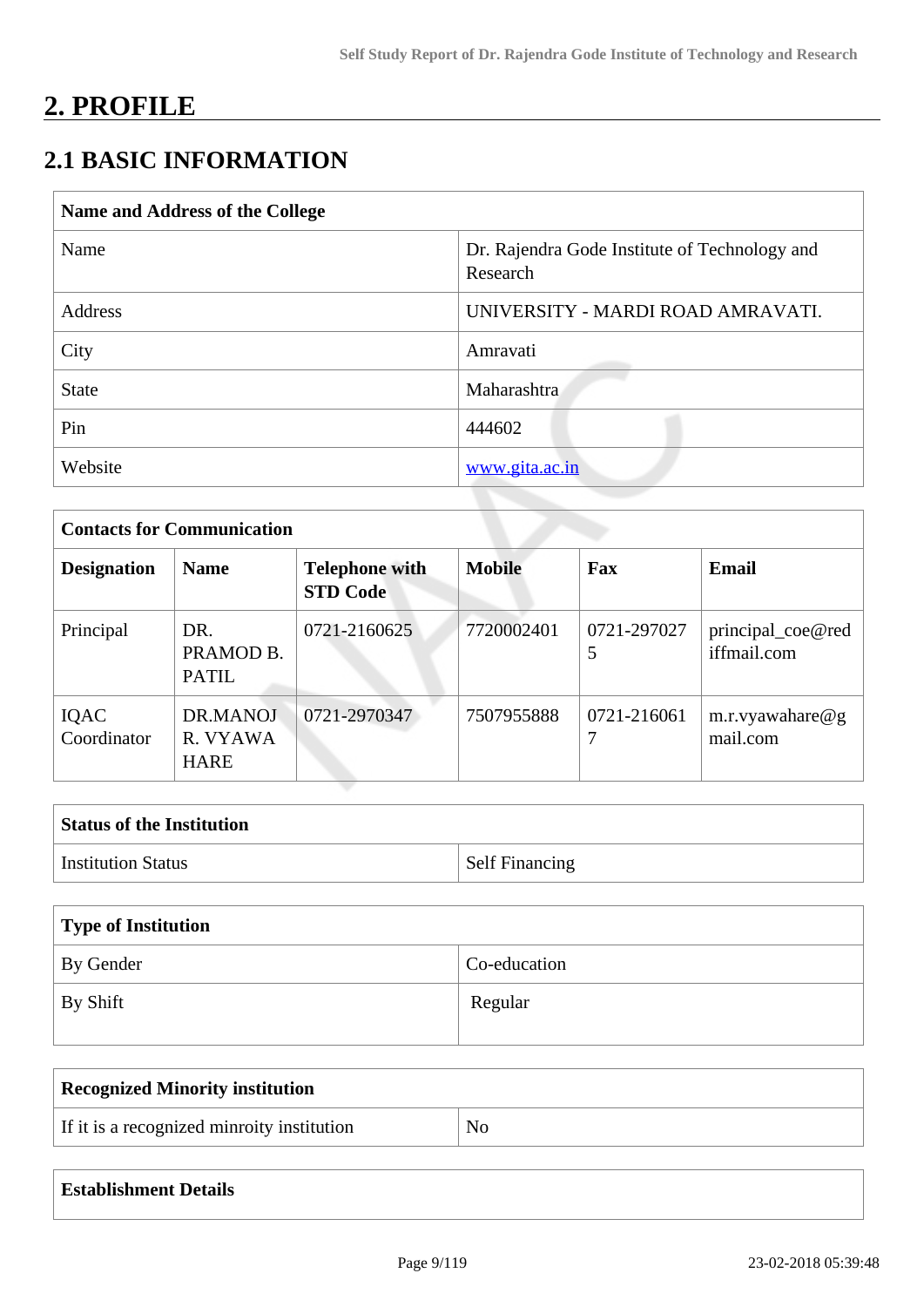|                                                           | Date of establishment of the college                                                                                        | 28-06-2008                             |                              |                                                                                                     |  |  |
|-----------------------------------------------------------|-----------------------------------------------------------------------------------------------------------------------------|----------------------------------------|------------------------------|-----------------------------------------------------------------------------------------------------|--|--|
| college)                                                  |                                                                                                                             |                                        |                              | University to which the college is affiliated/ or which governs the college (if it is a constituent |  |  |
| <b>State</b>                                              |                                                                                                                             | <b>University name</b>                 |                              | <b>Document</b>                                                                                     |  |  |
| Maharashtra                                               |                                                                                                                             | Sant Gadge Baba Amravati<br>University | <b>View Document</b>         |                                                                                                     |  |  |
| <b>Details of UGC recognition</b>                         |                                                                                                                             |                                        |                              |                                                                                                     |  |  |
| <b>Under Section</b>                                      |                                                                                                                             | <b>Date</b>                            |                              |                                                                                                     |  |  |
| 2f of UGC                                                 |                                                                                                                             |                                        |                              |                                                                                                     |  |  |
| 12B of UGC                                                |                                                                                                                             |                                        |                              |                                                                                                     |  |  |
|                                                           | Details of recognition/approval by stationary/regulatory bodies like<br>AICTE, NCTE, MCI, DCI, PCI, RCI etc(other than UGC) |                                        |                              |                                                                                                     |  |  |
| <b>Statutory</b><br><b>Regulatory</b><br><b>Authority</b> | <b>Recognition/App</b><br>roval details Inst<br>itution/Departme<br>nt programme                                            | Day, Month and<br>year(dd-mm-<br>yyyy) | <b>Validity in</b><br>months | <b>Remarks</b>                                                                                      |  |  |
|                                                           | <b>View Document</b>                                                                                                        | 10-04-2017                             | 12                           |                                                                                                     |  |  |

| Details of autonomy                                                                                                                  |    |
|--------------------------------------------------------------------------------------------------------------------------------------|----|
| Does the affiliating university Act provide for<br>conferment of autonomy (as recognized by the<br>UGC), on its affiliated colleges? | No |

| <b>Recognitions</b>                                                                  |     |
|--------------------------------------------------------------------------------------|-----|
| Is the College recognized by UGC as a College<br>with Potential for Excellence(CPE)? | No. |
| Is the College recognized for its performance by<br>any other governmental agency?   | No. |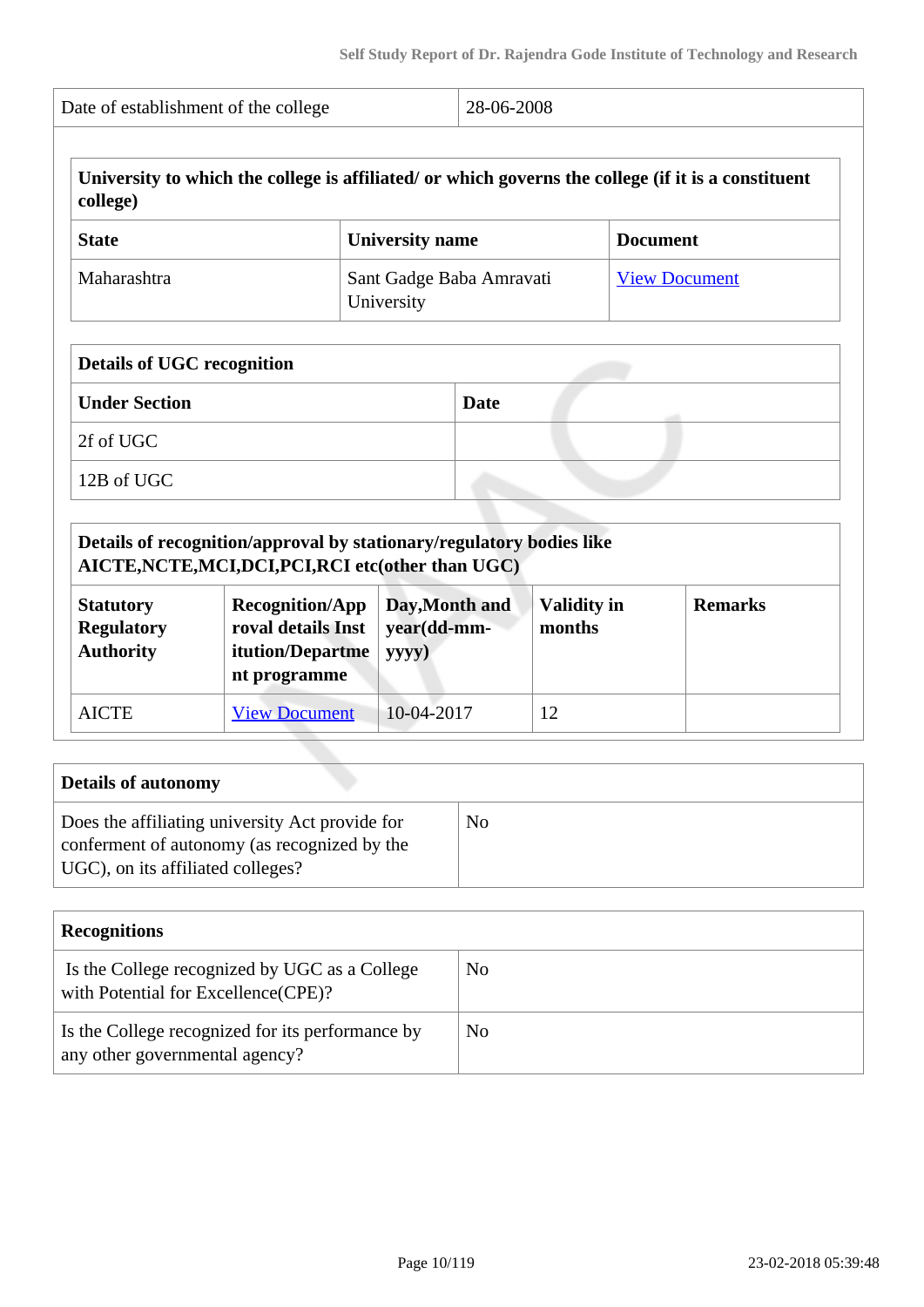| <b>Location and Area of Campus</b> |                                      |           |                                |                             |  |  |  |  |  |
|------------------------------------|--------------------------------------|-----------|--------------------------------|-----------------------------|--|--|--|--|--|
| <b>Campus Type</b>                 | <b>Address</b>                       | Location* | <b>Campus Area</b><br>in Acres | Built up Area in<br>sq.mts. |  |  |  |  |  |
| Main campus<br>area                | UNIVERSITY - MARDI<br>ROAD AMRAVATI. | Rural     | 7.5                            | 13905.82                    |  |  |  |  |  |

# **2.2 ACADEMIC INFORMATION**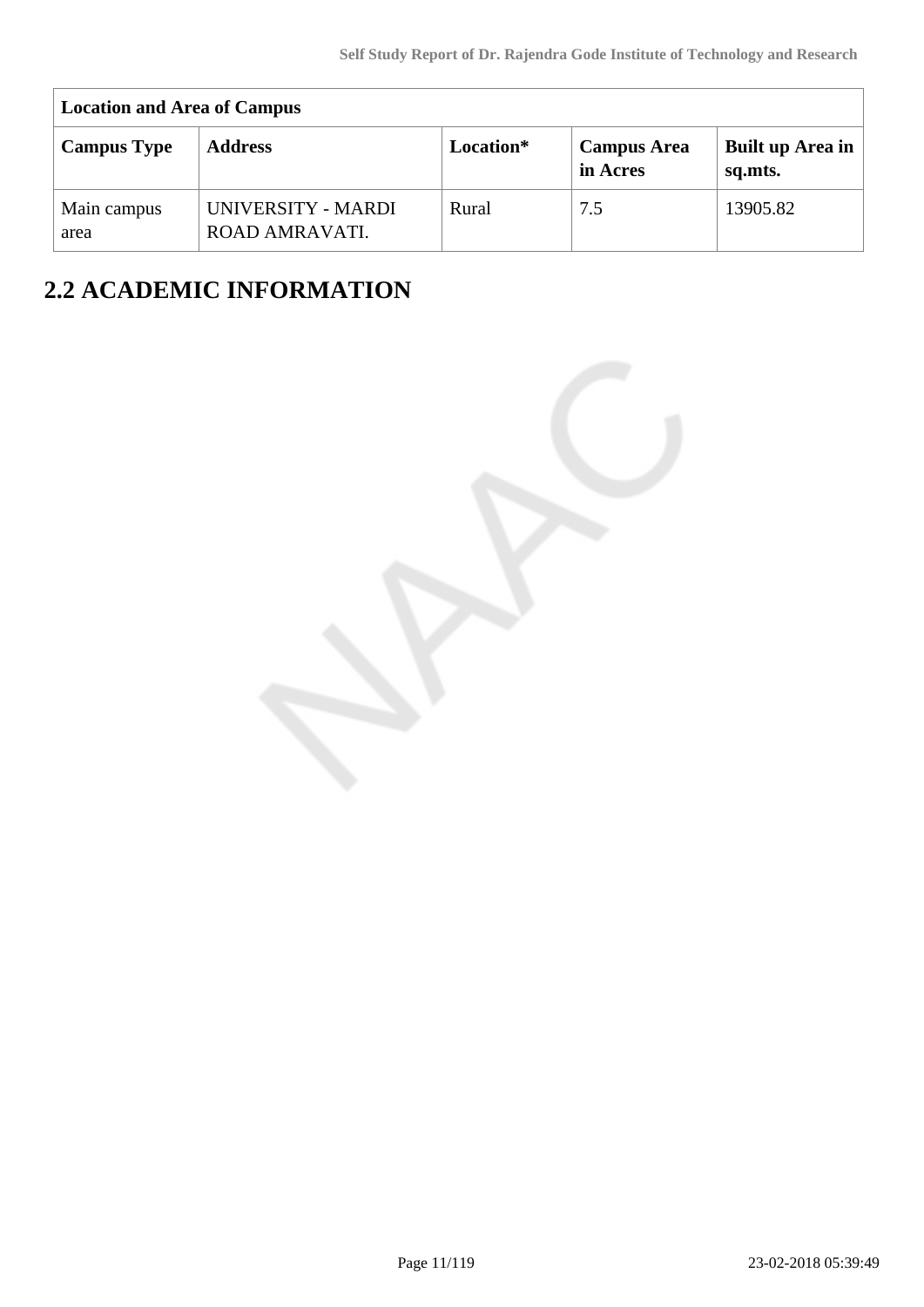| Details of Programmes Offered by the College (Give Data for Current Academic year) |                                                                  |                                     |                                   |                                        |                                      |                                             |  |  |  |
|------------------------------------------------------------------------------------|------------------------------------------------------------------|-------------------------------------|-----------------------------------|----------------------------------------|--------------------------------------|---------------------------------------------|--|--|--|
| Programme<br><b>Level</b>                                                          | <b>Name of Pr</b><br>ogramme/C<br>ourse                          | <b>Duration</b> in<br><b>Months</b> | <b>Entry</b><br>Qualificatio<br>n | <b>Medium of</b><br><b>Instruction</b> | <b>Sanctioned</b><br><b>Strength</b> | No.of<br><b>Students</b><br><b>Admitted</b> |  |  |  |
| <b>UG</b>                                                                          | BE, Civil<br>Engineering                                         | 48                                  | H S C AND<br><b>MHCET</b>         | English                                | 120                                  | 83                                          |  |  |  |
| <b>UG</b>                                                                          | BE, Mechani<br>cal<br>Engineering                                | 48                                  | <b>HSCAND</b><br><b>MHCET</b>     | English                                | 120                                  | 37                                          |  |  |  |
| <b>UG</b>                                                                          | BE, Electroni<br>cs And Telec<br>ommunicatio<br>n<br>Engineering | 48                                  | H S C AND<br><b>MHCET</b>         | English                                | 60                                   | 9                                           |  |  |  |
| <b>UG</b>                                                                          | BE,Compute<br>r Science<br>And<br>Engineering                    | 48                                  | <b>HSC AND</b><br><b>MHCET</b>    | English                                | 60                                   | 22                                          |  |  |  |
| PG                                                                                 | ME, Civil<br>Engineering                                         | 24                                  | <b>B. E. OR B.</b><br><b>TECH</b> | English                                | 24                                   | 19                                          |  |  |  |
| PG                                                                                 | ME, Mechani<br>cal<br>Engineering                                | 24                                  | <b>B. E. OR B.</b><br><b>TECH</b> | English                                | 24                                   | $\overline{7}$                              |  |  |  |
| PG                                                                                 | ME, Electron<br>ics And Tele<br>communicati<br>on<br>Engineering | 24                                  | B. E. OR B.<br>TECH               | English                                | 24                                   | 5                                           |  |  |  |
| PG                                                                                 | ME, Comput<br>er Science<br>And<br>Engineering                   | 24                                  | <b>B. E. OR B.</b><br><b>TECH</b> | English                                | 24                                   | 6                                           |  |  |  |

**Position Details of Faculty & Staff in the College**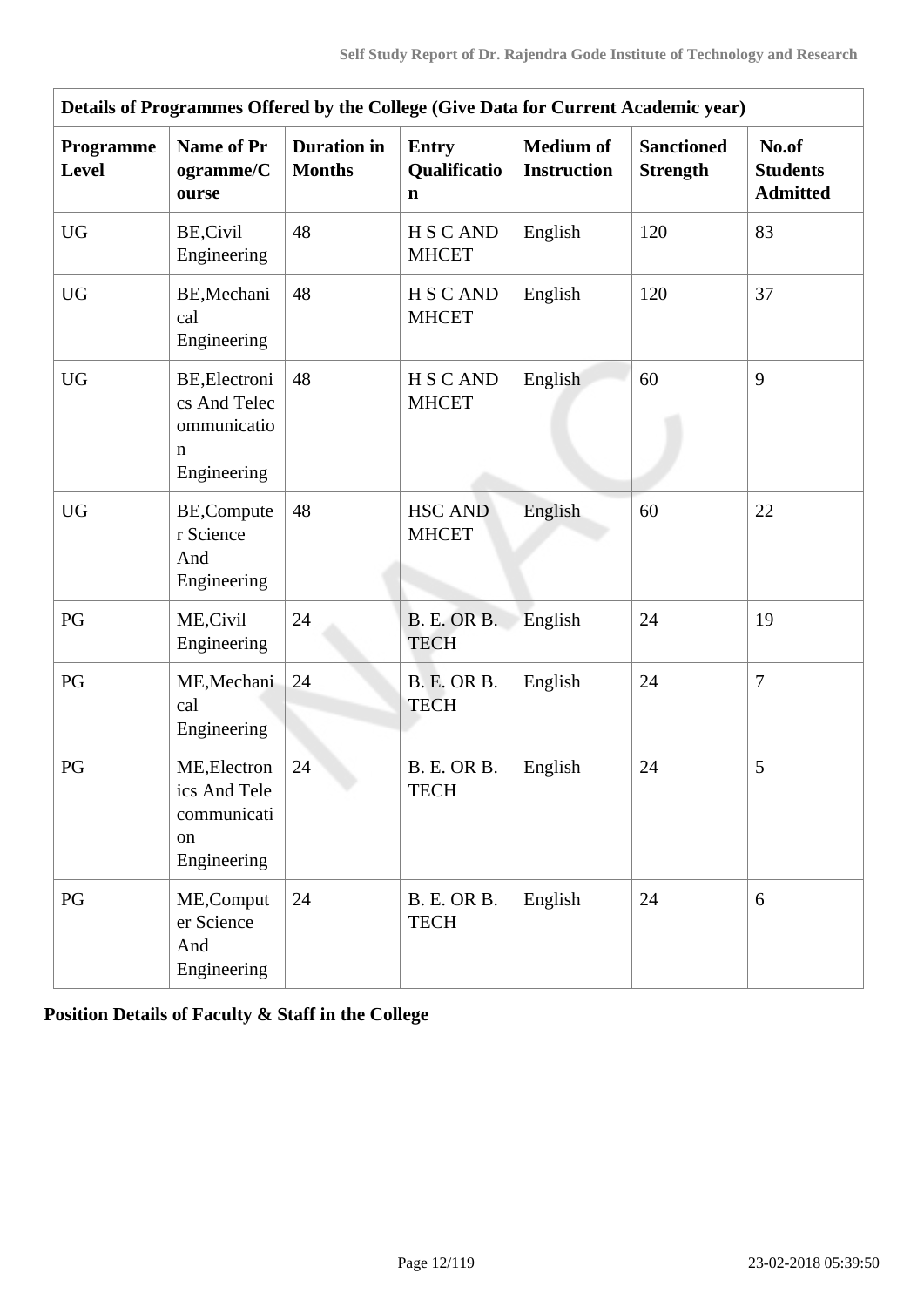| <b>Teaching Faculty</b>                                                             |                  |                |                |                |                  |                            |                |                  |                            |        |                |                |
|-------------------------------------------------------------------------------------|------------------|----------------|----------------|----------------|------------------|----------------------------|----------------|------------------|----------------------------|--------|----------------|----------------|
|                                                                                     | <b>Professor</b> |                |                |                |                  | <b>Associate Professor</b> |                |                  | <b>Assistant Professor</b> |        |                |                |
|                                                                                     | Male             | Female         | Others         | Total          | Male             | Female                     | Others         | Total            | Male                       | Female | Others         | Total          |
| Sanctioned by the<br>UGC /University<br><b>State</b><br>Government                  |                  |                |                | 15             |                  |                            |                | 30               |                            |        |                | 91             |
| Recruited                                                                           | $\overline{4}$   | $\overline{0}$ | $\overline{0}$ | $\overline{4}$ | $\overline{2}$   | $\overline{0}$             | $\overline{0}$ | $\overline{2}$   | 28                         | $\tau$ | $\overline{0}$ | 35             |
| Yet to Recruit                                                                      |                  |                |                | 11             |                  |                            |                | 28               |                            |        |                | 56             |
| Sanctioned by the<br>Management/Soci<br>ety or Other<br>Authorized<br><b>Bodies</b> |                  |                |                | $\overline{0}$ |                  |                            |                | $\overline{0}$   |                            |        |                | 44             |
| Recruited                                                                           | $\overline{0}$   | $\overline{0}$ | $\overline{0}$ | $\overline{0}$ | $\boldsymbol{0}$ | $\overline{0}$             | $\overline{0}$ | $\boldsymbol{0}$ | 38                         | 6      | $\overline{0}$ | 44             |
| Yet to Recruit                                                                      |                  |                |                | $\overline{0}$ |                  |                            |                | $\overline{0}$   |                            |        |                | $\overline{0}$ |
|                                                                                     |                  |                |                |                |                  |                            |                |                  |                            |        |                |                |

| <b>Non-Teaching Staff</b>                                                       |                |               |                  |                |  |  |  |
|---------------------------------------------------------------------------------|----------------|---------------|------------------|----------------|--|--|--|
|                                                                                 | <b>Male</b>    | <b>Female</b> | <b>Others</b>    | <b>Total</b>   |  |  |  |
| Sanctioned by the<br><b>UGC</b> / University State<br>Government                |                |               |                  | $\theta$       |  |  |  |
| Recruited                                                                       | $\overline{0}$ | $\theta$      | $\boldsymbol{0}$ | $\theta$       |  |  |  |
| Yet to Recruit                                                                  |                |               |                  | $\overline{0}$ |  |  |  |
| Sanctioned by the<br>Management/Society<br>or Other Authorized<br><b>Bodies</b> |                |               |                  | 44             |  |  |  |
| Recruited                                                                       | 39             | 5             | $\overline{0}$   | 44             |  |  |  |
| Yet to Recruit                                                                  |                |               |                  | $\overline{0}$ |  |  |  |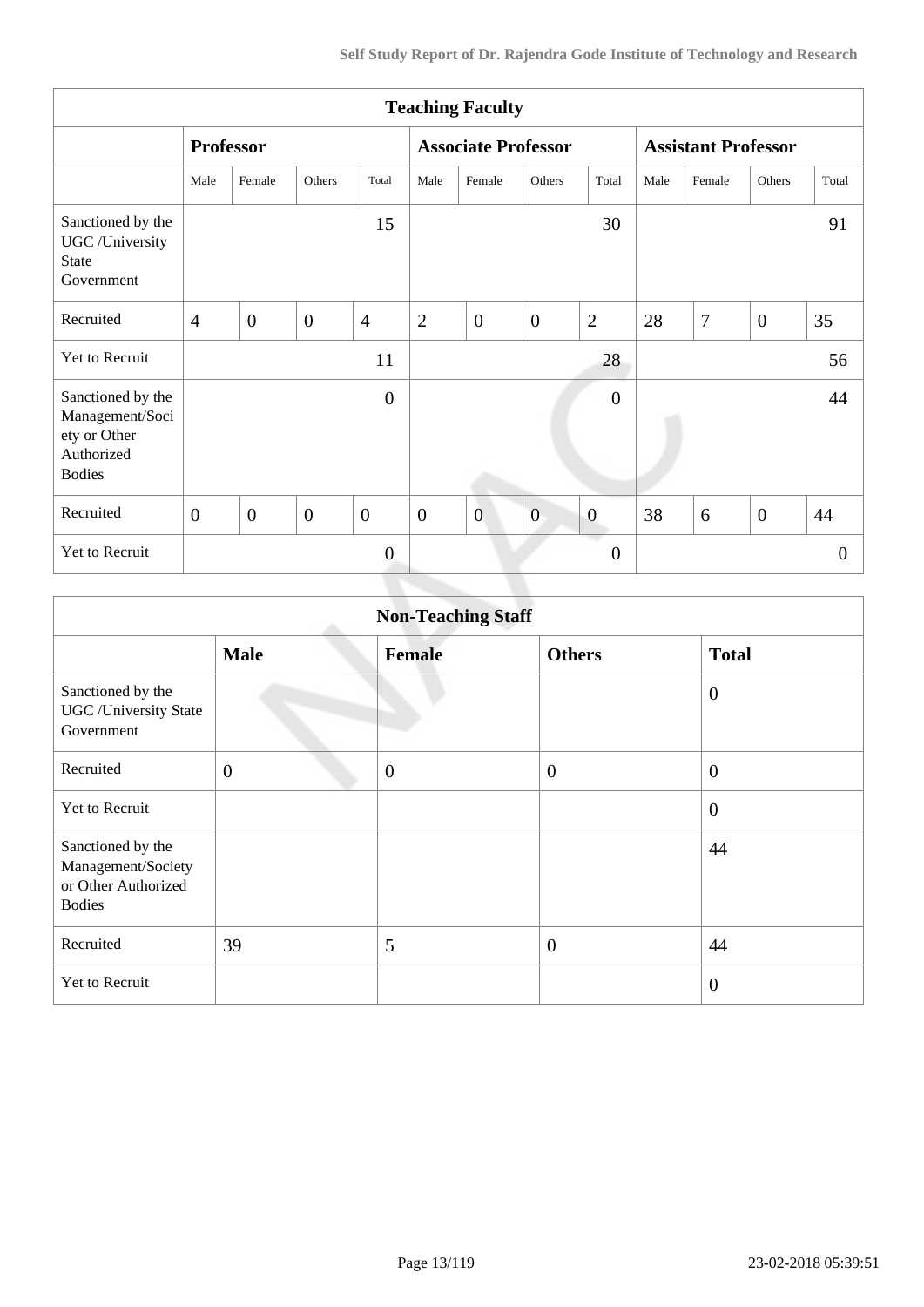| <b>Technical Staff</b>                                                          |                |                  |                |                |  |  |  |
|---------------------------------------------------------------------------------|----------------|------------------|----------------|----------------|--|--|--|
|                                                                                 | <b>Male</b>    | Female           | <b>Others</b>  | <b>Total</b>   |  |  |  |
| Sanctioned by the<br><b>UGC</b> /University State<br>Government                 |                |                  |                | $\overline{0}$ |  |  |  |
| Recruited                                                                       | $\overline{0}$ | $\boldsymbol{0}$ | $\overline{0}$ | $\theta$       |  |  |  |
| Yet to Recruit                                                                  |                |                  |                | $\theta$       |  |  |  |
| Sanctioned by the<br>Management/Society<br>or Other Authorized<br><b>Bodies</b> |                |                  |                | 18             |  |  |  |
| Recruited                                                                       | 16             | $\overline{2}$   | $\overline{0}$ | 18             |  |  |  |
| Yet to Recruit                                                                  |                |                  |                | $\overline{0}$ |  |  |  |

### **Qualification Details of the Teaching Staff**

|                                     | <b>Permanent Teachers</b> |                  |                            |                |                            |                  |                |                |                |          |
|-------------------------------------|---------------------------|------------------|----------------------------|----------------|----------------------------|------------------|----------------|----------------|----------------|----------|
| <b>Highest</b><br>Qualificatio<br>n | <b>Professor</b>          |                  | <b>Associate Professor</b> |                | <b>Assistant Professor</b> |                  |                |                |                |          |
|                                     | Male                      | Female           | <b>Others</b>              | Male           | Female                     | Others           | Male           | Female         | Others         | Total    |
| D.sc/D.Litt.                        | $\overline{0}$            | $\boldsymbol{0}$ | $\overline{0}$             | $\theta$       | $\overline{0}$             | $\overline{0}$   | $\overline{0}$ | $\theta$       | $\overline{0}$ | $\theta$ |
| Ph.D.                               | $\overline{4}$            | $\overline{0}$   | $\overline{0}$             | -1             | $\overline{0}$             | $\boldsymbol{0}$ |                | $\overline{0}$ | $\overline{0}$ | 6        |
| M.Phil.                             | $\mathbf{0}$              | $\overline{0}$   | $\overline{0}$             | $\overline{0}$ | $\overline{0}$             | $\overline{0}$   | $\overline{0}$ | $\overline{0}$ | $\overline{0}$ | $\theta$ |
| PG                                  | $\theta$                  | $\mathbf{0}$     | $\theta$                   | 1              | $\overline{0}$             | $\boldsymbol{0}$ | 27             | 7              | $\theta$       | 35       |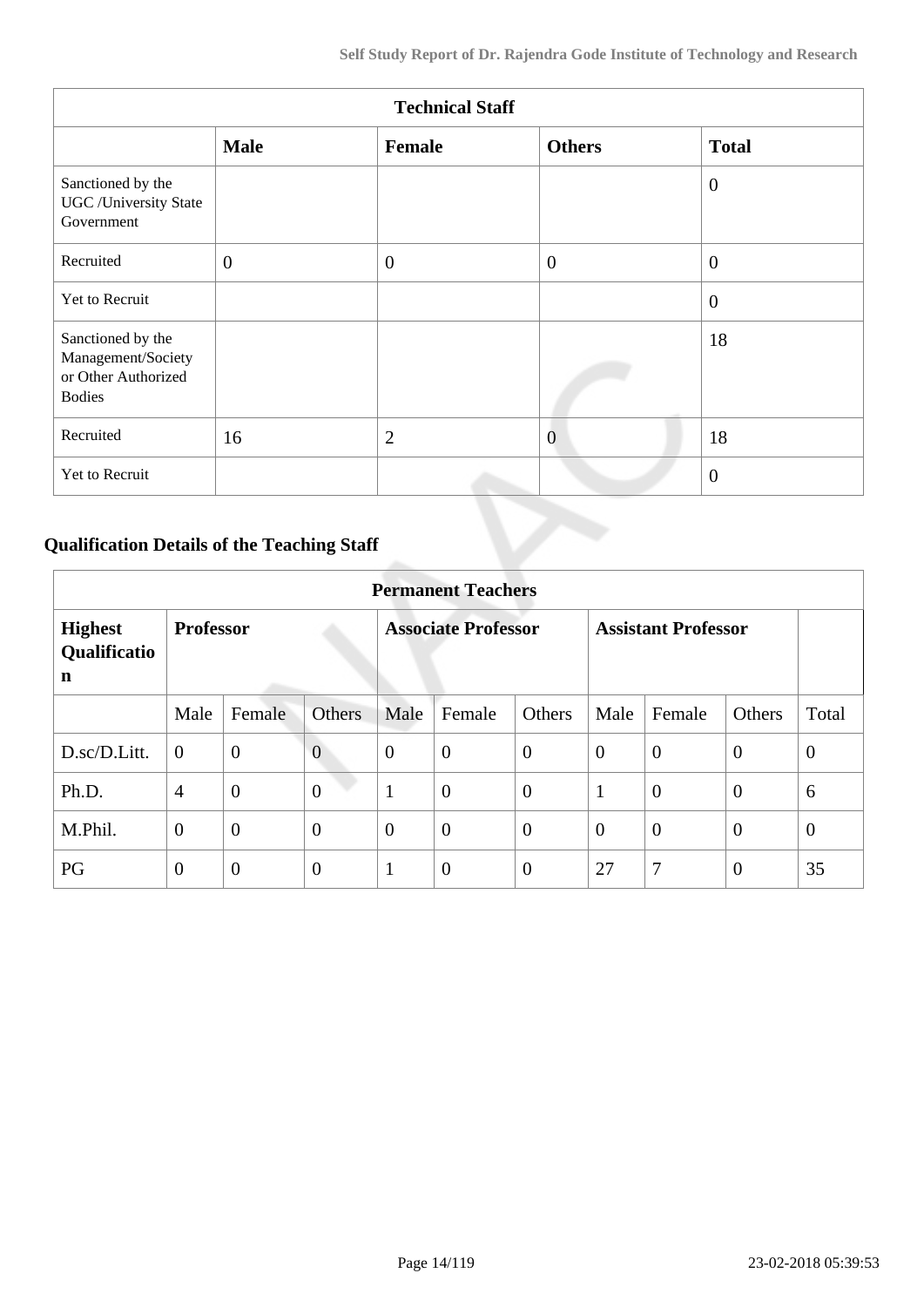| <b>Temporary Teachers</b>           |                  |                |                            |                |                            |                |                |                |                |                |
|-------------------------------------|------------------|----------------|----------------------------|----------------|----------------------------|----------------|----------------|----------------|----------------|----------------|
| <b>Highest</b><br>Qualificatio<br>n | <b>Professor</b> |                | <b>Associate Professor</b> |                | <b>Assistant Professor</b> |                |                |                |                |                |
|                                     | Male             | Female         | Others                     | Male           | Female                     | Others         | Male           | Female         | Others         | Total          |
| D.sc/D.Litt.                        | $\overline{0}$   | $\overline{0}$ | $\overline{0}$             | $\overline{0}$ | $\overline{0}$             | $\overline{0}$ | $\overline{0}$ | $\overline{0}$ | $\overline{0}$ | $\theta$       |
| Ph.D.                               | $\overline{0}$   | $\overline{0}$ | $\overline{0}$             | $\mathbf{0}$   | $\theta$                   | $\overline{0}$ | $\overline{0}$ | $\overline{0}$ | $\overline{0}$ | $\overline{0}$ |
| M.Phil.                             | $\overline{0}$   | $\overline{0}$ | $\overline{0}$             | $\overline{0}$ | $\overline{0}$             | $\overline{0}$ | $\overline{0}$ | $\overline{0}$ | $\overline{0}$ | $\theta$       |
| PG                                  | $\overline{0}$   | $\overline{0}$ | $\overline{0}$             | $\mathbf{0}$   | $\overline{0}$             | $\overline{0}$ | 38             | 6              | $\theta$       | 44             |

| <b>Part Time Teachers</b>           |                  |                  |                            |                |                            |                  |                |                |                  |                |
|-------------------------------------|------------------|------------------|----------------------------|----------------|----------------------------|------------------|----------------|----------------|------------------|----------------|
| <b>Highest</b><br>Qualificatio<br>n | <b>Professor</b> |                  | <b>Associate Professor</b> |                | <b>Assistant Professor</b> |                  |                |                |                  |                |
|                                     | Male             | Female           | Others                     | Male           | Female                     | Others           | Male           | Female         | Others           | Total          |
| D.sc/D.Litt.                        | $\overline{0}$   | $\overline{0}$   | $\overline{0}$             | $\overline{0}$ | $\overline{0}$             | $\overline{0}$   | $\theta$       | $\overline{0}$ | $\theta$         | $\overline{0}$ |
| Ph.D.                               | $\mathbf{0}$     | $\boldsymbol{0}$ | $\overline{0}$             | $\overline{0}$ | $\overline{0}$             | $\overline{0}$   | $\overline{0}$ | $\overline{0}$ | $\overline{0}$   | $\theta$       |
| M.Phil.                             | $\theta$         | $\overline{0}$   | $\overline{0}$             | $\overline{0}$ | $\overline{0}$             | $\boldsymbol{0}$ | $\theta$       | $\overline{0}$ | $\boldsymbol{0}$ | $\overline{0}$ |
| PG                                  | $\overline{0}$   | $\overline{0}$   | $\overline{0}$             | $\overline{0}$ | $\overline{0}$             | $\boldsymbol{0}$ | $\overline{0}$ | $\overline{0}$ | $\boldsymbol{0}$ | $\theta$       |

| <b>Details of Visting/Guest Faculties</b> |             |               |               |              |  |  |
|-------------------------------------------|-------------|---------------|---------------|--------------|--|--|
| <b>Number of Visiting/Guest Faculty</b>   | <b>Male</b> | <b>Female</b> | <b>Others</b> | <b>Total</b> |  |  |
| engaged with the college?                 |             |               |               |              |  |  |

**Provide the Following Details of Students Enrolled in the College During the Current Academic Year**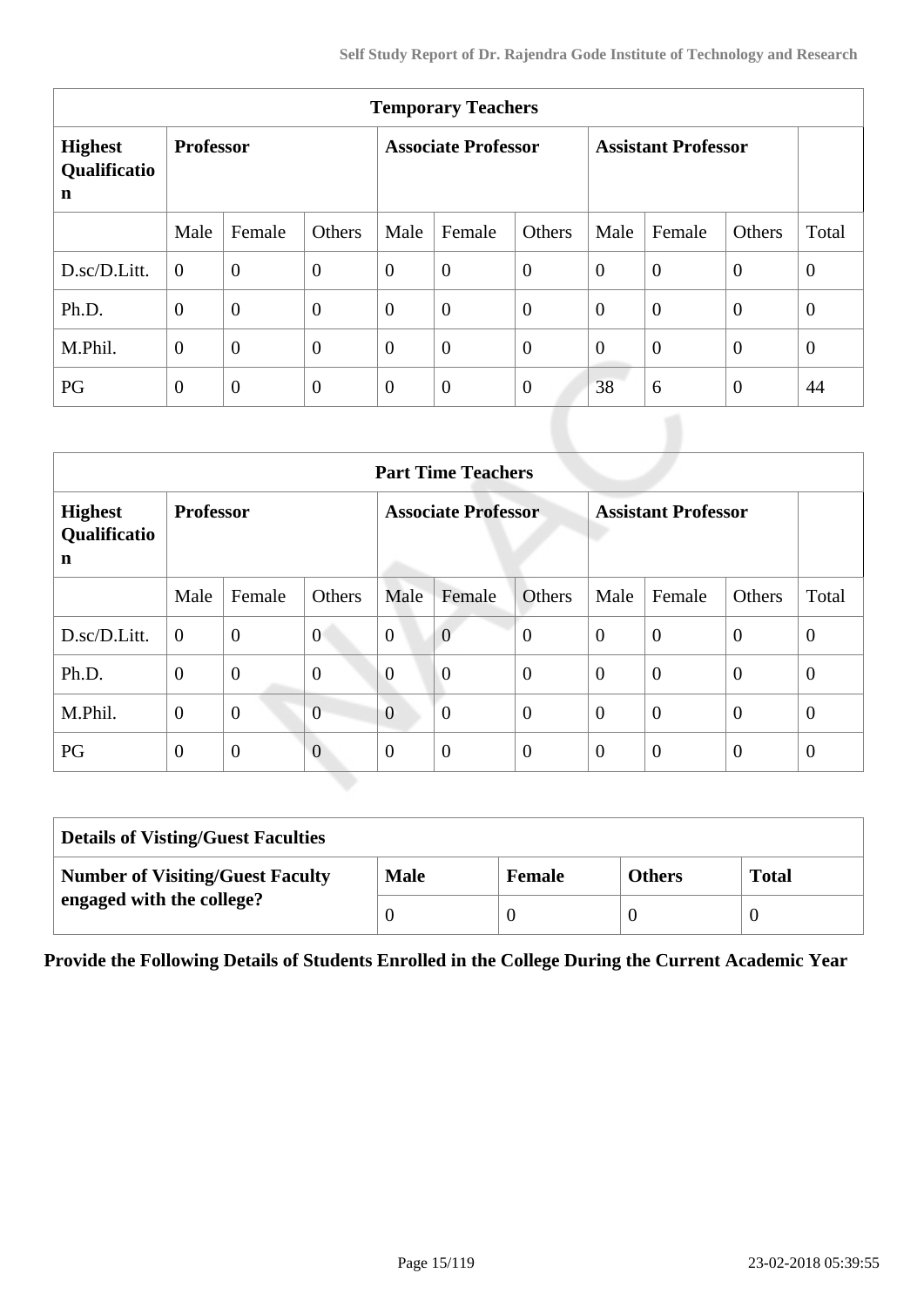| <b>Programme</b> |        | <b>From the State</b><br><b>Where College</b><br>is Located | <b>From Other</b><br><b>States of India</b> | <b>NRI Students</b> | Foreign<br><b>Students</b> | <b>Total</b>   |
|------------------|--------|-------------------------------------------------------------|---------------------------------------------|---------------------|----------------------------|----------------|
| <b>UG</b>        | Male   | 930                                                         | $\overline{0}$                              | $\overline{0}$      | $\overline{0}$             | 930            |
|                  | Female | 250                                                         | $\overline{0}$                              | $\overline{0}$      | $\overline{0}$             | 250            |
|                  | Others | $\overline{0}$                                              | $\overline{0}$                              | $\overline{0}$      | $\overline{0}$             | $\overline{0}$ |
| PG               | Male   | 39                                                          | $\overline{0}$                              | $\theta$            | $\overline{0}$             | 39             |
|                  | Female | 28                                                          | $\overline{0}$                              | $\overline{0}$      | $\overline{0}$             | 28             |
|                  | Others | $\overline{0}$                                              | $\overline{0}$                              | $\mathbf{0}$        | $\overline{0}$             | $\overline{0}$ |
|                  |        |                                                             |                                             |                     |                            |                |

 **Provide the Following Details of Students admitted to the College During the last four Academic Years**

| Programme           |        | Year 1           | Year <sub>2</sub> | Year 3         | Year 4           |
|---------------------|--------|------------------|-------------------|----------------|------------------|
| SC                  | Male   | 65               | 46                | 55             | 63               |
|                     | Female | 29               | $\overline{7}$    | 12             | 20               |
|                     | Others | $\overline{0}$   | $\overline{0}$    | $\overline{0}$ | $\mathbf{0}$     |
| $\operatorname{ST}$ | Male   | $\tau$           | $\mathbf{1}$      | $\overline{2}$ | $\overline{2}$   |
|                     | Female | $\overline{2}$   | $\mathbf{1}$      | $\mathbf{0}$   | $\overline{2}$   |
|                     | Others | $\boldsymbol{0}$ | $\boldsymbol{0}$  | $\overline{0}$ | $\mathbf{0}$     |
| OBC                 | Male   | 74               | 127               | 225            | 148              |
|                     | Female | 58               | 30                | 60             | 91               |
|                     | Others | $\overline{0}$   | $\boldsymbol{0}$  | $\overline{0}$ | $\boldsymbol{0}$ |
| General             | Male   | 135              | 26                | 59             | 204              |
|                     | Female | 45               | $\overline{3}$    | 11             | 18               |
|                     | Others | $\overline{0}$   | $\overline{0}$    | $\overline{0}$ | $\overline{0}$   |
| Others              | Male   | 44               | 32                | 26             | 65               |
|                     | Female | 8                | $\overline{4}$    | $\overline{7}$ | 11               |
|                     | Others | $\overline{0}$   | $\overline{0}$    | $\overline{0}$ | $\mathbf{0}$     |
| Total               |        | 467              | 277               | 457            | 624              |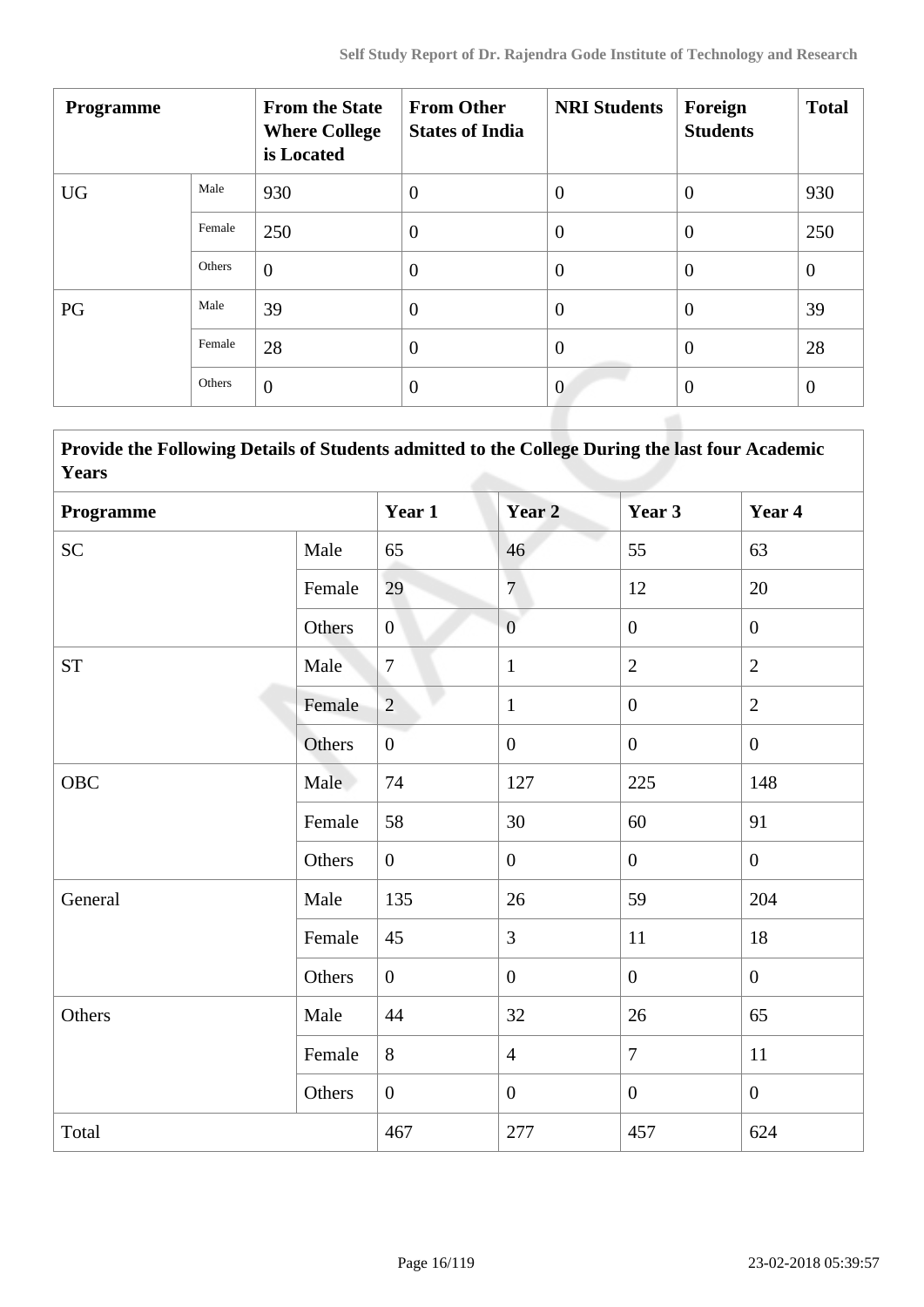# **3. Extended Profile**

### **3.1 Programme**

**Number of courses offered by the institution across all programs during the last five years**

**Response : 195**

**Number of self-financed Programmes offered by college**

**Response : 8**

**Number of new programmes introduced in the college during the last five years**

**Response : 6**

### **3.2 Student**

#### **Number of students year wise during the last five years**

| 2016-17 | 2015-16 | 2014-15 | $2013 - 14$ | 2012-13 |
|---------|---------|---------|-------------|---------|
| 1371    | 1239    | 1452    | 1505        | 1452    |

**Number of seats earmarked for reserved category as per GOI/State Govt rule year wise during the last five years**

| 2016-17 | 2015-16 | 2014-15 | 2013-14 | 2012-13 |
|---------|---------|---------|---------|---------|
| 287     | 432     | 432     | 402     | 347     |

#### **Number of outgoing / final year students year wise during the last five years**

| 2016-17 | 2015-16 | 2014-15 | 2013-14 | 2012-13 |
|---------|---------|---------|---------|---------|
| 483     | 420     | 349     | 269     | 315     |

#### **Total number of outgoing / final year students**

**Response : 1836**

#### **3.3 Academic**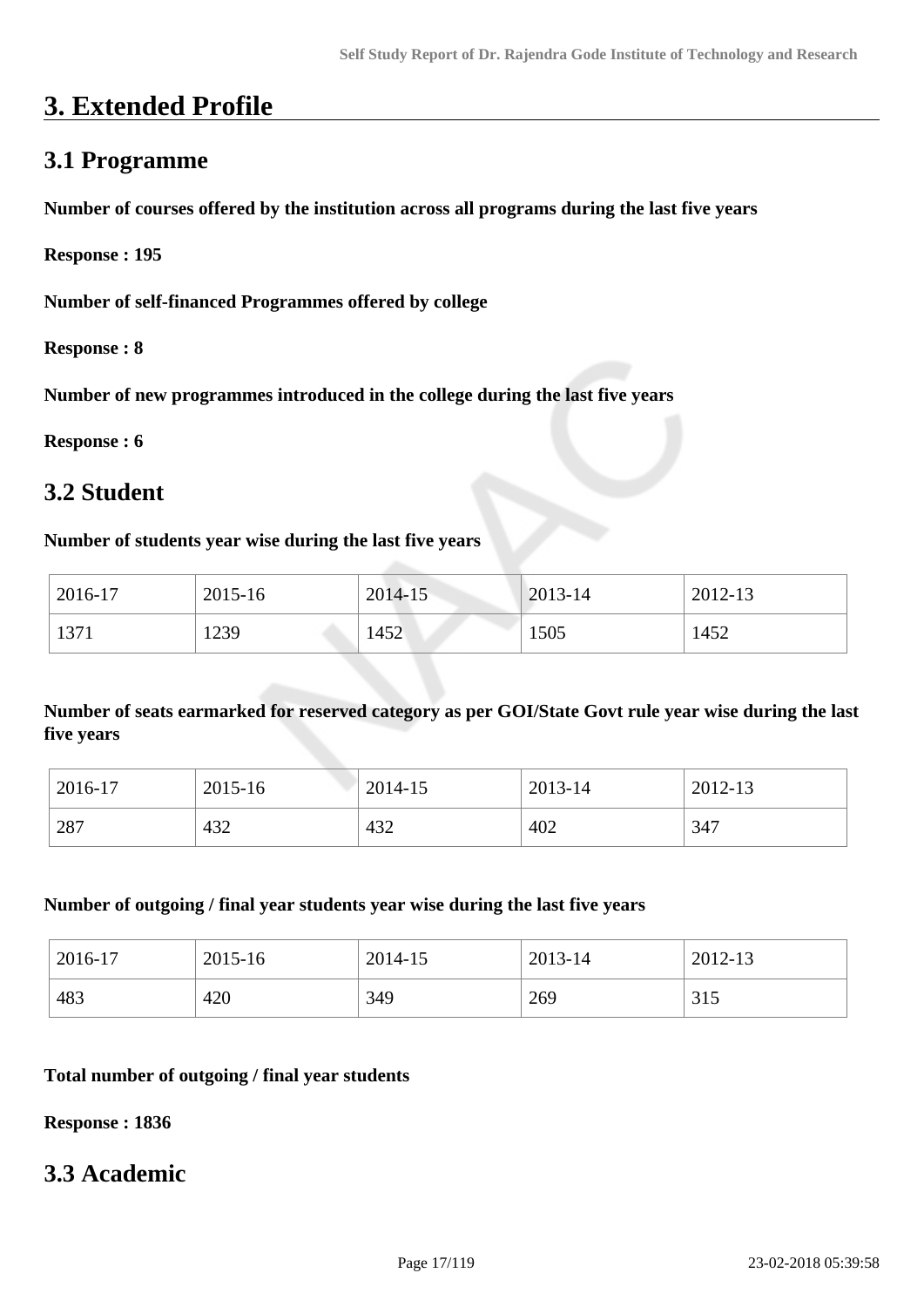#### **Number of teachers year wise during the last five years**

| 2016-17 | 2015-16 | 2014-15 | 2013-14 | 2012-13 |
|---------|---------|---------|---------|---------|
| 94      | 90      | 104     | 110     | 92      |

#### **Number of full time teachers year wise during the last five years**

| 2016-17 | 2015-16 | 2014-15 | 2013-14 | 2012-13 |
|---------|---------|---------|---------|---------|
| 94      | 90      | 104     | 110     | 92      |

#### **Number of sanctioned posts year wise during the last five years**

| 2016-17 | 2015-16 | 2014-15 | 2013-14 | 2012-13 |
|---------|---------|---------|---------|---------|
| 172     | 167     | 165     | 111     | 92      |

#### **Total experience of full-time teachers**

**Response : 473.33**

**Number of teachers recognized as guides during the last five years**

**Response : 5**

**Number of full time teachers worked in the institution during the last 5 years**

**Response : 178**

### **3.4 Institution**

**Total number of classrooms and seminar halls**

**Response : 37**

#### **Total Expenditure excluding salary year wise during the last five years ( INR in Lakhs)**

| 2016-17 | 2015-16 | 2014-15 | 2013-14 | 2012-13 |
|---------|---------|---------|---------|---------|
| 489     | 463     | 415     | 331     | 336     |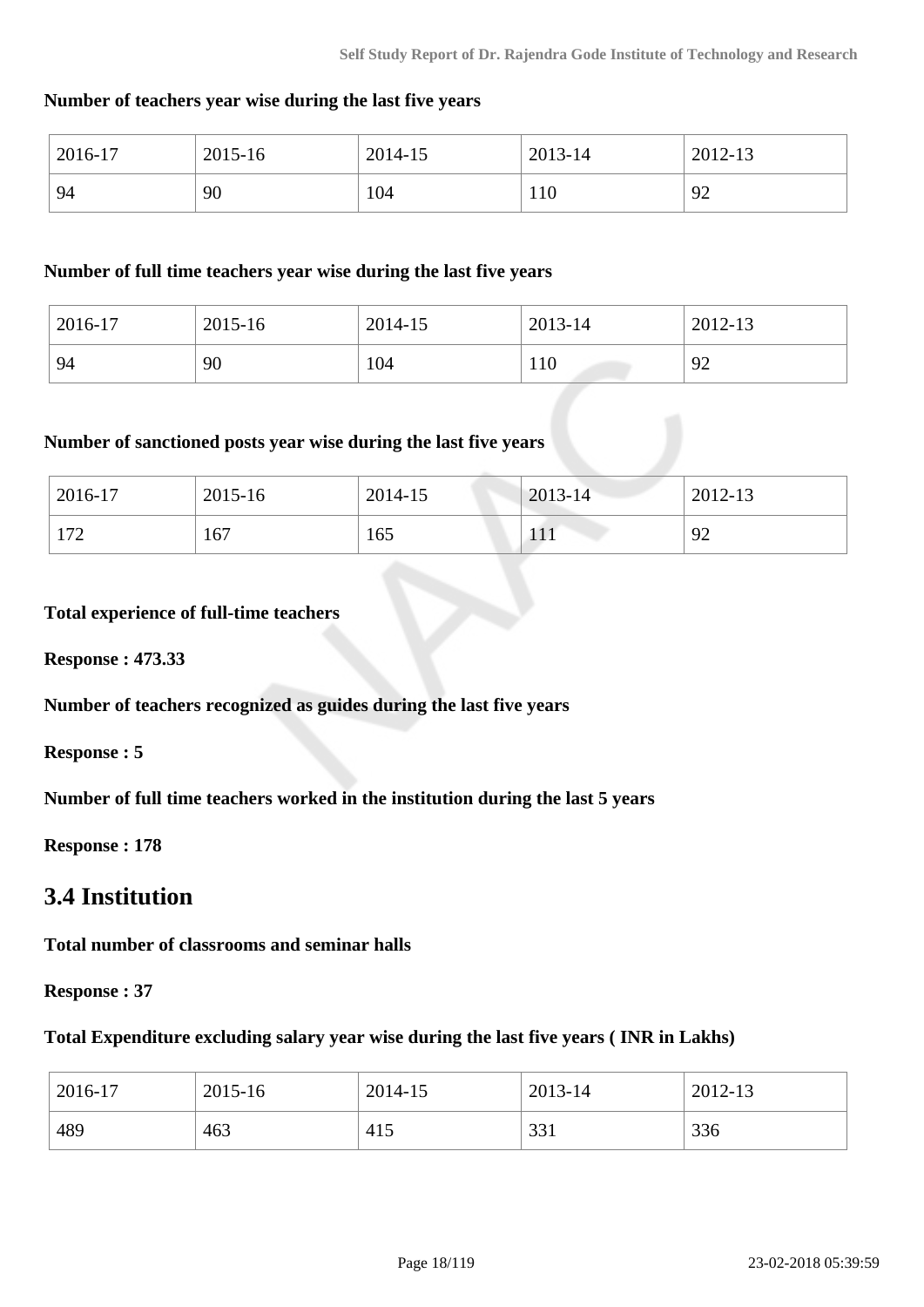**Number of computers**

**Response : 386**

**Unit cost of education including the salary component(INR in Lakhs)**

**Response : 1.23308**

**Unit cost of education excluding the salary component(INR in Lakhs)**

**Response : 0.35689**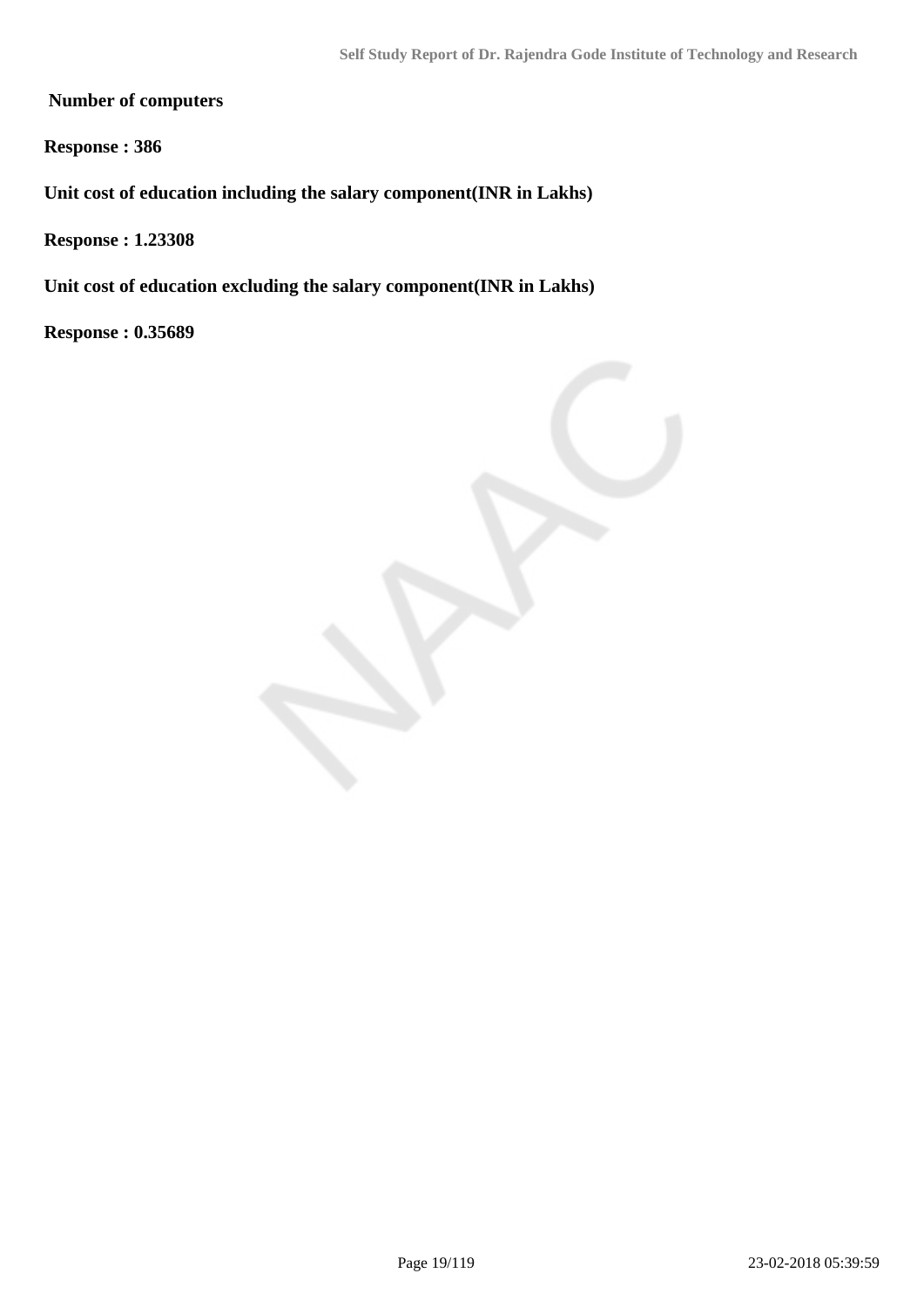# **4. Quality Indicator Framework(QIF)**

### **Criterion 1 - Curricular Aspects**

### **1.1 Curricular Planning and Implementation**

 **1.1.1 The institution ensures effective curriculum delivery through a well planned and documented process** 

#### **Response:**

The institute follows a very systematic approach to ensure that the curriculum is delivered efficiently and innovatively.

The institute follows the curriculum prescribed by Sant Gadge Baba Amravati University. The University prescribes the syllabus which specifies the number of lectures, list of recommended books and assessment scheme of internal and external marks.

The academic calendar is prepared in line with the academic calendar prescribed by the University. The academic calendar is circulated among staff and students before commencement of each semester. Allocation of the subjects to the faculty is done by HoD based on qualification of the faculty, area of specialization, experience and their willingness. The Academic coordinator of each department then prepares Departmental Time Table in consultation with Head of the Department. Every faculty member prepares a teaching plan of entire semester in-line with the department's academic calendar and Time Table well in advance of the commencement of the semester.

Course files are available with all teachers which include:

- Syllabus with textbooks and reference books
- Academic Calendar
- Time Table
- Course objectives
- Teaching plan
- Question bank and assignment bank
- University question papers with solutions
- Power point presentations
- List of Experiments
- Laboratory Manuals

During the semester, lecture implementation is regularly monitored by the academic coordinator, HoD as well as Principal. Monthly review of the curriculum progress is taken by HoD.

The number of lectures planed and the number of lectures actually conducted facilitates the identification of gaps. Extra lectures are conducted for filling the gap.

The evaluation of students' progress is done through period assessments which are documented by the subject teachers.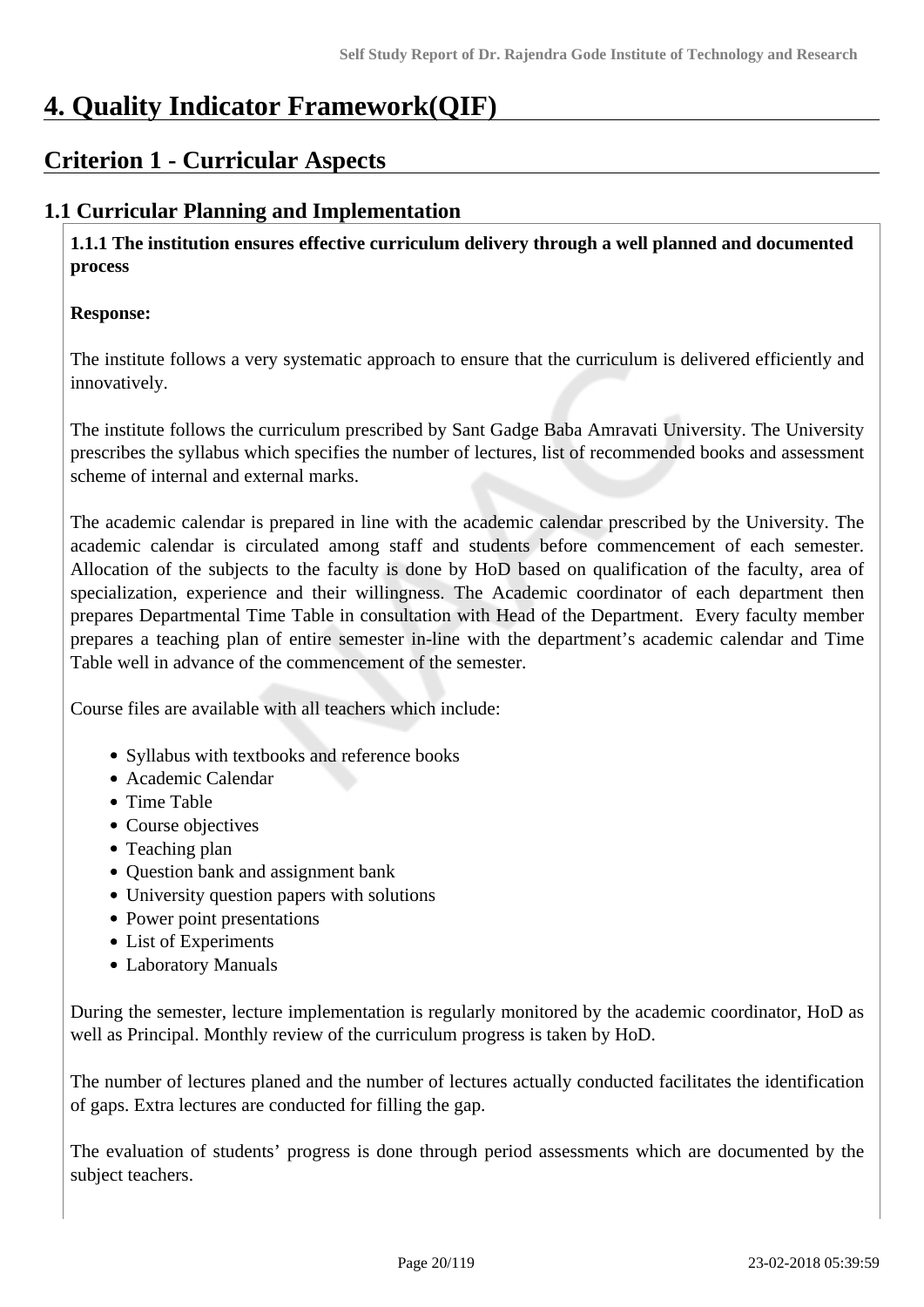Efforts are taken to make the teaching- learning process more and more effective through Periodic departmental meetings, Student-Faculty meetings, student counselling sessions.

Special Learning opportunities are made available through study tours, visits and sessions by Resource Persons, Workshops / Seminars / Conferences / Competitions organized both within the campus and organized by other Colleges.

Oral and Written Feedback is obtained from students periodically for each subject in order to ascertain the Quality of Curriculum delivery and incorporate workable suggestions of students.

Every student is allotted a faculty member as the Teacher Guardian who mentors the student throughout the session. The Teacher guardian closely monitors the academic and emotional behavior.

There is a mechanism to handle slow and fast learners in different ways. Remedial sessions are conducted in addition to their regular classes for students who need extra attention.

The library has a rich collection of textbooks, reference books along with a collection of various e-books, scientific journals and NPTEL data.

The institute has a book bank facility for the student wherein the fast learners can have additional books from the library beyond the quota.

The campuses of the College is Wi-Fi enabled and have sufficient computers to facilitate ICT support teaching.

**1.1.2 Number of certificate/diploma program introduced during the last five years**

**Response:** 0

1.1.2.1 **Number of certificate/diploma programs introduced year wise during the last five years**

| 2016-17                 | 2015-16  | 2014-15 |                 | 2013-14  |                  | 2012-13 |
|-------------------------|----------|---------|-----------------|----------|------------------|---------|
| 0                       | $\theta$ | 0       |                 | $\theta$ | $\boldsymbol{0}$ |         |
|                         |          |         |                 |          |                  |         |
|                         |          |         |                 |          |                  |         |
| <b>File Description</b> |          |         | <b>Document</b> |          |                  |         |

#### **1.1.3 Percentage of participation of full time teachers in various bodies of the Universities/ Autonomous Colleges/ Other Colleges, such as BoS and Academic Council during the last five years**

#### **Response:** 2.68

1.1.3.1 Number of teachers participating in various bodies of the Institution, such as BoS and Academic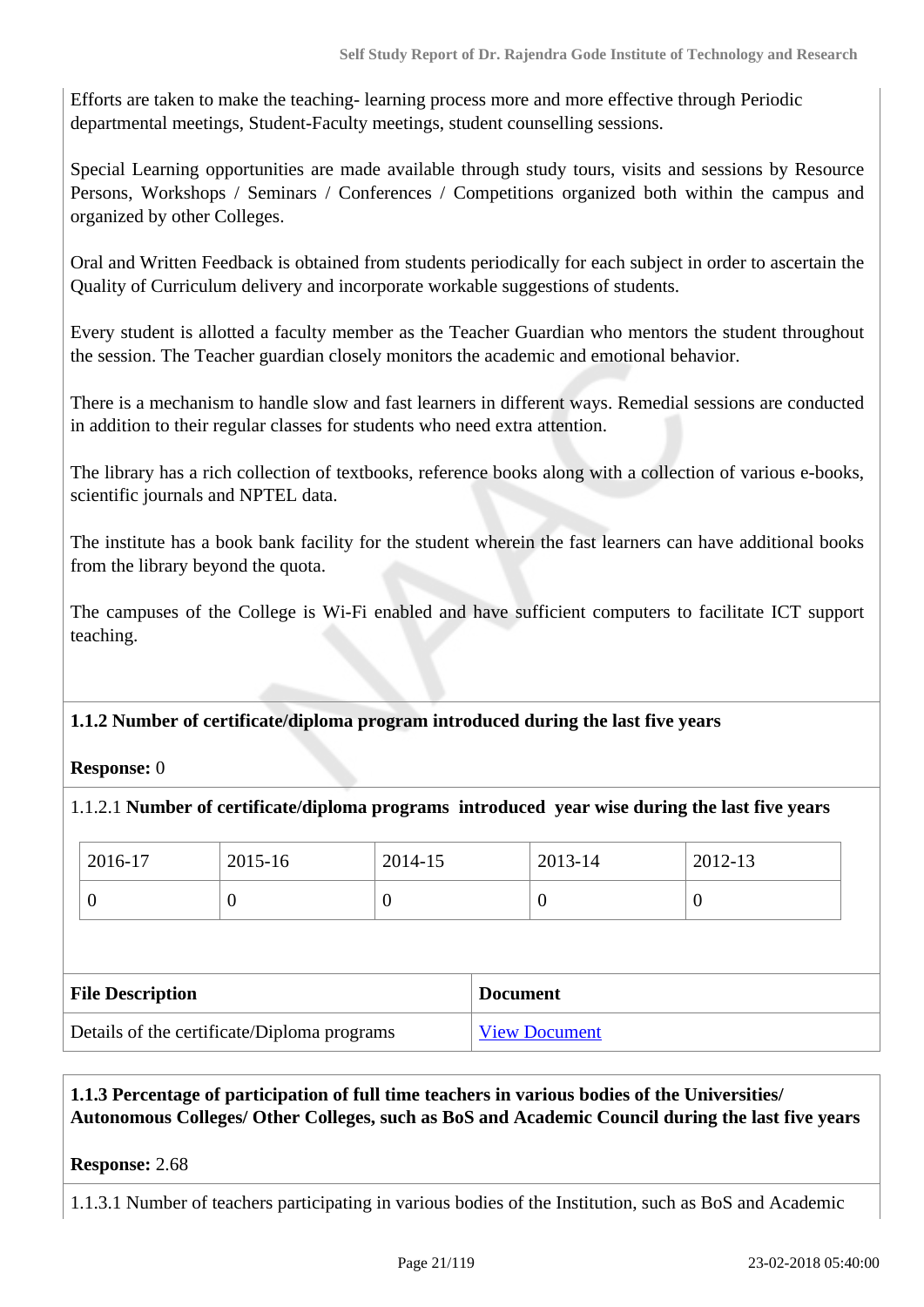|                                                        | Council year wise during the last five years |         |  |                      |         |  |
|--------------------------------------------------------|----------------------------------------------|---------|--|----------------------|---------|--|
| 2016-17                                                | 2015-16                                      | 2014-15 |  | 2013-14              | 2012-13 |  |
| 3                                                      | 3                                            | 3       |  | 2                    | 2       |  |
|                                                        |                                              |         |  |                      |         |  |
| <b>File Description</b><br><b>Document</b>             |                                              |         |  |                      |         |  |
| Details of participation of teachers in various bodies |                                              |         |  | <b>View Document</b> |         |  |

#### **1.2 Academic Flexibility**

| offered during the last five years                                     | 1.2.1 Percentage of new courses introduced of the total number of courses across all programs |
|------------------------------------------------------------------------|-----------------------------------------------------------------------------------------------|
| <b>Response: 15.9</b>                                                  |                                                                                               |
| 1.2.1.1 How many new courses are introduced within the last five years |                                                                                               |
| Response: 31                                                           |                                                                                               |
| <b>File Description</b>                                                | <b>Document</b>                                                                               |
| Details of the new courses introduced                                  | <b>View Document</b>                                                                          |

#### **1.2.2 Percentage of programs in which Choice Based Credit System (CBCS)/Elective course system has been implemented**

**Response:** 100

1.2.2.1 Number of programs in which CBCS/ Elective course system implemented.

Response: 8

| <b>File Description</b>                              | <b>Document</b>      |
|------------------------------------------------------|----------------------|
| Name of the programs in which CBCS is<br>implemented | <b>View Document</b> |

#### **1.2.3 Average percentage of students enrolled in subject related Certificate/ Diploma programs/Addon programs as against the total number of students during the last five years**

#### **Response:** 0

1.2.3.1 Number of students enrolled in subject related Certificate or Diploma or Add-on programs year wise during the last five years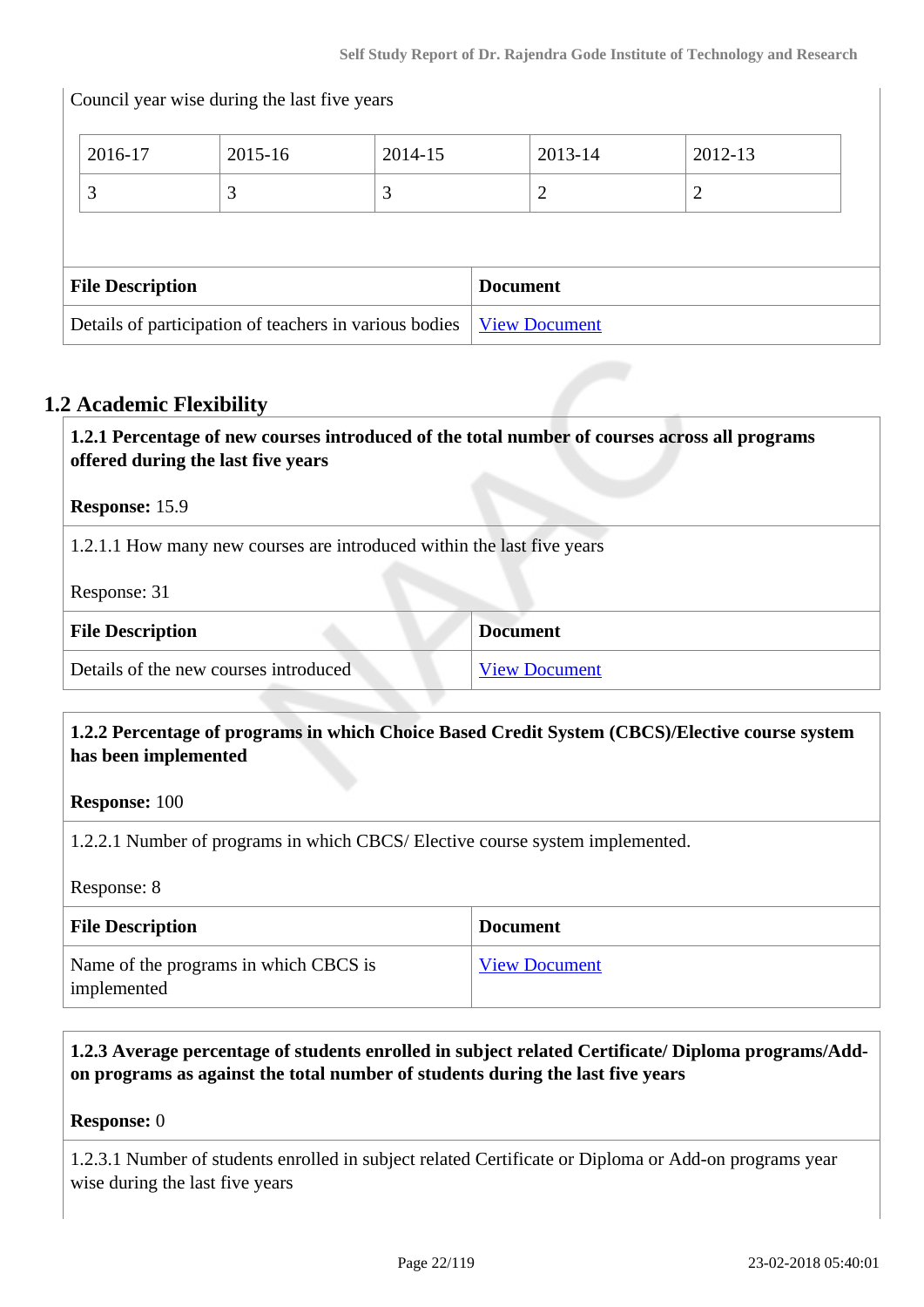| 2016-17                                                                                        | 2015-16  | 2014-15         |                      | 2013-14  | 2012-13        |  |
|------------------------------------------------------------------------------------------------|----------|-----------------|----------------------|----------|----------------|--|
| 0                                                                                              | $\theta$ | 0               |                      | $\theta$ | $\overline{0}$ |  |
|                                                                                                |          |                 |                      |          |                |  |
| <b>File Description</b>                                                                        |          | <b>Document</b> |                      |          |                |  |
| Details of the students enrolled in Subjects related<br>to certificate/Diploma/Add-on programs |          |                 | <b>View Document</b> |          |                |  |

#### **1.3 Curriculum Enrichment**

 **1.3.1 Institution integrates cross- cutting issues relevant to Gender, Environment and Sustainability, Human Values and Professional Ethics into the Curriculum**

#### **Response:**

Being a technical curricula, the cross cutting issues like Gender, Environment and Sustainability, Human values & Professional ethics etc. have limited scope to integrate.

#### **Gender:**

The women empowerment is a key issue in today's world. Equal opportunities are given to both the genders in terms of admissions, employment, training programmes, sports activities etc. Girls and boys participate in various co-curricular activities such as paper presentations, organization of paper contests, group discussions and technical quiz programmes. To sensitize and bring awareness about gender issues, faculty members are continuously made aware by the discussion and meetings in the department

The Women's grievance committee is formed for the security, welfare and grievance redressal of women as per the instructions of Director of Technical Education, Maharashtra. The committee is active in the institution which looks into the grievances of women and endeavors for a safe and secure women friendly atmosphere in the Institute.

#### **List of Core courses related to professional ethics and Environment and Sustainability common to all programmes**

1. Environmental Studies: II Yr Civil Engineering, Mechanical Engineering, Electronics and Telecommunication Engineering, Computer Science and Engineering

2. Communication Skills: III Yr Civil Engineering, Mechanical Engineering, Electronics and Telecommunication Engineering, Computer Science and Engineering

**List of core courses related to ethics in different programs**

**Civil Engineering**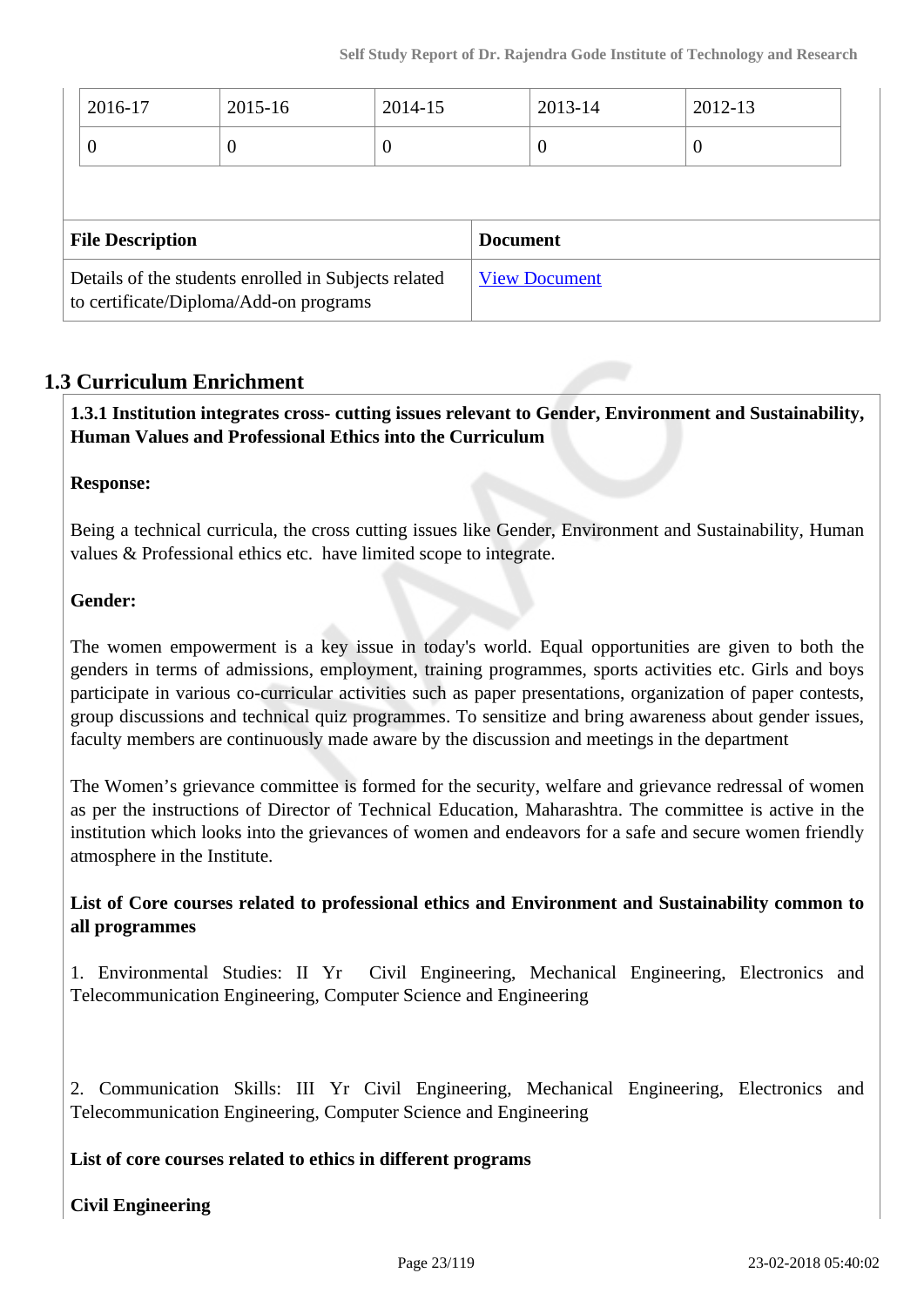- 1. Reinforced Cement Concrete-I-4CE05
- 2. Reinforced Cement Concrete-II-5CE01
- 3. Building Planning and CAD-5CE03
- 4. Structural Design –I-6CE02
- 5. Structural Design –II-7CE03

#### **Mechanical Engineering**

- 1. Machine Design and Drawing-I-4ME05
- 2. Machine Design and Drawing-II-7ME01

#### **Electronics & Telecommunication Engineering**

Industrial Management & Quality Control: 4XT04

#### **Computer Science & Engineering**

Professional Ethics-6KS06

#### **1.3.2 Number of valued added courses imparting transferable and life skills offered during the last five years**

#### **Response:** 13

1.3.2.1 Number of value-added courses imparting transferable and life skills offered during the last five years

Response: 13

| <b>File Description</b>                                                      | <b>Document</b>      |
|------------------------------------------------------------------------------|----------------------|
| Details of the value-added courses imparting<br>transferable and life skills | <b>View Document</b> |

#### **1.3.3 Percentage of students undertaking field projects / internships**

**Response:** 1.92

1.3.3.1 Number of students undertaking field projects or internships

Response: 24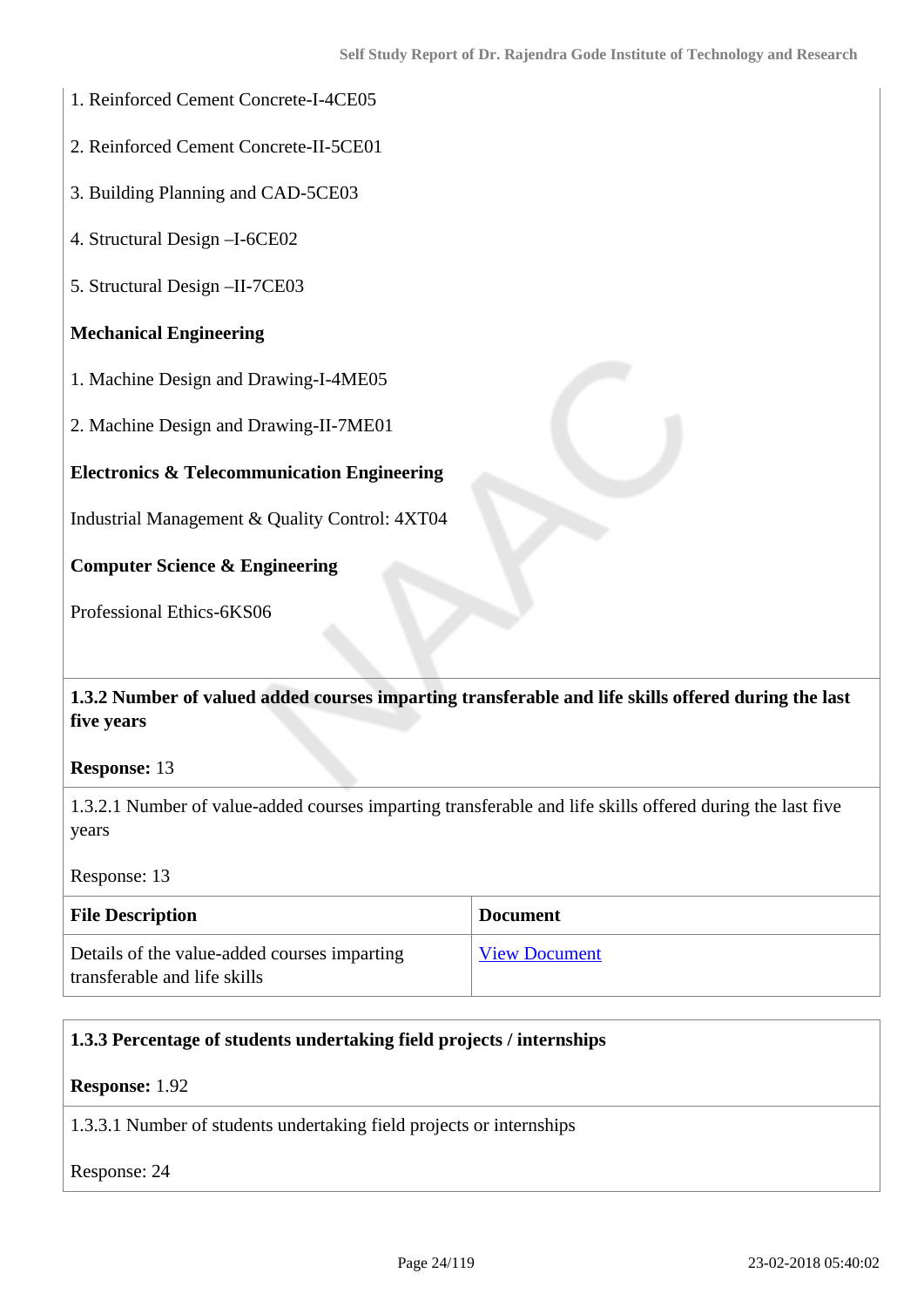| <b>File Description</b>                 | <b>Document</b>      |
|-----------------------------------------|----------------------|
| Institutional data in prescribed format | <b>View Document</b> |

#### **1.4 Feedback System**

 **1.4.1 Structured feedback on curriculum obtained from 1) Students 2) Teachers 3) Employers 4) Alumni 5) Parents For design and review of syllabus semester wise/ year wise A.Any 4 of the above B.Any 3 of the above C. Any 2 of the above D. Any 1 of the above Response:** A.Any 4 of the above **File Description Document** Action taken report of the Institution on feedback report as stated in the minutes of the Governing Council, Syndicate, Board of Management [View Document](https://assessmentonline.naac.gov.in/storage/app/hei/SSR/101087/1.4.1_1518419694_1103.pdf) URL for stakeholder feedback report [View Document](http://gita.ac.in/images/Curriculumfeedback.pdf)

#### **1.4.2 Feedback processes of the institution may be classified as follows:**

**A. Feedback collected, analysed and action taken and feedback available on website**

#### **B. Feedback collected, analysed and action has been taken**

**C. Feedback collected and analysed**

#### **D. Feedback collected**

**Response:** A. Feedback collected, analysed and action taken and feedback available on website

| <b>File Description</b> | <b>Document</b>      |
|-------------------------|----------------------|
| URL for feedback report | <b>View Document</b> |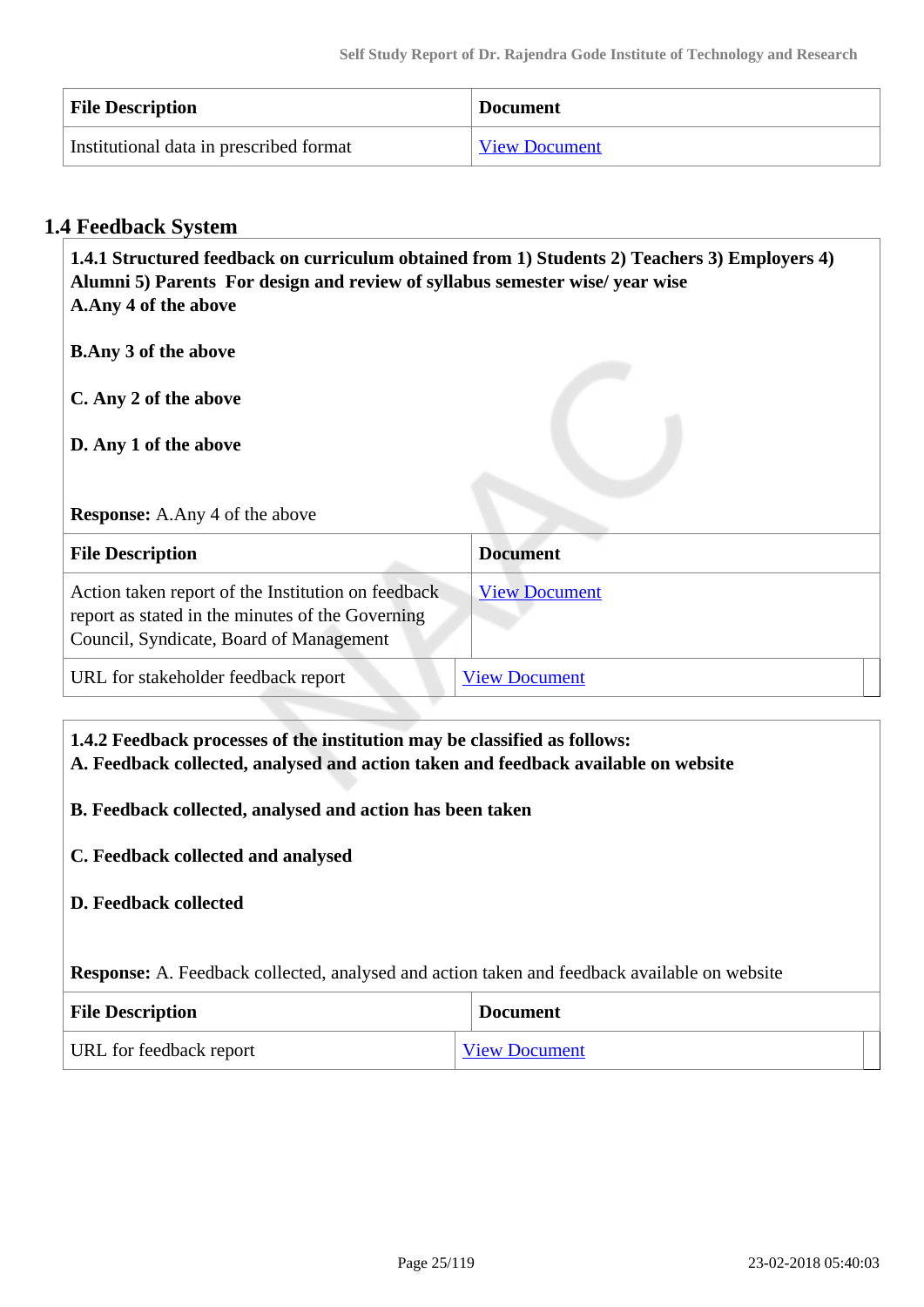### **Criterion 2 - Teaching-learning and Evaluation**

#### **2.1 Student Enrollment and Profile**

#### **2.1.1 Average percentage of students from other States and Countries during the last five years**

#### **Response:** 0.01

2.1.1.1 Number of students from other states and countries year wise during the last five years

| 2016-17 | 2015-16 | 2014-15 | 2013-14 | 2012-13 |
|---------|---------|---------|---------|---------|
|         | ◟       |         |         |         |

| <b>File Description</b>                       | <b>Document</b>      |
|-----------------------------------------------|----------------------|
| Institutional data in prescribed format       | <b>View Document</b> |
| List of students (other states and countries) | <b>View Document</b> |

#### **2.1.2 Average Enrollment percentage (Average of last five years)**

#### **Response:** 66.8

2.1.2.1 Number of students admitted year wise during the last five years

| 2016-17 | 2015-16           | 2014-15 | 2013-14 | 2012-13 |
|---------|-------------------|---------|---------|---------|
| 467     | 277<br>$\sim$ 1 1 | 457     | 624     | 551     |

2.1.2.2 Number of sanctioned seats year wise during the last five years

| 2016-17 | 2015-16 | 2014-15 | 2013-14 | 2012-13 |
|---------|---------|---------|---------|---------|
| 552     | 840     | 840     | 780     | 672     |

| <b>File Description</b>                 | <b>Document</b>      |
|-----------------------------------------|----------------------|
| Institutional data in prescribed format | <b>View Document</b> |
| Any additional information              | <b>View Document</b> |

#### **2.1.3 Average percentage of seats filled against seats reserved for various categories as per**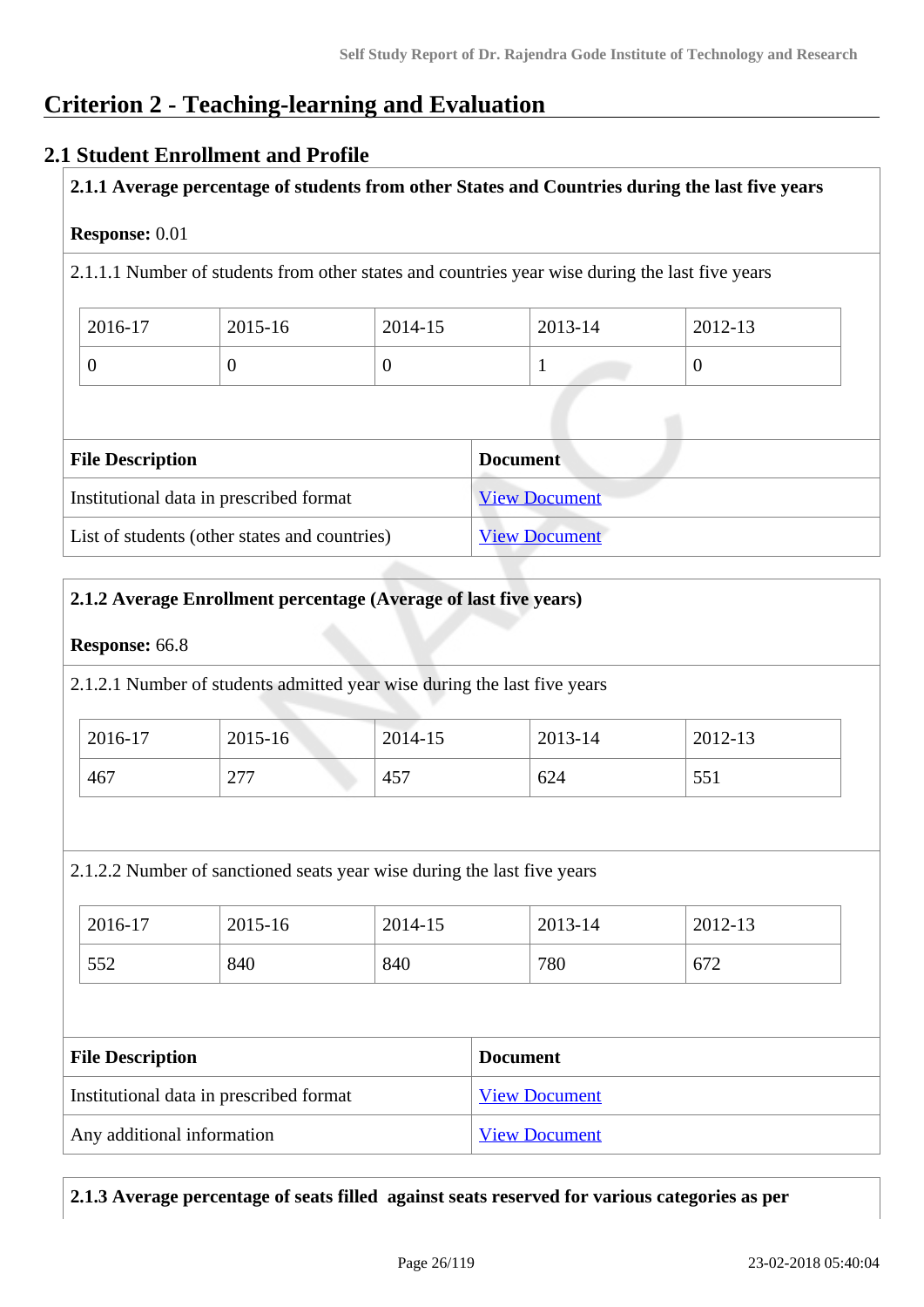#### **applicable reservation policy during the last five years**

#### **Response:** 89.4

2.1.3.1 Number of actual students admitted from the reserved categories year wise during the last five years

|                                            | 2016-17 | 2015-16 | 2014-15              |  | 2013-14 | 2012-13 |
|--------------------------------------------|---------|---------|----------------------|--|---------|---------|
|                                            | 287     | 248     | 387                  |  | 402     | 347     |
|                                            |         |         |                      |  |         |         |
| <b>File Description</b><br><b>Document</b> |         |         |                      |  |         |         |
| Institutional data in prescribed format    |         |         | <b>View Document</b> |  |         |         |

#### **2.2 Catering to Student Diversity**

 **2.2.1 The institution assesses the learning levels of the students, after admission and organises special programs for advanced learners and slow learners**

#### **Response:**

Following methods are adopted to assess and address the learning levels of the students of first year and students of higher classes in the institute.

**First year students**: The institute analyses the data regarding academic performance prior to the admission of the students of first year. Based on their analysis of performance at qualifying exams and performance in the first test exam, the students are categorized into slow and advanced learners. The sections of the students are then reshuffled. More emphasis is given on the basic concepts of the subjects to the section of slow learners, where as advanced learners are taught with more advanced applications in the course.

**Students of Higher classes**: The sections once reshuffled in first year, are maintained for next year wherever possible. In addition to the efforts emphasized for first year students, following special programs are arranged.

#### **Advanced learners**:

- Special add-on programs like STAAD Pro, SCADA, Android etc. are arranged.
- Selected students are sent for internship in the industries.

#### **Slow learners**:

- Extra lectures of senior and experienced faculty having expertise in respective subject are arranged for the slow learners to help them deal with the basic concepts and applications.
- Crash courses on analytical or difficult subjects are arranged after one third syllabus is covered. The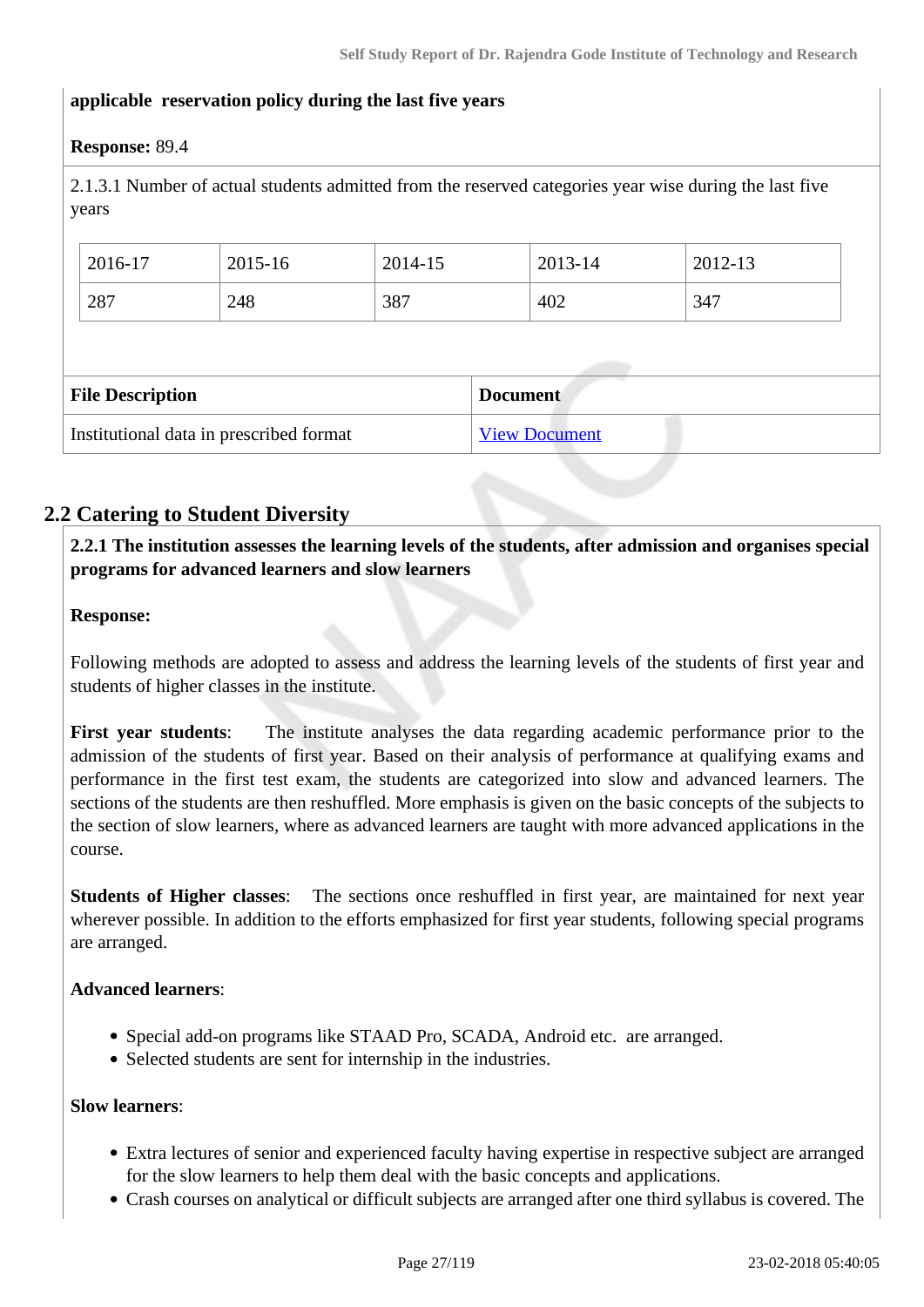experience faculty engages such courses.

#### **Common practices**:

Tutorial classes for analytical subjects are conducted. The batch of 20 – 30 students is assigned per faculty. The faculty gives attention to each individual student and helps him to understand and solve the problems. The faculty also assesses the learning ability of the individuals.

After every test examination the individual faculty member discusses the common and uncommon mistakes committed by the students providing the solutions for the same.

Programs are arranged for students by Training and Placement department of the institute for developing communication skill, inter personal skills, aptitude, interview skills. The job seekers are thus helped in getting placed or getting success in competitive exams. The students aspiring higher education are helped in getting success in entrance exams like GATE, CAT, CET, MAT for higher education.

#### **2.2.2 Student - Full time teacher ratio**

**Response:** 14.67

| <b>File Description</b>                 | <b>Document</b>      |
|-----------------------------------------|----------------------|
| Institutional data in prescribed format | <b>View Document</b> |

| 2.2.3 Percentage of differently abled students (Divyangjan) on rolls |  |  |
|----------------------------------------------------------------------|--|--|
| <b>Response:</b> 0                                                   |  |  |
| 2.2.3.1 Number of differently abled students on rolls                |  |  |
| <b>File Description</b><br><b>Document</b>                           |  |  |
| Institutional data in prescribed format<br><b>View Document</b>      |  |  |

#### **2.3 Teaching- Learning Process**

 **2.3.1 Student centric methods, such as experiential learning, participative learning and problem solving methodologies are used for enhancing learning experiences**

**Response:** 

#### **Experiential learning.**

- Industrial visits are organized for the students to gain practical knowledge about the functioning of industries which facilitates to understand the corporate working.
- Socio-relevant and industry sponsored projects are allocated to the final year students, wherever possible.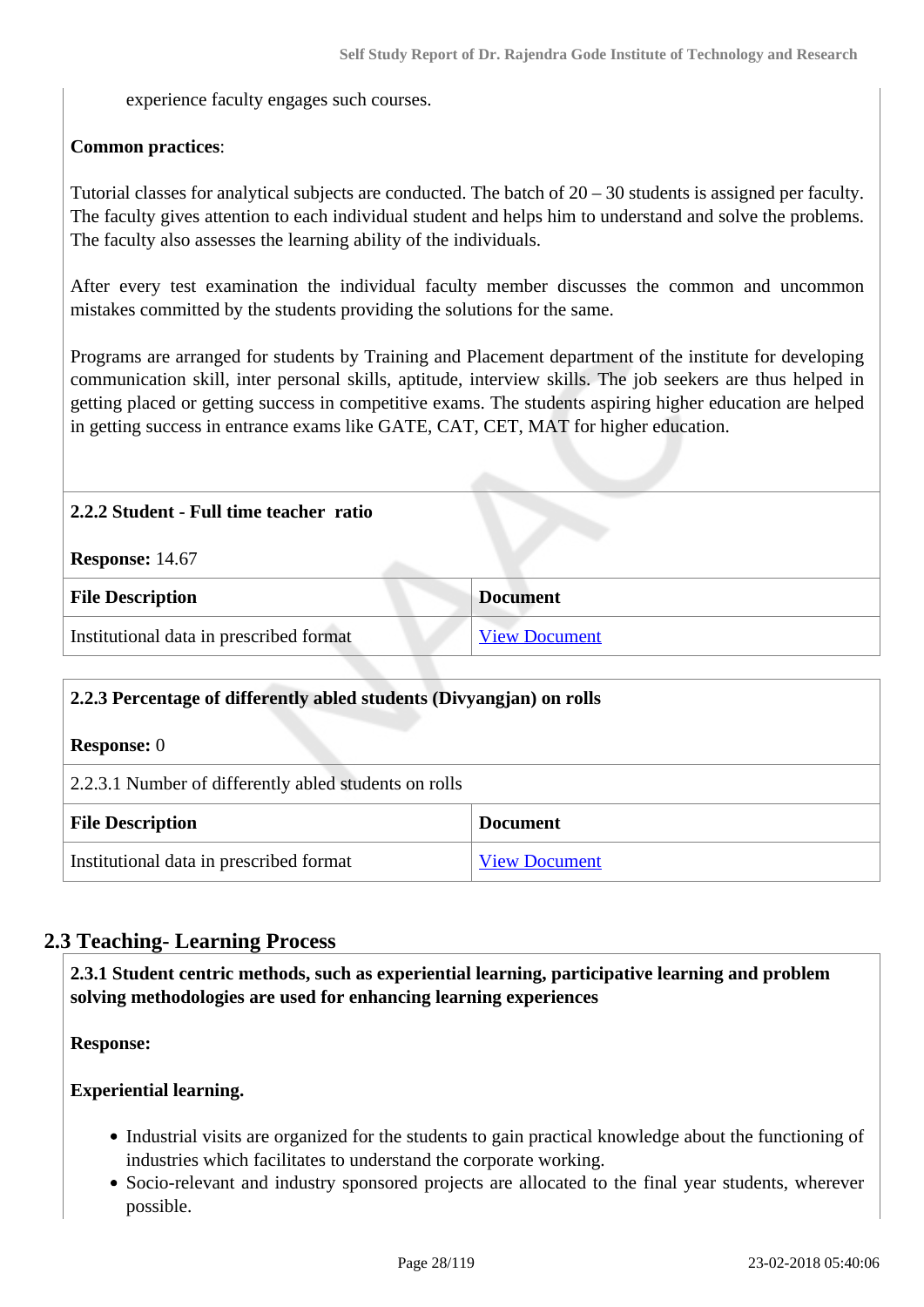- Students are appreciated for their best and outstanding performance in project, research and other relevant areas.
- Institute organizes the project competitions so that students can demonstrate the outcome of their experiential learning.
- Students are encouraged to submit their project proposals for various funding agencies under the guidance of a faculty member.
- Every year, few experiments are changed from the list of experiments as per curriculum of each subject.

#### **Participative learning.**

- Learning is made more proactive by making students more participative in the class-room activities through seminars, group discussions, power point presentations and quizzes.
- Students are motivated to participate in different CAD Wars, Robo Wars etc.
- Students are encouraged to participate in paper presentation in various national and international conferences and journals.
- Students are motivated to participate in Technical festival "E-dazzeled" organized by the institute every year includes Setu Rachna, Robo War, Robo race, Technical paper presentation, Technical Project competition, Poster presentation, Aero modeling.
- Students are encouraged to contribute articles in College magazine.
- Students are motivated to participate in inter college and intra college technical activities.

#### **Problem solving methodologies**

- Brain storming sessions are arranged in the classes to help students solving their difficulties.
- Tutorials are given to the students for the design and analysis based subjects.
- Assignments are given to the students for practice and better understanding.
- After evaluation of sessional examination the mistakes committed are discussed in the class and solutions are elaborated.

 **2.3.2 Percentage of teachers using ICT for effective teaching with Learning Management Systems (LMS), E-learning resources etc.**

#### **Response:** 81.18

2.3.2.1 Number of teachers using ICT

Response: 69

| <b>File Description</b>                   | <b>Document</b>      |
|-------------------------------------------|----------------------|
| List of teachers (using ICT for teaching) | <b>View Document</b> |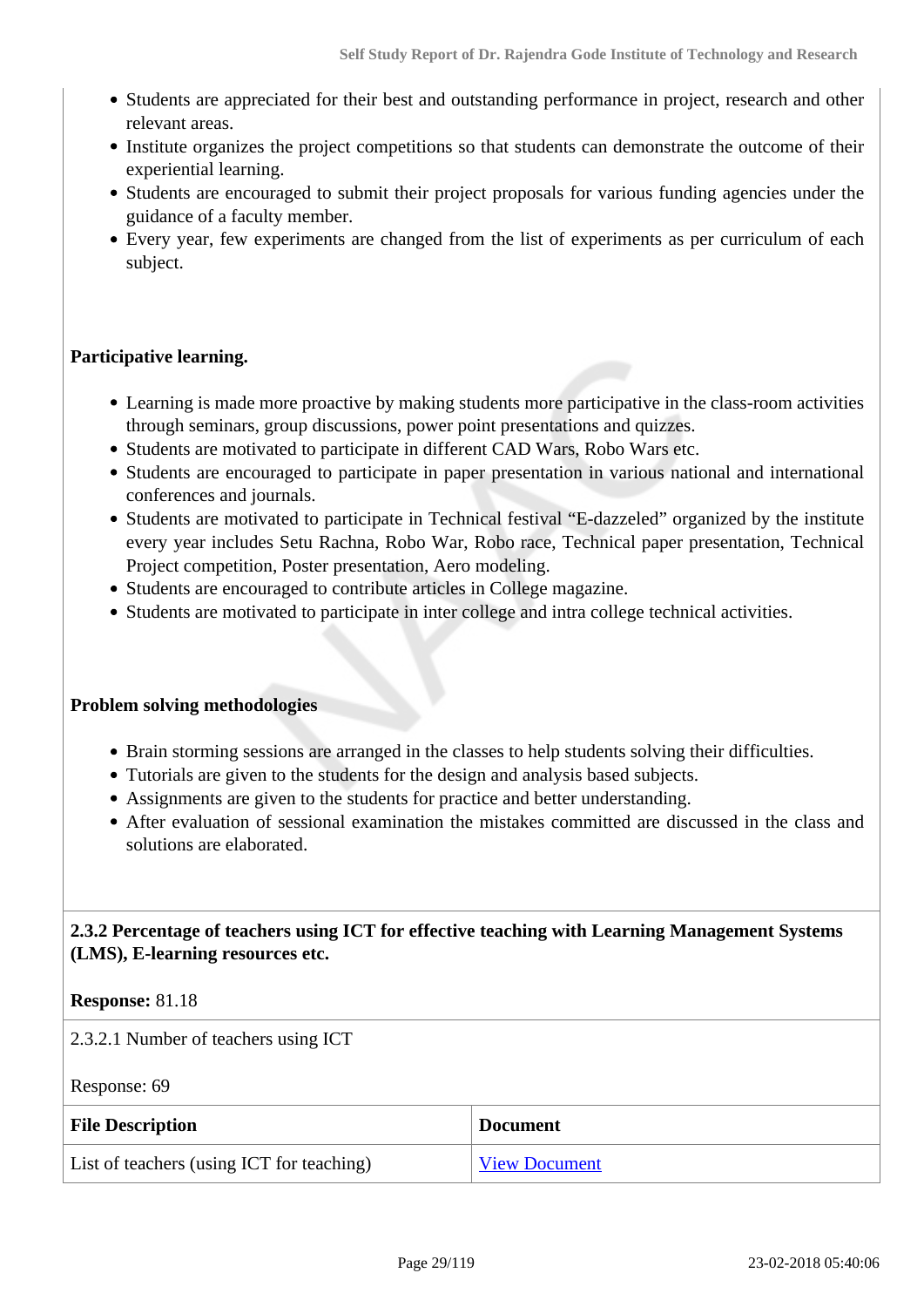#### **2.3.3 Ratio of students to mentor for academic and stress related issues**

#### **Response:** 18.07

#### 2.3.3.1 Number of mentors

Response: 69

| <b>File Description</b>                                                                  | <b>Document</b>      |
|------------------------------------------------------------------------------------------|----------------------|
| Year wise list of number of students, full time<br>teachers and students to mentor ratio | <b>View Document</b> |

#### **2.3.4 Innovation and creativity in teaching-learning**

#### **Response:**

Innovative teaching is necessity for all teachers to meet educational needs of new generations. Apart from regular lectures through chalk & talk, following innovation teaching approaches are being practiced in various depts.

Video Lectures: NPTEL provides free access to captured video lectures on almost all topics of engineering courses. These video lectures are delivered by renowned faculty of institutes like IITs. All the faculty members of the institute have downloaded many such lectures and these are shown to the students frequently.

Expert Lectures:Experts from the industry are called to deliver lectures on special/advanced topics to make the students aware of the recent technology and trends.

Field and Industrial visits: Students are taken to construction sites, manufacturing and processing industries as a matter of practice regularly to give them an exposure to real life situations and problems to make them learn and correlate their theory knowledge to actual practices.

ICT usage:Use of LCD projectors for power point presentations on some topics is practiced. Video lectures of in-house faculty are captured and made available to the students on demand. Facility of Google classrooms has been recently provided to the students.

Subject Workshop: Each department identifies difficult to learn few subjects or topics in syllabus. Expert faculty from the department teaches these topics in a day long workshop.

Seminars, technical paper presentation and mini-projects are facilitated to make the environment activity based.

To refine the critical thinking among students, various group discussions, debates, quizzes, workshops etc., are organized in which students explore new ideas and thus enhances their performance levels.

Remedial classes are organized to clarify doubts, re-explaining of critical topics for improving performance. Poor performance due to frequent absenteeism is dealt by sending SMS and registered letters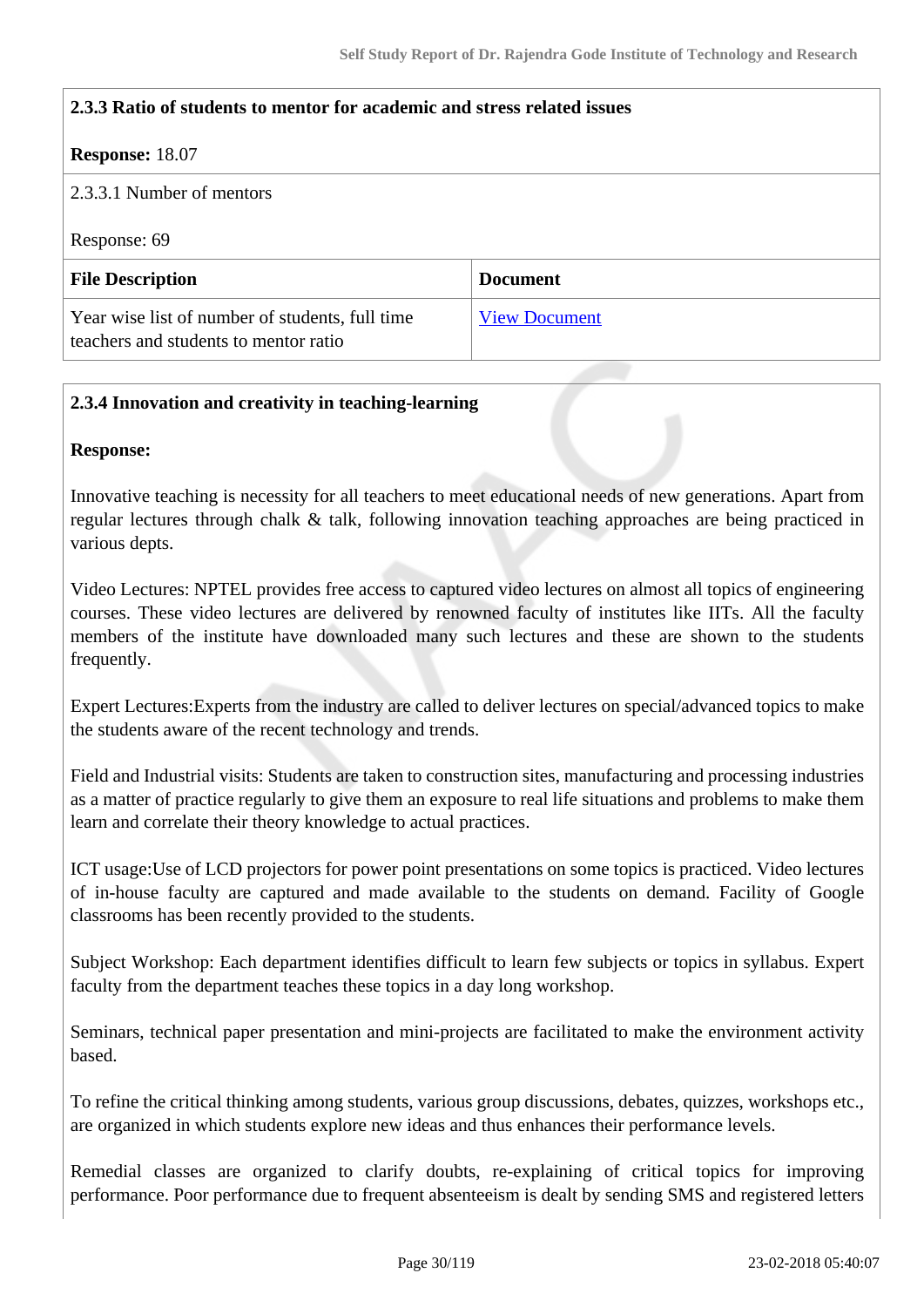to the parents of such students. Appropriate counseling with additional teaching, eventually helps students to attend classes regularly. All the staff members maintain good relation with students and deal with their problems in a gentle manner. Each class is divided into two batches and separate tutorial classes are conducted to all students for all branches of undergraduate courses. Generally, one teacher is assigned for each batch.

### **2.4 Teacher Profile and Quality**

| 2.4.1 Average percentage of full time teachers against sanctioned posts during the last five years |                      |  |  |
|----------------------------------------------------------------------------------------------------|----------------------|--|--|
| <b>Response: 74.13</b>                                                                             |                      |  |  |
| <b>File Description</b>                                                                            | <b>Document</b>      |  |  |
| Year wise full time teachers and sanctioned posts<br>for 5 years                                   | <b>View Document</b> |  |  |
| List of the faculty members authenticated by the<br>Head of HEI                                    | <b>View Document</b> |  |  |

#### **2.4.2 Average percentage of full time teachers with Ph.D. during the last five years**

#### **Response:** 5.34

2.4.2.1 Number of full time teachers with Ph.D. year wise during the last five years

| 2016-17 | $2015 - 16$ | 2014-15 | 2013-14 | 2012-13 |
|---------|-------------|---------|---------|---------|
|         | ◡           |         |         | ັ       |

| <b>File Description</b>                                                                       | <b>Document</b>      |
|-----------------------------------------------------------------------------------------------|----------------------|
| List of number of full time teachers with PhD and<br>number of full time teachers for 5 years | <b>View Document</b> |

#### **2.4.3 Teaching experience of full time teachers in number of years**

#### **Response:** 5.57

| <b>File Description</b>                                                           | <b>Document</b>      |
|-----------------------------------------------------------------------------------|----------------------|
| List of Teachers including their PAN,<br>designation, dept and experience details | <b>View Document</b> |

**2.4.4 Average percentage of full time teachers who received awards, recognition, fellowships at State,**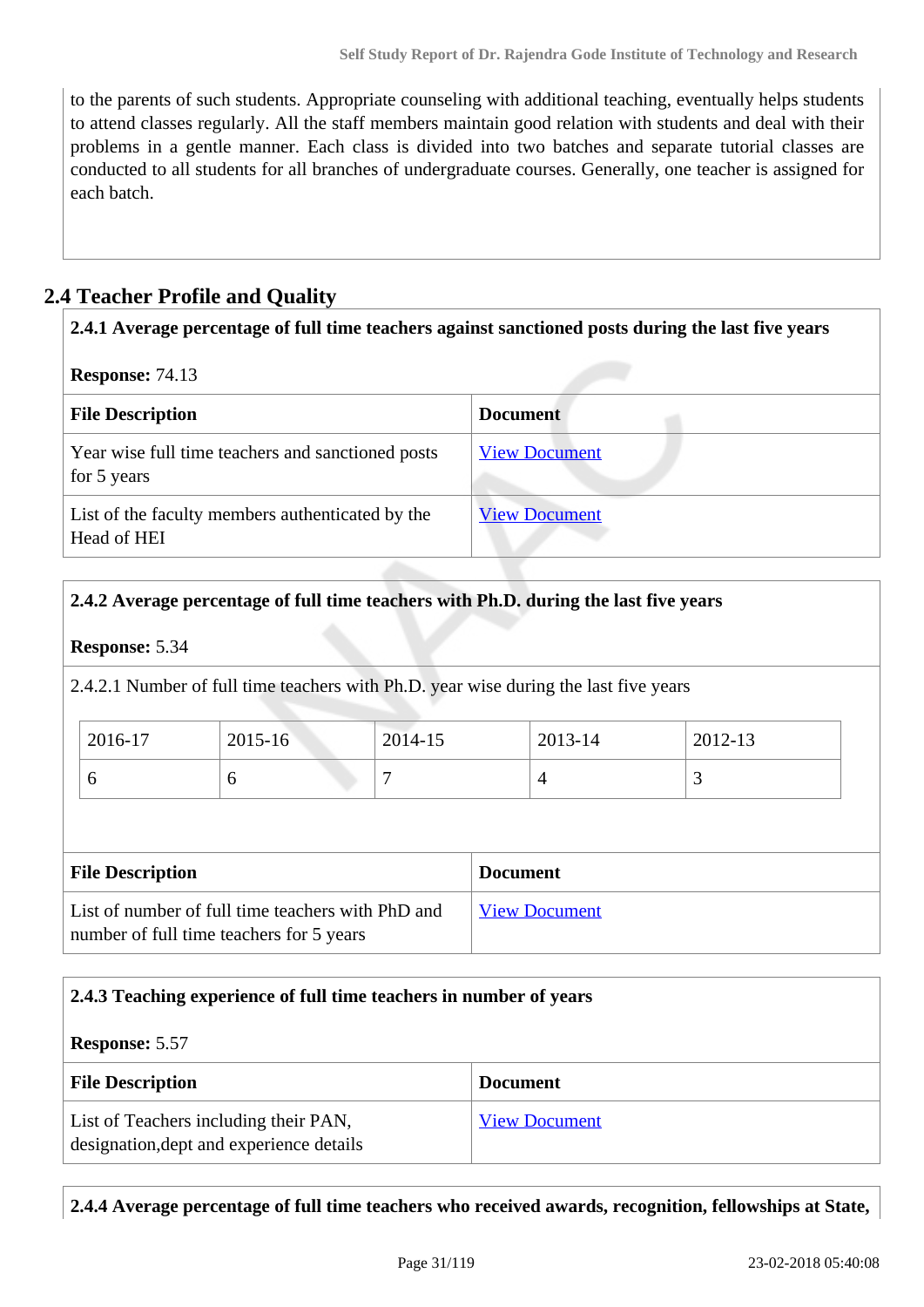#### **National, International level from Government, recognised bodies during the last five years**

#### **Response:** 1.2

2.4.4.1 Number of full time teachers receiving awards from state /national /international level from Government recognised bodies year wise during the last five years

| 2016-17 | 2015-16 | 2014-15 | 2013-14 | 2012-13   |
|---------|---------|---------|---------|-----------|
|         | v       |         | ∼<br>—  | <b>__</b> |

| <b>File Description</b>                          | <b>Document</b>      |
|--------------------------------------------------|----------------------|
| Institutional data in prescribed format          | <b>View Document</b> |
| e-copies of award letters (scanned or soft copy) | <b>View Document</b> |

#### **2.4.5 Average percentage of full time teachers from other States against sanctioned posts during the last five years**

#### **Response:** 3.58

2.4.5.1 Number of full time teachers from other states year wise during the last five years

| 2016-17 | 2015-16 | 2014-15 | 2013-14 | 2012-13 |
|---------|---------|---------|---------|---------|
|         | ∸       | ັ       |         | ν       |

| <b>File Description</b>                                                                            | <b>Document</b>      |
|----------------------------------------------------------------------------------------------------|----------------------|
| List of full time teachers from other state and state<br>from which qualifying degree was obtained | <b>View Document</b> |

#### **2.5 Evaluation Process and Reforms**

#### **2.5.1 Reforms in Continuous Internal Evaluation(CIE) system at the institutional level**

#### **Response:**

Internal assessment is carried out as per the guidelines of the affiliating University. Internal assessment tests are conducted as per the predefined schedule mentioned in the academic calendar. The schedule is notified to teachers and students. Apart from examinations other evaluation criteria includes seminars, projects and other curricular activities.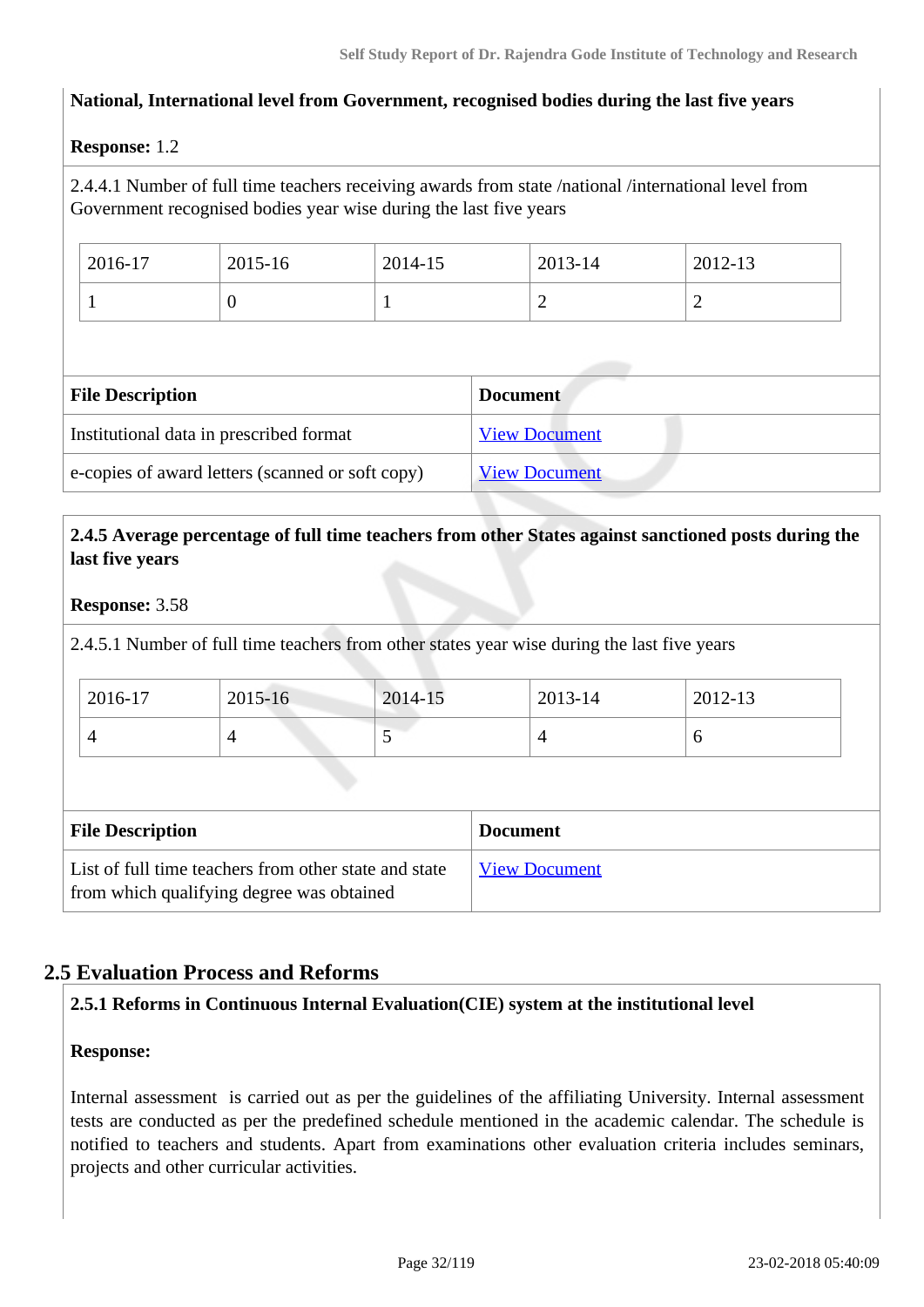#### **Internal Assessment Marks for theory:**

The internal evaluation scheme is implemented as per the curriculum prescribed by affiliating university. For a 100 marks course, 20 marks are assigned to internal assessment. 20 marks were further divided into 15 marks for tests and 5 marks for attendance. This evaluation system was reformed in the year 2016-17. 15 marks are assigned on the basis of sessional examinations and assignments as follows:

Internal Tests: Number of tests  $-2$ 

Marks per test  $-30$ 

Average marks of two tests are converted to the scale of 10.

Assignments: Number of assignments – 2

Marks per assignment  $-2.5$ 

Total marks – 5

#### **Internal Assessment Marks for Practical Exam:-**

The internal evaluation scheme is implemented as per the curriculum prescribed by affiliating university. Out of 50 marks in practical examination, 25 marks are assigned to internal and external assessment each. 25 internal assessment marks are based on experimentation and timely submission. This evaluation system was reformed in the year 2016-17. 25 marks are assigned on the basis experimentation, results, timely submission and viva-voce. Break-up of these 25 marks is as follows:

Experimentation and results: 15 marks

Timely submission: 5marks

Viva-voce: 5

#### **Seminar:-**

Earlier seminar topic was selected and studied by the student under the guidance of project Guide. Open house seminar was delivered by the student and assessed for 50 marks by the panel of three teachers as internal examiners. From year 2016-17 the system was reformed wherein students are instructed to refer and study peer reviewed journal papers to finalise the topic of seminar with the consent of project guide.

The seminar is assessed by project guide and panel of three teachers for 25 marks each. The assessment by guide is based on following areas:

- Content : 10 Marks
- Concept : 10 Marks
- Novelty : 5 Marks

The assessment by panel of three teachers is as follows: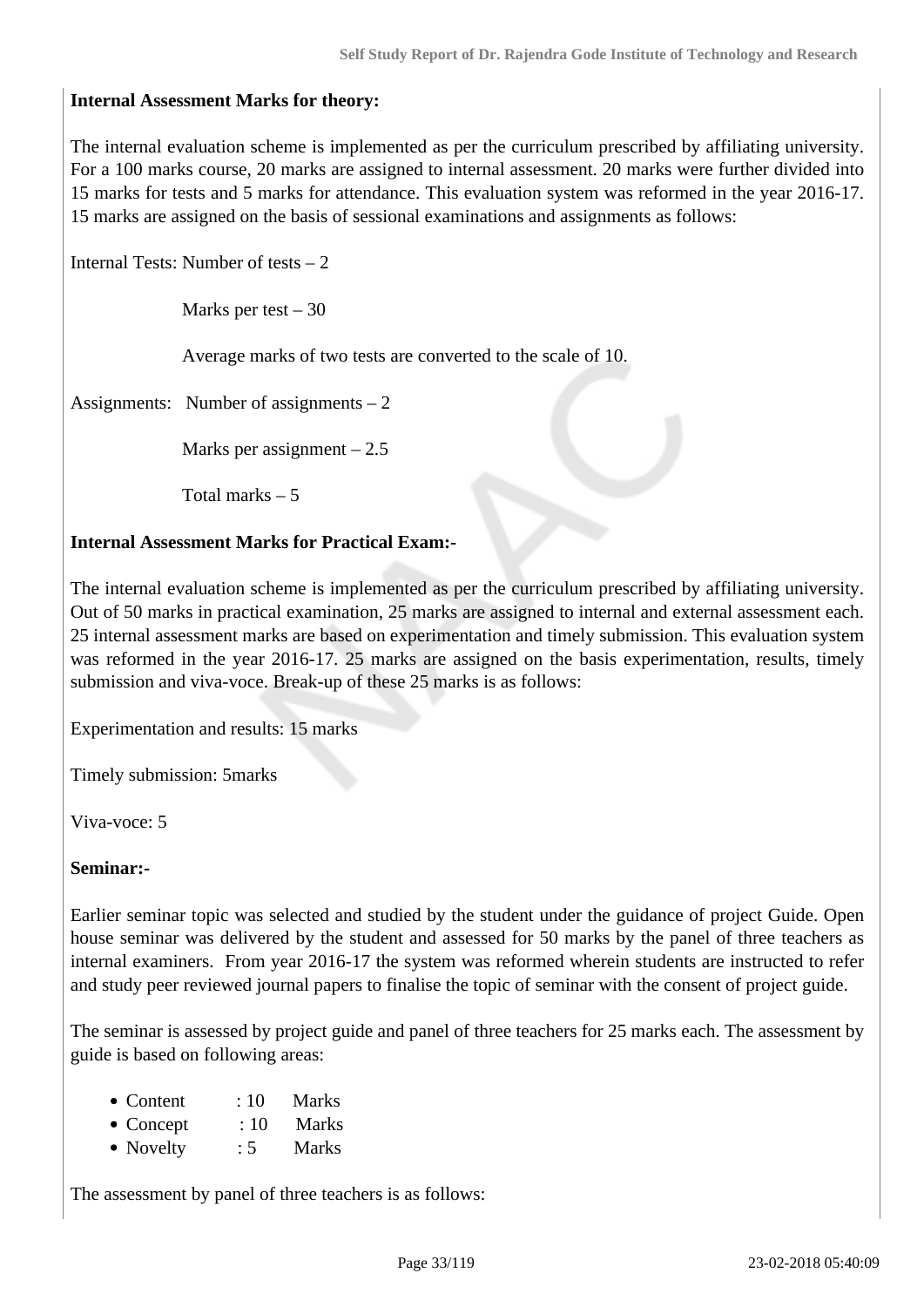- Content : 5 Marks
- Presentation skill :10 Marks
- Quality of ppt : 5 Marks
- Defense : 5 Marks

#### **Projects:-**

Earlier project topic was selected and studied by the group of students under the guidance of project Guide. The project was assessed by the project guide for 75 marks on the basis of involvement and contribution of each student and their outcome.

 From year 2016-17 the system was reformed wherein students are assessed by project guide for 50 marks and panel of three teachers for 25 marks.

The assessment by guide is based on following areas:

- Involvement : 10 Marks
- Contribution : 10 Marks
- Outcome : 30 Marks

The assessment by panel of three teachers is as follows:

- Presentation skill : 5 Marks
- Use of technology : 5 Marks
- Outcome :10 Marks
- Defense : 5 Marks

#### **2.5.2 Mechanism of internal assessment is transparent and robust in terms of frequency and variety**

#### **Response:**

Transparency is ensured in the internal evaluation system by adopting continuous evaluation of every student. The performance is communicated to every student time to time to keep scope of improvement.

The test examination is conducted like university examination with separate seating arrangement of the students. Internal test question paper is set for 30 marks with duration of one hour. The evaluation is carried out by respective subject teacher and the answer books are shown to students for justification of allotted marks, deviation from expected answer, clarification on mistakes.

The internal evaluation of practicals is carried out after completion of experiment and subsequent submission of record and accordingly grades are allotted.

The internal marks of each theory subject, practical, seminar and project are displayed on the departmental notice board in advance of university examination.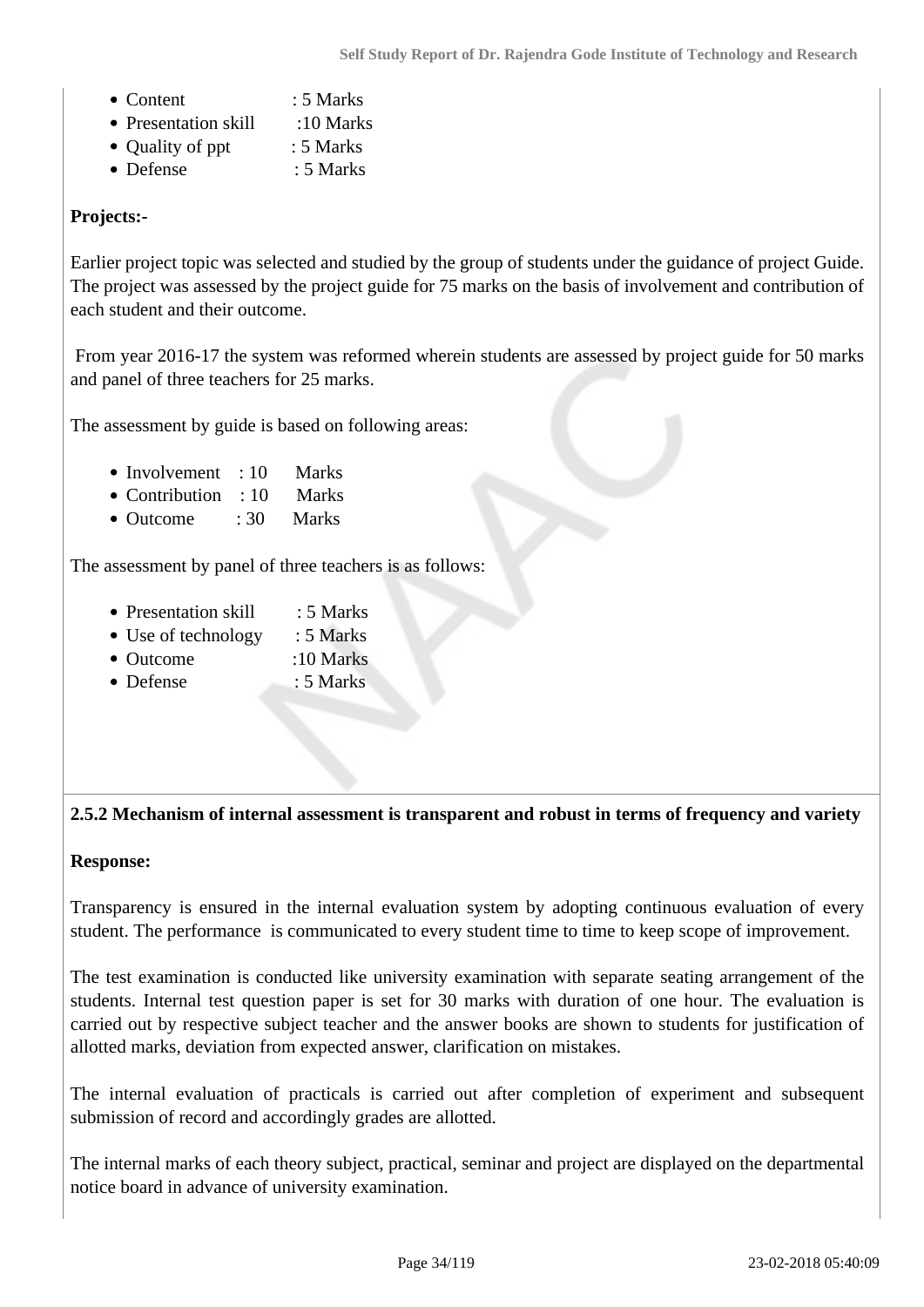Weightages assigned to internal assessment parameters are communicated to the students at the starting of semester. Any changes in evaluation system are notified and communicated to the students in classrooms.

Attendance of students carries weightages in internal evaluation. The attendance record of students is displayed on departmental notice boards at the end of every month.

The students who remain absent for the internal test or practical due to reasons like illness, participation in co-curricular or extracurricular activities are given chance to appear for the specially conducted test and practicals.

#### **2.5.3 Mechanism to deal with examination related grievances is transparent, time-bound and efficient**

#### **Response:**

The university has well defined system for redressal of grievances for students related to university examination. The Institute deputes a faculty coordinator as per guidelines issued by the University to take care of students' examination related grievances. The grievances are routed through him. The students can apply for revaluation and for photocopy of answer book to the university. The University examiners reassess the answer books and the revised marks if any are conveyed to the students by university.

#### **2.5.4 The institution adheres to the academic calendar for the conduct of CIE**

#### **Response:**

Academic calendar:

Every year, well in advance of beginning of the semester, the academic Dean and heads of departments, in consultation with the principal & also referring to the Sant Gadge Baba Amravati University academic calendar, prepares academic calendar of institute mentioning duration of semester, holidays, vacations, test schedule & dates of important events in the semester. Every department scrupulously follows this academic calendar.

Preparation of time table and course allotment:

The allotment of the subject is done by respective programme head in consultation with the faculty at the end of previous semester in the faculty meeting. The time table is prepared and handed over to respective faculty member before starting of semester. Enough time is given to them for preparing for new courses.

Teaching plan:

The faculty members prepare the teaching plan as per the University syllabus, referring to academic calendar. At the starting of every month academic monitoring committee takes review of the course coverage, number of theory and practical classes taken by each faculty. Extra classes, alternative arrangements of faculty on leave are arranged to compensate missed classes and lagging courses.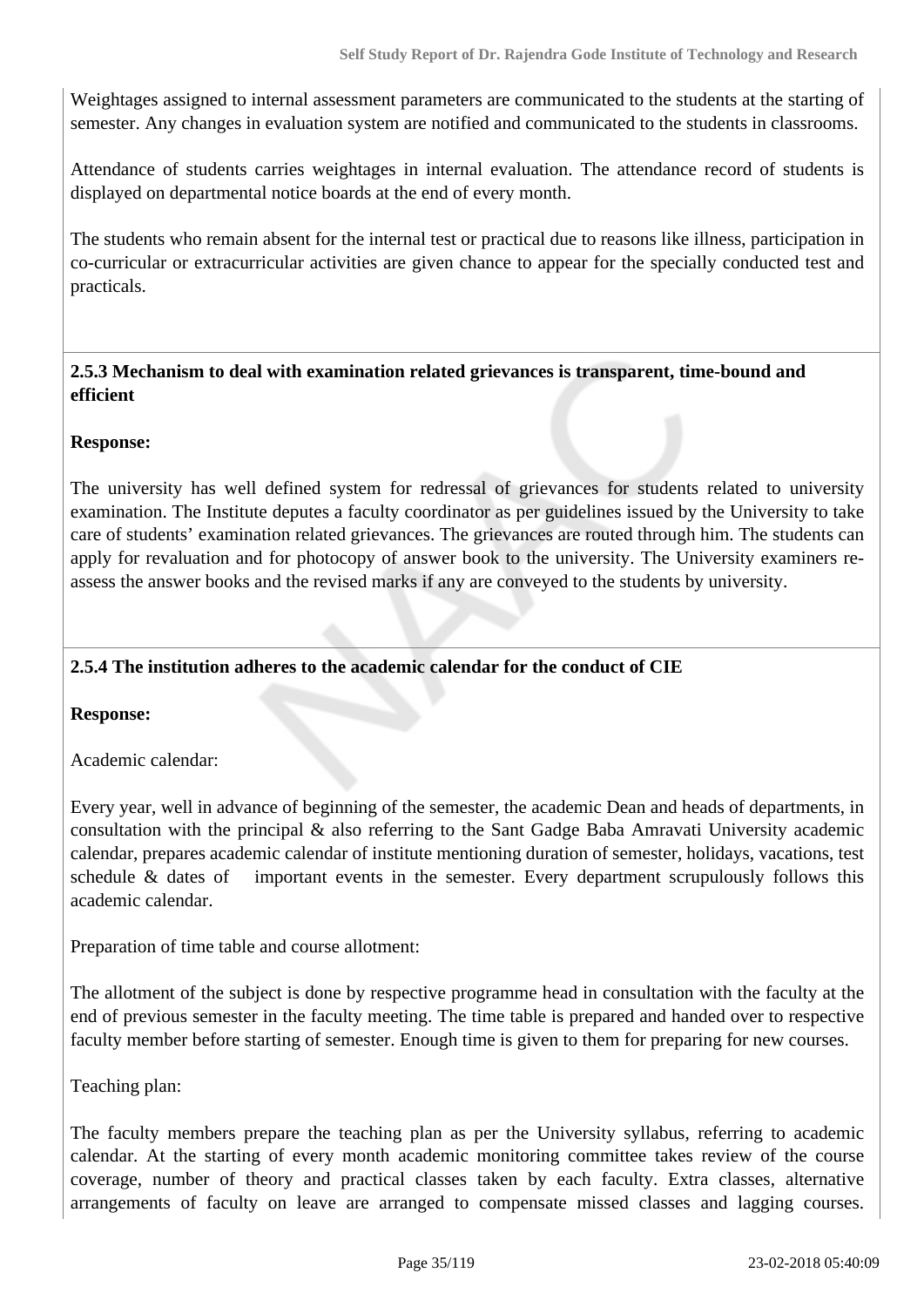Frequently classes are added extra in the vacant time slots of the time table to cover the courses as per the teaching plans.

Internal tests:

Every programme conducts two internal assessment tests each semester. Students are given an opportunity to see their answer books after valuation & seek clarifying captions, if any. The test papers are evaluated within 3 days by the concerned faculty & the marks obtained are displayed on the student's notice board. In addition to the internal examinations assignments are also given to also. Exceptionally sometimes we conduct the additional internal test for the students who cannot remain present due to genuine reasons like participation in National and state level sports events or on medical grounds.

Practicals:

Coming to labs, regular assessment is done after completion of each practical. Extra slots are utilized for conducting practicals of absent students (on medical ground or other genuine reasons). Comprehensive individual assignments are practiced and students need to present the assignment before submission.

#### **2.6 Student Performance and Learning Outcomes**

 **2.6.1 Program outcomes, program specific outcomes and course outcomes for all programs offered by the Institution are stated and displayed on website and communicated to teachers and students**

#### **Response:**

Description of mechanism of Communication

- POs are published on the website of the institute and PSOs are displayed at prominent places in each department.
- These are disseminated to the stakeholders through interactions such as, student-class teacher meetings, parent meetings, industry persons during campus placement drives etc.
- The faculty explains the program outcomes and course outcomes expected from the course offered to the students before the commencement of course in every semester.

| <b>File Description</b>                       | <b>Document</b>      |
|-----------------------------------------------|----------------------|
| COs for all courses (exemplars from Glossary) | <b>View Document</b> |

 **2.6.2 Attainment of program outcomes, program specific outcomes and course outcomes are evaluated by the institution**

**Response:**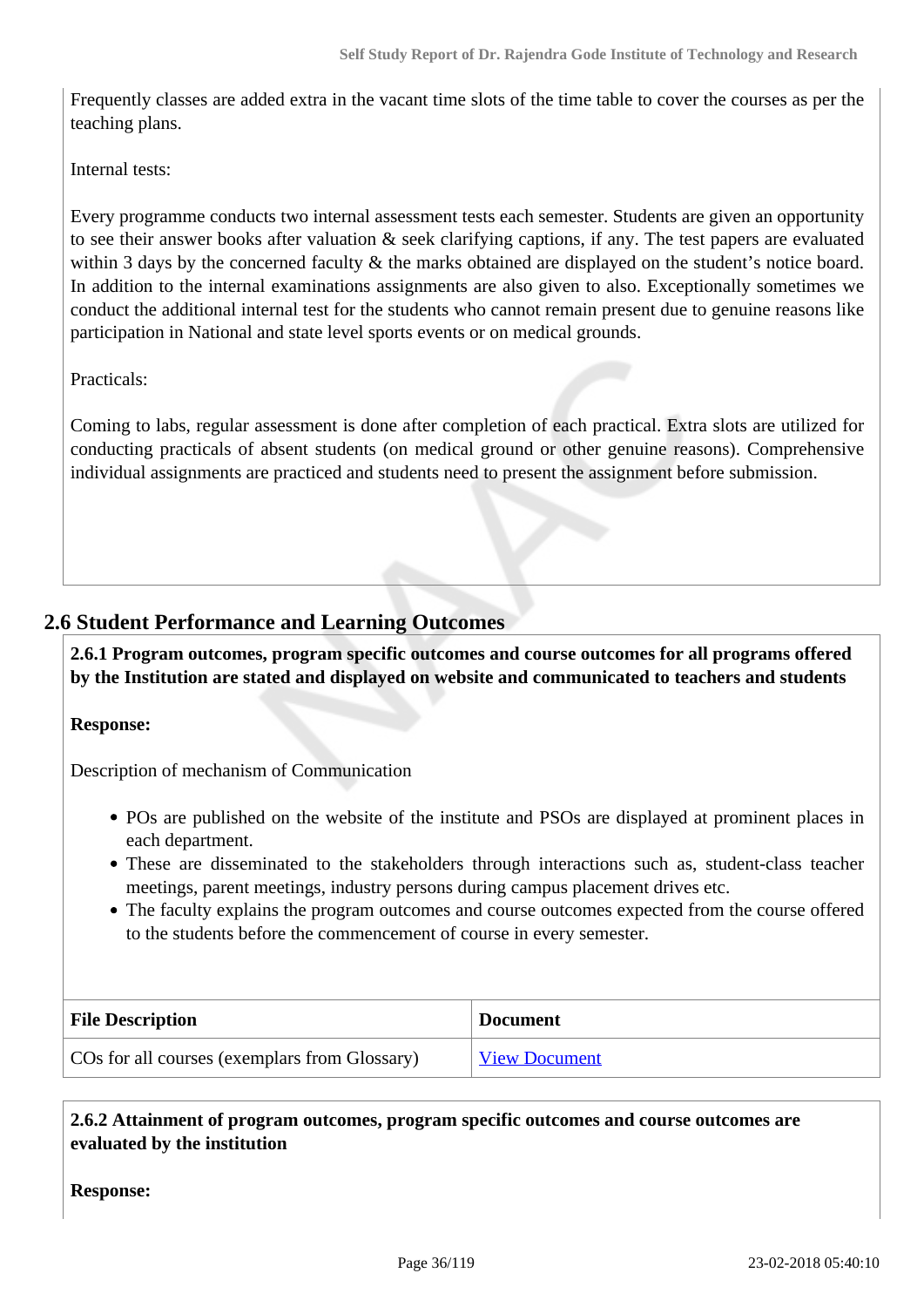The program outcomes are the capabilities of graduating student in terms of knowledge, skill and attitude.

Knowledge related POs are attained by the students through the curriculum and are assessed through direct assessment tools viz. internally developed assessments, project exams, technical seminars, University exams, practical, oral exams etc.

Skills related POs like team work, communication (both oral and written) use of modern tools etc attained by the students are assessed through direct tools like laboratory work, practical oral examinations, mini projects, projects, seminars. Since attainment of skills cannot be quantified directly, rubrics are developed with appropriate performance criteria.

The attitude related POs are assessed through participation of the student in societal work, other co curricular and extracurricular activities as well as ethical practices followed.

Each course in every discipline addresses to one or more Program Outcomes.

These program outcomes are enlisted for each course.

Similarly POs numbered one to eleven are addressed by one or more Courses in every Program.

From the university examination result of each course of every student the attainment of POs is calculated as below.

The average marks obtained in university exam (External + Internal) in the courses addressing particular PO are calculated. These are mentioned on the scale of one.

PO number 12 is about Life long learning which address to attitude of the students. Following parameters which are considered while measuring the attainment level of the same.

- 1.Appearing for GATE or any state or national or international level Entrance exam for post graduation.
- 2.Undergoing training on add on programme or bridge course.

Pre defined weightages are assigned to above parameters and level of attainment is determined.

PSOs:

PSOs are determined on the basis of average of all semester results. Since curriculum of every semester comprises of various programme related courses, final marks scored in examination specify the PSO of respective programme. Each course in every specific programme addresses to PSO which is determined on the basis of marks scored in respective course.

CO<sub>s</sub>:

The marks obtained by the students in each course (both internal and external examination combined) is the only parameter considered. Attempts are made to address all COs while framing the internal tests and assignments. The weightage of internal marks is only 20% and 80% marks are assigned to university examinations, it is not justified to determine level of attainment of COs merely on the performance in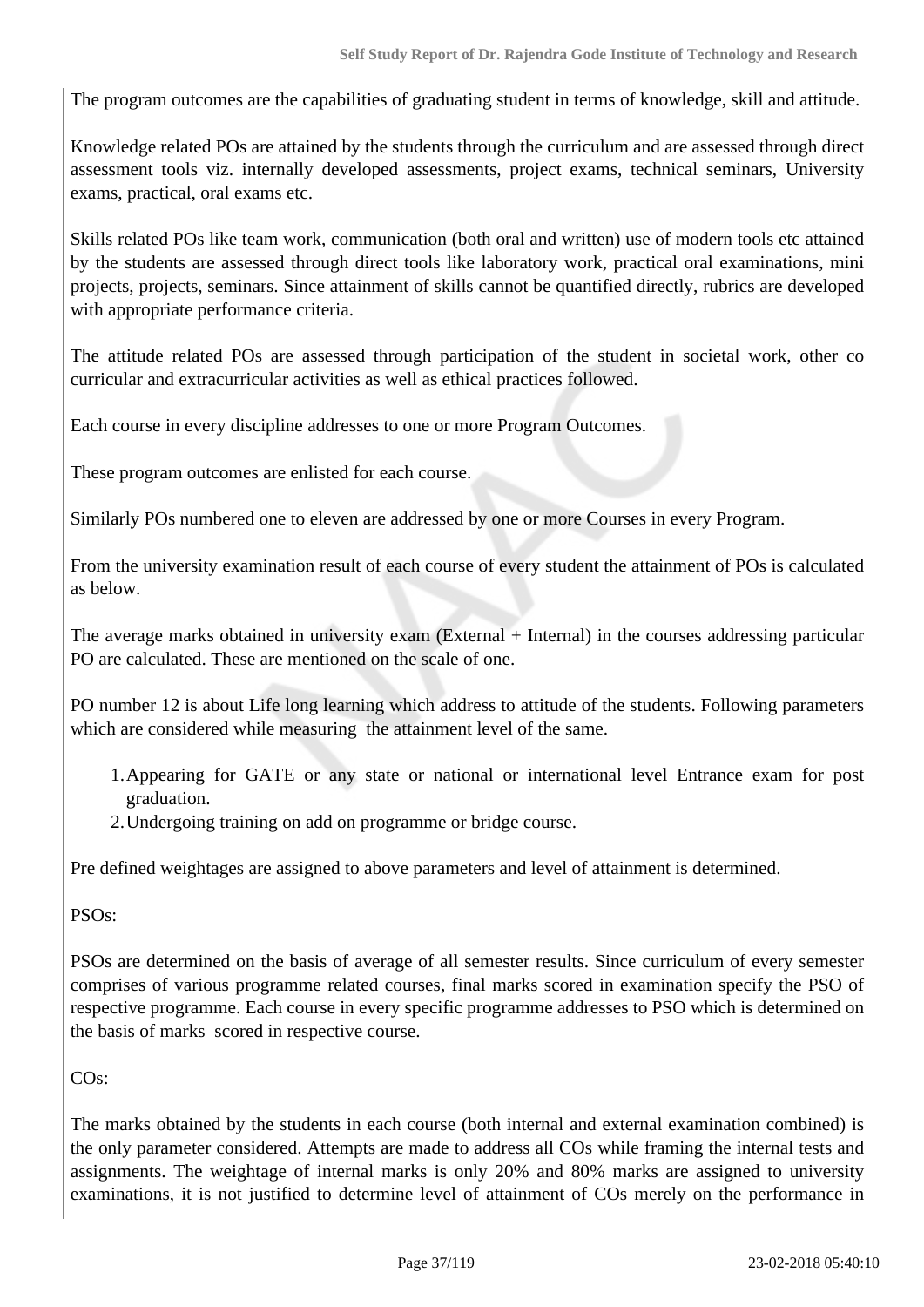internals. Since the end semester examination and assessment are carried out by the affiliating university, the attainment of individual COs cannot be analysed. In view of above mentioned system, the total marks obtained in a course has been considered as the only parameter to measure the level of attainment of COs.

#### **2.6.3 Average pass percentage of Students**

#### **Response:** 76.06

2.6.3.1 Total number of final year students who passed the university examination

Response: 1296

2.6.3.2 Total number of final year students who appeared for the examination

#### Response: 1704

| <b>File Description</b>                 | <b>Document</b>      |
|-----------------------------------------|----------------------|
| Institutional data in prescribed format | <b>View Document</b> |

## **2.7 Student Satisfaction Survey**

| 2.7.1 Online student satisfaction survey regarding teaching learning process |                      |
|------------------------------------------------------------------------------|----------------------|
| <b>Response:</b>                                                             |                      |
| <b>File Description</b>                                                      | <b>Document</b>      |
| Database of all currently enrolled students                                  | <b>View Document</b> |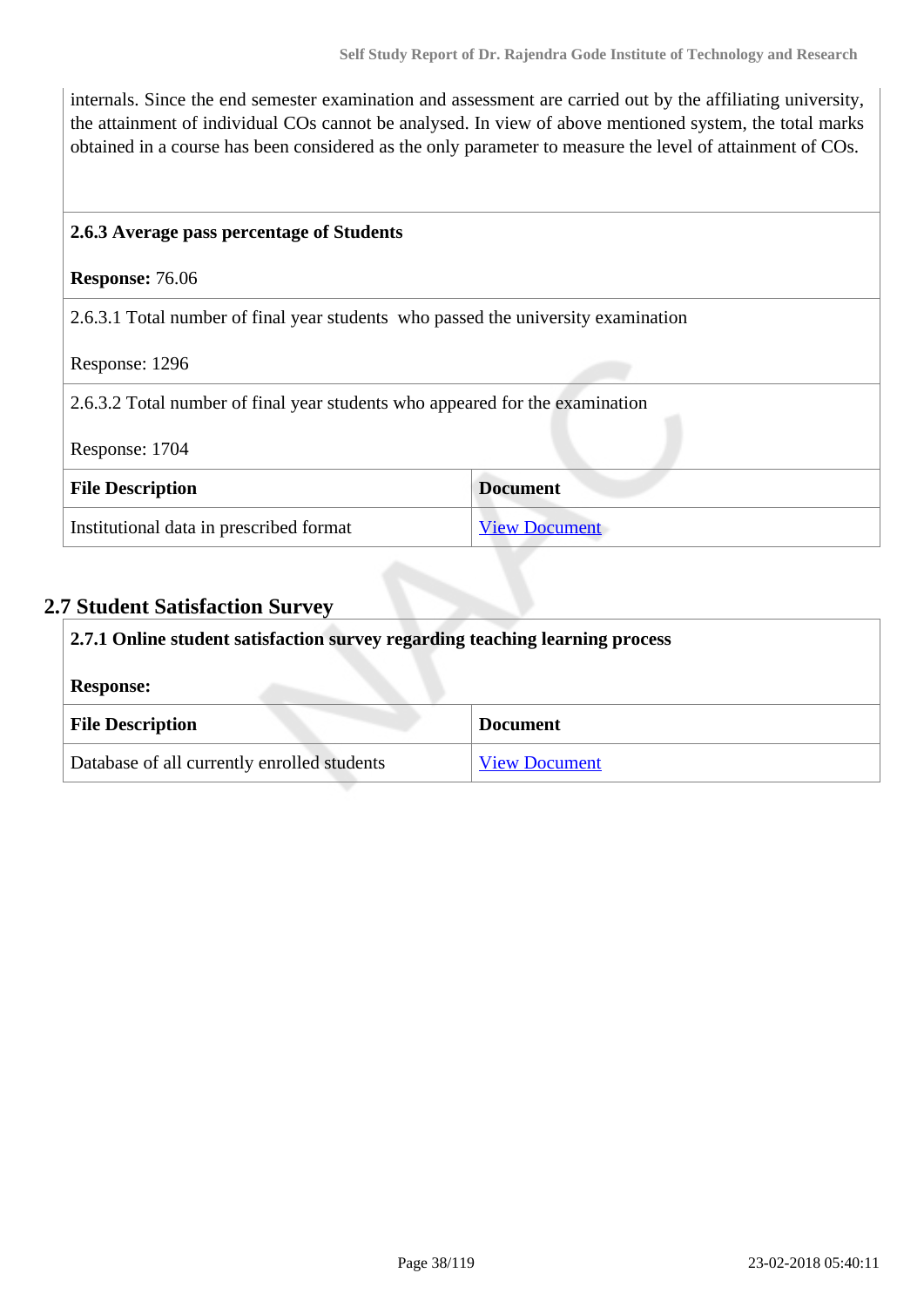# **Criterion 3 - Research, Innovations and Extension**

# **3.1 Resource Mobilization for Research**

 **3.1.1 Grants for research projects sponsored by government/non government sources such as industry ,corporate houses, international bodies, endowment, chairs in the institution during the last five years**

#### **Response:** 0

3.1.1.1 Total Grants for research projects sponsored by the government/non-government sources such as industry, corporate houses, international bodies, endowments, Chairs in the institution year wise during the last five years(INR in Lakhs)

| 2016-17 | 2015-16 | 2014-15 | $2013 - 14$ | 2012-13 |
|---------|---------|---------|-------------|---------|
|         |         |         |             | v       |

| <b>File Description</b>           | <b>Document</b>      |
|-----------------------------------|----------------------|
| List of project and grant details | <b>View Document</b> |

| 3.1.2 Percentage of teachers recognised as research guides at present             |                      |             |
|-----------------------------------------------------------------------------------|----------------------|-------------|
| <b>Response: 3.53</b><br>3.1.2.1 Number of teachers recognised as research guides |                      |             |
|                                                                                   |                      | Response: 3 |
| <b>File Description</b><br><b>Document</b>                                        |                      |             |
| Institutional data in prescribed format                                           | <b>View Document</b> |             |

#### **3.1.3 Average number of research projects per teacher funded by government and non government agencies during the last five years**

#### **Response:** 0

3.1.3.1 Number of research projects funded by government and non-government agencies during the last five years

| <b>File Description</b>                       | <b>Document</b>      |
|-----------------------------------------------|----------------------|
| List of research projects and funding details | <b>View Document</b> |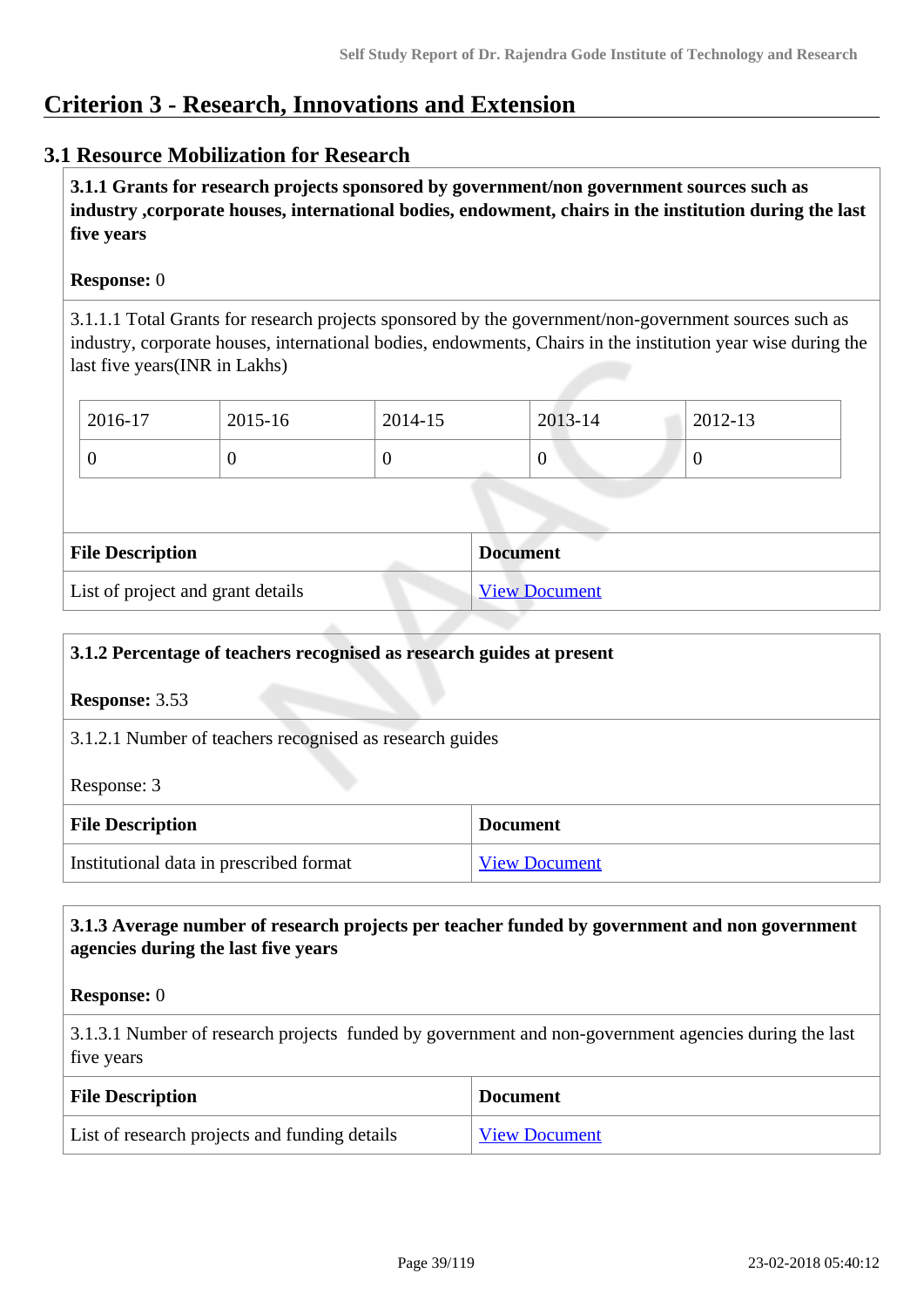# **3.2 Innovation Ecosystem**

## **3.2.1 Institution has created an ecosystem for innovations including incubation centre and other initiatives for creation and transfer of knowledge**

## **Response:**

Institute has taken the initiative to establish Technowvista Incubation Centre in session 2016-2017. The primary aim of Technowvista Incubation Centre is to facilitate new company formation by providing an entrepreneurial nurturing environment for young start-up and spin-out technology companies, alleviating their survival and growth, thus encouraging them to reach their full potential and also to develop individual talent, skills and personality to give each business the best possible start, thus fostering entrepreneurship at a local, national and international level. It also focuses existing Industry for Product Development and Product Mix for their business expansion as well as it contributes for Job creation, Foster entrepreneurial climate, Commercialize Technology, Diversify local economies & Build/Accelerate local industry growth. Incubation center has developed infrastructure consisting of **11** Computers, **01** Printers, **01** LED TV, **06** Machines, **1** 3KVA UPS Battery etc.

Institute has appointed talented staff from different trade for Technowvista Incubation Centre whose information are given below,

| <b>Name</b>                           | <b>Designation</b>      | <b>Industrial</b> | <b>Specialization</b>               |
|---------------------------------------|-------------------------|-------------------|-------------------------------------|
|                                       |                         | <b>Experience</b> |                                     |
| Prof.S.P.Potdukhe                     | <b>Research Scholer</b> | <b>NIL</b>        | Mechanical Engineering              |
| Prof.V.D.Tonge                        | <b>Research Scholer</b> | 01 Year           | Mechanical Engineering              |
| Prof.A.K.Thakur                       | <b>Research Scholer</b> | <b>NIL</b>        | Electronics & Telecommunication Eng |
| Prof.V.S.Ingole                       | <b>Research Scholer</b> | <b>NIL</b>        | Electronics & Telecommunication Eng |
| Prof.A.M.Pachghare                    | <b>Research Scholer</b> | 03 Year           | Civil Engineering                   |
| Prof.A.R.Bijawe                       | <b>Research Scholer</b> | NIL.              | Civil Engineering                   |
| Prof.O.A.Jaisinghani                  | <b>Research Scholer</b> | 01 Year           | Computer Science & Engineering      |
| Prof.Z.I.Khan                         | <b>Research Scholer</b> | NIL               | Computer Science & Engineering      |
| $\mathbf{A}$ . The state $\mathbf{A}$ |                         |                   |                                     |

**Available Machine:-**

| Sr. No | <b>Name of Machine</b>                            | Quantity |
|--------|---------------------------------------------------|----------|
|        | Dell Computer System                              |          |
|        | 3D Printer                                        | 01       |
|        | 6-Axis Articulated Robot                          | 01       |
|        | CNC Milling m/c-MTLAB Industrial controller Model | 01       |
|        | XLMILL                                            |          |
|        | CNC Milling m/c-MTLAB Industrial controller Model | 01       |
|        | <b>XLTURN</b>                                     |          |

The strong evidence and the usability of Technowvista Incubation Centre are the Accomplished and Undergoing Projects whose brief information are given below,

|  | <b>Sr. No. Client Name</b>        | <b>Projects</b>                                 |
|--|-----------------------------------|-------------------------------------------------|
|  | Dr. Shivshankar K.Chopkar, Nagpur | Artificial Rain Making                          |
|  | Ms. Vidyut D.Ingole, Amravati     | Dustbin for garbage collection $\&$ segregation |
|  |                                   |                                                 |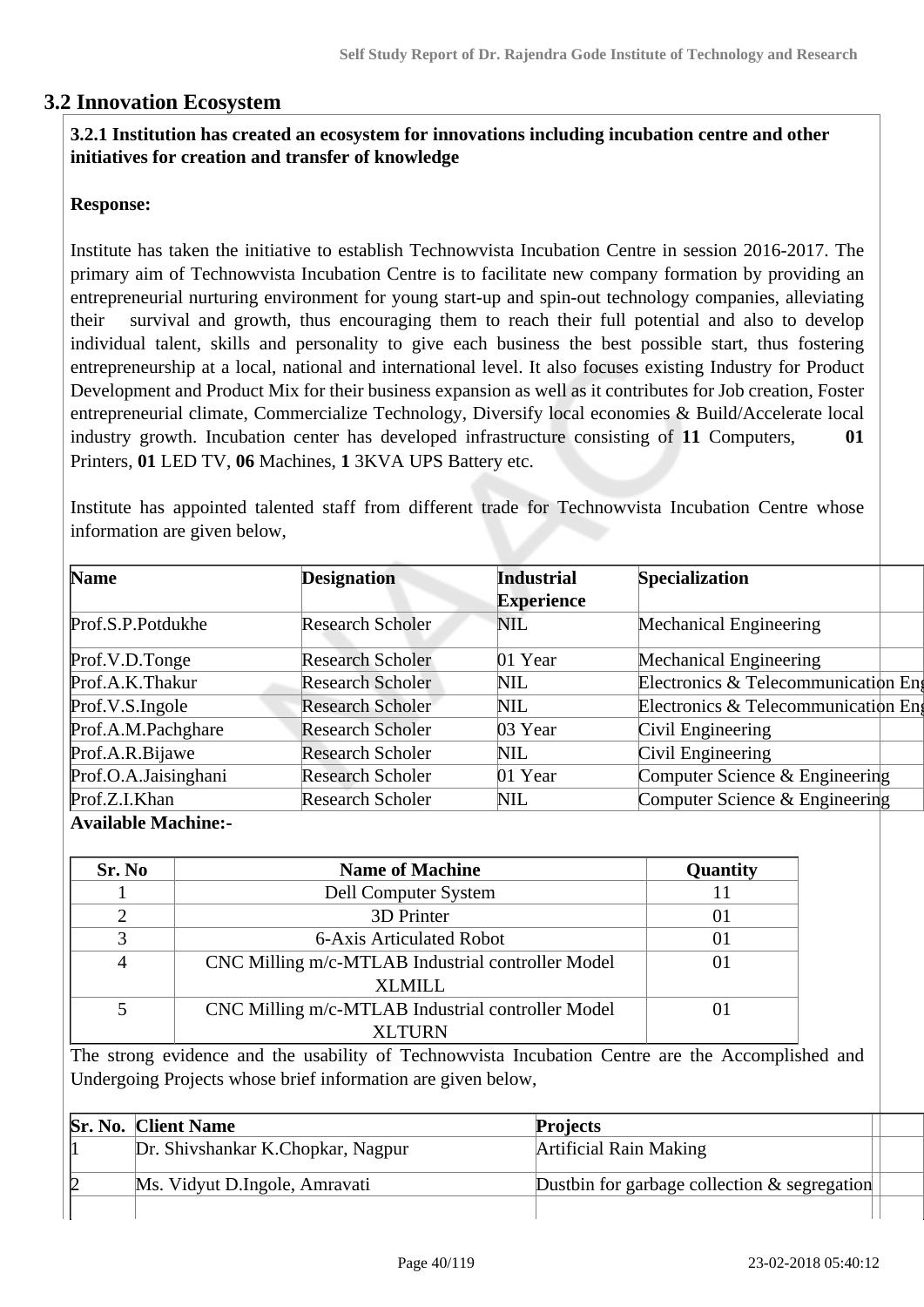| $\beta$         | M/s V J Instruments, Karanja Lad | <b>Film Former Machine</b>                                                  |
|-----------------|----------------------------------|-----------------------------------------------------------------------------|
| $\mu$           | Mr. Vandana S.Gadge, Amravati    | Mosquito Net in cot cum Trunk                                               |
| $\sqrt{5}$      | Mr. Sagar H. Kasat, Amravati     | Water Cooler & Water Purifier                                               |
| $\vert 6 \vert$ | Mr. Yogendra S.Desai, Amravati   | - For<br>Two Wheeler Clutch & Gear Assembly $ \cdot $<br>Average of vehicle |
| 17              | Mr. Pravin B. Khachane, Bhusawal | <b>Water Treatment Plant</b>                                                |

The Primary Objectives of our Technowvista Incubation Centre are to Create local jobs, Foster entrepreneurial climate, Commercialize Technology, Diversify local economies, Build/Accelerate local industry growth, Retain firms in community, Encourage minority and women entrepreneurship, Promote small & medium industries, Creation of an ecosystem for social start-ups, Larger social impact, Knowledge creation and Innovation.

The Services offered by our Technowvista Incubation Centre are,

Business and Professional Support Services:

- Access to library and digital resources.
- Networking opportunities within TIC as well as industry and government resources.
- E-commerce assistance.
- Provide guidance and mentorship through professionals and specialized consultants.
- Identification of various funding options for incubates.
- Advisory services in business plans formulation, marketing strategies, project selection etc.
- Training on basics of entrepreneurship.
- Advice in legal and financial consultancy.
- Intellectual Property & Licensing **(**Assistance to existing incubatees by way of specialized services e.g. Patenting, Copyright, Trade Mark etc.)
- Events.

Technical & Management Services:

- Access to Faculty resources.
- Access to Labs.
- Access to Venture Capital Firms, Business Angels and strategic partner linkages.

# **3.2.2 Number of workshops/seminars conducted on Intellectual Property Rights (IPR) and Industry-Academia Innovative practices during the last five years**

#### **Response:** 20

3.2.2.1 Total number of workshops/seminars conducted on Intellectual Property Rights (IPR) and Industry-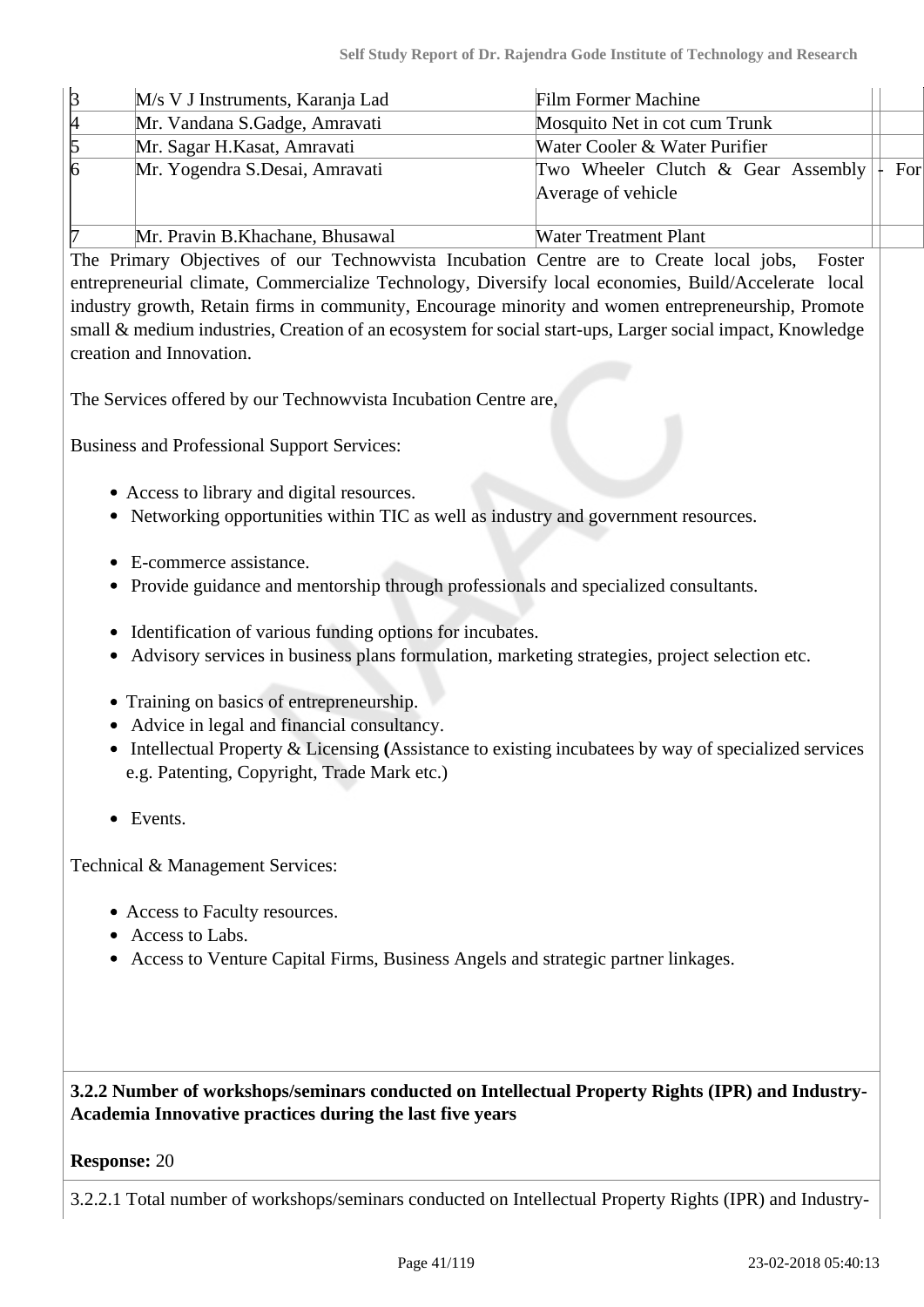Academia Innovative practices year wise during the last five years 2016-17 2015-16 2014-15 2013-14 2012-13  $3 \hspace{1.5cm} | \hspace{.06cm} 5 \hspace{1.5cm} | \hspace{.06cm} 3 \hspace{1.5cm} | \hspace{.06cm} 0 \hspace{1.5cm} | \hspace{.06cm} 9 \hspace{1.5cm}$ **File Description Document** List of workshops/seminars during the last  $5$  years  $\sqrt{\frac{View Document}{View}}$  $\sqrt{\frac{View Document}{View}}$  $\sqrt{\frac{View Document}{View}}$ Report of the event [View Document](https://assessmentonline.naac.gov.in/storage/app/hei/SSR/101087/3.2.2_1519368427_1103.pdf)

# **3.3 Research Publications and Awards**

| 3.3.1 The institution has a stated Code of Ethics to check malpractices and plagiarism in Research |                      |
|----------------------------------------------------------------------------------------------------|----------------------|
| <b>Response:</b> Yes                                                                               |                      |
| <b>File Description</b>                                                                            | <b>Document</b>      |
| Institutional data in prescribed format                                                            | <b>View Document</b> |

# **3.3.2 The institution provides incentives to teachers who receive state, national and international recognition/awards**

**Response:** Yes

| <b>File Description</b>            | <b>Document</b>      |
|------------------------------------|----------------------|
| List of Awardees and Award details | <b>View Document</b> |
| e-copies of the letters of awards  | <b>View Document</b> |

#### **3.3.3 Number of Ph.D.s awarded per teacher during the last five years**

#### **Response:** 1

3.3.3.1 How many Ph.Ds awarded within last five years

Response: 5

| <b>File Description</b>                                                                              | <b>Document</b>      |
|------------------------------------------------------------------------------------------------------|----------------------|
| List of PhD scholars and their details like name of<br>the guide, title of thesis, year of award etc | <b>View Document</b> |
| URL to the research page on HEI web site                                                             | <b>View Document</b> |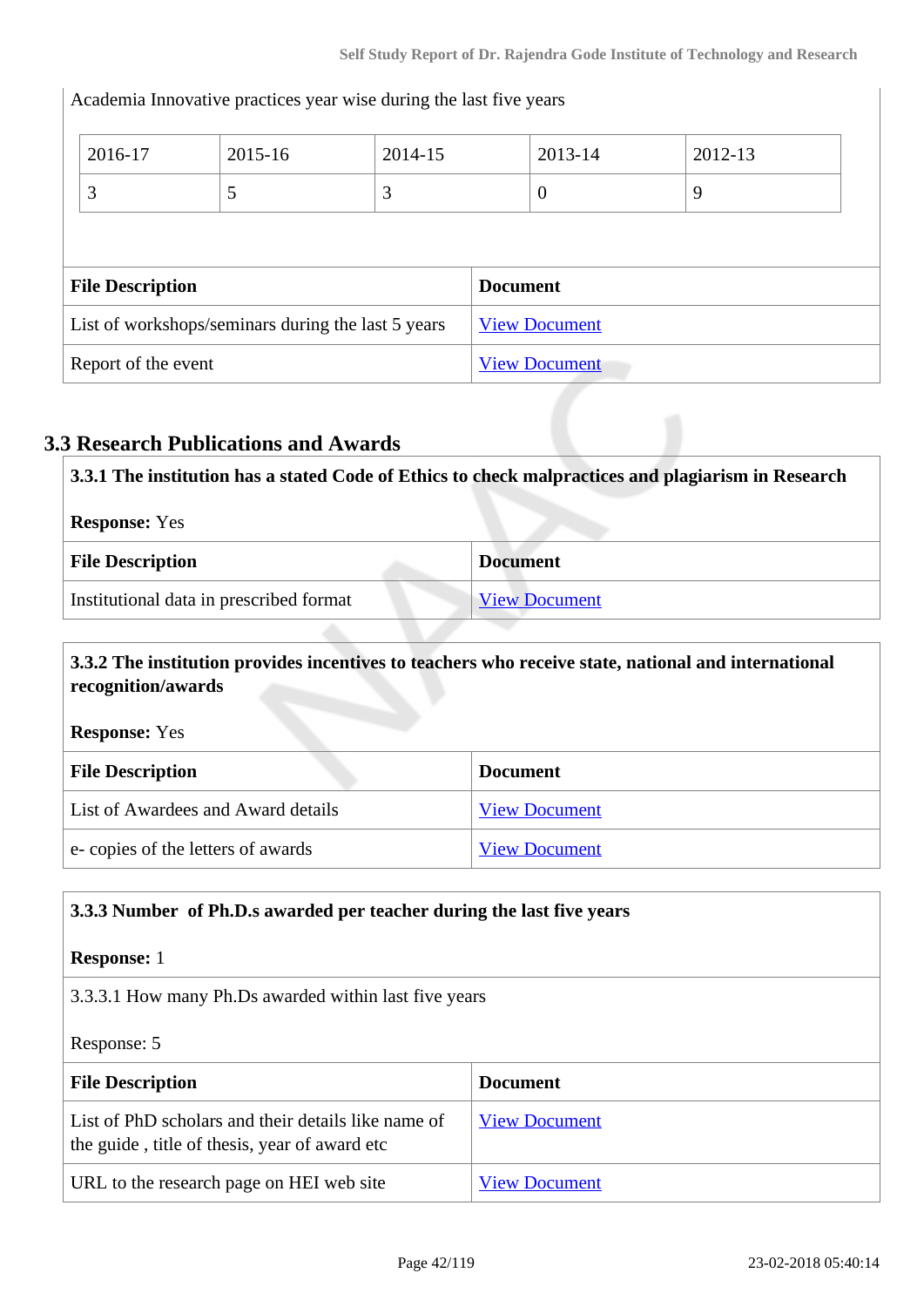**3.3.4 Number of research papers per teacher in the Journals notified on UGC website during the last five years**

#### **Response:** 0.65

3.3.4.1 Number of research papers in the Journals notified on UGC website during the last five years

| 2016-17                  | 2015-16 | 2014-15 | 2013-14 | 2012-13    |
|--------------------------|---------|---------|---------|------------|
| 1 $\cap$ $\sqcap$<br>141 | 86      | 36      | 36      | າເ<br>ل کے |

| <b>File Description</b>                                                               | <b>Document</b>      |
|---------------------------------------------------------------------------------------|----------------------|
| List of research papers by title, author, department,<br>name and year of publication | <b>View Document</b> |

# **3.3.5 Number of books and chapters in edited volumes/books published and papers in national/international conference proceedings per teacher during the last five years**

#### **Response:** 0.31

3.3.5.1 Total number of books and chapters in edited volumes / books published, and papers in national/international conference-proceedings year wise during the last five years

| 2016-17 | 2015-16                               | 2014-15 | 2013-14 | 2012-13       |
|---------|---------------------------------------|---------|---------|---------------|
| 14      | <b>^^</b><br>$\overline{\phantom{0}}$ | 46      | 34      | $\sim$<br>ے ر |

| <b>File Description</b>                                        | <b>Document</b>      |
|----------------------------------------------------------------|----------------------|
| List books and chapters in edited volumes / books<br>published | <b>View Document</b> |

# **3.4 Extension Activities**

 **3.4.1 Extension activities in the neighbourhood community in terms of impact and sensitising students to social issues and holistic development during the last five years**

#### **Response:**

Institution promotes institute neighborhood network community development by conducting regular activities related to social responsibilities of the institute. The Institution aims at development of students and transforming them into responsible citizens with moral values. To develop social responsibility,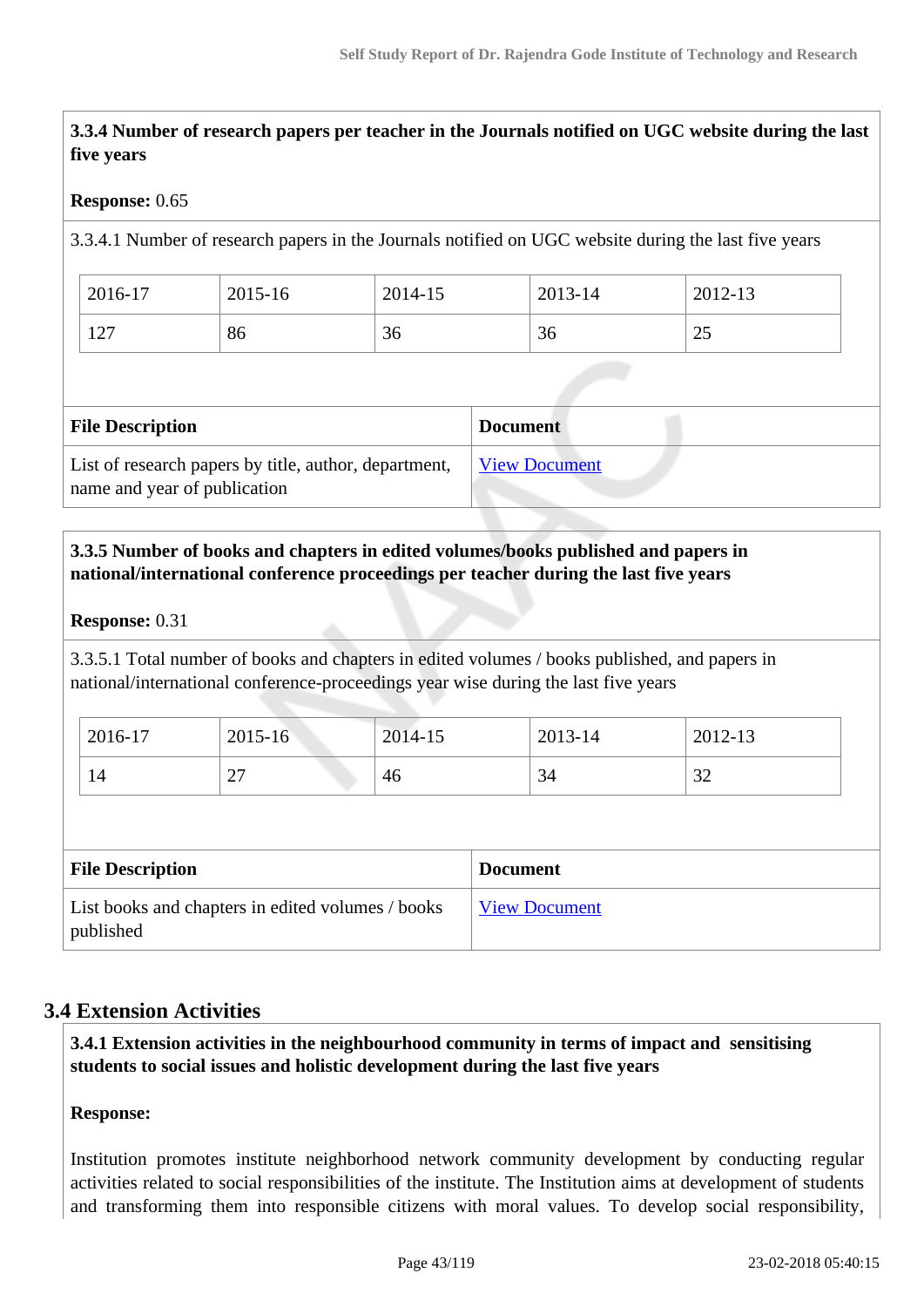institute has established NSS unit in 2009 under the affiliating University Sant Gadge Baba Amravati University, Amravati.

The main aim of establishment of NSS unit was

- To develop personality of students through community services.
- To point out students strengths, weaknesses and qualities like leadership and team work among people with different streams and get exposure for student's works and talents.
- To create awareness among the students about different cultures & actual problems in rural area through NSS special camps.
- To enhance the social involvement of students to understand social responsibility.

NSS unit comprising of 100 students is active in community development activities.

NSS-DRGIT&R has conducted various activities in adopted villages covering the issues like computer awareness, Avoid farmer's suicide, health education etc. A seven days residential camp was arranged in adopted village every year in which almost 50 students participate. This has helped to the students in building a rapport with the villagers and an understanding of their problems.

NSS volunteers helped in the Cleaning campaigning and Tree plantation in adopted village. Various kinds of plants have been planted by the students in adopted village. The basic objective of the Cleaning campaigning and Tree plantation was to sensitize the students towards environmental concerns, to inculcate the value of organizational commitment and ultimately to make the village clean and green.

 Street play and ralley organized on the street of villages to avoid farmers subside, women's safety in urban area. Street plays are a wonderful platform to connect with the people. It is an excellent communication tool to understand the problems of the people and help them to come out of it. This helps in grooming the students as socially responsible citizens and when they grow up they will be able to connect with the people easily.

NSS volunteers distributed school stationary to economically backward village students and fruits among the leprosy patients and heart patients on the occasion of special days. Due to this program happiness spread among everyone's face on this auspicious occasion.

NSS unit conducted awareness programs on diseases like aids, T.B and conducted free health checkup camp. Students learned that healthy life is essential for preventing the various diseases.

NSS unit of DRGIT&R every year conducting blood donation camp for the social cause and separately organizing blood donation camp from last two years on the occasion of Birth anniversary of Late Dr.Rajendraji Gode, Founder president IBSS, Buldana. Such type of activities motivates to the student and creates awareness in the student about social work.

#### **3.4.2 Number of awards and recognition received for extension activities from Government /recognised bodies during the last five years**

**Response:** 18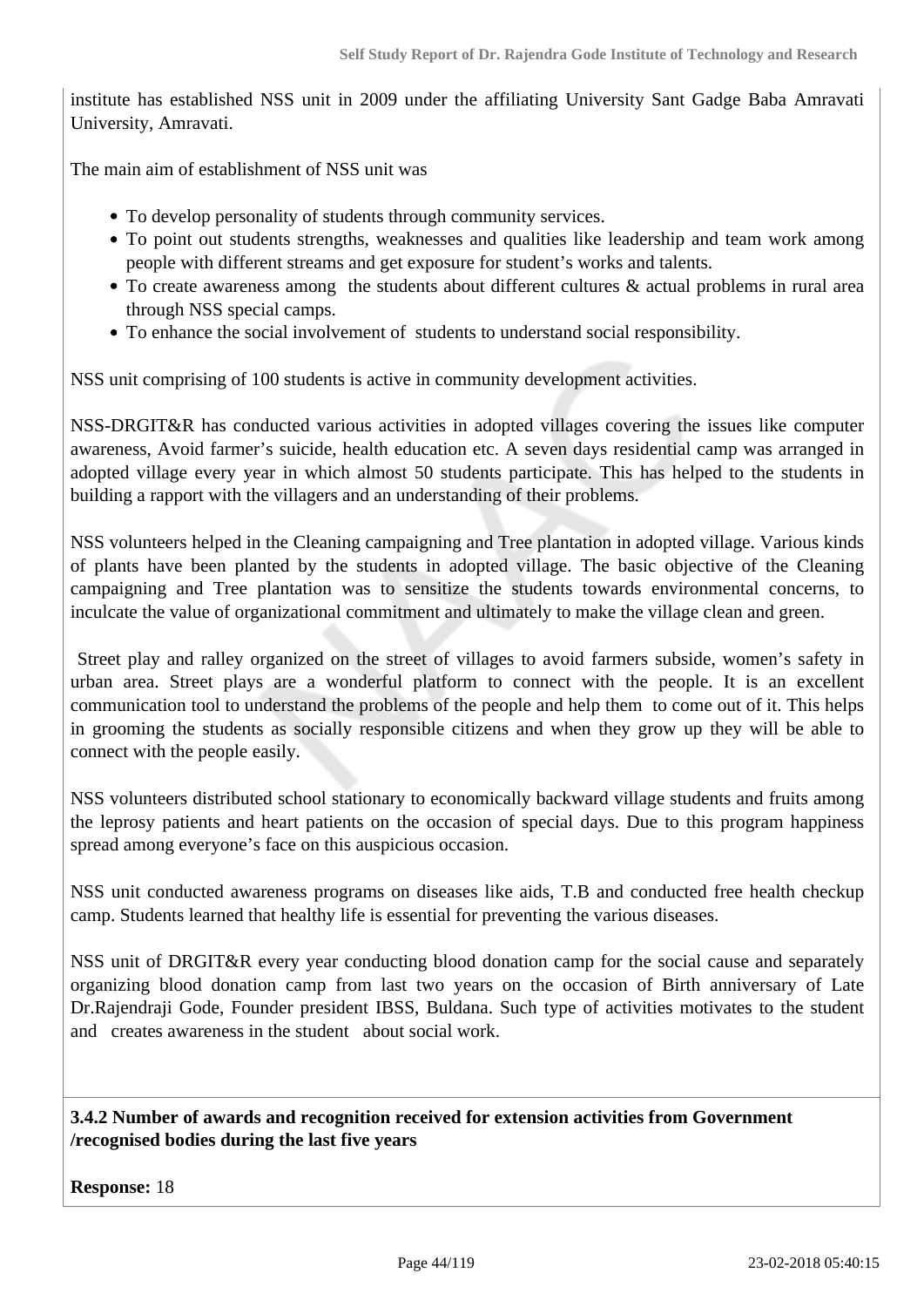3.4.2.1 Total number of awards and recognition received for extension activities from Government /recognised bodies year wise during the last five years 2016-17 2015-16 2014-15 2013-14 2012-13 3  $\begin{array}{|c|c|c|c|c|}\n3 & 3 & 2 & 2\n\end{array}$ **File Description Document** Number of awards for extension activities in last 5 years [View Document](https://assessmentonline.naac.gov.in/storage/app/hei/SSR/101087/3.4.2_1516190297_1103.xlsx) e-copy of the award letters  $\boxed{\text{View Document}}$  $\boxed{\text{View Document}}$  $\boxed{\text{View Document}}$ 

 **3.4.3 Number of extension and outreach programs conducted in collaboration with industry, community and Non-Government Organisations through NSS/NCC/Red cross/YRC etc., during the last five years**

## **Response:** 27

3.4.3.1 Number of extension and outreach programs conducted in collaboration with industry,community and Non-Government Organisations through NSS/NCC/Red cross/YRC etc.,year wise during the last five years

| 2016-17 | 2015-16 | 2014-15 | 2013-14 | 2012-13 |
|---------|---------|---------|---------|---------|
| 10      |         | ັ       |         | -       |

| <b>File Description</b>                                                                                        | <b>Document</b>      |
|----------------------------------------------------------------------------------------------------------------|----------------------|
| Number of extension and outreach programs<br>conducted with industry, community etc for the last<br>five years | <b>View Document</b> |
| Reports of the event organized                                                                                 | <b>View Document</b> |

 **3.4.4 Average percentage of students participating in extension activities with Government Organisations, Non-Government Organisations and programs such as Swachh Bharat, Aids Awareness, Gender Issue, etc. during the last five years**

#### **Response:** 0.44

3.4.4.1 Total number of students participating in extension activities with Government Organisations, Non-Government Organisations and programs such as Swachh Bharat, Aids Awareness, Gender Issue, etc. year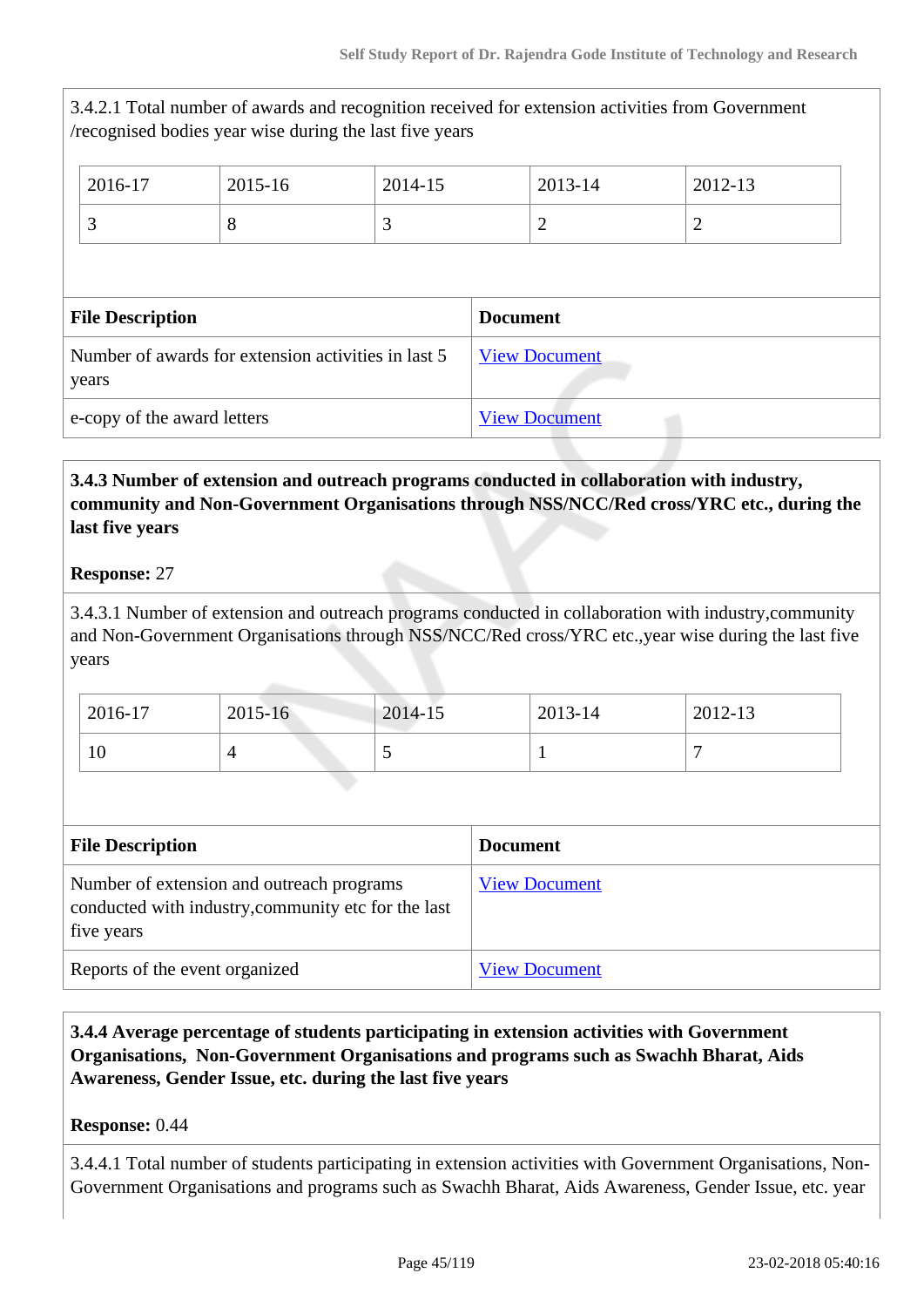$\overline{\phantom{a}}$ 

|                                                                                                | wise during the last five years |                      |                      |                 |         |         |
|------------------------------------------------------------------------------------------------|---------------------------------|----------------------|----------------------|-----------------|---------|---------|
|                                                                                                | 2016-17                         | 2015-16              | 2014-15              |                 | 2013-14 | 2012-13 |
|                                                                                                | 10                              |                      | 5                    |                 |         | 7       |
|                                                                                                |                                 |                      |                      |                 |         |         |
|                                                                                                | <b>File Description</b>         |                      |                      | <b>Document</b> |         |         |
| Average percentage of students participating in<br>extension activities with Govt. or NGO etc. |                                 | <b>View Document</b> |                      |                 |         |         |
| Report of the event                                                                            |                                 |                      | <b>View Document</b> |                 |         |         |

# **3.5 Collaboration**

wise during the last five years

 **3.5.1 Number of linkages for faculty exchange, student exchange, internship, field trip, on-the-job training, research, etc during the last five years**

**Response:** 11

3.5.1.1 Number of linkages for faculty exchange, student exchange, internship, field trip, on-the-job training, research, etc year-wise during the last five years

| 2016-17 | 2015-16 | 2014-15                  | 2013-14 | 2012-13 |
|---------|---------|--------------------------|---------|---------|
|         | ∼       | $\overline{\phantom{a}}$ |         |         |

| <b>File Description</b>                                          | <b>Document</b>      |
|------------------------------------------------------------------|----------------------|
| Number of Collaborative activities for research,<br>faculty etc. | <b>View Document</b> |
| Copies of collaboration                                          | <b>View Document</b> |

 **3.5.2 Number of functional MoUs with institutions of national, international importance, other universities, industries, corporate houses etc. during the last five years (only functional MoUs with ongoing activities to be considered)**

#### **Response:** 11

3.5.2.1 Number of functional MoUs with institutions of national, international importance, other universities, industries, corporate houses etc. year wise during the last five years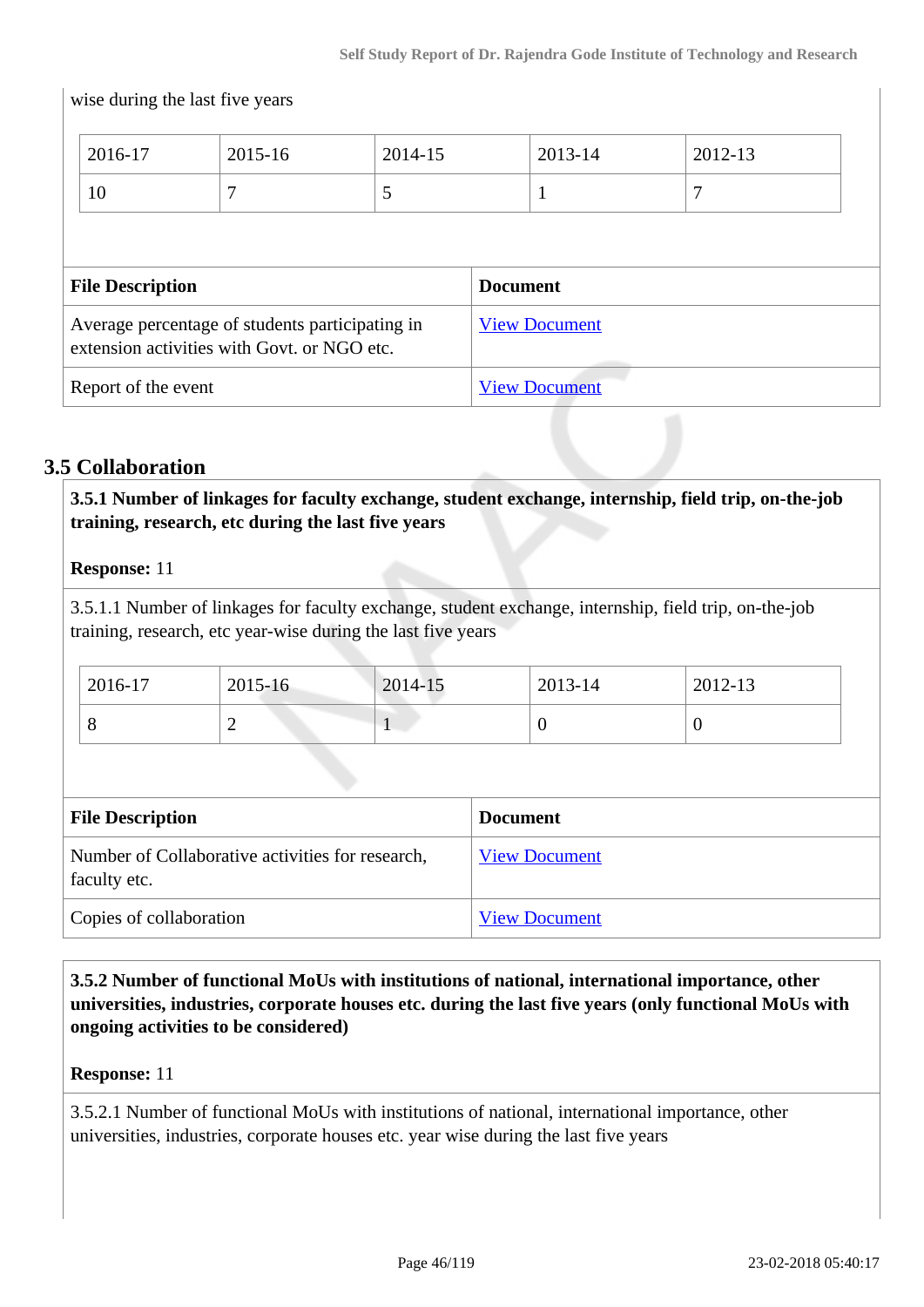| 2016-17                                                                                                                                      | $2015 - 16$ | 2014-15 |                      | 2013-14  | 2012-13  |
|----------------------------------------------------------------------------------------------------------------------------------------------|-------------|---------|----------------------|----------|----------|
| 8                                                                                                                                            | 2           |         |                      | $\theta$ | $\theta$ |
|                                                                                                                                              |             |         |                      |          |          |
| <b>File Description</b>                                                                                                                      |             |         | <b>Document</b>      |          |          |
| e-copies of the MoUs with institution/industry/<br>corporate house                                                                           |             |         | <b>View Document</b> |          |          |
| Details of functional MoUs with institutions of<br>national, international importance, other universities<br>etc. during the last five years |             |         | <b>View Document</b> |          |          |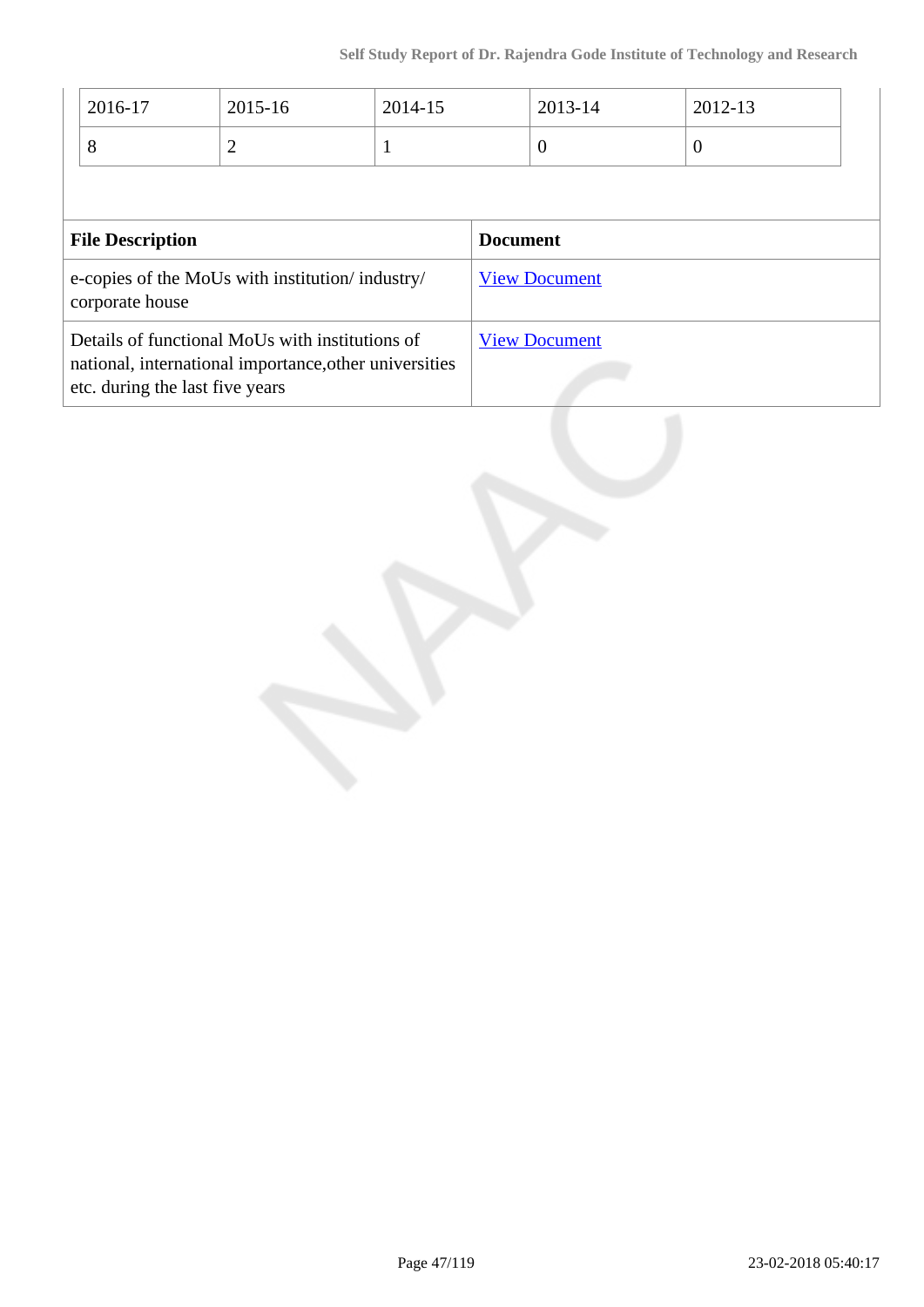# **Criterion 4 - Infrastructure and Learning Resources**

# **4.1 Physical Facilities**

 **4.1.1 The institution has adequate facilities for teaching- learning. viz., classrooms, laboratories, computing equipment, etc.**

#### **Response:**

**The institute has adequate infrastructural facilities as per the AICTE norms. The details are given below:**

|                                                         | Required | Required          | Available |                   | Availability of t                         |
|---------------------------------------------------------|----------|-------------------|-----------|-------------------|-------------------------------------------|
|                                                         |          |                   |           | Available         | <b>Specialized Fac</b>                    |
| <b>Technology Enabled</b>                               | No.      |                   | No.       |                   | <b>Equipment for</b>                      |
| <b>Learning</b><br>Spaces//Qty.<br>computing facilities |          |                   | /Qty.     |                   | <b>Teaching - Lear</b><br><b>Research</b> |
|                                                         |          | <b>Total Area</b> |           | <b>Total Area</b> |                                           |
|                                                         |          | (m2)              |           | (m2)              |                                           |
| Class Rooms                                             | 24       | 1584              | 24        | 1700              |                                           |
| Tutorial Rooms                                          | 8        | 264               | 10        | 348               |                                           |
| Laboratories                                            | 52       | 3432              | 52        | 4244              |                                           |
| Computer Center                                         | 01       | 150               | 01        | 151               |                                           |
| Seminar Hall(s)                                         | 03       | 396               | 3         | 402               | LCD Projectors,                           |
| Language Laboratory                                     | 01       | 66                |           | 70                |                                           |
| Workshop                                                | 01       | 200               |           | 200               |                                           |
|                                                         |          |                   |           |                   | PA Systems,                               |
| Main Library                                            | 01       | 400               | 1         | 618               | and Internet                              |
| Drawing Hall                                            | 01       | 132               | 1         | 181               |                                           |
| Administrative area                                     |          | 940               |           | 1490              |                                           |
| other<br>Canteen<br>and<br>amenities                    |          | 470               |           | 817               |                                           |
| Circulation area                                        |          | 2205              |           | 3114              |                                           |
| PCs                                                     | 368      |                   | 386       |                   |                                           |
|                                                         |          |                   |           |                   |                                           |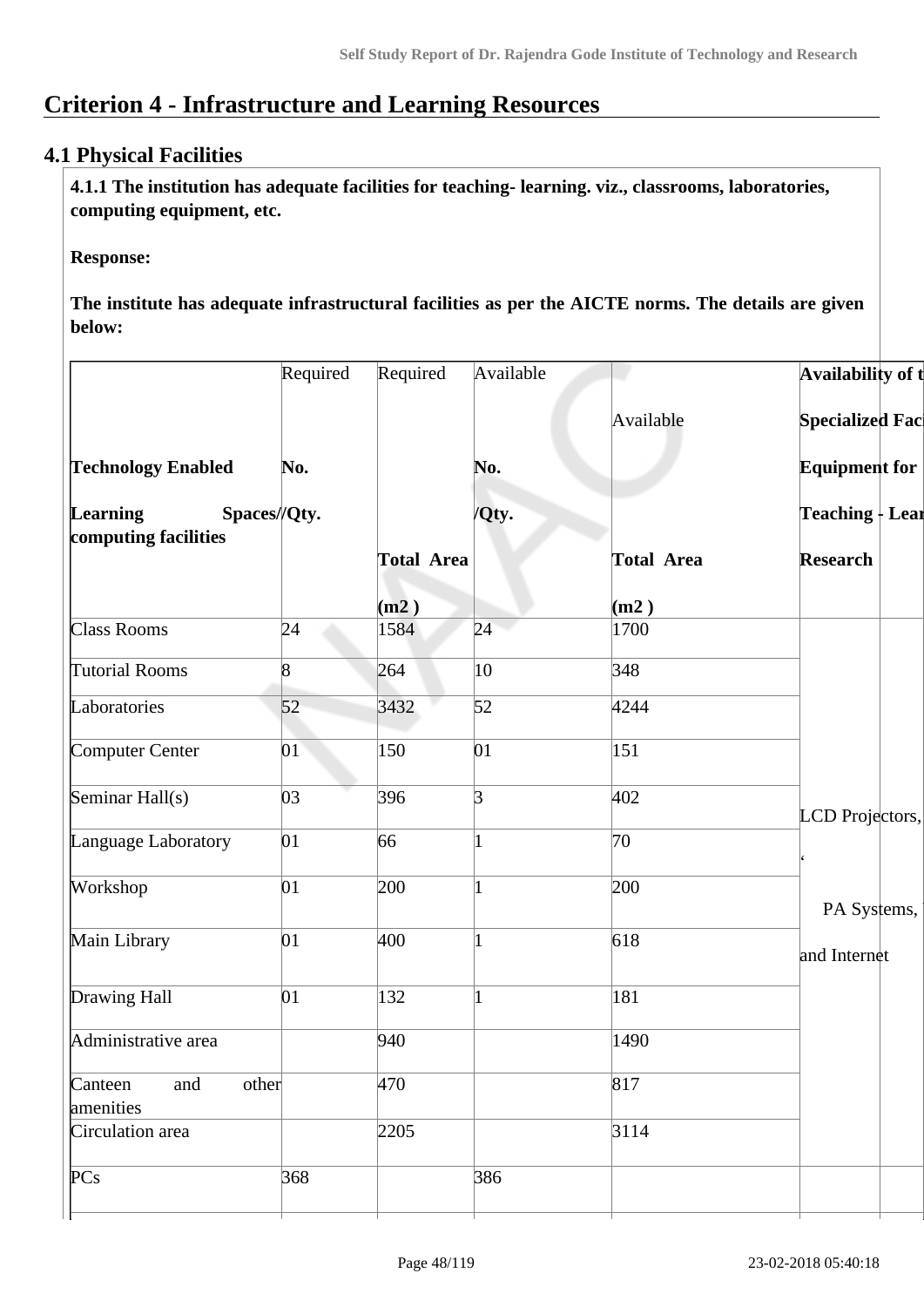| printers           | 19                                                                                                     | 20                                                                                                |                                                                                         |         |
|--------------------|--------------------------------------------------------------------------------------------------------|---------------------------------------------------------------------------------------------------|-----------------------------------------------------------------------------------------|---------|
| Internet bandwidth | 32                                                                                                     | 110                                                                                               |                                                                                         |         |
| <b>Response:</b>   | centre etc. and cultural activities<br>Institute has Following Facilities Available for outdoor Sports | 4.1.2 The institution has adequate facilities for sports, games (indoor, outdoor) gymnasium, yoga |                                                                                         |         |
| <b>Sports</b>      | Specification                                                                                          |                                                                                                   | Equipment                                                                               | year o  |
|                    |                                                                                                        |                                                                                                   |                                                                                         | establi |
|                    | Location                                                                                               | Size                                                                                              |                                                                                         |         |
| Cricket            | college play Ground                                                                                    | 68.58 meters                                                                                      | Cricket Kit with 4bats, half $ 2013\rangle$<br>Mating                                   |         |
| Volleyball         | college play Ground                                                                                    | 18 X 9 m<br>Length -18 meters Width<br>-9 meters                                                  | volleyball One pis-2 $\&$<br>practice ball-2 with<br>Volleyball Net, Volleyball<br>Pole | 2013    |
| Football           | college play Ground                                                                                    | <b>100X 50 Yards</b><br>Length -100Yards Width-<br>50Yards                                        | Football Net, Football Pole, 2013<br>for college play ground                            |         |
| Kabbadi            | college play Ground                                                                                    | 13 X 10m<br>Length -13 metres<br>Width-<br>10 meters                                              |                                                                                         | 2013    |
| Kho-Kho            | college play Ground                                                                                    | 29 X 16 m<br>Length-29 meters<br>Width<br>-16 meters                                              | Kho-Kho Pole for college<br>play ground                                                 | 2013    |
|                    | Institute has Following Facilities Available for indoor Sports                                         |                                                                                                   |                                                                                         |         |
| Sports             |                                                                                                        | specification                                                                                     | year of                                                                                 |         |
|                    | Location                                                                                               | Equipment                                                                                         | establishment                                                                           |         |
| Table Tennis       | Sports Hall                                                                                            | TT Table-1, Bats-6, Ball-2 Box, 2013<br>TT Net-1                                                  |                                                                                         |         |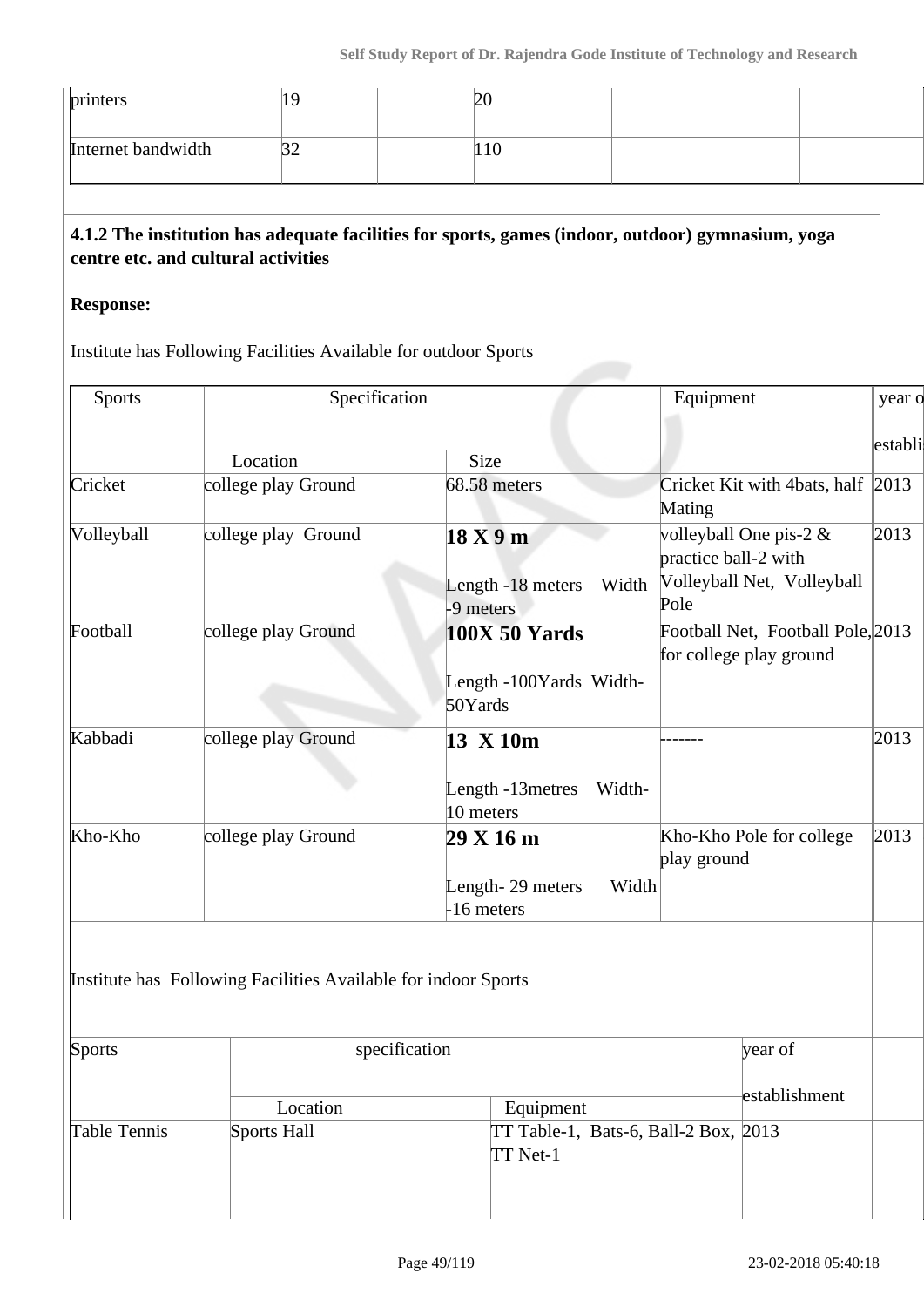|                                                                        | Sports Hall                                                        | <b>Chess board-5 with</b><br>checkers Coin                                                          | 2013 |  |
|------------------------------------------------------------------------|--------------------------------------------------------------------|-----------------------------------------------------------------------------------------------------|------|--|
| Carom                                                                  | Sports Hall                                                        | Carom board -5 with Gotties                                                                         | 2013 |  |
|                                                                        |                                                                    |                                                                                                     |      |  |
| Facilities for cultural activities<br>Annual Social<br>Gathering       | activities are also held at various seminar hall                   | For smooth conduction of cultural activities, institute have open auditorium of 1500 student        |      |  |
| (Rhythm)                                                               |                                                                    |                                                                                                     |      |  |
|                                                                        |                                                                    | 4.1.3 Percentage of classrooms and seminar halls with ICT - enabled facilities such as smart class, |      |  |
|                                                                        |                                                                    |                                                                                                     |      |  |
|                                                                        |                                                                    |                                                                                                     |      |  |
|                                                                        | 4.1.3.1 Number of classrooms and seminar halls with ICT facilities |                                                                                                     |      |  |
|                                                                        |                                                                    |                                                                                                     |      |  |
| LMS, etc<br>Response: 67.57<br>Response: 25<br><b>File Description</b> |                                                                    | <b>Document</b>                                                                                     |      |  |

 **4.1.4 Average percentage of budget allocation, excluding salary for infrastructure augmentation during the last five years.**

**Response:** 15.8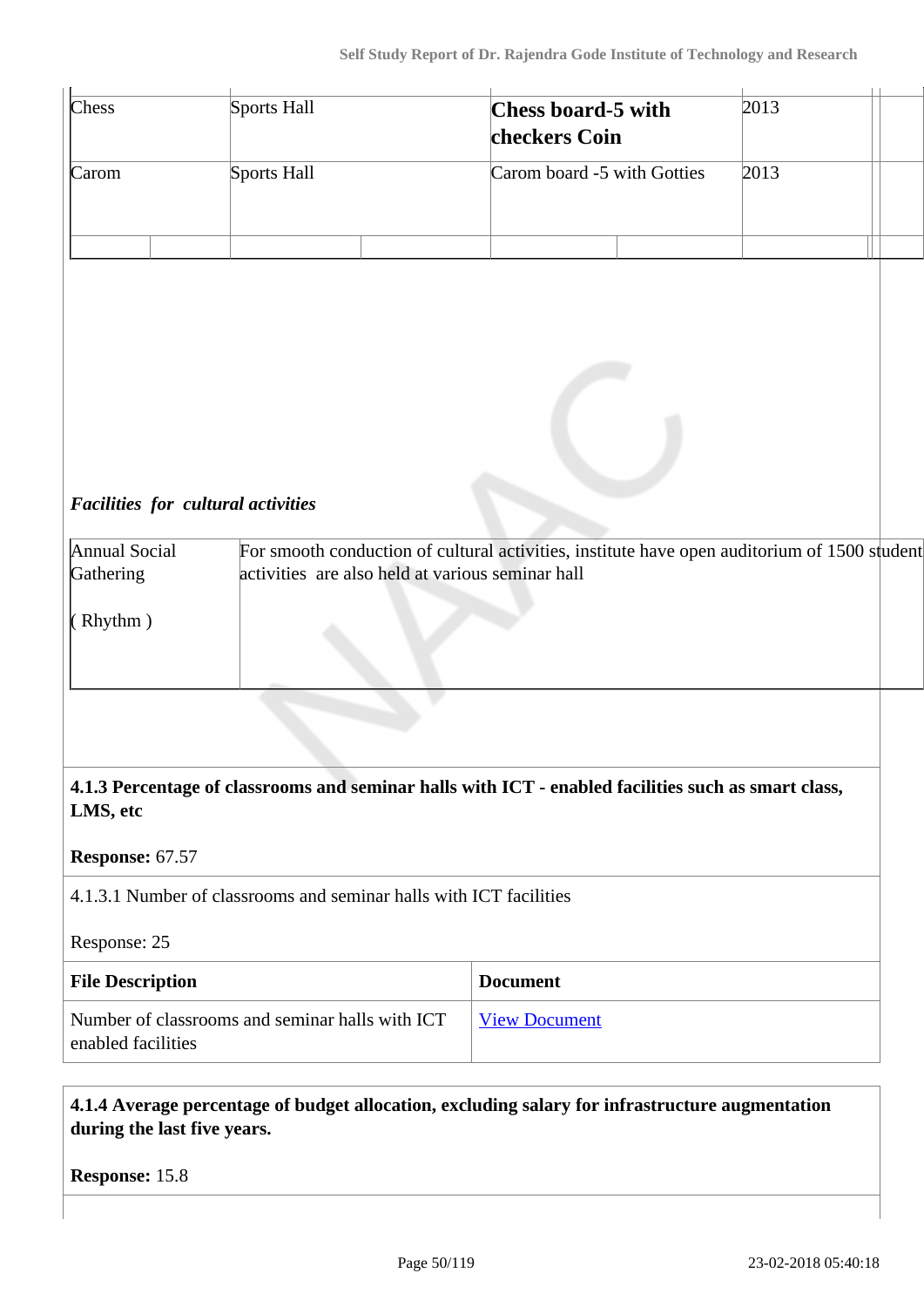| years (INR in Lakhs)                                                         |         |         |                 |                      |         |  |
|------------------------------------------------------------------------------|---------|---------|-----------------|----------------------|---------|--|
| 2016-17                                                                      | 2015-16 | 2014-15 |                 | 2013-14              | 2012-13 |  |
| 50                                                                           | 30      | 35      |                 | 70                   | 110     |  |
|                                                                              |         |         |                 |                      |         |  |
| <b>File Description</b>                                                      |         |         | <b>Document</b> |                      |         |  |
| Details of budget allocation, excluding salary during<br>the last five years |         |         |                 | <b>View Document</b> |         |  |

4.1.4.1 Budget allocation for infrastructure augmentation, excluding salary year wise during the last five

# **4.2 Library as a Learning Resource**

## **4.2.1 Library is automated using Integrated Library Management System (ILMS)**

#### **Response:**

Institute library is using Library Management System software Version 2.0 from academic year 2012-13 to till date. The library software has modules such as Members, Catalogue, Circulation, OPAC and Report. All the available book collection is updated in the Library Management Software database and the OPAC facility is also available for the users. The issue and return of books has been activated with the Library Management Software by using Bar-coding system.

Name of ILMS software : Library management system

(Supplied by: Dot.com Computers, Amravati)

Nature of Automation : (Partially) Library is using all major modules Of software

Version : 2.0

Year of automation : 2012-13

 **4.2.2 Collection of rare books, manuscripts, special reports or any other knowledge resources for library enrichment**

#### **Response:**

Library has 18290 numbers of books including textbooks and reference books which cover academic and research needs along with additional 173 copies of rare books and 308 special reports of B.E. and M.E. Projects.

| $\mathbf{S}$ r. | Name of book | <b>Name of Publisher</b> | Name of <b>A</b><br>Author |  |
|-----------------|--------------|--------------------------|----------------------------|--|
|                 |              |                          |                            |  |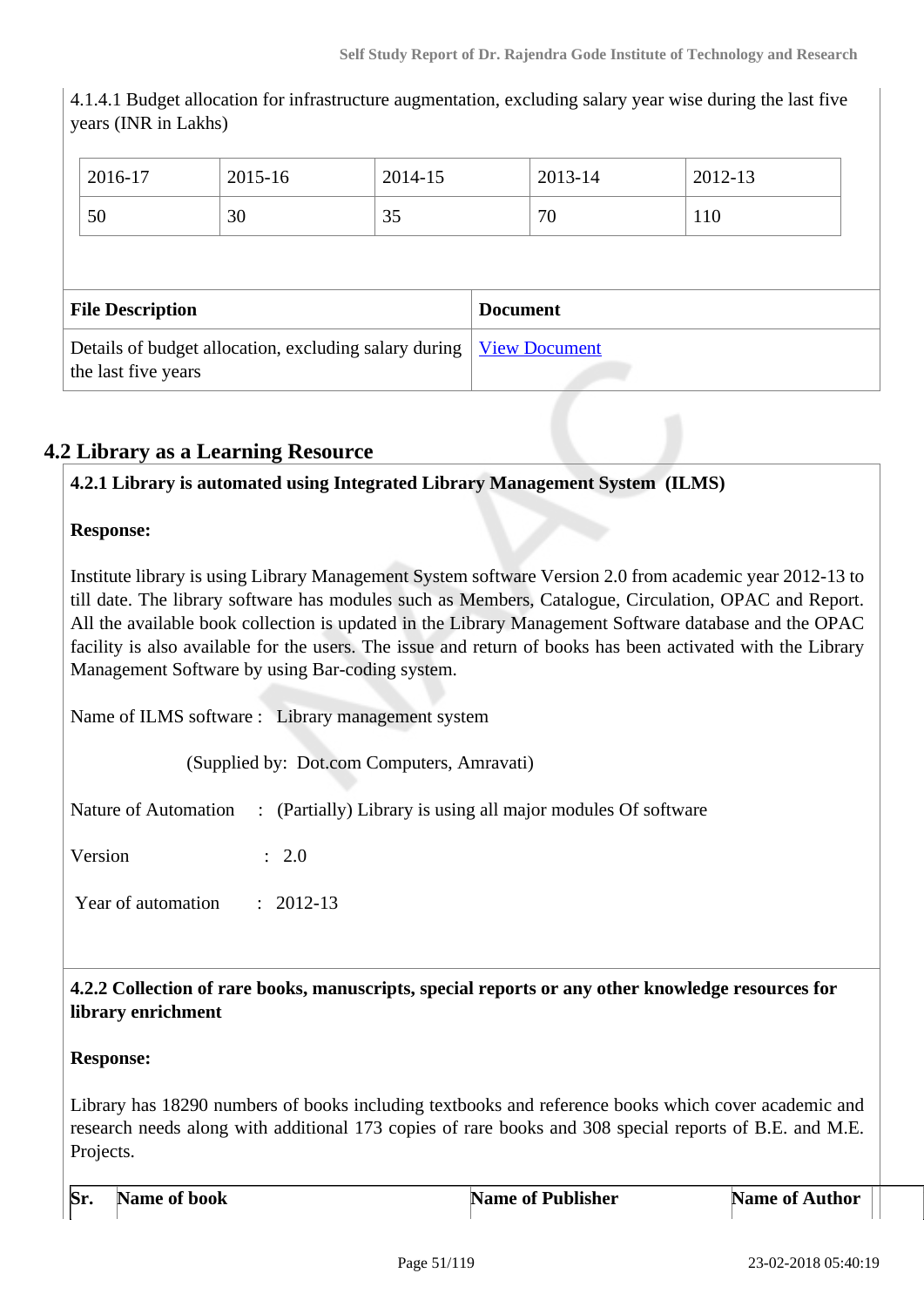| ho.             |                                                                              |                                                 |                                          |
|-----------------|------------------------------------------------------------------------------|-------------------------------------------------|------------------------------------------|
| $ 01\rangle$    | Air Conditioning                                                             | D.B.Taraporevala Sons & Co.                     | V.Paul Lang                              |
| $ 02\rangle$    | <b>Operations Research</b>                                                   | C. Jamnadas & Co                                | Patel R $\,C \& Dave \N$ R               |
| 03              | <b>Hydraulic Machines</b>                                                    | Acharya Book Depot                              | Patel R C & Pandya A.D.<br>B.M.          |
| 04              | <b>Heat Transfer</b>                                                         | Dhanpat Rai & Sons                              | Domkundwar V M                           |
| 05              | <b>Operations Research</b>                                                   | Dhanpat Rai & Sons                              | Askhedkar R.D. $\&$ Kulk<br>R.V.         |
| 06              | Machine Design Exercises                                                     | Khanna Publishers                               | Trikha S.N.                              |
| 07              | <b>Production Management</b>                                                 | Vrinda Publication                              | Awate P.G., Chunawalla :                 |
| 08              | Quantitative Techniques in Management                                        | Tata McGraw Hill                                | Vohra ND                                 |
| 09              | <b>Operation Research for management</b>                                     | <b>Wiley Eastern</b>                            | Shenoy G V, Srivastava U                 |
|                 |                                                                              |                                                 | Sharma S C                               |
| $ 10\rangle$    | <b>Operation Research</b>                                                    | Pragati Prakashan Meerut                        | Goel B.S, Mittal S K                     |
| 11              | <b>Mechanical Measurements</b>                                               | Narosa Publication                              | Thomas G.Beckwith,                       |
|                 |                                                                              |                                                 | N.Lewis Buck,                            |
|                 |                                                                              |                                                 | Roy D. Marangoni                         |
| $ 12\rangle$    | <b>Operation Research</b>                                                    | S.K.Kataria & Sons                              | Verma A.P.                               |
| 13              | Proceeding of International conference on                                    | Ajay Printers & Publishers,                     | Department of Mechanica                  |
|                 | Advance in Mechanical & Industrial                                           | Roorkee                                         | Industrial Engineering                   |
|                 | Engineering Vol.1                                                            |                                                 | University of Roorkee                    |
| 14              | Proceeding of International conference on                                    | Ajay Printers & Publishers,                     | Department of Mechanica                  |
|                 | Advance in Mechanical & Industrial                                           | Roorkee                                         | Industrial Engineering                   |
|                 | Engineering Vol.2                                                            |                                                 | University of Roorkee                    |
| 15              | Surveying and leveling Part 2                                                | Pune Vidyarthi Griha Prakashan,<br>Pune         | Kanetkar ,T P & Kulkarni                 |
| 16              | Indian Practical Civil Engineers Handbook                                    | <b>Engineers Publishers</b>                     | Khanna P N                               |
| 17              | <b>Steel Structures</b>                                                      | Khanna Publishers                               | Vazirani V N & Ratwani                   |
| 18              | Chemistry for Environmental Engineering 3rd McGraw Hill International<br>Ed. |                                                 | Sawyer Clair N                           |
|                 |                                                                              |                                                 | & McCarty Perry                          |
| $ 19\rangle$    | <b>Building Construction</b>                                                 | <b>Standard Publishers</b>                      | Kunar Sushil                             |
| 20              | Civil Engineering 3rd Ed.                                                    | Khanna Publishers                               | Agor R                                   |
| $\sqrt{21}$     | Irrigation and water power engineering 6th Ed. Standard Publishers           |                                                 | Punmia B.C.                              |
| $\overline{22}$ | Elements of water supply and wastewater<br>disposal 2nd Ed.                  | <b>Fair Gordon Maskew</b><br>Geyer John Charles | John Wiley & Toppan                      |
|                 |                                                                              | Okun Daniel Alexander                           |                                          |
| 23              | Industrial organization and engineering<br>economics                         | Banga T.R.                                      | Khanna Publishers                        |
|                 |                                                                              | Sharma S.C.                                     |                                          |
| 24              | <b>Tunnel Engineering</b>                                                    | Dhanpat Rai                                     | Saxena Subhash C                         |
| þ5              | Reinforced Concrete Vol.1                                                    | S.Chand & Co.                                   | M.Sivaramakrishna Iyer &<br>Narayanswami |
|                 |                                                                              |                                                 |                                          |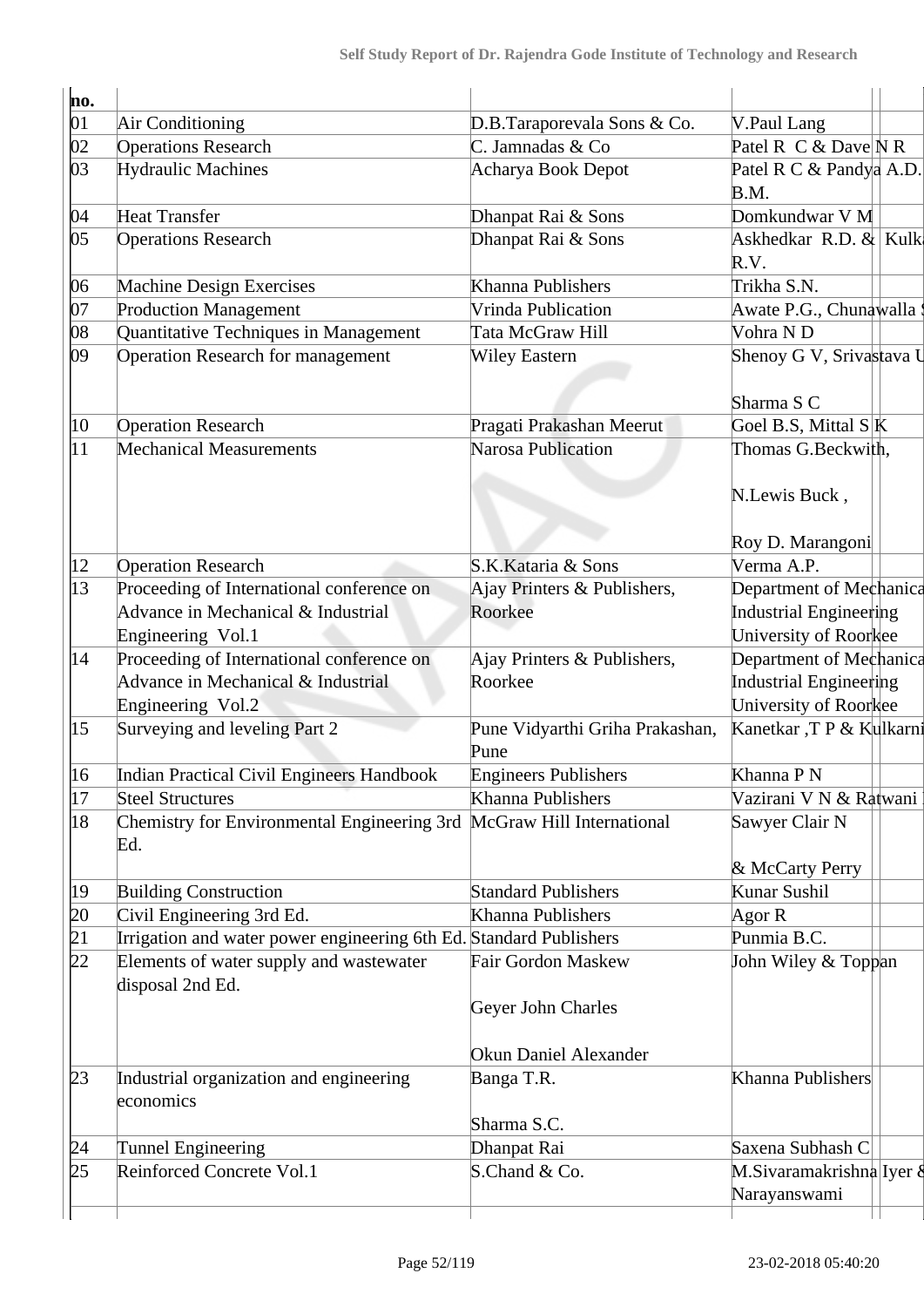| 26        | Wastewater engineering treatment disposal     | Tata McGraw Hill                | Metcalf & Eddy          |
|-----------|-----------------------------------------------|---------------------------------|-------------------------|
|           | reuse 2nd Ed.                                 |                                 |                         |
| þ7        | Theory of Structures                          | S.Chand & Co                    | Khurmi R S              |
| 28        | Differential calculus                         | S.Chand & co.                   | Narayan, Shanti         |
| 29        | Calculus                                      | Ideal book service, Pune        | Kelkar, M.K.            |
| 30        | Dynamics for post-Graduate classes            | Krishna P. Mandir               | Nand, brahma            |
| $\beta$ 1 | An Introduction to Linear Algebra             | EWP.                            | Krishnamurthy           |
| 32        | The elements of coordinate Geometry           | Machmillan & co Ltd             | Loney, S.L.             |
| 33        | Solved Papers on Practical Mathematis         | Academic Pub.                   |                         |
| 34        | Vector Algebra                                | Jai Prakash nath & co.          | Khanna, M.L.            |
| 35        | Dynamics of rigid bodies                      | Kedar nath Ram nath             | Nand, Brahma.           |
| 36        | Co-Ordinate solid Geometery                   | Kedar nath Ram nath             | Kedar nath Ram nath     |
| 37        | Elementri Mecanis                             | <b>Ideal Book Service</b>       | Chandratreya, G.L.      |
| 38        | Mathematical methods in Physics & engg.       | Mc Grall hill.Book Com.         | Dettman, J.W.           |
| 39        | Higher Algebra                                | Premier Pub.                    | Ray, M.                 |
| 40        | Analytical solid geometry                     | S.Chand & Co.                   | Narayan, Shanti         |
| 41        | Trigonometry and Algebra                      | Ram chand & Co.                 | Vaze, A.G.              |
| 42        | <b>Elements of Calculus</b>                   | Populer Pub.                    | Pavate, D.C.            |
| 43        | <b>Statics</b>                                | Vidya Pub.                      | Daftari, D.K.           |
| 44        | Dynamics                                      | Vidya Pub.                      | Daftari, D.K.           |
| 45        | Line Integrals and Allied Topics              | Vidya Pub.                      | Mangaigiri, S.R.        |
| 46        | Differential Geometry                         | Krina Pub.                      | Mittal, S.C.            |
| 47        | <b>Differential Equations</b>                 | Shalini Pub.                    | Nand, brahma            |
| 48        | Co-Ordinet Geometry of three Dimensions       | Ajab Pub.                       | Salunkhe, K.M.          |
| 49        | <b>Elements of Analytic Geometry</b>          | Arya Book Depot.                | Gupta, R.G.             |
| 50        | <b>Integral Calcuius</b>                      | Kedar nath Ram nath             | Nand, brahma            |
| 51        | <b>Spherical Astronomy</b>                    | Jai Prakash Nath & Co.          | Khanna, M.L.            |
| 52        | Logarithmic and other tables                  | M.                              | Castle, Frank           |
| 53        | Differential calculus                         | Allies Bookstall, Poona         | Shahane                 |
| 54        | Communication skills for Technical students   | Somaiya Pub.                    | The curriculum developm |
| 55        | Maharashtra circle Pincode Directory          | TheCentury Spg.&Mfg co.Ltd      | Arunachalam.V.E.        |
|           |                                               | Bombay.                         |                         |
|           |                                               |                                 |                         |
| 56        | Principles and practice of management Vol.1   | Indian Marketing Academy.       |                         |
| 57        | Principles and practice of management Vol .II | <b>Indian Marketing Academy</b> |                         |
| 58        | <b>History of Civilization</b>                | S Chand & co.                   | Joshi, P.S.             |
| 59        | Plane Trigonometry Part I                     | Arihant Pub.                    | Loney, S.L.             |
| 60        | Complete theory and solutions of problems in  | Allies Book Stall               | Shahane,                |
|           | S.E&B.SC.Mathematis                           |                                 |                         |
| 61        | Topology uniform convergence & Double         | Vidya pub.                      | Mangalgri, S.R.         |
|           | integration                                   |                                 |                         |
| 62        | Co-ordinate Geometry Part -II                 | Krishna Prakashan Mandir        | Mittle, S.C.            |
| 63        | <b>Differential Equations</b>                 | Jai Prakash Nath& co.           | Khanna M.L.             |
| 64        | Convergence of Infinite Series& Infinite      | Kedar nath Ram nath             | Nand, brahma            |
|           | Products                                      |                                 |                         |
|           |                                               |                                 |                         |
| 65        | <b>Engineering Mathematis</b>                 | N.P.C.                          | Venkataraman            |
| 66        | <b>Engineering Mathematis Vol.Iv</b>          | <b>Allies Book Stall</b>        | Shahane                 |
|           |                                               |                                 |                         |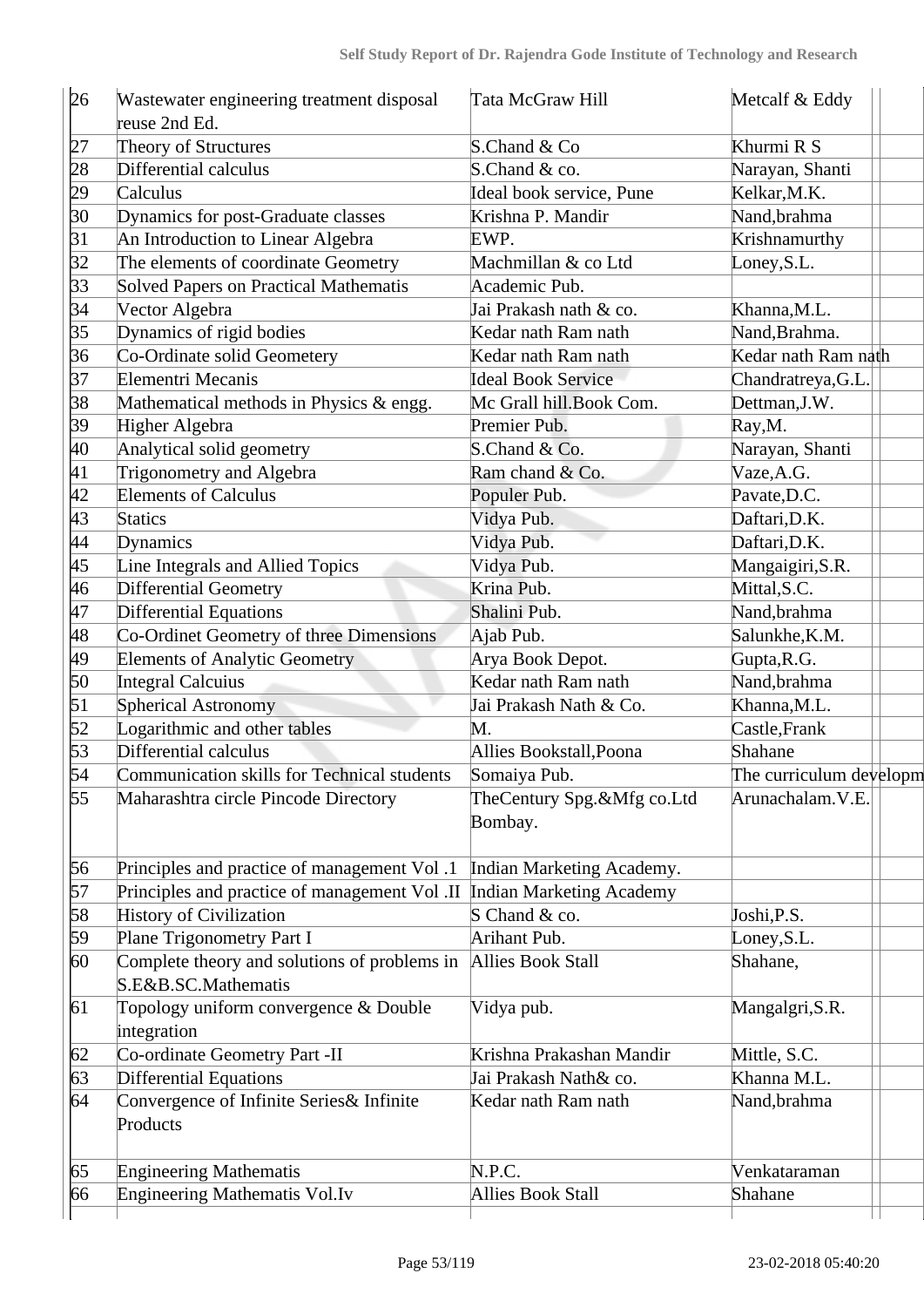| 67            | <b>Statics</b>                                                          | Krishna Prakashan Mandir                     | Nand, Brahma.             |
|---------------|-------------------------------------------------------------------------|----------------------------------------------|---------------------------|
| 68            | Determinants                                                            | Jai Prakash Nath& co.                        | Khanna M.L.               |
| 69            | <b>Elective Mathematics</b>                                             | Orient Pub.                                  | Sharama, K.K.             |
| $ 70\rangle$  | Differential calculusFor beginners                                      | Macmillan, A.G.                              | Edwards                   |
| 71            | <b>Integral Calculus</b>                                                | S Chand & co.                                | Narayan Shanti            |
| 72            | Theory of Aggregates of Real Numbers                                    | Kedar nath Ram nath                          | Nand, Brahma.             |
| 73            | Algebra And Calculus                                                    | Vidaya Prakashan                             | Giri, Mangal.             |
| 74            | Coordinate solid Geometry                                               | Macmillan& Co.Lit.                           | Robert, J.T.              |
| 75            | A text Of Matrices                                                      | S Chand & co.                                | Shantinarayan             |
| 76            | Spherical trigonometry                                                  | Jai Prakash Nath& co.                        | Khanna M.L.               |
| 77            | Theory of Group Algebra                                                 | Vidaya Prakashan                             | Mangalgri, S.R.           |
| 78            | Partial Differential Equatio0ns                                         | Jai Prakash Nath& co.                        | Khanna M.L.               |
| 79            | A New Course in Mathematis                                              | S Chand & co.                                | Deshpande V.D.            |
| 80            | Engineering and B.sc.Mathematics                                        | Engg. Book co. Bombay                        | Shahane                   |
| 81            | <b>Fandamentals of Mathematic</b>                                       | Macmillan                                    | Hirurkar, S.N.            |
| 82            | Fanctions of a Complex Variable                                         | Krishna Prakashan Mandir                     | Sharma, J.N.              |
| 83            | <b>Engineering Mathematics I</b>                                        | V.B.D.                                       |                           |
| 84            | <b>Integral Transforms</b>                                              | Shalini Prakashan                            | Sinha, H. C.              |
| 85            | Solved Problems in Engineering Mathematics IV. B. D. Pub.               |                                              | Ali, Mahboob. M.          |
| 86            | <b>Mechanics Of Materials</b>                                           | Prentice-HallOf India                        | Popov, E.P.               |
| 87            | Russia And Her People recollections in<br>tranquillity                  | Fothergill, Dorothy                          | Progress Pub.             |
| 88            | With Wolfe in canada                                                    | Henty, G. A.                                 | Latimer House Limited     |
| 89            | Red Sky At Morning                                                      | Harper Perennial                             | Bradford, Richard         |
| 90            | Myford ML7 Lathe Manual                                                 | <b>Technical Pub.</b>                        | <b>Bradley Ian</b>        |
| 91            | Acupuncture                                                             | <b>Unwin Paperbacks</b>                      | Macdonald, Alexander      |
| 92            | Metternicsh And The duchess                                             | Doubleday & Company                          | Mcguigan, D. G.           |
| 93            | Systems Analysis And design                                             | Galgotia Pub.                                | Awad, E. M.               |
| 94            | Power Station Engineering And Economy                                   | Tata McGRAW - Hill Pub.                      | Skrotzki, Bernhardt G. A. |
| 95            | Thermodynamics                                                          | The Macmillan Company Gail<br>Sheehy         | Faires, Virgil M.         |
| 96            | <b>Character Americas Search for Leadership</b>                         | William morrow and<br>company, INC. New York | Gail Sheehy               |
| 97            | Some Great Mathematicians of the Nineteenth Dynamic Pub.Ltd.<br>century |                                              | Kapur, J.N.               |
| 98            | Informatics Practices The Text book for class<br>xii                    | Jaiswal ,S                                   | Galgotia Pub.Pvt.ltd.     |
| 99            | Vakyakosh Part II                                                       | Raj hans Pub.                                | Lele, Y.K                 |
| 100           | Sakaratmak vicharanchye samrthya                                        | Manjul Pub. House                            | Thakkar, P.               |
| 101           | Varda Marathi English Shabdakosh                                        | Varda Prakashan                              | Bhave, H. A.              |
| $ 102\rangle$ | Islam Maker of the Muslim Mind                                          | Raj Hans Pub.                                | More, S.                  |
| $ 103\rangle$ | Marathi Bhasheche vak Prachar v Mhani                                   | Uttkarsh Pub.                                | Bhide, V.v                |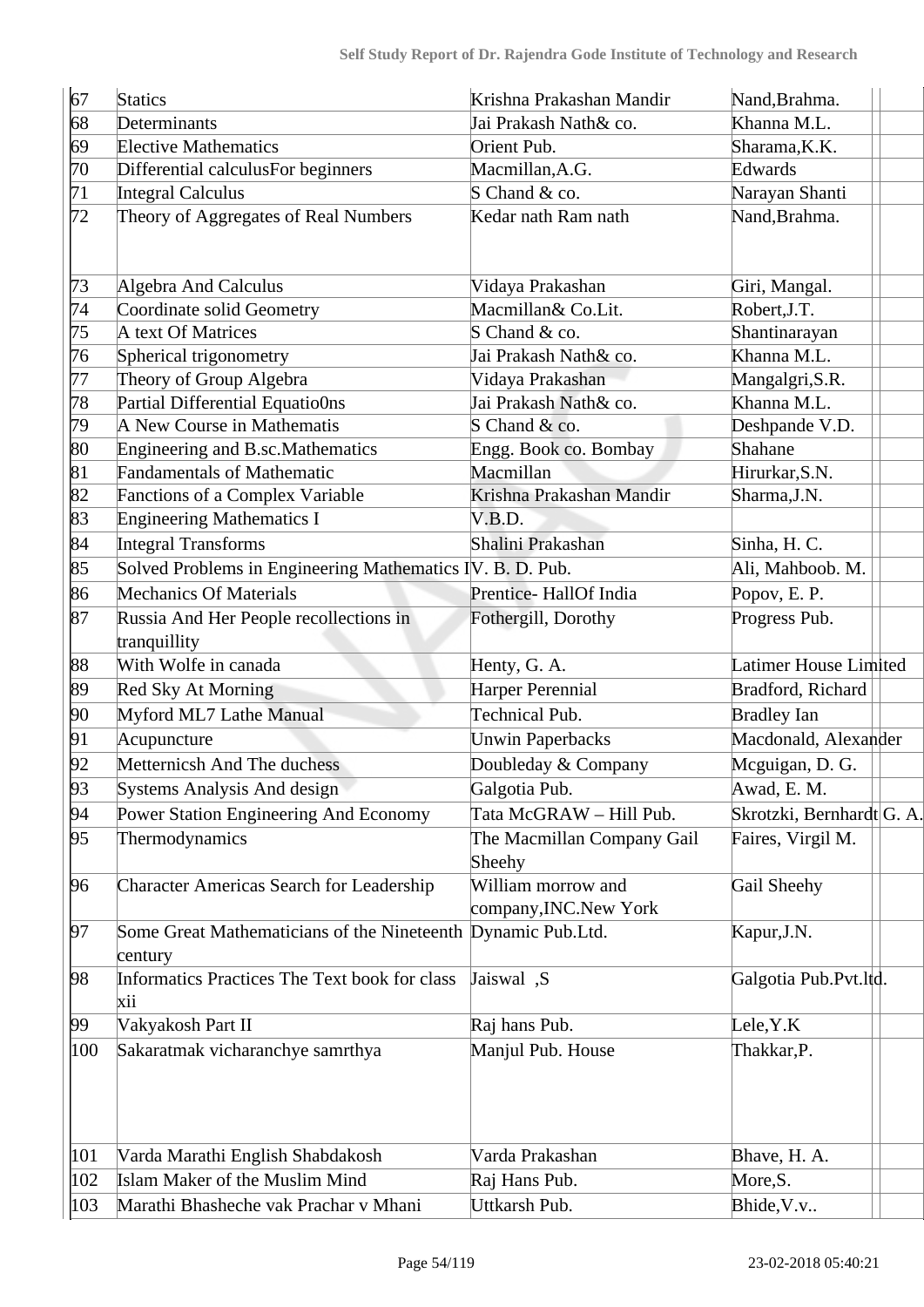| 104           | Urdu Marathi hindi Shabdakosh                                       | Nitin Pub.                    | Joshi, S.                    |
|---------------|---------------------------------------------------------------------|-------------------------------|------------------------------|
| 105           | Amravati Univarsity                                                 | <b>Statutes Book</b>          | <b>Statutes Book</b>         |
| 106           | India Spotughi on population                                        | Progress Pub.                 | Progress Pub.                |
| 107           | Vakyakosh Part III                                                  | Raj Hans                      | Lele, V.K.                   |
| 108           | Amravati University Ordinance Book                                  |                               |                              |
| 109           | Information Systems ,Technology And                                 | Allied Pub.                   | Agarwal, Anurag.             |
|               | Management                                                          |                               |                              |
| $ 110\rangle$ | International Conference on Controls                                | Allied Pub.                   | Mishra, D.K.                 |
|               | Automation and communication systems                                |                               |                              |
|               | (ICCACS-2004)                                                       |                               |                              |
| 111.          | Solid State Ionic Devices                                           | Allied Pub.                   | Selladurai, S.               |
| $ 112\rangle$ | International conference On Nanomaterials                           | Allied Pub.                   | Rajendran, V.                |
|               | <b>NANO -2005</b>                                                   |                               |                              |
| $ 113\rangle$ | A View From The Spire                                               | <b>Basil Blackwell</b>        | Briggs, Julia                |
| 114           | Throries Of Engineering Experimentation                             | McGRAW-Hill Book company      | Schenk, Hilbert              |
| 115           | National Symposiom On Advances in                                   | Allied Pub.                   | Sharma, E. K.                |
|               | Microwaves and Lightwaves                                           |                               |                              |
| 116           | RAPCIE'06' Recent Advances in Process                               | Allied Pub.                   | Rana, D. S.                  |
|               | Control &Insturmentation Engineering                                |                               |                              |
| 117           | Scope and Challenges in Plasma Science &                            | Allied Pub.                   | Bhadoria, B. S.              |
|               | Technology                                                          |                               |                              |
| 118           | Convergent Technologies For The Asia-Pacific Allied Pub.            |                               | <b>iEEE Banglore Section</b> |
|               | Region Tencon-2003 Vol. I                                           |                               |                              |
| $ 119\rangle$ | First conference on Computational Intelligence Allied Pub.          |                               | Selvan Emil G. S. R.         |
|               | & Information Security                                              |                               |                              |
| 120           | ADCOm-2005 Of ACS 13th International                                | Allied Pub.                   | Jayaraman, Bharat            |
|               | Conference On Advanced Computing &                                  |                               |                              |
|               | Communications                                                      |                               |                              |
| 121           | National Conference On Current Trends in<br>Technology (NUCONE-2007 | Allied Pub.                   | Nirma Univarsity Ahmed       |
| 122           | Compact Oxford dictionary thesaurus &                               | Oxford university press       | Editor-soanes catherine      |
|               | Wordpower Guide                                                     |                               |                              |
|               |                                                                     |                               |                              |
|               |                                                                     |                               |                              |
| 123           | English-Marathi Dictionary Oxford<br>Oxford                         | Oxford university press       | Dhongde, R.V.                |
|               | university press                                                    |                               |                              |
| 124           | A New approach dictionary of living English                         | Nitin Prakashan               | Sohoni, S.V.                 |
| $ 125\rangle$ | English-Marathi Dictionary Vol.2 (A-I)                              | Shubhada-Saraswat             | Ranade, N.B.                 |
|               |                                                                     | Prakashan, Pune               |                              |
| 126           | English-Marathi Dictionary Vol.2 (J-Z)                              | Shubhada-Saraswat             | Ranade, N.B.                 |
|               |                                                                     | Prakashan, Pune               |                              |
| 127           | Microsoft Encyclopedia of Security                                  | PHI                           | PHI                          |
| 128           | A Book of Christmas stories                                         | Perfect Books Delhi           | Dickens, Charles.            |
| 129           | Rogets International thesaurus                                      | Oxford &IBH PUB.Co.Pvt        |                              |
| 130           | The World Book Encyclopedia A Voi.1                                 | World Book Inc.a scott fetzer |                              |
|               |                                                                     | company                       |                              |
| 131           | The World Book Encyclopedia B Voi.2                                 | World Book Inc.a scott fetzer |                              |
|               |                                                                     |                               |                              |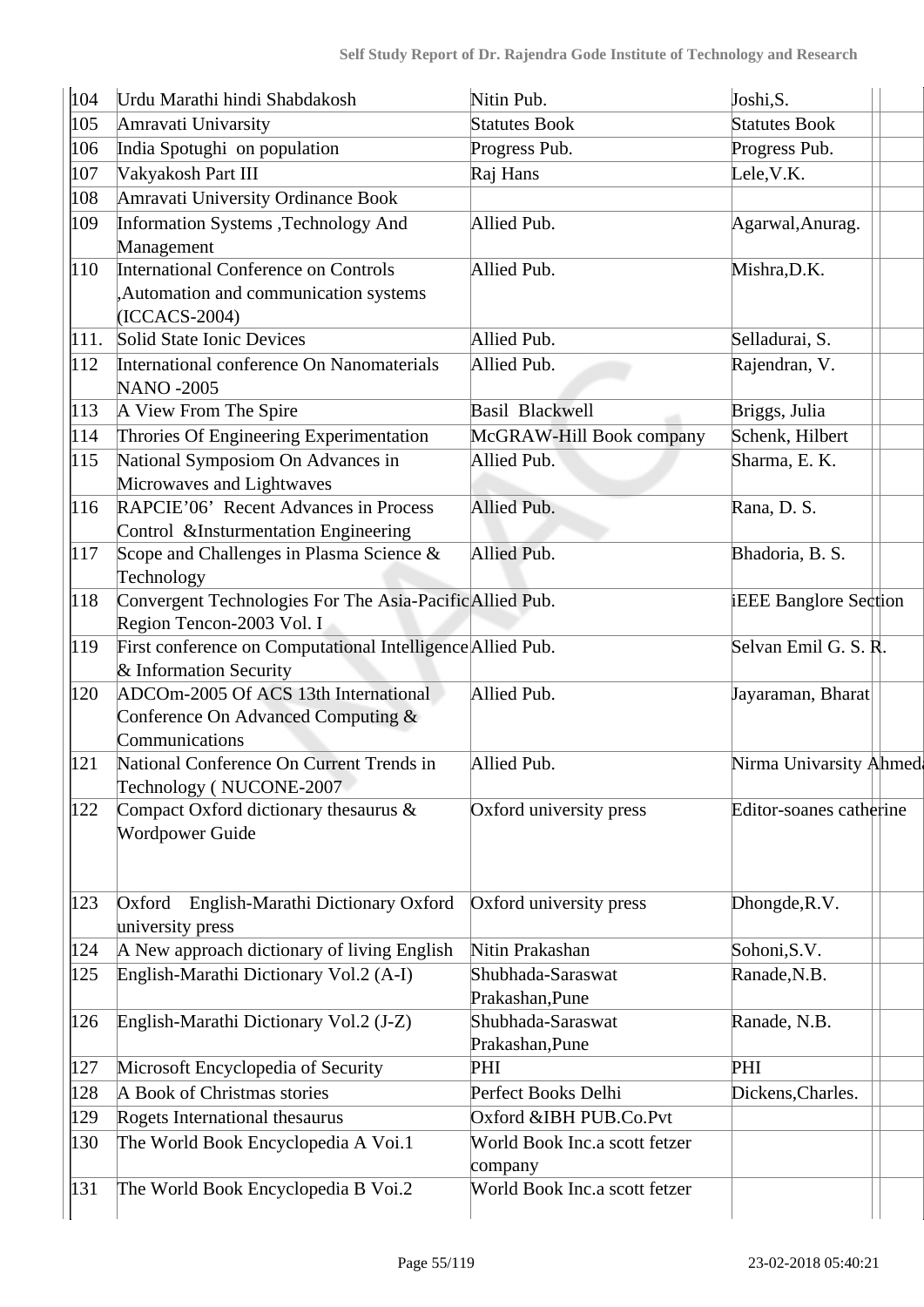|               |                                                       | company                       |               |  |
|---------------|-------------------------------------------------------|-------------------------------|---------------|--|
| 132           | The World Book Encyclopedia C-Ch Vol.3                | World Book Inc.a scott fetzer |               |  |
|               |                                                       | company                       |               |  |
| $ 133\rangle$ | The World Book Encyclopedia ci-Cz Vol.4               | World Book Inc.a scott fetzer |               |  |
|               |                                                       | company                       |               |  |
| 134           | The World Book Encyclopedia D Vol.5                   | World Book Inc.a scott fetzer |               |  |
|               |                                                       | company                       |               |  |
| 135           | The World Book Encyclopedia E Vol.6                   | World Book Inc.a scott fetzer |               |  |
|               |                                                       | company                       |               |  |
| 136           | The World Book Encyclopedia F Vol.7                   | World Book Inc.a scott fetzer |               |  |
|               |                                                       | company                       |               |  |
| 137           | The World Book Encyclopedia G Vol.8                   | World Book Inc.a scott fetzer |               |  |
|               |                                                       | company                       |               |  |
| 138           | The World Book Encyclopedia H Vol.9                   | World Book Inc.a scott fetzer |               |  |
|               |                                                       | company                       |               |  |
| 139           | The World Book Encyclopedia I Vol.10                  | World Book Inc.a scott fetzer |               |  |
|               |                                                       | company                       |               |  |
| $ 140\rangle$ | The World Book Encyclopedia J-K Vol.11                | World Book Inc.a scott fetzer |               |  |
|               |                                                       | company                       |               |  |
| 141           | The World Book Encyclopedia L Vol.12                  | World Book Inc.a scott fetzer |               |  |
|               |                                                       | company                       |               |  |
| $ 142\rangle$ | The World Book Encyclopedia M Vol.13                  | World Book Inc.a scott fetzer |               |  |
|               |                                                       | company                       |               |  |
| $ 143\rangle$ | The World Book Encyclopedia N-O Vol.14                | World Book Inc.a scott fetzer |               |  |
|               |                                                       | company                       |               |  |
| 144           | The World Book Encyclopedia P Vol.15                  | World Book Inc.a scott fetzer |               |  |
|               |                                                       | company                       |               |  |
| 145           | The World Book Encyclopedia Q-R Vol.16                | World Book Inc.a scott fetzer |               |  |
|               |                                                       | company                       |               |  |
| 146           | The World Book Encyclopedia S-Sn Vol.17               | World Book Inc.a scott fetzer |               |  |
|               |                                                       | company                       |               |  |
| 147           | The World Book Encyclopedia So-Sz Vol.18              | World Book Inc.a scott fetzer |               |  |
|               |                                                       | company                       |               |  |
| 148           | The World Book Encyclopedia T Vol.19                  | World Book Inc.a scott fetzer |               |  |
|               |                                                       | company                       |               |  |
| 149           | The World Book EncyclopediaU-V Vol.20                 | World Book Inc.a scott fetzer |               |  |
|               |                                                       | company                       |               |  |
| 150           | The World Book Encyclopedia W-X-Y-Z                   | World Book Inc.a scott fetzer |               |  |
|               | Vol.21                                                | company                       |               |  |
| 151           | The World Book Encyclopedia Research                  | World Book Inc.a scott fetzer |               |  |
|               | Guide/Index Vol.22                                    | company                       |               |  |
| 152           | Scope and Challenges in Plasma Science &              | Allied Pub.                   | Singh, A. K.  |  |
|               | Technology                                            |                               |               |  |
|               |                                                       |                               |               |  |
|               |                                                       |                               |               |  |
| 153           | Systems Engineering Approach To Sustained Allied Pub. |                               | Gurusamy, G.  |  |
|               | Growth                                                |                               |               |  |
| 154           | Management Information systems                        | Prentice -Hall Of India       | Laudan, K. C. |  |
|               |                                                       |                               |               |  |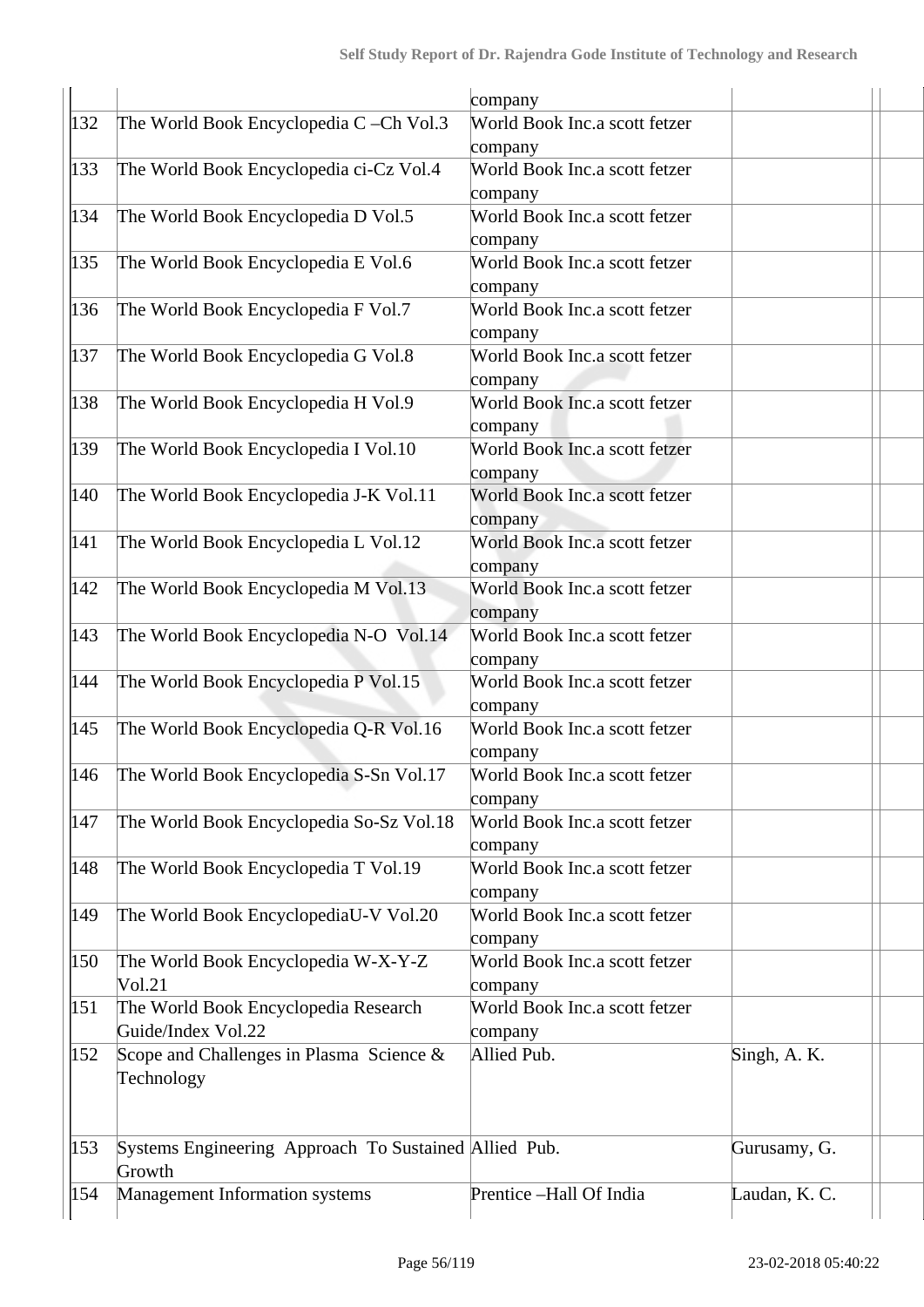|                   | Organization And Technology                                                                                          |                          |                          |                     |     |
|-------------------|----------------------------------------------------------------------------------------------------------------------|--------------------------|--------------------------|---------------------|-----|
| 155               | <b>Recent Advances in Computing</b>                                                                                  | Allied Pub.              |                          | Dasgupta, A. R.     |     |
| 156               | New Horizons of Ultrasonic                                                                                           | Allied Pub.              |                          | Shrivastava, S. K.  |     |
| $\vert 157 \vert$ | National Conference On Emerging Principles<br>and Practices Of computer Science and<br><b>Information Technology</b> | Allied Pub.              |                          | Sohal Kaur Amandeep |     |
| 158               | Fourth National Conference on Precision<br>Engineering                                                               | Allied Pub.              |                          | Bhattacharya, B.    |     |
| 159               | Model Dictionary English into Marathi &<br>English                                                                   | S., B. Dhawale           |                          | Rande, N. R.        |     |
| 160               | Encyclopedia Of Careers                                                                                              | Harper Collins Pub.      |                          | Ghose, Jayanti      |     |
| 161               | <b>Illustrated Oxford Dictionary</b>                                                                                 | <b>Oxford University</b> |                          | Kindersley, Dorling |     |
| $ 162\rangle$     | Shabdartha Kosh                                                                                                      | Rajhans Prakashan        |                          | Bhatvadekar, M. V.  |     |
| 163               | The World Book Dictionary Volume One A-K World Book Inc. Company                                                     |                          |                          | Barnhart, C. L.     |     |
| $ 164\rangle$     | The World Book Dictionary Volume two L-Z World Book Inc. Company<br>Total                                            |                          |                          | Barnhart, C. L.     |     |
| Acc.No.           | <b>Title of Project</b>                                                                                              |                          | <b>Student Name</b>      |                     | Gu  |
| RT0001            | IRRIGATION AUTOMATION SUPPORTED BY SOILAdsod, Kunal S<br><b>MOISTURE SENSORE</b>                                     |                          |                          |                     | Pro |
| RT0002            | EMBEDDED WEB SERVER WITH SENSING                                                                                     |                          | Fanje Varun M.           |                     | Pro |
| RT0003            | <b>IRRIGATION</b><br><b>AUTOMATIC</b><br>DISTRIBUTION FOR AGRICULTURAL FIELD                                         | <b>AND</b>               | WATERDeoghare ankush R.  |                     | Pro |
| RT0004            | GSM BASED HEART ATTACK MONITORING                                                                                    |                          | Yadav Vishal V.          |                     | Pro |
| <b>RT0005</b>     | HOME AUTOMATION USING GSM WITH SECURITY Mhala Monali S.                                                              |                          |                          |                     | Pro |
| <b>RT0006</b>     | GSM BASED MOVING MIEDDAGE LCD DISPLAYNimbalkar Sneha N.<br><b>SYSTEM</b>                                             |                          |                          |                     | Pro |
| <b>RT0007</b>     | FOUR CHANNEL LOGIC ANALYZER                                                                                          |                          | Kolhe Ankita B.          |                     | Pro |
| <b>RT0008</b>     | <b>GSM</b><br><b>BASED</b><br>INTELLIGENT<br><b>MICRICINTROLLER</b>                                                  | <b>METER</b>             | <b>USINGShelke Akash</b> |                     | Pro |
| RT0009            | THE SMART MICROSENSOR FOR INTELLIGENTJadhao Bhimrao<br>HUMAN SENSING SYSTEM USING GSM                                |                          |                          |                     | Pro |
| <b>RT0010</b>     | VEHICLE ACCIDENT DETECTION SYSTEM WITHJanbandhu Abhinav A.<br>SMS APPLICATION USING GSM AND GPS MODULE               |                          |                          |                     | Pro |
| RT0011            | CONNECTING INDUSTRIAL APPLICATIONS USINGBedekar Havishesh S.<br>X-10 TECHNOLOGY                                      |                          |                          |                     | Pro |
| RT0012            | EMERGENT BRAILLE READER WITH PRINTERDave Ankit Y.<br>USING MICROCONTROLLER                                           |                          |                          |                     | Pro |
|                   |                                                                                                                      |                          |                          |                     |     |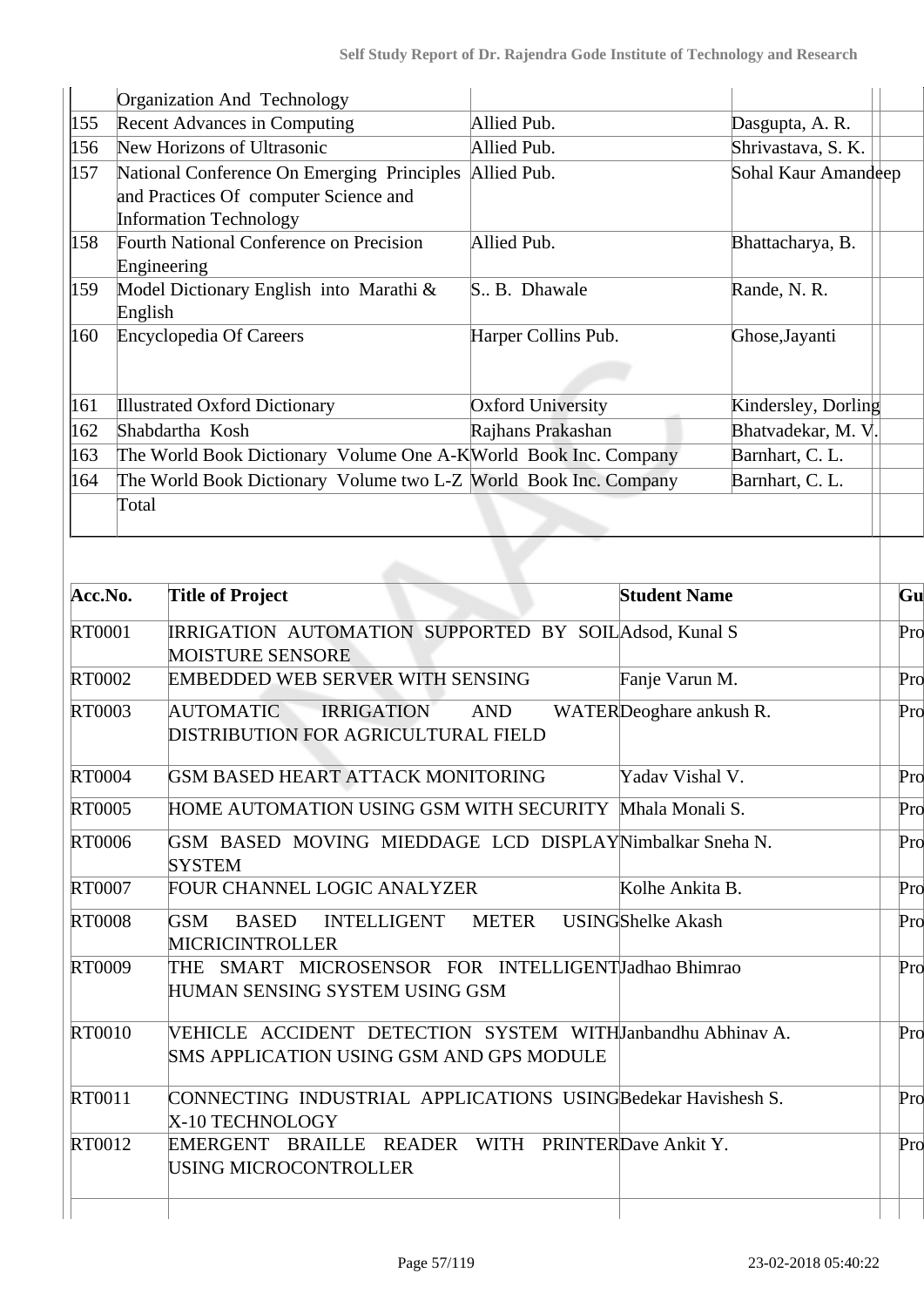| RT0013        | GSM BASED TRAFFIC MONITORING SYSTEM                                                        | Akhare Sagar G.                  | Pro |
|---------------|--------------------------------------------------------------------------------------------|----------------------------------|-----|
| RT0014        | DATA REPOSITORY SYSTEMS                                                                    | Bansod, Prity R.                 | Pro |
| RT0015        | <b>E-COLLEGE</b>                                                                           | Wasukar, Rahul B.                | Pro |
| RT0016        | <b>FEEDBACK SYSTEM</b>                                                                     | Meshram, Vinit A.                | Pro |
| RT0017        | <b>BUSINESS</b><br><b>INTEGRATION</b><br><b>WITH</b><br><b>CROSS</b><br><b>APPLICATION</b> | BANKPise, Shekharan S.           | Pro |
| <b>RT0018</b> | MEDICAL<br><b>CLAIMS</b><br><b>BASED</b><br>WEB<br><b>SYSTEM</b>                           | PROCESSINGPatil, Prashant D.     | Pro |
| RT0019        | REAL ESTATE MANAGEMENT                                                                     | Kadgale Nileshvary L.            | Pro |
| <b>RT0020</b> | <b>TELECOM</b><br><b>CUSTOMER</b><br><b>MANAGEMENT</b>                                     | RELATIONSHIPTembhurne avinash L. | Pro |
| RT0021        | PERSONAL INFORMATION MANAGER                                                               | Tonpe Suraj P.                   | Pro |
| RT0022        | PROFILE BASED SEARCH ENGINE                                                                | Khade Nilims S.                  | Pro |
| RT0023        | <b>SECURED DIGITAL DOCUMENT LOCKER</b>                                                     | Deshmukh Priyanka V.             | Pro |
| RT0024        | VIRTUAL JAVA OPERATING TOOL                                                                | Naktode Suraj D.                 | Pro |
| RT0025        | TRAINING AND PLACEMENT CELL                                                                | Akole Maria B.                   | Pro |
| RT0026        | <b>SECURED DOCUMENT STORAGE SERVER</b>                                                     | Shrirame Klesh B.                | Pro |
| RT0027        | GESTURE RECORDING USING<br><b>HAND</b><br><b>NETWORKS</b>                                  | NEURALDeshmukh Prasad S.         | Pro |
| <b>RT0028</b> | PROPELLER DISPLAY                                                                          | Vaidya Praful G.                 | Pro |
| RT0029        | TOUCH SCREEN BASED HOME AUTOMATION                                                         | Prashan Pooja B.                 | Pro |
| RT0030        | MICROCONTROLLER BASED MONITORING<br>DAIGNOSIS OF 3-PHASSE ELECTRIC MOTOR                   | ANDD handar Granthali V.         | Pro |
| RT0031        | PWM BASED 3 PHASE CONVERTER USING PIC                                                      | Pohkar Chetan S.                 | Pro |
| RT0032        | <b>GSM BASED PERSONAL MEDI-KIT</b>                                                         | Meshram Ashish A.                | Pro |
| RT0033        | TIME IMAGE PROCESSING APPLIED<br><b>REAL</b><br>TRAFFIC LIGHT CONTROL SYSTEM               | TOTayde Aashay A.                | Pro |
| RT0034        | WIRELESS DATA ENCRYPTION AND DECRYPTIONMamarde Rashmi R.<br>USING RF MODULE                |                                  | Pro |
| RT0035        | ENERGY SAVING SYSTEM BY IMAGE PROCESSING Kulkarni, Asmita R.                               |                                  | Pro |
| RT0036        | AUTOMATED PANTRY ORDER SYSTEM USINGTikhile Pranita N.<br><b>ZIGBEE</b>                     |                                  | Pro |
| RT0037        | UNMANNED AERIAL VEHICLE                                                                    | Kadu Dhananjay M.                | Pro |
| <b>RT0038</b> | <b>SECURED</b><br><b>USING</b><br><b>TRANSMISSION</b><br><b>STEGANOGRAPHY</b>              | VIDEOIngale Ajinkya S.           | Pro |
| RT0039        | REAL TIME SIGNAL PROCESSING USING MATLAB                                                   | Jaunjale Akhilesh K.             | Pro |
| <b>RT0040</b> | ULTRA WIDE BAND COMMUNICATION                                                              | Wankhade N D                     | Pro |
| RT0041        | REMOTE ADMINISTRATION SYSTEM                                                               | Chaudhari Swapnali V.            | Pro |
| RT0042        | <b>MANAGE FILE TRANSFER</b>                                                                | Gajbhiye Sneha R                 | Pro |
|               |                                                                                            |                                  |     |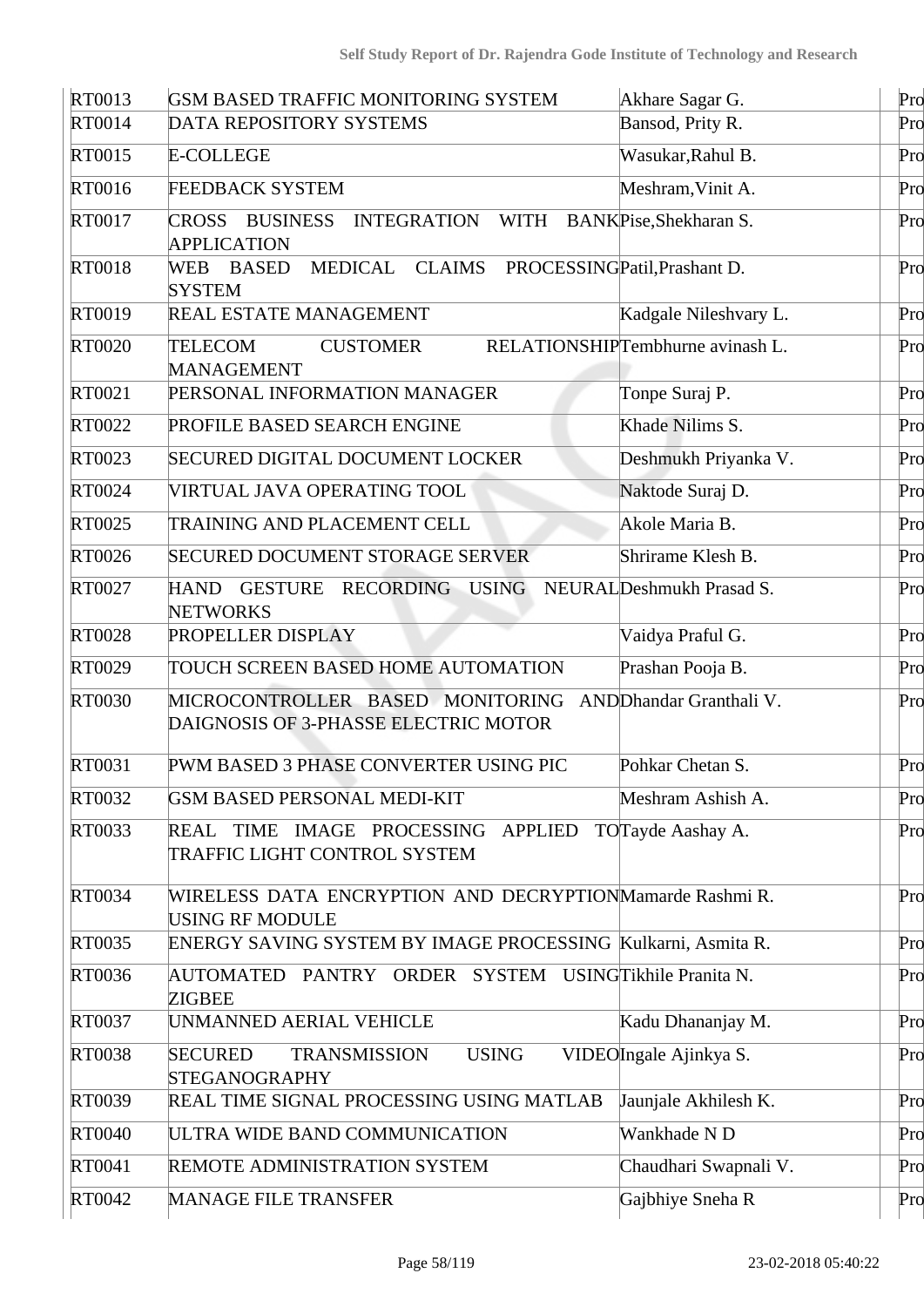| RT0043        | <b>AUDIO VISUAL STREAMING</b>                                                           | Kalbande A S                  | Pro |
|---------------|-----------------------------------------------------------------------------------------|-------------------------------|-----|
| <b>RT0044</b> | <b>WEB TEXT MINING</b>                                                                  | Chaudhari KP                  | Pro |
| RT0045        | E-VOTING                                                                                | Thakare S S                   | Pro |
| RT0046        | E-LEARNING COMBINE WITH CLOUD COMPUTING                                                 | Ughade K A                    | Pro |
| RT0047        | WEB ANALYTICS FOR E-COMMERCE WEBSITE                                                    | Umale A G                     | Pro |
| <b>RT0048</b> | SECURING ATM WITH MULTIPLE FACE DETECTIONLadekar A S                                    |                               | Pro |
| RT0049        | <b>DATA LEAKAGE DETECTION</b>                                                           | Lokhande S C                  | Pro |
| <b>RT0050</b> | PAPERLESS CULTURE FOR COLLEGE CAMPUS                                                    | Meshram A S                   | Pro |
| RT0051        | ANDROID BASED SERVER FOR DATA BACKUP ANDKhan N N<br><b>RESTORE</b>                      |                               | Pro |
| RT0052        | <b>LOG BOOK FOR INTERNET USER</b>                                                       | Dongare C I                   | Pro |
| RT0053        | ONLINE TRAINING AND PLACEMENT CELL                                                      | Raut P V                      | Pro |
| <b>RT0054</b> | <b>LOAD</b><br><b>USING</b><br>DISTRIBUTION<br><b>SERVER</b>                            | REDIRECTINGTadas Radhika S    | Pro |
| RT0055        | DOCUMENT SECURITY MANAGER                                                               | Kondaguie A S                 | Pro |
| RT0056        | BIO GLOBALIZED CRIME FILE MANAGEMENT Tarale Abhijit B<br><b>SYSTEM</b>                  |                               | Pro |
| RT0057        | HUMAN REASORCE MANAGEMENT SYSTEM                                                        | Ingale Pragati P              | Pro |
| RT0058        | ONLINE TRAINING AND PLACEMENT CELL                                                      | Raut Pooja V                  | Pro |
| RT0059        | MULTI-TARGET<br><b>GRAPHICAL</b><br>MAGIC<br>$\sim$ 10<br><b>INTERFACE COMPILER</b>     | <b>USERShirsar P R</b>        | Pro |
| RT0060        | CENTRALIZE CLOUD COMPILATION SERVER AND Chore Kuldeep B<br><b>CODE STORAGE SERVER</b>   |                               | Pro |
| RT0061        | ANDROID INTERFACING WITH COLLEGE LIBRARY Ambadkar Ankita                                |                               | Pro |
| RT0062        | <b>DATA LEAKAGE DETECTION</b>                                                           | Gade Ashish                   | Pro |
| RT0063        | <b>INNOVATION OF HOE AUTOMATION</b>                                                     | <b>Keshavshetty Shriniwas</b> | Pro |
| <b>RT0064</b> | SECURITY TRACKING,LOG MAINTENANCE AND Awatade Snehal<br>NOTIFICATION ON CLOUD COMPUTING |                               | Pro |
| RT0065        | <b>SECURE FILE TRANSFER USING RSA</b>                                                   | <b>Nichat Dinesh</b>          | Pro |
| RT0066        | THE CLOUD MARKET                                                                        | Mahajan Swapnil               | Pro |
| RT0067        | REAL ESTATE WEB PORTAL                                                                  | Phate Krishna                 | Pro |
| <b>RT0068</b> | DATABASE BACKUP AND MIGRATION SYSTEM                                                    | Nannaware Pritam              | Pro |
| RT0069        | <b>ONLINE EXAMINATION</b>                                                               | Wakode Nikhil                 | Pro |
| <b>RT0070</b> | PUBLICALLY AUDITABLE SECURE CLOUD DATADaterao Siddhita<br><b>STORAGE SERVICE</b>        |                               | Pro |
| RT0071        | <b>USING</b><br>QUERYING<br><b>XML</b><br><b>DOCUMENTS</b><br>DATABASE SYSTEM           | SQLBankate Naina              | Pro |
| RT0072        | <b>CYBER MINITORING SYSTEM</b>                                                          | Wadatkar Shital               | Pro |
|               |                                                                                         |                               |     |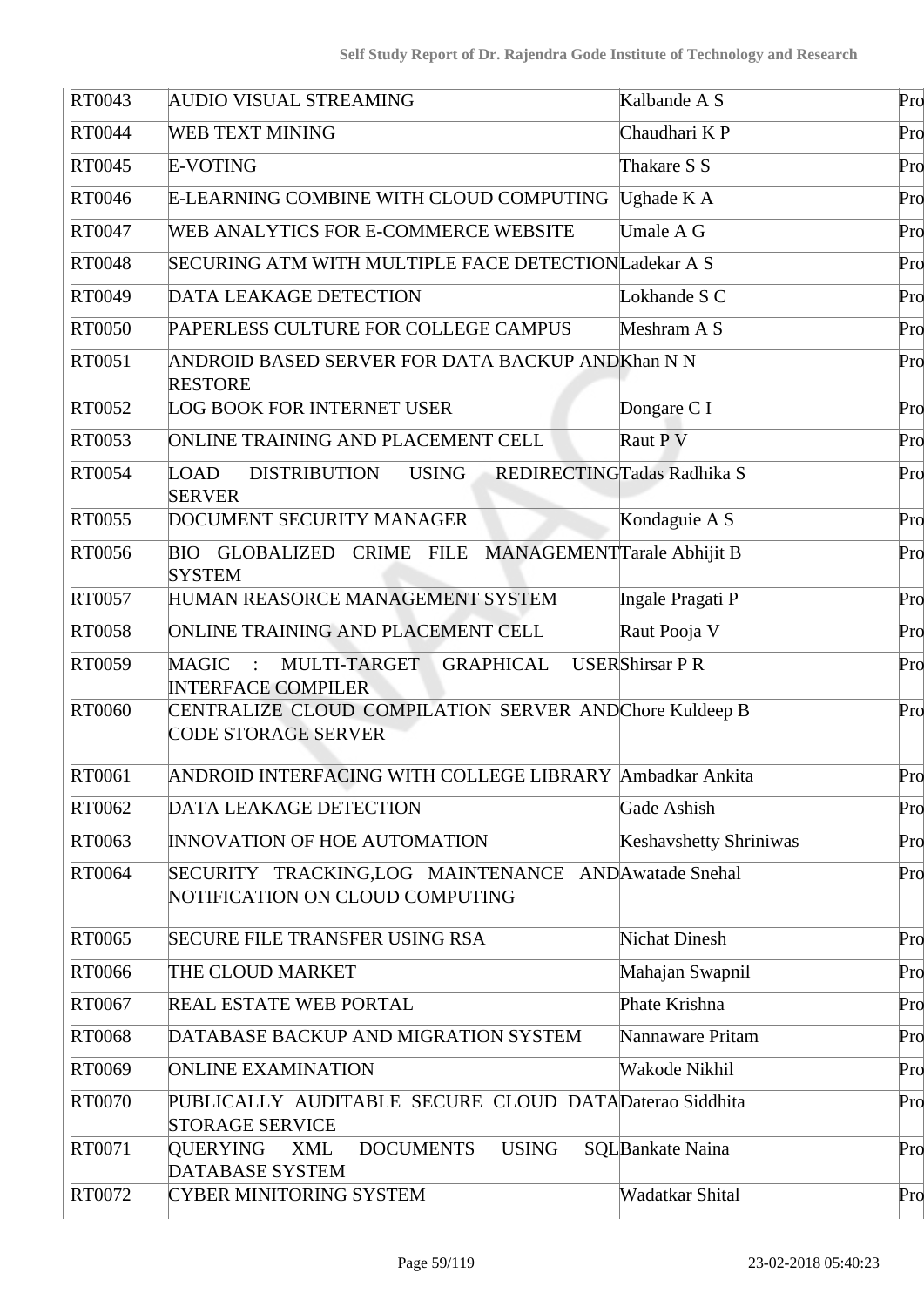| RT0073        | HONEYWARE : IMPLEMENTATION OF A WEBUmekar Namrata<br><b>BASED SECURITY ANALYSIS TOOL</b>                                                    |                              | Pro |
|---------------|---------------------------------------------------------------------------------------------------------------------------------------------|------------------------------|-----|
| RT0074        | <b>CLOUD SECURE STORAGE</b>                                                                                                                 | <b>Ghatol Mangesh</b>        | Pro |
| RT0075        | LEAVE MANAGEMENT SYSTEM                                                                                                                     | Agale Akshay                 | Pro |
| RT0076        | <b>CLOUD BASED DOCUMENT STORAGE</b>                                                                                                         | Bagade Monali                | Pro |
| RT0077        | DATA MIGRATION AND INTEGRATION ON THEUmalkar Amruta<br><b>CLOUD</b>                                                                         |                              | Pro |
| RT0078        | <b>E-NETWORK</b>                                                                                                                            | Marbde Anish                 | Pro |
| RT0079        | EXPERIMENTAL STUDY ON CLOSED PULSATINGBodankar Harshal<br>HEAT PIPE BY VERYING FILLING RATIO OF<br><b>QORKING FLUID</b>                     |                              | Kh  |
| <b>RT0080</b> | FABRICATION OF ELECTROMAGNETIC SHEARINGRaman Abhishek<br><b>MACHINE</b>                                                                     |                              | Pro |
| RT0081        | MODELLING OF GEAR BOX CASING USING CAD                                                                                                      | Niwal Mayur                  | Pro |
| RT0082        | <b>MOODIFICATION</b><br><b>AND</b><br><b>FABRICATION</b><br>ALPHANUMERIC PUNCHING MACHINE                                                   | <b>OFChikhale Pratik</b>     | Pro |
| RT0083        | <b>ELECTRICITY</b><br><b>GENERATION</b><br><b>FROM</b><br><b>PLATFORM</b>                                                                   | <b>WALKINGSaurkar Harish</b> | Pro |
| <b>RT0084</b> | <b>EFFECTS OF WHOLE BODY VIBRATION</b>                                                                                                      | Dethe Ritesh                 | Pro |
| RT0085        | DESIGN OF BENCH VICE WORKSTATION<br>CONSIDERING ERGONOMICAL ASPECTS                                                                         | <b>BYSharma Mohit</b>        | Pro |
| RT0086        | <b>SPRAY PAINTING ROBOT</b>                                                                                                                 | Shinde Pallavi               | Pro |
| <b>RT0087</b> | EVALUATION OF INFLUENCING PARAMETERS TORathi Shreyash<br>IMPROVE PRODUCTIVITY OF COMPUTER TYPIST<br>AN ERGONOMIC APPROACH                   |                              | Pro |
| <b>RT0088</b> | PERFORMANCE ANALYSIS OF LEVER OPERATEDDeshmukh Aniket<br>(RS200)<br><b>ERGONOMIC</b><br><b>KNAPSACK</b><br><b>SPRAYER</b><br><b>APPROCH</b> |                              | Pro |
| RT0089        | ELECTRICITY<br>GENRATION BY USING SPEEDPathan Javed<br><b>BREAKER</b>                                                                       |                              | Pro |
| RT0090        | SMART<br>SPRINKLER WITH WATER<br><b>TECHNOLOGY</b>                                                                                          | SAVINGBadnerkar M. S.        | Pin |
| RT0091        | CONDITION ASSESSMENTS OF RC BUILDING DNTChavan<br><b>MODULS</b>                                                                             |                              | Pro |
| RT0092        | <b>APPLICATION OF WORK STUDY IN RATE ANAYLIS Purankar</b>                                                                                   |                              | Pro |
| RT0093        | EFFECT OF FLY ASH ON PROPERTIES OFRaut<br><b>CONCRETE</b>                                                                                   |                              | Pro |
| RT0094        | DESIGN OF WATER DISTRIBUTION SYSTEM BYDehankar<br>BRANCH SOFTWARE AND MANUALLY FOR MASOD<br>VILLAGE                                         |                              | Pro |
| RT0095        | SEISMIC ANALYSIS AND DESIGN OF RCC FRAMEBambal<br>WTRUCTURE                                                                                 |                              | Pro |
|               |                                                                                                                                             |                              |     |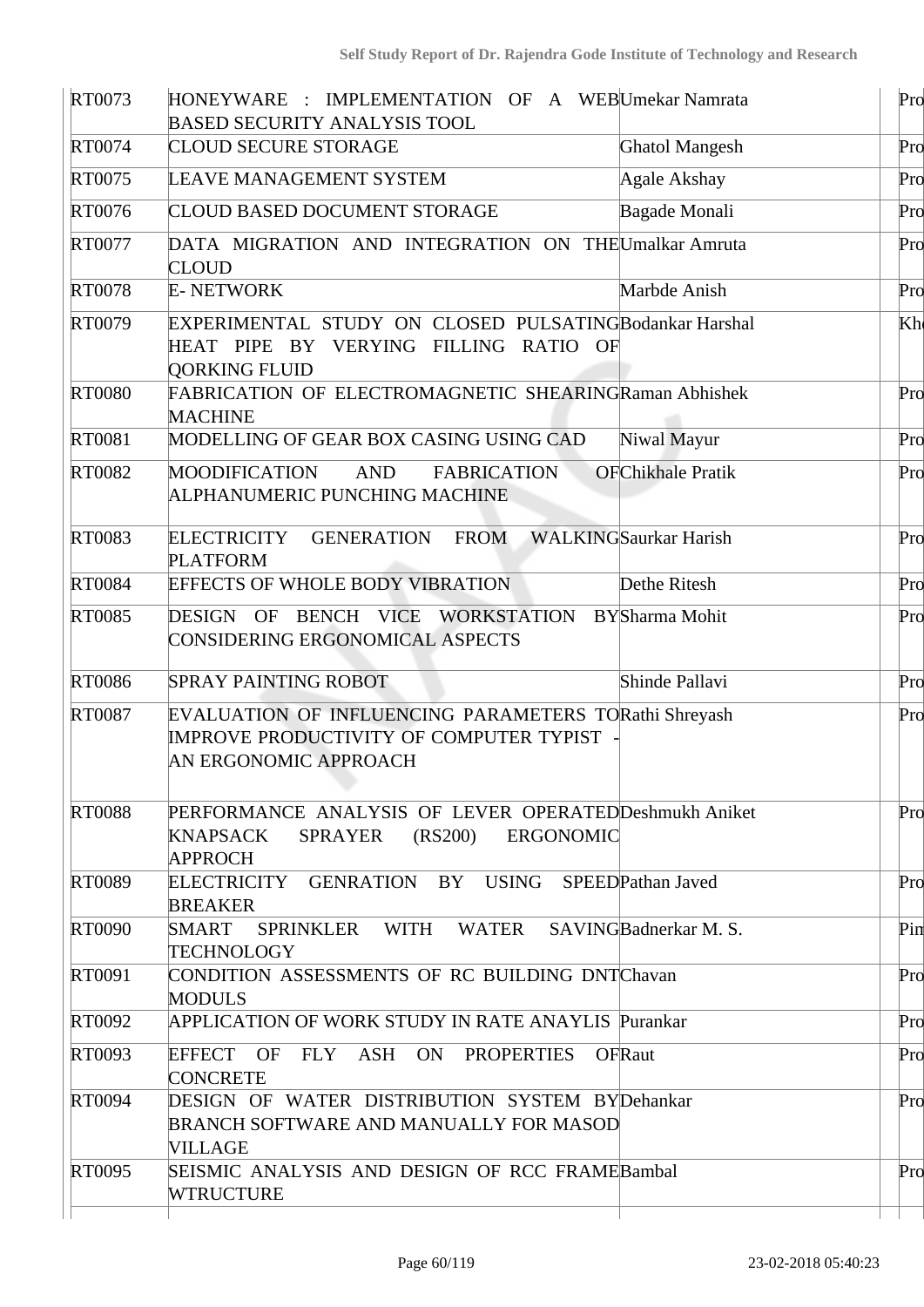| RT0096        | COMPARATIVE STUDY AND DESIGN OF APatokar<br><b>BUILDING BY USING ANUAL ANAYSIS AND STAAD-</b><br>PRO ANALYSIS                      |                        | Pro |
|---------------|------------------------------------------------------------------------------------------------------------------------------------|------------------------|-----|
| RT0097        | VIDEO STEGANOGRAPHY                                                                                                                | Talokar, DV            | Pro |
| <b>RT0098</b> | <b>CLOUD</b><br><b>BASED</b><br><b>INVENTORY</b><br><b>SYSTEM</b>                                                                  | MANAGEMENTAmbulkar N D | Pro |
| RT0099        | <b>-HEALTHCARE SYSTEM</b>                                                                                                          | Nimbalkar S J          | Pro |
| <b>RT0100</b> | PARADISE CAFETERIA                                                                                                                 | Tayde A D              | Pro |
| <b>RT0101</b> | SMART DEPARTMENT MANAGEMENT SYSTEM                                                                                                 | Nagrale S A            | Pro |
| RT0102        | RECRUITMENTGhulaxe U M<br><b>MANAGEMENT</b><br>OF<br><b>CAMPUS</b><br><b>SYSTEM</b>                                                |                        | Pro |
| RT0103        | <b>FABRICATION ON CROP/WEED CUTTER</b>                                                                                             | Joshi                  | Pro |
| RT0104        | MODELING ANALYSIS AND FABRICATION OF HIPChuke<br>IMPLANT USING CAD AND RAPID PROTOTYPING                                           |                        | Pro |
| RT0105        | DESIGN AND FANRICATION OF LEVER OPERATED Bhopale<br><b>KNAPSACK SPRAYER</b>                                                        |                        | Pro |
| RT0106        | MODIFICATION IN DESIGN OF TRADITIONALDeshmukh<br><b>SEWING</b><br><b>WORKSTATION</b><br><b>MACHINE</b><br><b>ERGONOMIC APPOACH</b> | AN                     | Pro |
| RT0107        | DESIGN, MODIFICATION & FABRICATION<br>ALPHANUMERIC PUNCHING MACHINE                                                                | OFVerma                | Pro |
| <b>RT0108</b> | STUDY OF WHOLE BODY VIBRATION THROUGHBhad<br>MODIFICATION IN DESIGN OF VIBRATING CHAIR                                             |                        | Pro |
| RT0109        | <b>FABRICATION OF PIPE CUTTING MACHINE</b>                                                                                         | Kawale                 | Pro |
| RT0110        | SOLAR OPERATED MATERIAL LIFTING ANDWasnik<br><b>TRANSPORTING DEVICE</b>                                                            |                        | Pro |
| RT0111        | MODELING AND ANALYSIS OF GEARBOX CASINGPolad<br>USING CAD-CAE TECHNIQUE                                                            |                        | Pro |
| RT0112        | MICROCONTROLLER BASED SEQUENTIAL TIMER                                                                                             | Mahalle                | Pro |
| RT0113        | <b>DESIGN AND FABRICATION OF CHOPPER</b>                                                                                           | Hande                  | Pro |
| RT0114        | PRIORITY DRIVEN LOAD AUTOMATION USINGMohod<br><b>VHDL</b>                                                                          |                        | Pro |
| RT0115        | WEATHER MONITORINGSamdekar<br>MMC CARD<br><b>BASED</b><br><b>SYSTEM</b>                                                            |                        | Pro |
| RT0116        | UNMANNED GROUND COMBAT VEHICLE                                                                                                     | <b>Bhople</b>          | Pro |
| RT0117        | ENVIRONMENT MONITORING SYSTEM<br><b>ARDUINO</b>                                                                                    | <b>USINGPachkawade</b> | Pro |
| RT0118        | AUTOMATIC TOLL TAX COLLECTION                                                                                                      | Turkar                 | Pro |
| RT0119        | RFID BASED PASSWORD PROTECTED STUDENTTayde<br><b>DATA CARD</b>                                                                     |                        | Pro |
|               |                                                                                                                                    |                        |     |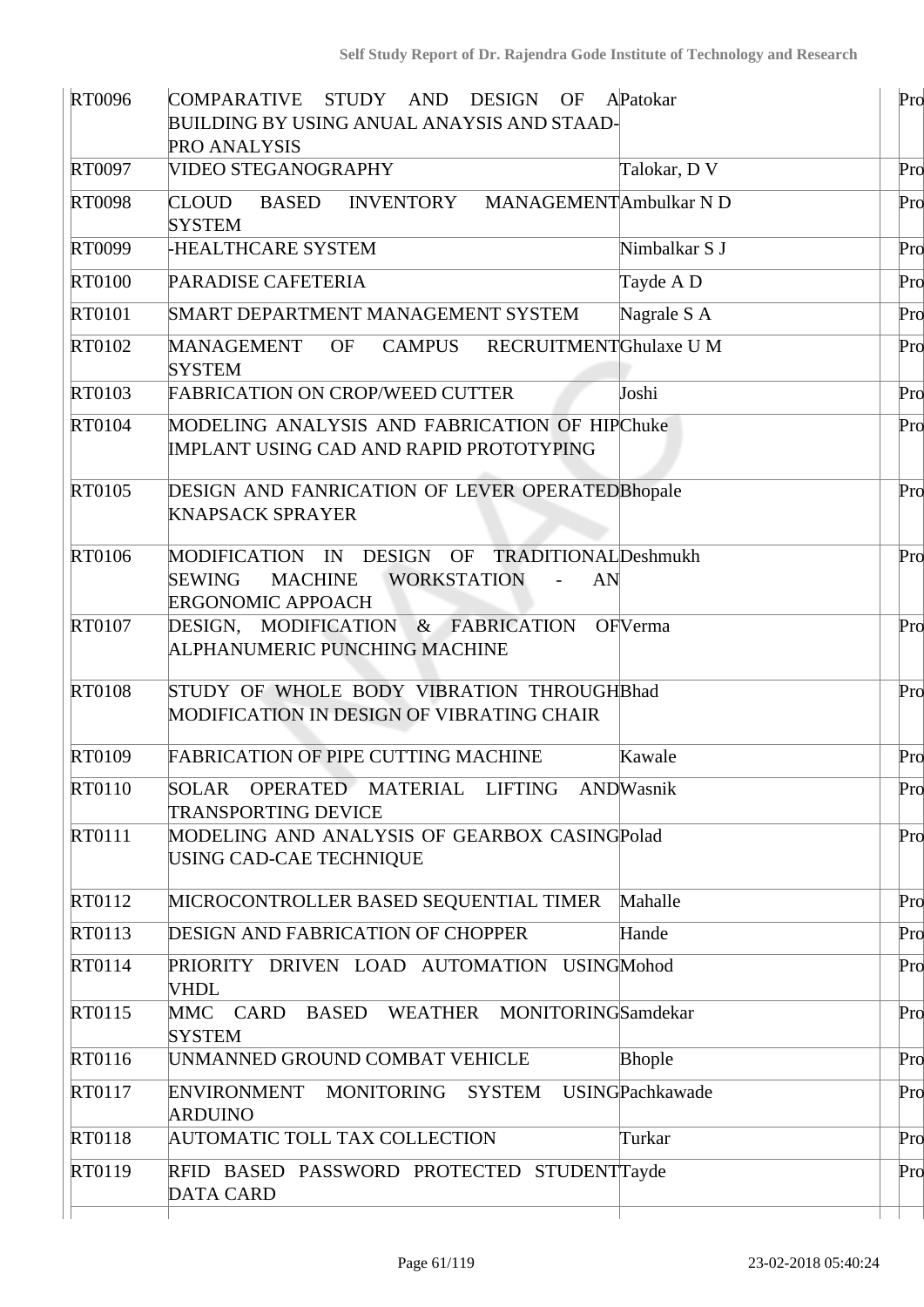| RT0120        | SMART LIBRARY MANAGEMENT SYSTEM USINGGote<br>RADIO FREQUENCY IDENTIFICATION                                                                       |                      | Pro |
|---------------|---------------------------------------------------------------------------------------------------------------------------------------------------|----------------------|-----|
| RT0121        | AUTOMATED MEDICATION DISPENSING                                                                                                                   | Sonparate            | Pro |
| RT0122        | <b>HIGHKhan</b><br><b>DESIGN</b><br><b>AND</b><br><b>IMPLEMENTATION</b><br>OF<br>RESOLUTION AND PRECICION MAINTAINING LCF<br><b>DIGITAL METER</b> |                      | Pro |
| RT0123        | RF BASED AUTOMATIC SPEED CONTROL OFBhende<br>VEHICLE FOR RESTRICTED ZONE                                                                          |                      | Pro |
| RT0124        | MICROCONTROLLER BASED EYE BLINK SENSORPande<br>FOR ACCIDENT PREVENTION                                                                            |                      | Pro |
| RT0125        | AND<br>OF<br><b>DESIGN</b><br>IMPLEMENTATION<br>8<br>PROCESSOR IN SPLD USING VHDL                                                                 | <b>BITParvi</b>      | Pro |
| RT0126        | SMS BASED WIRELESS ELECTRONIC NOTICEBalkar<br><b>BOARD USING GSM</b>                                                                              |                      | Pro |
| RT0127        | <b>LAND ROVER ROBOT</b>                                                                                                                           | Nerkar               | Pro |
| <b>RT0128</b> | MIGRATING DESKTOP APPLICATIONS ON WEB                                                                                                             | Ghom R P             | Pro |
| RT0129        | <b>CUSTOMER</b><br>RELATIONSHIPKanherkar R J<br><b>ELECTRONIC</b><br><b>MANAGMENT ECRM</b>                                                        |                      | Pro |
| RT0130        | PHOTO WORLD WEBSITE                                                                                                                               | Gadling C V          | Pro |
| RT0131        | <b>ONLINE BOOK SALE WITH MOBILE SMS</b>                                                                                                           | Pathade M S          | Pro |
| RT0132        | <b>ONLINE SHOPPING</b>                                                                                                                            | Malkhede V A         | Pro |
| RT0133        | ONLINE SECURE DOCUMENT STORAGE SYSTEM                                                                                                             | Deshmukh M A         | Pro |
| RT0134        | <b>ANCHOR- A SOCIAL NETWORKING SITE</b>                                                                                                           | Qureshi M N          | Pro |
| RT0135        | <b>E-PAYMENT SYSTEM</b>                                                                                                                           | Jaiswal M M          | Pro |
| RT0136        | <b>ASSIGNMENT</b><br><b>ALLCATION</b><br><b>ONLINE</b><br><b>EVALUATION SYSTEM</b>                                                                | <b>ANDThakre D B</b> | Pro |
| RT0137        | <b>FEEDBACK SYSTEM</b>                                                                                                                            | Nagale VR            | Pro |
| RT0138        | <b>ONLINE POLICE COMPLAINT</b>                                                                                                                    | Tatte A A            | Pro |
| RT0139        | <b>INTELLIGEMT SECURITY APPICATION PROGRAM</b>                                                                                                    | Ambulkar P S         | Pro |
| RT0140        | COMPUTER RESOURCE MANAGEMENT (CRM)                                                                                                                | Dongre A P           | Pro |
| RT0141        | NETWORK SERVER POSITIONING SYSTEM                                                                                                                 | Iande U B            | Pro |
| RT0142        | <b>USBPRO</b>                                                                                                                                     | Pervez M Zakir       | Pro |
| RT0143        | <b>INTERACTIVE STUDENTS FEEDBACK SYSTEM</b>                                                                                                       | Wasu, A.S.           | Pro |
| RT0144        | <b>KEY-AGGREGATE</b><br><b>CRYPTOSYSTEM</b><br><b>SCALABLE DATA SHARING IN CLOUD STORAGE</b>                                                      | FOR Vyasahare P S    | Pro |
| RT0145        | FILTERING OF UNWANTED MASSAGE FROM OSNThakare S N<br>USER WALL USING CONTENT BASED FILTERING<br><b>METHOD</b>                                     |                      | Pro |
|               |                                                                                                                                                   |                      |     |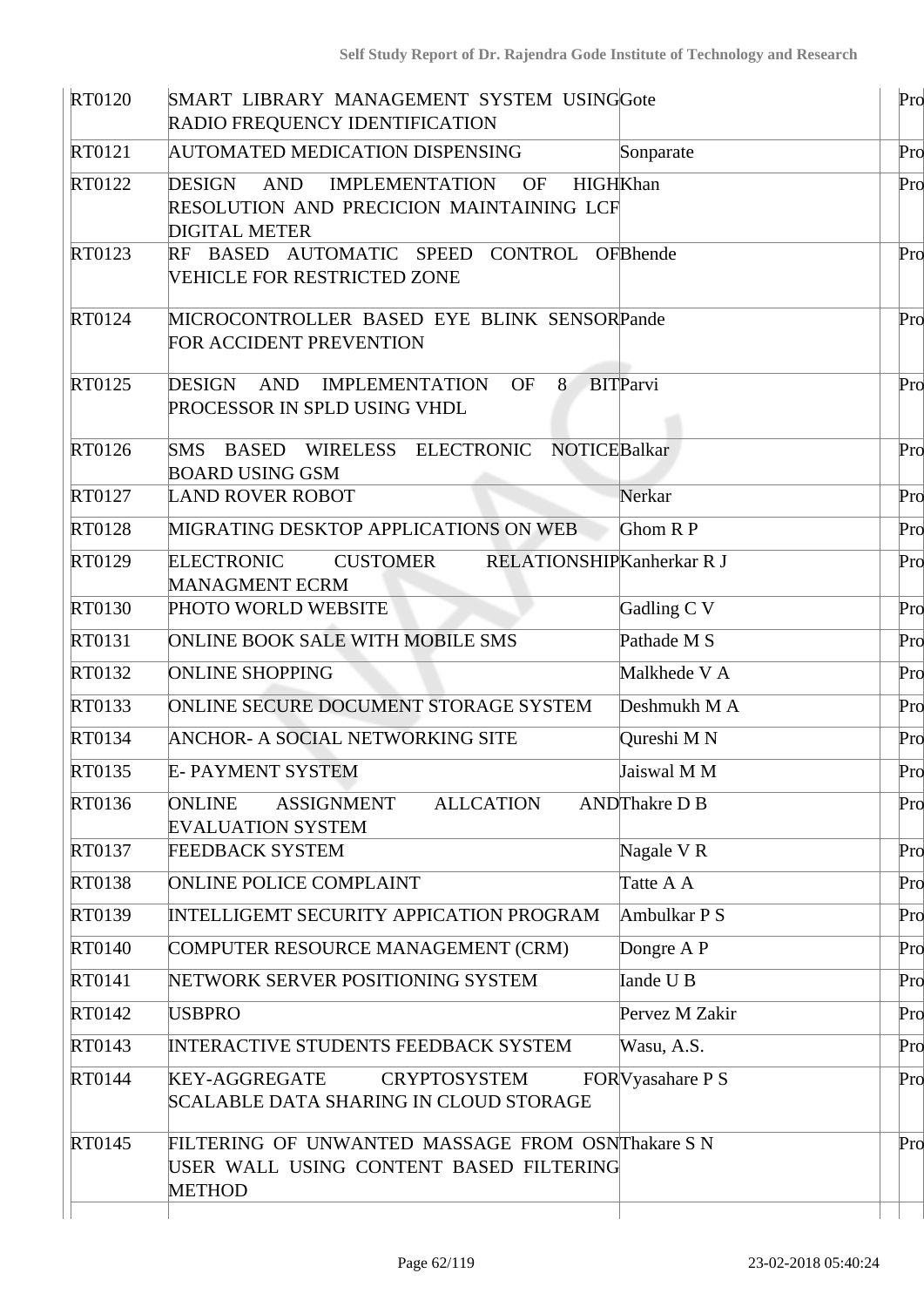| RT0146 | PERSONALIZED INFORMATION HUB ON MOOBILE Khandare N G                                                             |                        | Pro |
|--------|------------------------------------------------------------------------------------------------------------------|------------------------|-----|
| RT0147 | <b>EMBEDDED BIOMETRIC ATM MACHINE</b>                                                                            | Barwat S A             | Dr. |
| RT0148 | IMPLEMENTATION OF BIGDATA NOSQL STOREBaraskar H S<br>FOR GLOBAL FINANCIAL TRANSACTIONS                           |                        | Pro |
| RT0149 | <b>SALES</b><br>DATAMART<br><b>USING</b><br><b>ETL</b><br>TRANSFORM-LOAD)                                        | (EXTRACT-Solanke C A   | Pro |
| RT0150 | AIML BASED VIRTUAL PERSONALITY                                                                                   | Pachgade T K           | Pro |
| RT0151 | LOAD BALANING WITH CLOUD COMPUTING                                                                               | Hirpurkar T N          | Pro |
| RT0152 | <b>DIGITAL NOTICE BOARD</b>                                                                                      | Marathe N <sub>N</sub> | Pro |
| RT0153 | A VOICE COLLING APPLICATION USING WI-FIUpadhayay V V<br><b>TECHNOLOGY IN ANDROID OS</b>                          |                        | Pro |
| RT0154 | COLLABORATING NETWORK SECURITY AMONGLabde OM<br>HETEROGENEOUS SEVICES                                            |                        | Pro |
| RT0155 | CRIME AND CRIMINAL INFORMATION SYSTEM                                                                            | Deshmukh A V           | Pro |
| RT0156 | VIOLENCE CONTROL IN TRAFFIC SIGNAL USINGPali Priti S<br><b>SENSOR</b>                                            |                        | Pro |
| RT0157 | <b>DEPARTMENT WEBSITE</b>                                                                                        | Khandare Jayesh P      | Pro |
| RT0158 | ONLINE SECURED GATEWAY PAYMENT                                                                                   | Anasane Ankita N       | Pro |
| RT0159 | SHIPMENT TRACKING SYSTEM                                                                                         | Pradhankar Gauray S    | Dr. |
| RT0160 | COMPARISON OF ARTIFICIAL AND NATURALMankar Akshay K<br>SAND WITH FLY ASH ON THE PROPERTIES OF<br><b>CONCRETE</b> |                        | Pro |
| RT0161 | PERFORMANCE OF PLASTIC FIBER REINFORCED Bhruglastav V B<br><b>SOIL</b>                                           |                        | Pro |
| RT0162 | EXPRIMENTAL STUDY OF NATURAL FIBERTembhurnikar Amar S<br>CONCRETE AND CONVENTIONAL CONCRETE                      |                        | Pro |
| RT0163 | ASSESSMENT OF UNSIGNALIZED INTERSECTIONS Gupta Swapnil D                                                         |                        | Pro |
| RT0164 | CONDITION ASSESMENT OF RCC ESE UNIT NDTRathod Santosh D<br><b>METHODS</b>                                        |                        | Pro |
| RT0165 | PERFORMANCE STUDIES ON CBR OF FLY ASKDaga Gaurav G<br>MIZED EXPANSIVE SOIL REINFORCED WITH<br><b>NYLON FIBER</b> |                        | Pro |
| RT0166 | SEISMIC ANALYSIS AND SESIGN OF RCC FRAMEShah Lubna S<br><b>STRUCTURE</b>                                         |                        | Pro |
| RT0167 | COMPARATIVE STUDY OF DESTRUCTIVE AND NONShah Shanu A<br><b>DESTRUCTIVE METHODS</b>                               |                        | Pro |
| RT0168 | <b>DESIGN AND FABRICATION OF LEVER OPERATED Adgokar Avirath C</b><br><b>KNAPSACK SPRAYER USING VANE PUMP</b>     |                        | Pro |
| RT0169 | DEVELOPMENT OF SOYABEAN CROP CUTTER                                                                              | Deshmukh Sanket H      | Pro |
|        |                                                                                                                  |                        |     |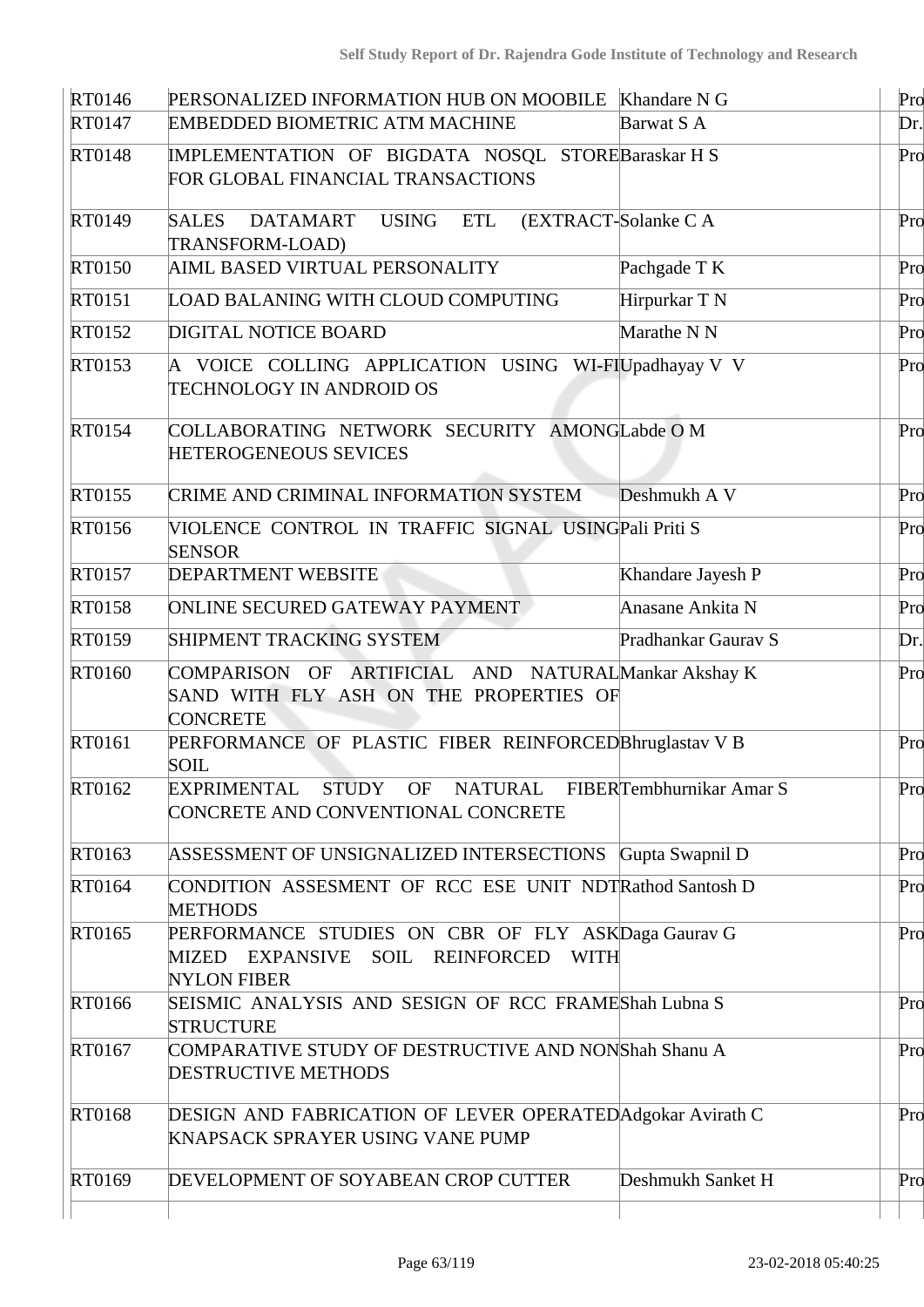| <b>RT0170</b> | FABRICATION<br>AND<br><b>EXPERIMENTATION</b><br>RECIPROCATING PENDULUM PUMP                                                  | OFTayde Suraj A                   | Pro |
|---------------|------------------------------------------------------------------------------------------------------------------------------|-----------------------------------|-----|
| RT0171        | DESIGN AND FABRICATION OF SEED SOWINGChavhan Pankaj V<br><b>MACHINE</b>                                                      |                                   | Pro |
| RT0172        | USE OF BIODIESEL WITH ETHANOL DIESEL BLENDMhatarmare Vaibhav G<br>ON DIESEL ENGINE AND ITS TESTING AND<br><b>PERFORMANCE</b> |                                   | Pro |
| RT0173        | FISH LIKE PROPULSION SYSTEM                                                                                                  | Jungare Sumit                     | Pro |
| RT0174        | ADAPTIVE HEADLAMP WITH WING MIRRORS                                                                                          | Sakharkar Swaraj                  | Pro |
| RT0175        | A CASE STUDY ON MINIMIZATION OF CASTINGHashmi Faizan Ullah<br>DEFECTS MODELING AND SIMULATION                                |                                   | Pro |
| RT0176        | <b>MICRO HYDRO TURBINE</b>                                                                                                   | Telgote Abhy V                    | Pro |
| RT0177        | COMPRESSED AIR USED AS FUEL IN FOUR STROKEMeshram Subham S<br><b>ENGINE</b>                                                  |                                   | Pro |
| <b>RT0178</b> | <b>DESIGN</b><br>AND<br>MANUFACURING OF<br>OPERATED VACUUM CLEANER                                                           | MULTIRathod A G                   | Pro |
| RT0179        | STUDY OF EFFICIENCY BY SOLAR TRAKINGBhatkar<br><b>SYSTEM</b>                                                                 |                                   | Pro |
| <b>RT0180</b> | WIND SOLAR ELECTRICITY POWERDakhore Niraj A<br><b>HYBRID</b><br><b>GENERATION</b>                                            |                                   | Pro |
| RT0181        | DESIGN AND FABRICATION OF LOW WEIGHT MANVyas P A<br><b>DRIVEN AUTOMATIC SPRAYING MACHINE</b>                                 |                                   | Pro |
| RT0182        | TRAFFIC SIGNAL CONTROL SYSTEM USING IMAGEMahore Sanket R<br><b>PROCESSING</b>                                                |                                   | Pro |
| RT0183        | GREEN HOUSE MONITORING AND CONTROLLINGSarode K G<br>USING ANDROID APPLICATION                                                |                                   | Pro |
| <b>RT0184</b> | SPEED & DIRECTION CONTROLLED AUTOOMOUSLande Varsha S<br>VEHICLE USING HAND GESTURE WITH TILT &<br><b>FLEX SENSOR</b>         |                                   | Pro |
| RT0185        | HUMAN BODY PARAMETER MONITORING SYSTEMFaizan Mohamad<br>USING MICROCONTROLLER                                                |                                   | Pro |
| RT0186        | <b>IMPLEMENTATION OF QPSK ON SPLD USING VHDL Burghate Paresh K</b>                                                           |                                   | Pro |
| RT0187        | RFID BASED LECTURE ATTENDANCE SYSTEM                                                                                         | Bobade Priyanka D                 | Pro |
| <b>RT0188</b> | ANDROID AND GSM BASE HOME AUTOMATION                                                                                         | Wankhade Uday P                   | Pro |
| RT0189        | <b>FAULT</b><br><b>DETECTION</b><br><b>AND</b><br><b>LOCATION</b><br>TRANSMISSION LINE BY USING GSM                          | <b>INSherekar Nayana G</b>        | Pro |
| <b>RT0190</b> | <b>ELECTRONICALLY</b><br><b>PROTECTED</b><br><b>PAPER</b>                                                                    | <b>EXAMINATIONPatekar Rahul D</b> | Pro |
| RT0191        | AUTOMATED POWER WHEELCHAIR CONTROLLEDGawande S M<br><b>BY HEAD MOTION</b>                                                    |                                   | Pro |
| RT0192        | <b>VOTING</b><br><b>MACHINE</b><br><b>ELECTRONIC</b>                                                                         | <b>USINGKolhe Pallavi M</b>       | Pro |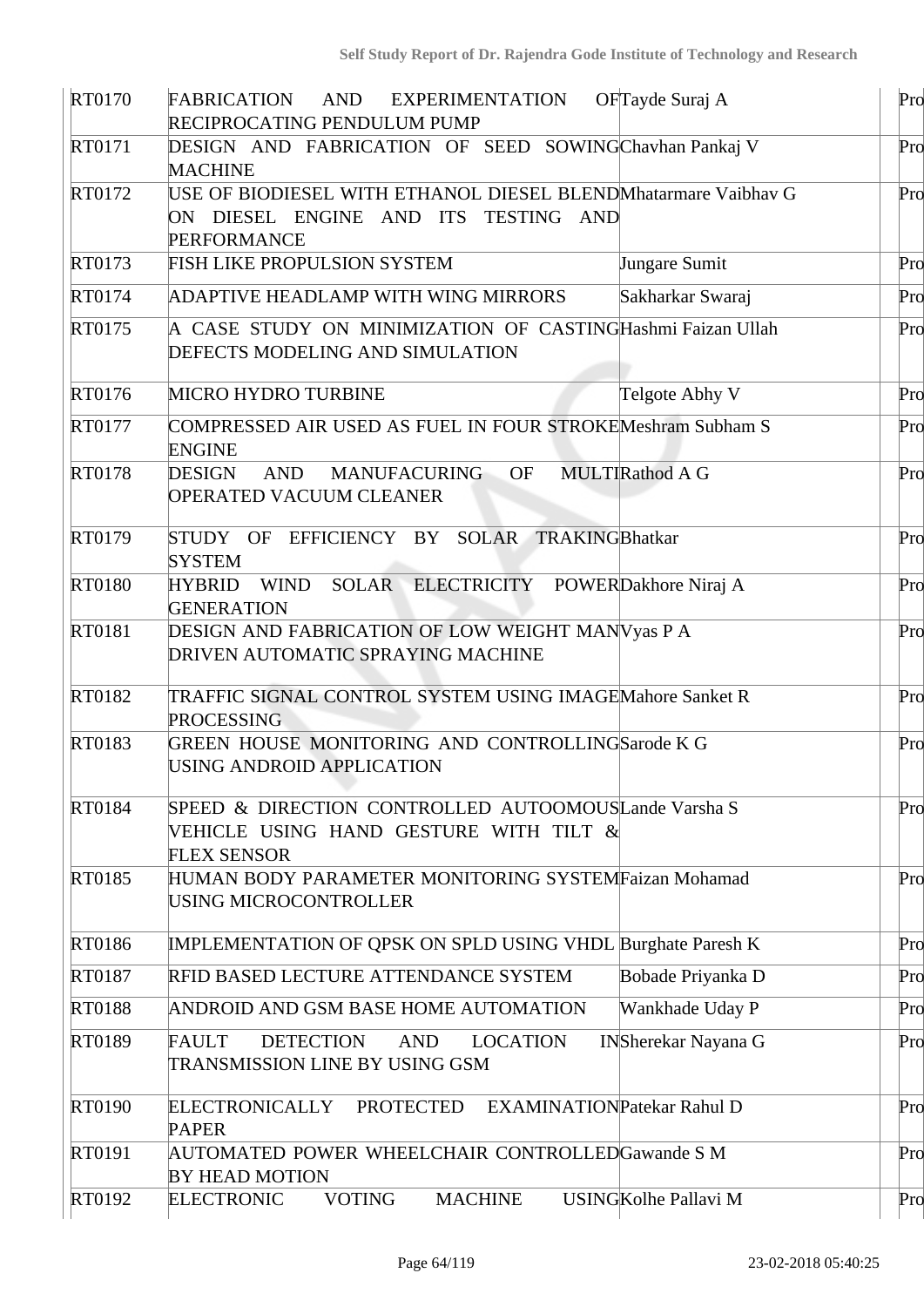|        | FINGERPRINT                                                                                                                                                                               |     |
|--------|-------------------------------------------------------------------------------------------------------------------------------------------------------------------------------------------|-----|
| RT0193 | WIRELESS TRANSFER OF ELECTRIC ENERGY<br>Tembhare Shubham R                                                                                                                                | Dr. |
| RT0194 | MULTIPLE DOCUMENT SUMMARIZATION USINGRaja Vijal Suresh<br><b>NOVEL FUNCTION</b>                                                                                                           | Dr. |
| RT0195 | <b>IDENTIFYING INTERESTING USAGE PATTERNS INGupta Shraddha S</b><br><b>TEXT COLLECTIONS</b>                                                                                               | Pro |
| RT0196 | AUTOMATIC DISCRIMINATION IDENTIFICATIONRudey Akshay P<br><b>SYSTEM FOR CORPORATE COMPANIES</b>                                                                                            | Pro |
| RT0197 | DETECTION AND PREVENTION OF<br>JAMMINGSable Kalyani P<br><b>ATTACK IN MANETS</b>                                                                                                          | Pro |
| RT0198 | NOVEL ENCRYPTION AND HIDING ALGORITHMKadu Prutvika S<br>FOR DATA SECURITY                                                                                                                 | Dr. |
| RT0199 | <b>IMPLEMENTATION</b><br>ENERGY<br>OF<br>EFFCIENTKhanorkar Apeksha A<br>ROUTING PROTOCOL FOR WIRELESS SENSOR<br><b>NETWORK</b>                                                            | Dr. |
| RT0200 | GENERATION FOR<br><b>DYNAMIC</b><br>KEY<br><b>IMAGERajurkar Vishakha M</b><br><b>STEGANOGRAPHY</b>                                                                                        | Dr. |
| RT0201 | SECURE ENTERPRISE SEARCH ENGINE USINGTayade Sagar A<br><b>CONTENT FILTERING</b>                                                                                                           | Pro |
| RT0202 | CONTENT SERCHING AND DELIVERY BASE ONBhuyar Akhilesh B<br>USERS CONFIGURATIONS AND CRITERIA                                                                                               | Pro |
| RT0203 | <b>STUDY</b><br><b>OF</b><br><b>TRAFFICChavan Ashishsinh R</b><br>THE<br><b>EXPERIMENTAL</b><br><b>MANAGEMENT</b><br><b>SYSTEM</b><br><b>FOR</b><br><b>URBAN</b><br><b>TRANSPORTATION</b> | Pro |
| RT0204 | 360 AIR COOLER<br>Mohod Arjun B                                                                                                                                                           | Pro |
| RT0205 | DESIGN AND FABRICATION OF THREE AXIX Sonawane Shubham A<br><b>HYDRAULIC TRAILER</b>                                                                                                       | Pro |
| RT0206 | <b>WASHING MACHINE CUM DISHWASHER</b><br>Khan Azhar S                                                                                                                                     | Pro |
| RT0207 | <b>CONVEYOR</b><br><b>DEVELOPMENT</b><br><b>FOR</b><br>FMSKawadkar Gaurav A<br>OF<br><b>LABORATORY</b>                                                                                    | Pro |
| RT0208 | <b>SOLAR WATER DISTILLATION</b><br>Patil Dhananjay S                                                                                                                                      | Pro |
| RT0209 | THARMAL ANALYSIS AND OPTIMIZATION OFJoseph Allen<br><b>ENGINE CYLINDER HEAD</b>                                                                                                           | Pro |
| RT0210 | DESIGN AND DEVELOPMENT OF HPFM FORGhormade Shubham R<br><b>CENTRIFUGAL PUMP</b>                                                                                                           | Pro |
| RT0211 | <b>ELECTRICITY</b><br>POWERDeshmukh Abhilash S<br>ANTI-GRAVITY<br><b>GENERATION</b>                                                                                                       | Pro |
| RT0212 | <b>MANUAL PIPE BENDING MACHINE</b><br>Chuke Vicky V                                                                                                                                       | Pro |
| RT0213 | TRI CYCLE SWEEPING MACHINE<br>Dhawale Sagar R                                                                                                                                             | Pro |
| RT0214 | PAPER CUTTING MACHINE<br><b>USING</b><br><b>GENEVATaywade Ankush</b><br><b>MECHANISM</b>                                                                                                  | Pro |
| RT0215 | DESIGN DEVELOPMENT AND FIBRICATION OFGawande Akash T<br>WEIGHT, LOW COST<br><b>MANDRIVEN</b><br>LOW<br>AUTOMATIC SPRAYING MACHINE                                                         | Pro |
|        |                                                                                                                                                                                           |     |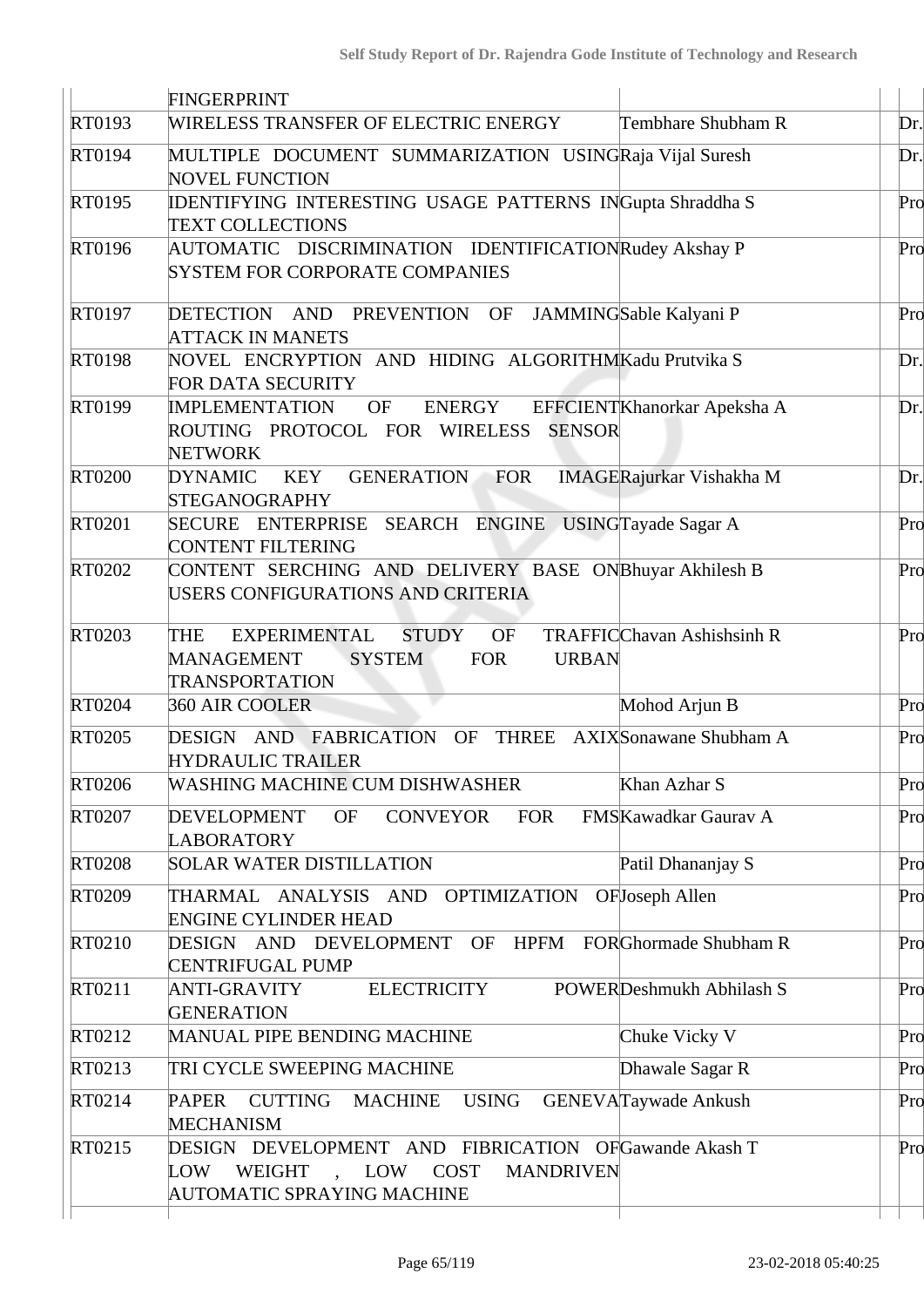| RT0216 | <b>INDIRECT EVAPORATIVE COOLER</b>                                                                                                                                                                               | Gangale Saniraj S               | Pro |
|--------|------------------------------------------------------------------------------------------------------------------------------------------------------------------------------------------------------------------|---------------------------------|-----|
| RT0217 | DESIGN AND FABRICATION OF LOW WEIGHT<br>LOW COST PRUNING AND PLUCKING DEVICE                                                                                                                                     | Dhole Dhammadip B               | Pro |
| RT0218 | WIND OPERATED WATER PUMP                                                                                                                                                                                         | <b>Burange Shubham D</b>        | Pro |
| RT0219 | COST PIPE<br>FABRICATION OF LOW<br><b>MACHINE</b>                                                                                                                                                                | CUTTINGPathan Nadimkha A        | Pro |
| RT0220 | DEVELOPMENT<br><b>AND</b><br><b>ANALYSIS</b><br>MULTIPURPOSE,<br><b>SPACE</b><br><b>SAVING</b><br><b>SEATING</b><br>ARRANGEMENT<br><b>FROM</b><br><b>USING</b><br><b>BEST</b><br><b>WASTE</b><br><b>MATERIAL</b> | OFWadhai Atish K                | Pro |
| RT0221 | FLYWHEEL EQUIPPED BICYCLE                                                                                                                                                                                        | Kukatkar Akshay S               | Pro |
| RT0222 | <b>GROUNDNUT SEPARATOR</b>                                                                                                                                                                                       | Agase Nilesh D                  | Pro |
| RT0223 | DESIGN AND FABRICATION<br>OF<br><b>SHELLAR</b>                                                                                                                                                                   | <b>GROUNDNUTRathod Sachin R</b> | Pro |
| RT0224 | DESIGN AND FABRICATION<br>OF FOUR WAYKaware Bhavana G<br><b>HACKSAW MACHINE</b>                                                                                                                                  |                                 | Pro |
| RT0225 | THEORETICAL AND EXPERRIMENTAL ANALYSISRamtiratkar Mangesh A<br>OF HEAT TRANSFER IN DESERT COOLING SYSTEM                                                                                                         |                                 | Dr. |
| RT0226 | RAPID PROTOTYPE MACHINE                                                                                                                                                                                          | Khadse Rohit S                  | Pro |
| RT0227 | <b>SEWING</b><br>MODIFIED<br><b>ERGONOMIC</b><br><b>WORKSTATION DESIGN</b>                                                                                                                                       | <b>MACHINENetnaskar Shubham</b> | Pro |
| RT0228 | TEACHER GUARDIAN SCHEME                                                                                                                                                                                          | Deshmukh Abhishek V             | Pro |
| RT0229 | <b>STUDENT PORTAL</b>                                                                                                                                                                                            | Datkar Hrushikesh               | Pro |
| RT0230 | E-VOTING SYSTEM FOR ISTE NEW DELHI                                                                                                                                                                               | Dhangare Swapnil                | Pro |
| RT0231 | ANDROID<br><b>APP</b><br><b>DEVELOPMENT</b><br><b>FOR</b><br><b>SEARCH ENGINE</b>                                                                                                                                | <b>LOCALRavankar Ankit R</b>    | Dr. |
| RT0232 | WEB BASED MEDICAL SEARCH ENGINE USING Kaple Rutuja G<br><b>ANDROID APPLICATION</b>                                                                                                                               |                                 | Pro |
| RT0233 | <b>BASED</b><br><b>MICRICINTROOLLER</b><br><b>RAILWAY GATE CONTROL</b>                                                                                                                                           | <b>AUTOMATICSirsat Karishma</b> | Dr. |
| RT0234 | <b>INTEGRATED</b><br><b>WEB</b><br><b>DIGITIZED</b><br>APPLICATION FOR STAFF<br>WITH TMETABLE<br><b>SCHEDULE</b>                                                                                                 | BASEDUmekar Pooja N             | Pro |
| RT0235 | STATE TRANSPORT SMART BOOKING SYSTEM                                                                                                                                                                             | Bobade shubham V                | Pro |
| RT0236 | <b>INTERACTIVE WEB APPLICATION FOR STUDENTMurai Ashwini R</b><br>AND FACULTY USING DATA MINING TECHNIQUES                                                                                                        |                                 | Pro |
| RT0237 | AN IMPLEMENTATION OF CLIENT SEVER DATAKolte Shweta G<br>TRANSFER USING SOCKET                                                                                                                                    |                                 | Pro |
| RT0238 | DETECTION BY USING ANDROIDGobare Akshay A<br><b>OBSTACLE</b><br><b>PHONES</b>                                                                                                                                    |                                 | Pro |
| RT0239 | ONLINE FOOD ORDERING ANDROID APPLICATIONDhore Sweta S<br><b>SYSTEM</b>                                                                                                                                           |                                 | Pro |
|        |                                                                                                                                                                                                                  |                                 |     |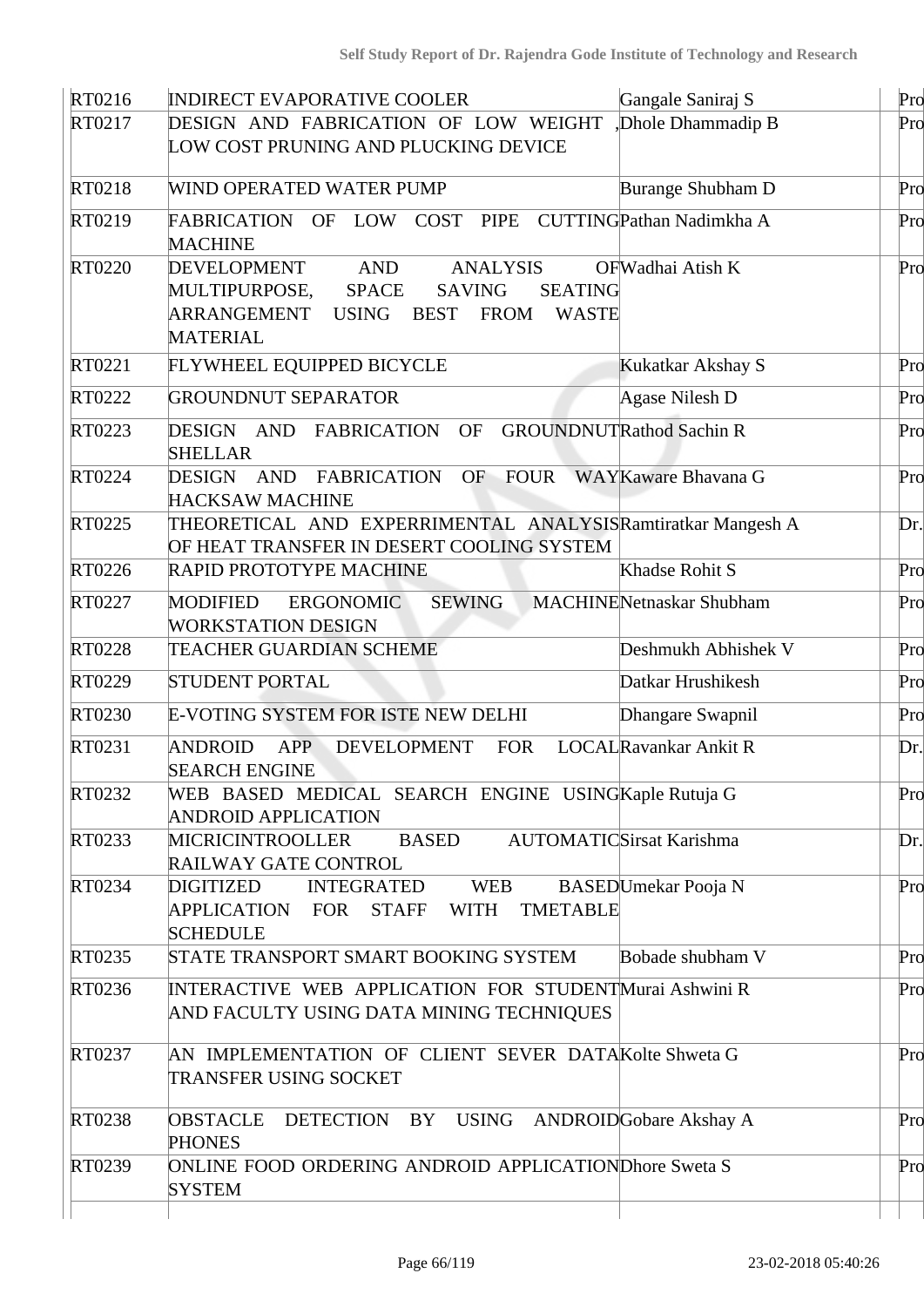| RT0240        | EARTHQUAKE RESISTANT ANALYSIS AND DESIGNVarma H R                                               |                                  | Pro |
|---------------|-------------------------------------------------------------------------------------------------|----------------------------------|-----|
|               | OF A BUILDING                                                                                   |                                  |     |
| RT0241        | COMPARATIVE STUDY AND DESIGN                                                                    | OF APawar R S                    | Pro |
|               | BUILDING BY USING MANUAL ANALYSIS AND<br>STAAD-PRO AND E-TAB ANALYSIS                           |                                  |     |
| RT0242        | COMPARATIVE ANALYSIS OF G+2 RESIDENTIAL Kale A D                                                |                                  | Pro |
|               | BUILDING BY MANUAL CALCULATIONS AND                                                             |                                  |     |
|               | <b>STAAD PRO</b>                                                                                |                                  |     |
| RT0243        | ANALYSUS<br>AND DESIGN<br><b>SEISMIC</b><br><b>EDUCATIONAL BUILDING AT AMRAVATI</b>             | OFKhandekar A G                  | Pro |
| RT0244        | EVALUATION CORROSION LEVEL IN CONCRETEPimpalghare A T<br>BY USING ELECTRICAL RESISTIVATY METHOD |                                  | Pro |
| RT0245        | EVALUATION AND STUDY FOR DURABILITY OFChakolkar SP                                              |                                  | Pro |
|               | CONCRETE USING SPECIAL CONCERETE WITH                                                           |                                  |     |
|               | PARTIAL REPLACEMENT OF SAND AND CEMENT                                                          |                                  |     |
|               | BY MARBLE AND PAPER WASTE                                                                       |                                  |     |
| RT0246        | OVERVIEWS ON PROPERTIES OF PAVING BLOCKYawale S S                                               |                                  | Pro |
|               | BY USING WASTE MATERIAL AS AGGREGATES                                                           |                                  |     |
| RT0247        | GROUND IMPROVEMENT BY USING WASTESwarge S G                                                     |                                  | Pro |
|               | PLASTIC BOTTLES FILLED UP BY FLY ASH                                                            |                                  |     |
| RT0248        | WEED DETECTION AND AUTOMATIC SPRAYING OF Malte Priya R                                          |                                  | Pro |
|               | <b>HERBICIDES</b>                                                                               |                                  |     |
| RT0249        | <b>BLACK BOX FOR VEHICLE</b>                                                                    | Sabale Chetan P                  | Pro |
| <b>RT0250</b> | <b>POWER</b><br><b>HOME</b><br>AUTOMATION USING<br><b>COMMUNICATION</b>                         | LINEBhuskade Aditya R            | Pro |
| RT0251        | <b>TIME</b><br><b>AUTOMIZATION</b><br>IN<br>REAL<br>AGRICULTRE                                  | <b>INDIANSawalkar Abhishek C</b> | Dr. |
| RT0252        | ULTRASOUND GESTURE RECOGNITION                                                                  | Nile Akshay V                    | Pro |
| RT0253        | FOOT STEP POWER GENERATION TO RUN ACSawai Jyoti S<br><b>LOADS</b>                               |                                  | Pro |
| RT0254        | MICROCONTROLLER BASED INSTANT RESPONSEBhagat Prashik A                                          |                                  | Pro |
|               | <b>SYSTEM FROM NATURAL DISASTERS</b>                                                            |                                  |     |
| RT0255        | FLASH FLOOD INTIMATION OVER GSM NETWORKDevghare Gourao Y                                        |                                  | Pro |
|               | TO THE STATION MASTER                                                                           |                                  |     |
| RT0256        | <b>AUTO RATIONING SYSTEM</b>                                                                    | Mahalle Radha R                  | Pro |
| RT0257        | A MULTITASKING UN-MAN CEHICLE                                                                   | Khandekar Rohit S                | Pro |
| RT0258        | <b>STUDY</b><br><b>AND</b><br><b>EVALUATION</b><br>OF                                           | MODELINGKatpelwar Maneet M       | Pro |
|               | CONGESTION AND ASSESSING LEVEL OF SERVICE                                                       |                                  |     |
|               | FOR HIGHYWAYS IN NEW METRO POLITAN CITY                                                         |                                  |     |
|               |                                                                                                 |                                  |     |
| RT0259        | TO STUDY THE REMEDIAL MEASURES OF TRAFFICSande Rahul M                                          |                                  | Pro |
|               |                                                                                                 |                                  |     |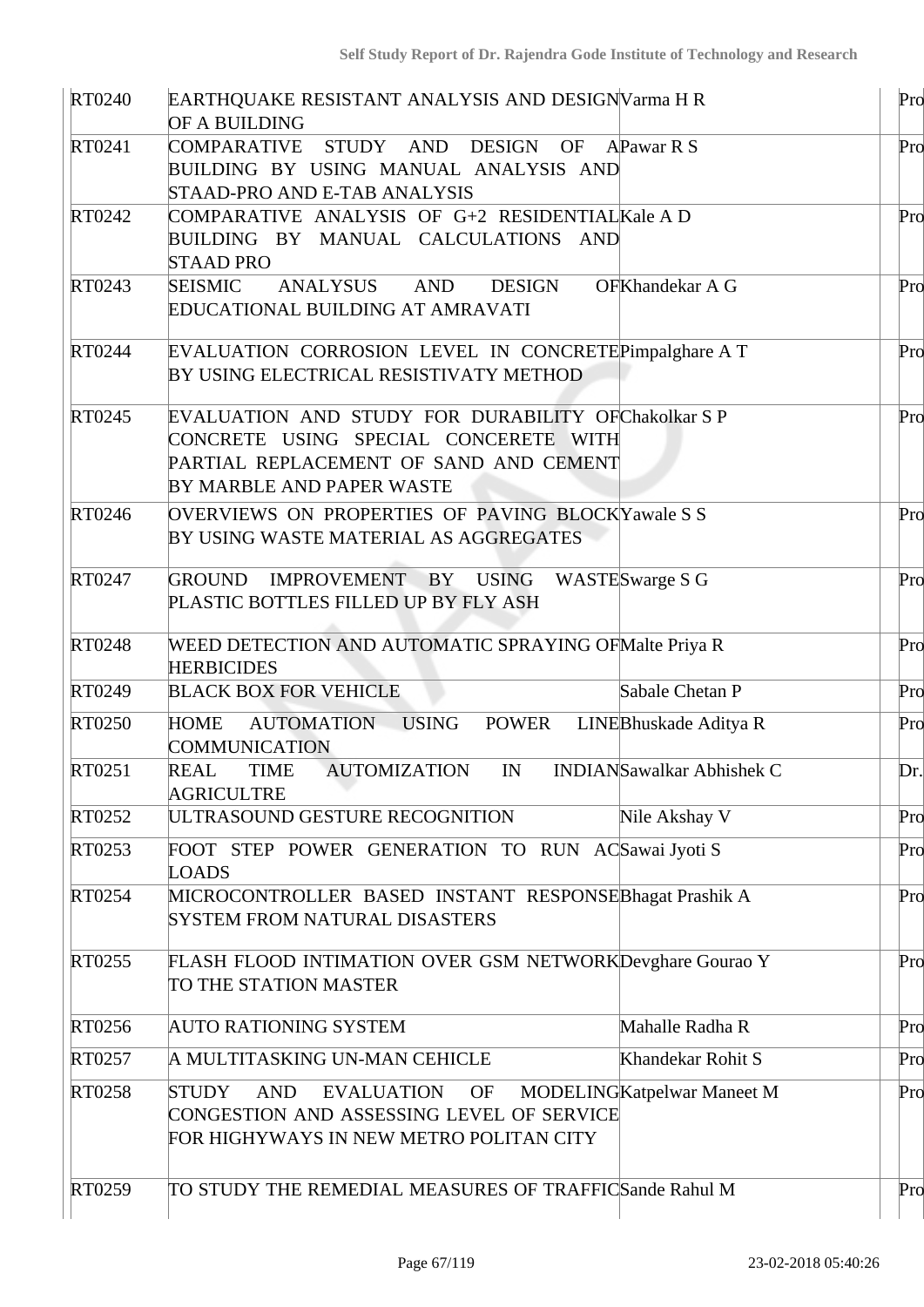|        | <b>CONGESTION FOR CBD AREA</b>                                                                                                   |                                 |     |
|--------|----------------------------------------------------------------------------------------------------------------------------------|---------------------------------|-----|
| RT0260 | STABILITY ANALYSIS OF SOIL NAILED SLOPE                                                                                          | Nichat Kalyani P                | Pro |
| RT0261 | EXPERIMENTAL STUDY ON EVALUATION<br>COMPACTED<br>SOIL<br><b>CHARACTERISTICS</b><br><b>BY</b><br>ULTRASONIC PULSE VELOCITY        | OFThakre Radhika S              | Pro |
| RT0262 | DESIGN AND DEVELLOPMENT OF MICROSCOPICWade Rashmi P<br>PARAMETERS<br>OF<br>MIXED<br><b>TRAFFIC</b><br>AT<br><b>INTERSECTIONS</b> |                                 | Pro |
| RT0263 | STUDY OF COMPREHENSIVE HIGHWAY CORRIDORKhode Trishala S<br>PLANNING WITH SUSTAINABLITY PARAMETER                                 |                                 | Pro |
| RT0264 | STUDY OF ROUNDABOUT FOR HETEROGENEOUS Bhamare Mohak B<br><b>TRAFFIC CONDITION</b>                                                |                                 | Pro |
| RT0265 | TREATMENT OF WATER AND WASTE WATERNaim Mohd.Adnan<br>USING MORINGA OLEIFERA                                                      |                                 | Pro |
| RT0266 | COMPARISON OF BRICKS MADE FROM VARIOUSPandav Likhit V.<br><b>WASTE MATERIALS</b>                                                 |                                 | Pro |
| RT0267 | EVALUATION AND ASSESSMENT OF TENDERINGBadre Bharat R.<br>AND CONTRACTING PROCESS OF<br><b>SEVEN</b><br><b>COUNTRIES</b>          |                                 | Pro |
| RT0268 | ANALYSIS AND DESIGN OF WATER TANK USINGTikait Kunal C.<br><b>STAAD-PRO</b>                                                       |                                 | Pro |
| RT0269 | EFECT OF ADMIXTURE ON PERVIOUS CONCRETE Pote Nikhil                                                                              |                                 | Pro |
| RT0270 | TRAFFIC SIGNAL OPTIMIZATION FOR AMRAVATIShrirao Mayur D.<br><b>CITY</b>                                                          |                                 | Pro |
| RT0271 | COMPARATIVE STUDY OF PERVIOUS CONCRETE                                                                                           | Khan Sharjeel S                 | Pro |
| RT0272 | <b>WASTE PLASTIC PAVING BLOCK</b>                                                                                                | Patil Kshiteej D.               | Pro |
| RT0273 | DESIGN OF WASTE TREATMENT PLANT A CASEGulhane Aashlesha P<br>STUDY FOR DR RAJENDRA GODE TECHNICAL<br><b>CAMPUS</b>               |                                 | Pro |
| RT0274 | ANALYSIS AND PERFORMANCE OF INFILL WALLAmeen Mohammad Faisal<br>IN R.C. FRAME STRUCTURE                                          |                                 | Pro |
| RT0275 | REUSE OF LATHE STEEL SCRAP IN RIGIDKorde Sonali S<br><b>PAVEMENT</b>                                                             |                                 | Pro |
| RT0276 | SCRAP TYRE<br>RUBBER<br>MODIFIED<br><b>PAYEMENT</b>                                                                              | ASPHALTBhetalu Shivarpan D      | Pro |
| RT0277 | HYDRULIC DESIGN OF WATER DISTIBUTIONAdhau Shubham C<br>NETWORK BY EPANET                                                         |                                 | Pro |
| RT0278 | DEVELOPMENT OF<br>DESIGN<br>AND<br>PARAMETERS FOR HETEROGENEOUS CONDITIONS                                                       | <b>TRAFFICTalokar Saurabh V</b> | Pro |
| RT0279 | AUTOMATIC ENGINE LOCKING SYSTEM WITHChaudhari SK<br>ALCOHOL DETECTOR BY USING ARDUINO UNO3                                       |                                 | Dr. |
| RT0280 | <b>FOOT STEP POWER GENERATION</b>                                                                                                | Chim S R                        | Pro |
|        |                                                                                                                                  |                                 |     |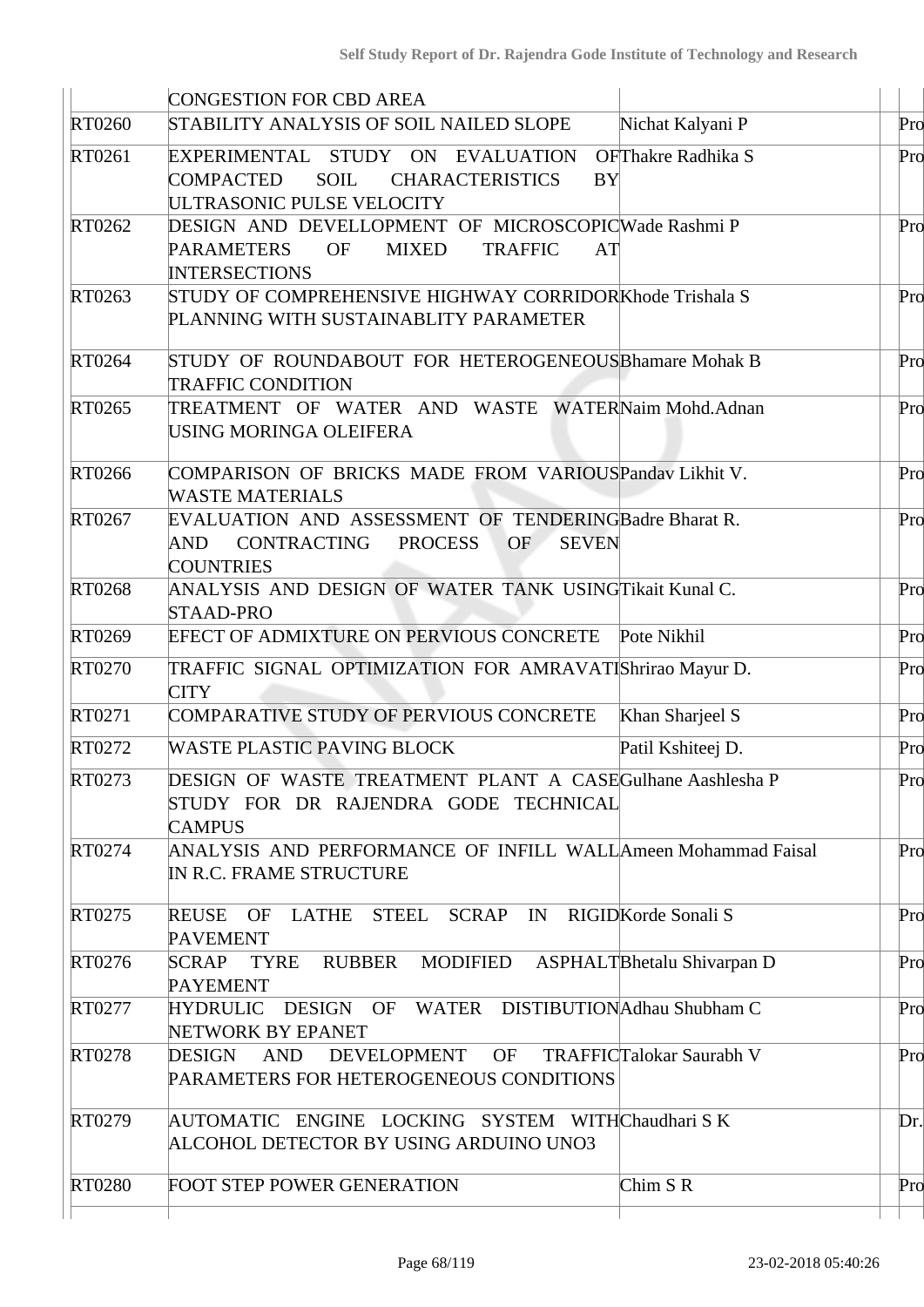| RT0281        | SMS ALERT SYSTEM FOR WOMEN,S SECURITYMohod R<br><b>USING SMART WATCH</b>                                                                       |                                 | Pro |
|---------------|------------------------------------------------------------------------------------------------------------------------------------------------|---------------------------------|-----|
| RT0282        | DEIGN AND IMPLEMENTATION OF EFFICIENTKakade DD<br>POWER SAVING THROUGH IMAGE PROCESSING                                                        |                                 | Pro |
| RT0283        | E-NOTICEBOARD USING RASPBERRY PI                                                                                                               | Kalaskar P A                    | Pro |
| <b>RT0284</b> | GSM BASED HOME AUTOMATION SYSTEM                                                                                                               | Deohate S S                     | Pro |
| RT0285        | <b>RAILWAY E-TICKETING</b>                                                                                                                     | Lekurwale S U                   | Dr. |
| RT0286        | TIMETABLE<br>AUTO<br><b>UPDATING</b><br><b>MANAGEMENT</b>                                                                                      | <b>SCHEDULINGDharamthok P V</b> | Pro |
| RT0287        | PERFORMANCE OF VERTICAL AXIS WIND TURBINE Bhandarkar Anurag D<br>(VAWT) WITH CLOSE CASING AND TUNNELLING<br><b>EFFECT</b>                      |                                 | Dr. |
| <b>RT0288</b> | PERFORMANCE ANALYSIS OF ROTARY COTTONKariya Kapil Narendra<br><b>SEED DRYER</b>                                                                |                                 | Dr. |
| RT0289        | THARMAL ANALYSIS OF PROCESS OF STEAMKharabe Amit S<br><b>SOLAR</b><br><b>GENERATION</b><br>BY<br>FRESNEL<br><b>LENS</b><br><b>CONCENTRATOR</b> |                                 | Dr. |
| RT0290        | HEAT TRANSFER ANALYSIS BY USING PHASEIngole Pawan R<br>CHANGE MATERIALS THROUGH A CONCRETE<br><b>BLOCK</b>                                     |                                 | Pro |
| RT0291        | STUDY AND FABRICATION OF THERMOELECTRICDamedhar Manish A<br><b>AIR COOLER</b>                                                                  |                                 | Pro |
| RT0292        | PLASTIC MELTING USING SPHERICAL PARABOLICTiple Sachin U<br><b>REFLECTOR</b>                                                                    |                                 | Pro |
| RT0293        | CONCEPT AND FABRICATION OF RIVER CLEANING Kawale Dhiraj D<br><b>SYSTEM</b>                                                                     |                                 | Pro |
| RT0294        | <b>LESS</b><br>THERMOELECTRICSao Anmol<br><b>COMPRESSOR</b><br><b>REFRIGERATOR</b>                                                             |                                 | Pro |
| RT0295        | NON CONVENTIONAL REFRIGERATION VORTEX Kavitkar Anuj C<br><b>TUBE</b>                                                                           |                                 | Pro |
| RT0296        | <b>COMPRESSED AIR ENGINE</b>                                                                                                                   | Raut H M                        | Pro |
| RT0297        | CANL TOP SOLAR HYDRO POWER GENERATION                                                                                                          | Kharabe Lilesh R                | Pro |
| RT0298        | PEDAL OPERATED THRESHER                                                                                                                        | Dhuriya Vishal M                | Pro |
| RT0299        | DESIGN AND<br>FABRICATION<br>OF<br><b>VERTICAL THRESHER MACHINE</b>                                                                            | MULTIGRAINTagade Pradip M       | Pro |
| <b>RT0300</b> | <b>DEVELOPMENT</b><br><b>MODELING</b><br><b>AND</b><br>MULTIPURPROSE SPACE SAVING WHEELCHAIR<br><b>MACHANISM</b>                               | <b>OFAnokar Aniket P</b>        | Pro |
| RT0301        | <b>SOLAR OPERATED SEGWAY WHEELS</b>                                                                                                            | Sunde Kapil                     | Pro |
| RT0302        | <b>AUTOMATIC PARKING SYSTEM</b>                                                                                                                | Alaspure Harshad V              | Pro |
| RT0303        | <b>EVALUATION</b><br><b>OF</b><br><b>MODIFIED</b><br><b>WORKSTATION BY TAGUCHI METHOD</b>                                                      | <b>SEWINGLunge Pranav D</b>     | Pro |
|               |                                                                                                                                                |                                 |     |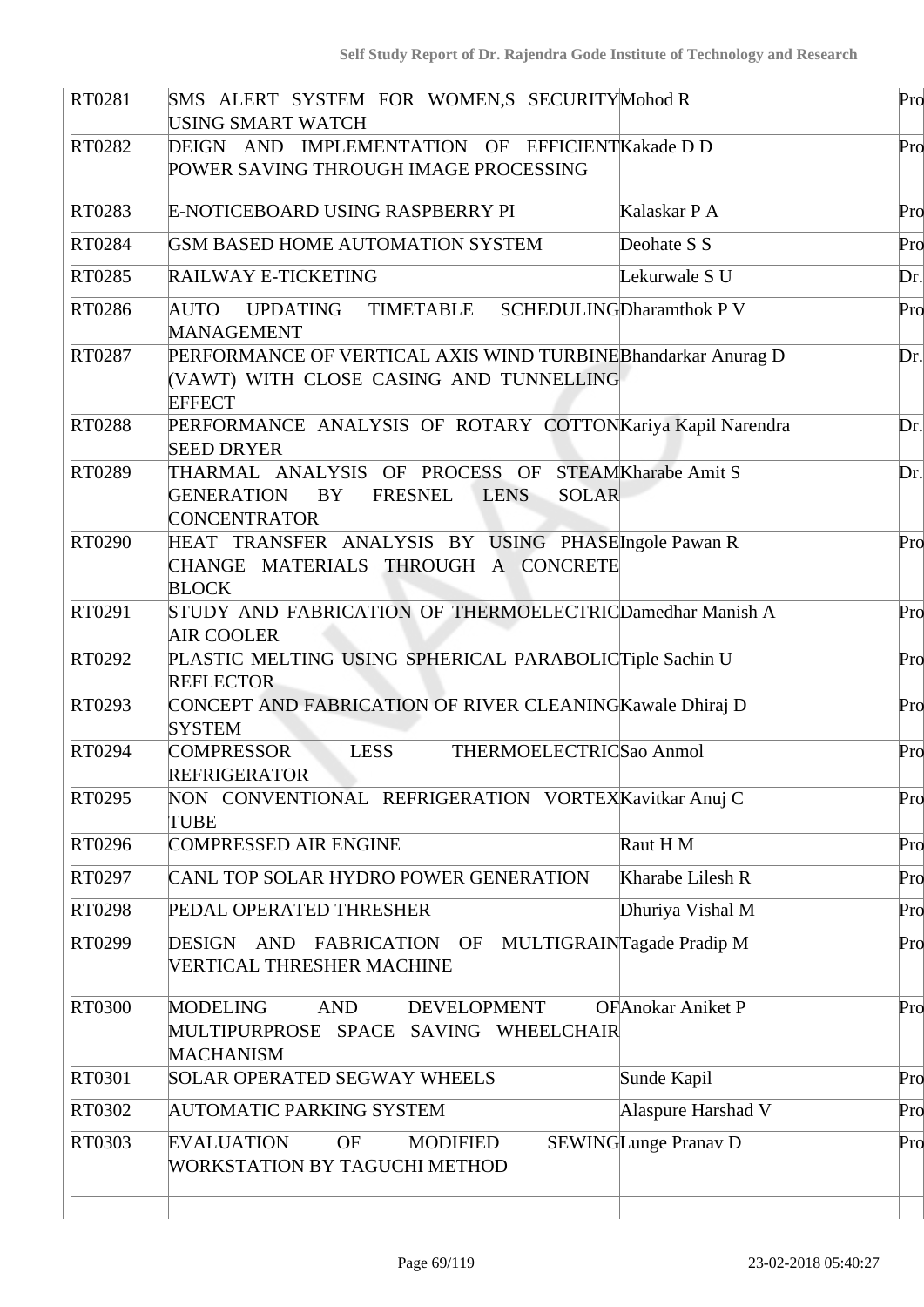| RT0304        | DESIGN AND IMPLIMENTATION OF RAILWAYGodghase Ajay B      |              | Pro  |
|---------------|----------------------------------------------------------|--------------|------|
|               | TRACK OBSTACLES AND CRACKS DETECTIVE                     |              |      |
|               | VEHICLE                                                  |              |      |
| RT0305        | <b>FOOT OPERATED BIKE</b>                                | Gotey Amol L | Dr.l |
| RT0306        | DESIGN AND IMPLIMENTATION OF INTELLIGENTLakade Bhushan S |              | Pro  |
|               | <b>MATERIAL SORTING</b>                                  |              |      |
| RT0307        | AUTOMATIC PNEUMATIC BUMPER SYSTEM WITHIngole Vaibhav S   |              | Pro  |
|               | <b>BREAKING</b>                                          |              |      |
| <b>RT0308</b> | VERTICAL AXIS WIND TURBINE                               | Hade Rohan   | Dr.  |
|               |                                                          |              |      |
|               |                                                          |              |      |

#### **4.2.3 Does the institution have the following:**

- **1.e-journals 2.e-ShodhSindhu 3.Shodhganga Membership 4.e-books**
- **5.Databases**

#### **A. Any 4 of the above**

- **B. Any 3 of the above**
- **C. Any 2 of the above**
- **D. Any 1 of the above**

#### **Response:** A. Any 4 of the above

| <b>File Description</b>                                                                  | <b>Document</b>      |
|------------------------------------------------------------------------------------------|----------------------|
| Details of subscriptions like e-journals, e-<br>Shodh Sindhu, Shodhganga Membership etc. | <b>View Document</b> |

## **4.2.4 Average annual expenditure for purchase of books and journals during the last five years (INR in Lakhs)**

#### **Response:** 12.9

4.2.4.1 Annual expenditure for purchase of books and journals year wise during the last five years (INR in Lakhs)

| 2016-17 | 2015-16 | 2014-15 | 2013-14 | 2012-13 |
|---------|---------|---------|---------|---------|
| 2.366   | 3.064   | 14.078  | 16.31   | 28.661  |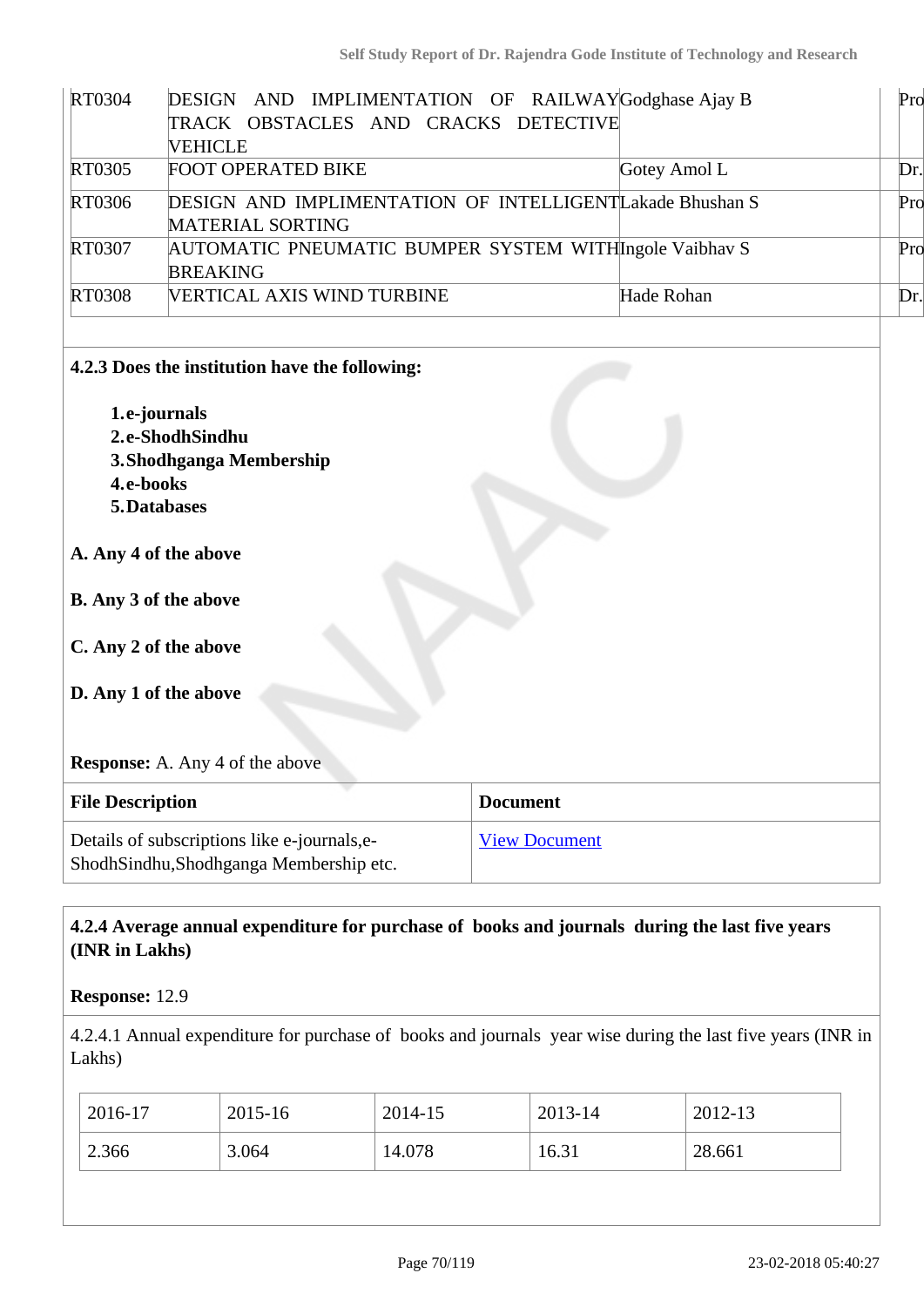| <b>File Description</b>                                                                                               | <b>Document</b>      |
|-----------------------------------------------------------------------------------------------------------------------|----------------------|
| Audited statements of accounts                                                                                        | <b>View Document</b> |
| Details of annual expenditure for purchase of books   <u>View Document</u><br>and journals during the last five years |                      |

| 4.2.5 Availability of remote access to e-resources of the library             |                 |  |
|-------------------------------------------------------------------------------|-----------------|--|
| <b>Response:</b> Yes                                                          |                 |  |
| <b>File Description</b>                                                       | <b>Document</b> |  |
| Details of remote access to e-resources of the library   <u>View Document</u> |                 |  |

| 4.2.6 Percentage per day usage of library by teachers and students                                        |                      |  |
|-----------------------------------------------------------------------------------------------------------|----------------------|--|
| <b>Response: 9.83</b>                                                                                     |                      |  |
| 4.2.6.1 Average number of teachers and students using library per day over last one year<br>Response: 131 |                      |  |
| <b>File Description</b>                                                                                   | <b>Document</b>      |  |
| Details of library usage by teachers and students                                                         | <b>View Document</b> |  |
| Any additional information                                                                                | <b>View Document</b> |  |

# **4.3 IT Infrastructure**

#### **4.3.1 Institution frequently updates its IT facilities including Wi-Fi**

#### **Response:**

At Institute, the central computing facility, main office, laboratories, faculty room, class rooms, library etc. are well equipped with PCs which are connected through local area network (LAN) and Wi-Fi for the effective use of internet. Institute always deploy and upgrade the IT facilities, Wi-Fi Technologies and Internet with addition of PCs with latest configuration. Institute has following IT facilities as mentioned below along with the date and nature of upgradation:

| Sr.No.          | Facility                                                                                    | Nature/Feature/Speed      | Updati  |
|-----------------|---------------------------------------------------------------------------------------------|---------------------------|---------|
| 1.              | <b>Two Netgear Routers</b>                                                                  | $10/100$ Mbps             | 31/05/1 |
| $\alpha$ .      | Internet Connection From Reliance Communication <sup>3</sup> Mbps Speed Wireless Connection |                           | 08/09/2 |
|                 | Ltd.                                                                                        |                           |         |
| ß.              | Two Switches                                                                                | $16$ Ports, $10/100$ Mbps | 11/10/2 |
| A.              | Two Switches                                                                                | 8 Ports, 10/100 Mbps      | 1/10/1  |
| $\mathfrak{b}.$ | <b>Six Netgear Switches</b>                                                                 | 24 Ports, 10/100 Mbps     | 08/11/  |
|                 |                                                                                             |                           |         |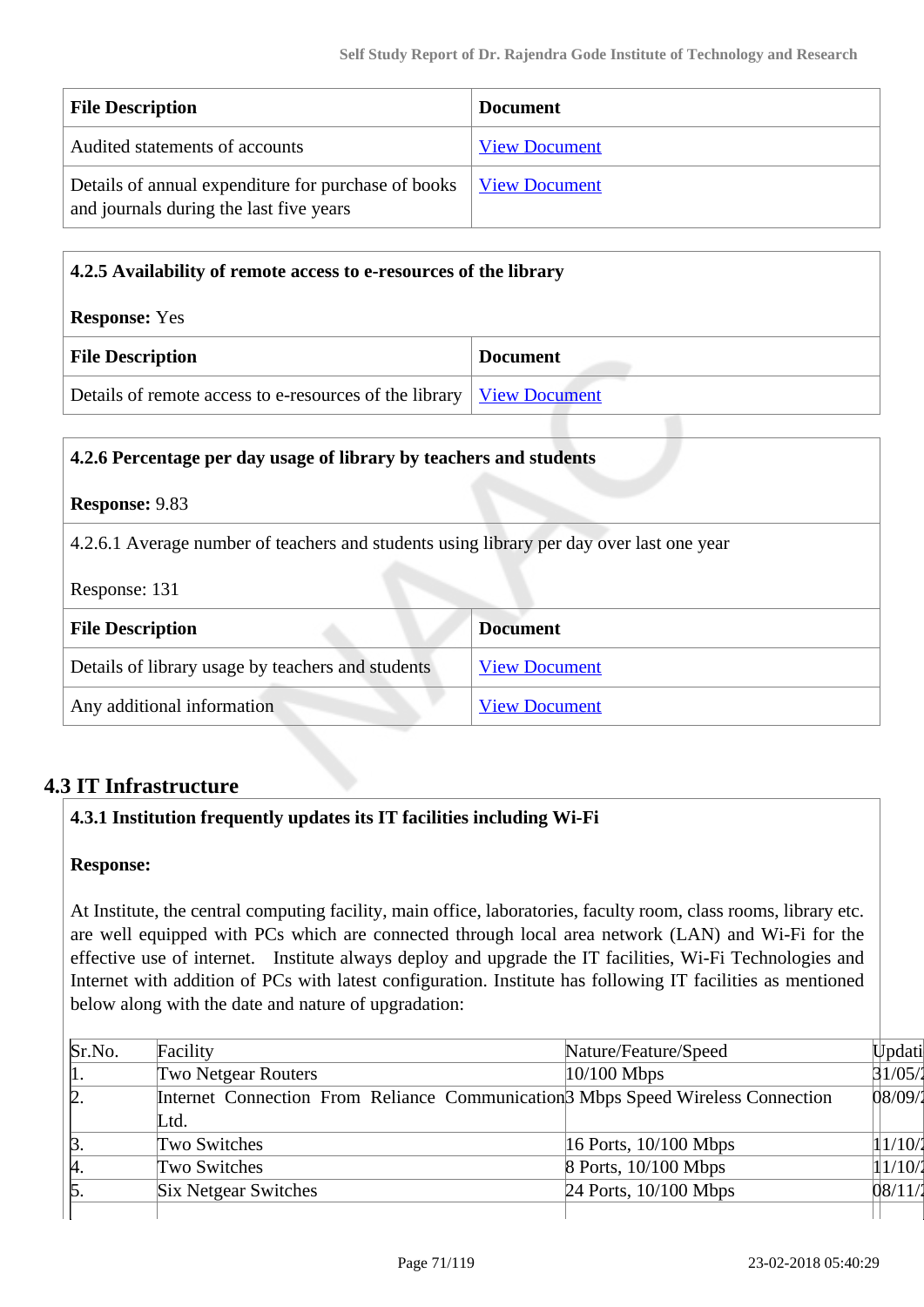| 6.                    | Six Wi-Fi Netgear Routers                  | 10/100 Mbps                | 18/11/ |
|-----------------------|--------------------------------------------|----------------------------|--------|
| 17.                   | <b>Two Cisco Switches</b>                  | 10/100 Mbps                | 12/01  |
| $\vert 8.$            | Internet Connection From BSNL under NMEICT | 10 Mbps Leased Line        | 28/01/ |
| þ.                    | Netgear Switch                             | 10/100 Mbps                | 28/02/ |
| 10.                   | Five Asus Wi-Fi Routers                    | 10/100 Mbps                | 23/05/ |
| 11.                   | <b>Internet Connection From BSNL</b>       | 100 Mbps Leased Line       | 14/06/ |
| 12.                   | Dlink Switch                               | 24 Ports, 10/100/1000 Mbps | 22/11/ |
| 13.                   | Dlink Manageable Switch                    | 24 Ports, 10/100/1000 Mbps | 22/11/ |
| <b>Response: 3.23</b> | 4.3.2 Student - Computer ratio             |                            |        |
|                       | <b>File Description</b><br><b>Document</b> |                            |        |

| Student - Computer ratio | <b>View Document</b> |
|--------------------------|----------------------|
|                          |                      |

| 4.3.3 Available bandwidth of internet connection in the Institution (Lease line)<br>$<$ 5 MBPS |                      |
|------------------------------------------------------------------------------------------------|----------------------|
| <b>5-20 MBPS</b>                                                                               |                      |
| <b>20-35 MBPS</b>                                                                              |                      |
| 35-50 MBPS                                                                                     |                      |
|                                                                                                |                      |
| <b>Response:</b> $>=50$ MBPS                                                                   |                      |
| <b>File Description</b>                                                                        | <b>Document</b>      |
| Details of available bandwidth of internet<br>connection in the Institution                    | <b>View Document</b> |

# **4.3.4 Facilities for e-content development such as Media Centre, Recording facility, Lecture Capturing System (LCS)**

#### **Response:** Yes

| <b>File Description</b>                                                               | <b>Document</b>      |
|---------------------------------------------------------------------------------------|----------------------|
| Facilities for e-content development such as Media<br>Centre, Recording facility, LCS | <b>View Document</b> |

# **4.4 Maintenance of Campus Infrastructure**

**4.4.1 Average Expenditure incurred on maintenance of physical facilities and academic support**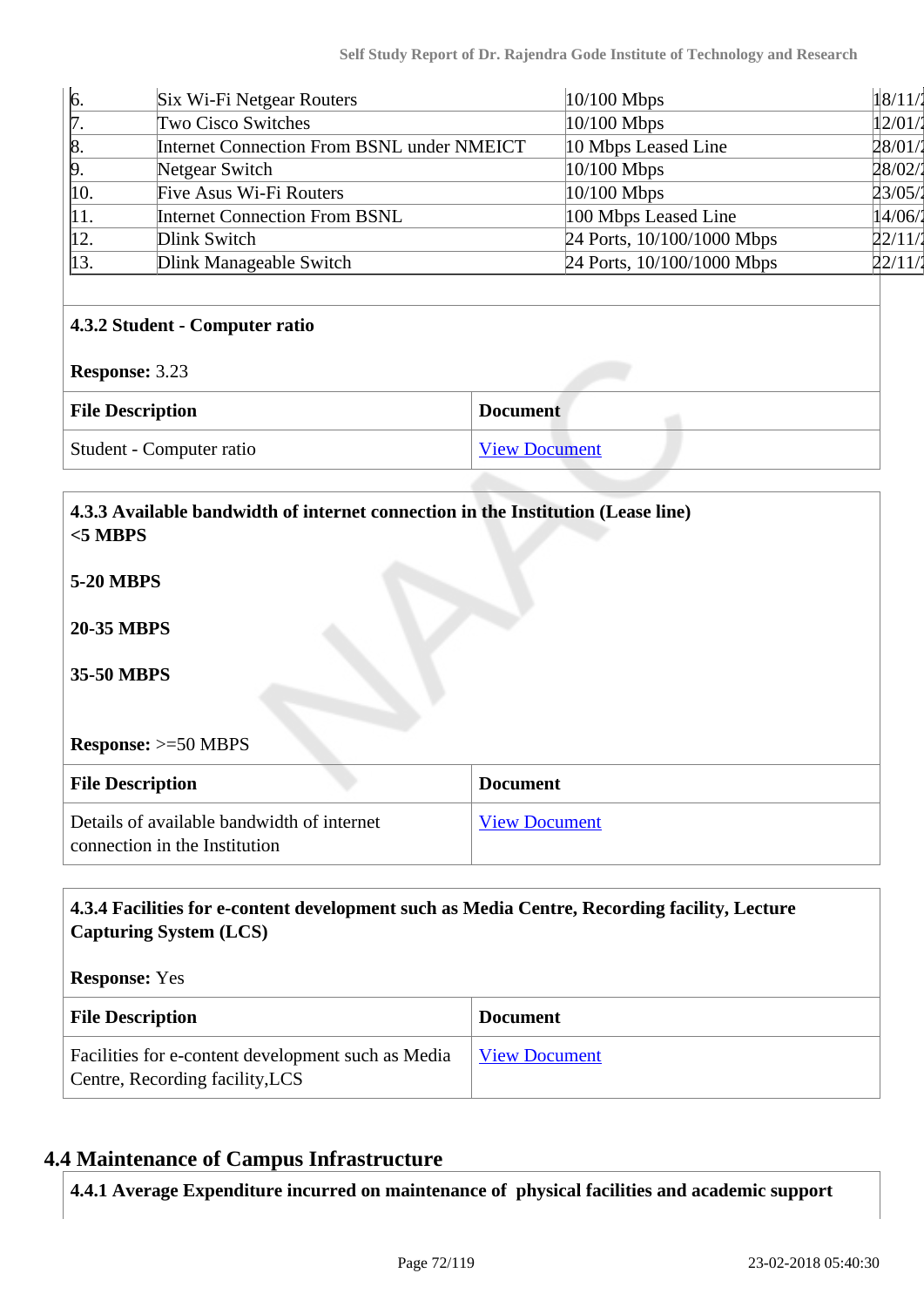## **facilities excluding salary component, as a percentage during the last five years**

#### **Response:** 17

4.4.1.1 Expenditure incurred on maintenance of physical facilities and academic support facilities excluding salary component year wise during the last five years (INR in Lakhs)

| 2016-17 | 2015-16 | 2014-15 | 2013-14 | 2012-13 |
|---------|---------|---------|---------|---------|
| 114.56  | 82.36   | 39.19   | 48.41   | 66.17   |

| <b>File Description</b>                                                                         | <b>Document</b>      |
|-------------------------------------------------------------------------------------------------|----------------------|
| Details about assigned budget and expenditure on<br>physical facilities and academic facilities | <b>View Document</b> |
| Audited statements of accounts.                                                                 | <b>View Document</b> |

 **4.4.2 There are established systems and procedures for maintaining and utilizing physical, academic and support facilities - laboratory, library, sports complex, computers, classrooms etc.**

#### **Response:**

## **MAINTENANCE SYSTEM:**

The management promotes improvement in infrastructure and ensures maintenance of existing buildings. Necessary budget is allocated to upgrade and create needed infrastructure.

The general maintenance of infrastructure is looked after by the Maintenance Department of the institute.Infrastructural facilities are provided to create a better and congenial atmosphere for effective teaching and learning.

Entire maintenance of the college campus which includes, civil work maintenance, water works maintenance, electrical work maintenance and other miscellaneous maintenance work is monitored by the Maintenance Department.

Maintenance Department is established including Estate officer, technical and non-technical staff for civil maintenance, electrical maintenance, general maintenance, housekeeping and campus cleaning, gardening and maintenance of greenery on the campus.

Computing facilities are maintained by the respective departments through Hardware Engineers and Technical supporting staff under the guidance of HoDs.

All the electrical and Electronic equipments fitted in different positions in the Institute are maintained by Technical supporting staff. The information about maintenance activities and related incharge is mentioned as follows: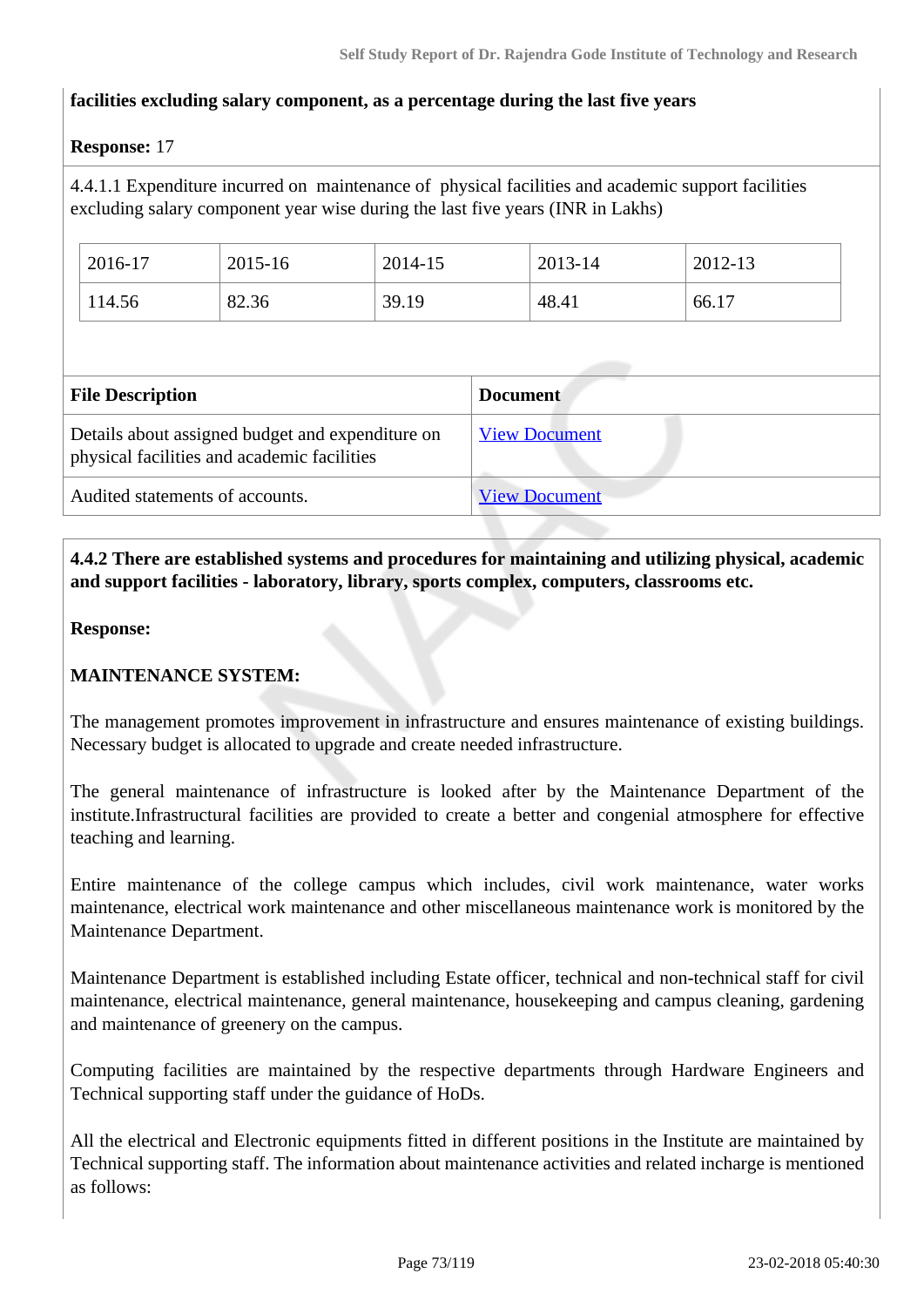| Sr.No.          | Academic / Physical Infrastructure                        | Dept / Agency                                          | Staff In-Charge                 |  |
|-----------------|-----------------------------------------------------------|--------------------------------------------------------|---------------------------------|--|
| 1               | <b>Computers and Printers</b>                             | <b>CSE</b> Dept                                        | Dr. H. R. Desh                  |  |
| 2               | RO/UV water purifiers                                     | Eurekha ForbesTrimutri EnterprisesProf. M. R. Dh       | Nitin deshmukl                  |  |
| $\beta$         | Central library and reading hall                          | <b>Library Staff</b>                                   | Prof. K. R. Pati                |  |
| $\vert 4 \vert$ | Central computing facility                                | <b>CSE</b> Dept                                        | Mr H. D. Wank                   |  |
| 5               | Webmaster, Maintenance of<br><b>Institutional website</b> | <b>CSE</b> Dept                                        | Prof. O. A. Jais                |  |
| $\overline{6}$  | Power backup Powerika<br>Gen set, 125 KVA                 | <b>Vimal Anencies Akola</b>                            | Prof. M. R. Dh<br>Prasant Gawan |  |
| 7               | Play ground                                               | In-house maintenance                                   | Prof. Mahalle                   |  |
| $\vert 8$       | <b>Internet Security</b>                                  | <b>CSE</b> Dept                                        | Mr V S.Patil                    |  |
| $\overline{9}$  | Housekeeping                                              | In-house maintenance                                   | <b>Estate Manager</b>           |  |
| $ 10\rangle$    | Fire Extinguisher                                         | Muzumadar Enterprises<br>Amt<br>Amravati Fire Services | &Prof. M. R. Dh.                |  |
| 11              | Electrical                                                | In-house maintenance                                   | Prof. R. R. Sola                |  |
| $ 12\rangle$    | Furniture                                                 | In-house maintenance                                   | Prof. M. R. Dh                  |  |
| $ 13\rangle$    | Civil work                                                | In-house maintenance                                   | Prof. $V$ . G. Jam              |  |
| 14              | Plumbing                                                  | In-house maintenance                                   | Prof. A. A. Kal                 |  |
| $ 15\rangle$    | Campus Security                                           | <b>Hindustan Security</b>                              | <b>Estate Manage</b>            |  |
| $ 16\rangle$    | Garden                                                    | In-house maintenance                                   | Prof. V. A. Ful                 |  |
|                 |                                                           |                                                        |                                 |  |

## **Functions of the committee:**

- Proper upkeep and maintenance of the buildings
- Maintenance of the surroundings
- Carrying out minor repairs of furniture, electrical and sanitary fitting
- Maintenance of the roads, water tanks and other services in the compound
- Maintaining security
- Ensuring the safety requirements in the college.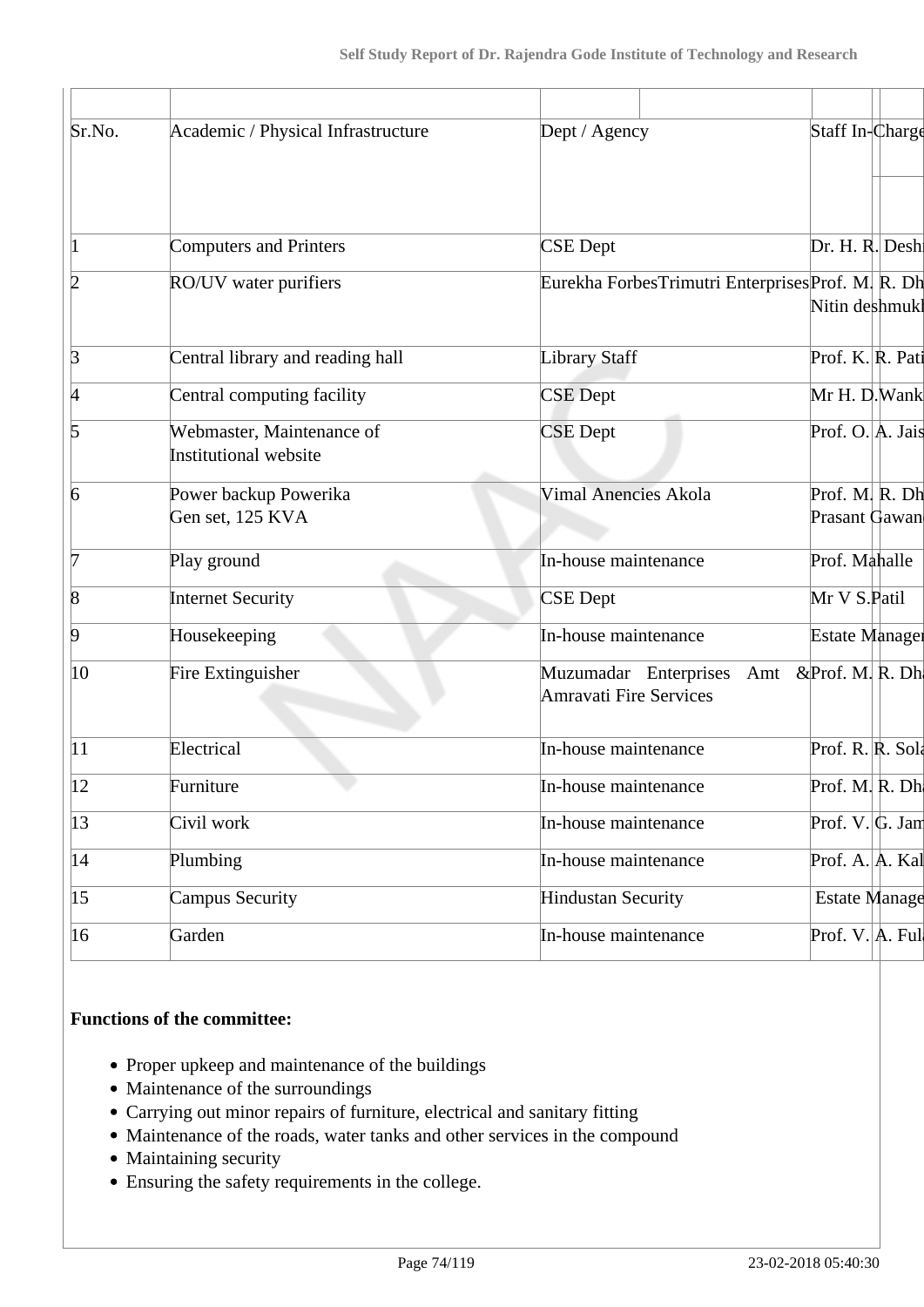# **Criterion 5 - Student Support and Progression**

# **5.1 Student Support**

# **5.1.1 Average percentage of students benefited by scholarships and freeships provided by the Government during the last five years**

## **Response:** 76.04

5.1.1.1 Number of students benefited by scholarships and freeships provided by the Government year wise during the last five years

| 2016-17 | 2015-16 | 2014-15 | $2013 - 14$ | 2012-13 |
|---------|---------|---------|-------------|---------|
| 1109    | 909     | 1036    | 1086        | 1197    |

| <b>File Description</b>                                                                                                            | <b>Document</b>      |
|------------------------------------------------------------------------------------------------------------------------------------|----------------------|
| Upload self attested letter with the list of students<br>sanctioned scholarships                                                   | <b>View Document</b> |
| Average percentage of students benefited by<br>scholarships and freeships provided by the<br>Government during the last five years | <b>View Document</b> |

# **5.1.2 Average percentage of students benefited by scholarships, freeships, etc. provided by the institution besides government schemes during the last five years**

**Response:** 15.41

years

5.1.2.1 Total number of students benefited by scholarships, freeships, etc provided by the institution besides government schemes year wise during the last five years

| 2016-17                                                                                                                       | 2015-16 | 2014-15 | 2013-14              | 2012-13 |
|-------------------------------------------------------------------------------------------------------------------------------|---------|---------|----------------------|---------|
| 492                                                                                                                           | 230     | 192     | 134                  |         |
|                                                                                                                               |         |         |                      |         |
|                                                                                                                               |         |         | <b>Document</b>      |         |
| <b>File Description</b><br>Number of students benefited by scholarships and<br>freeships besides government schemes in last 5 |         |         | <b>View Document</b> |         |

**5.1.3 Number of capability enhancement and development schemes –**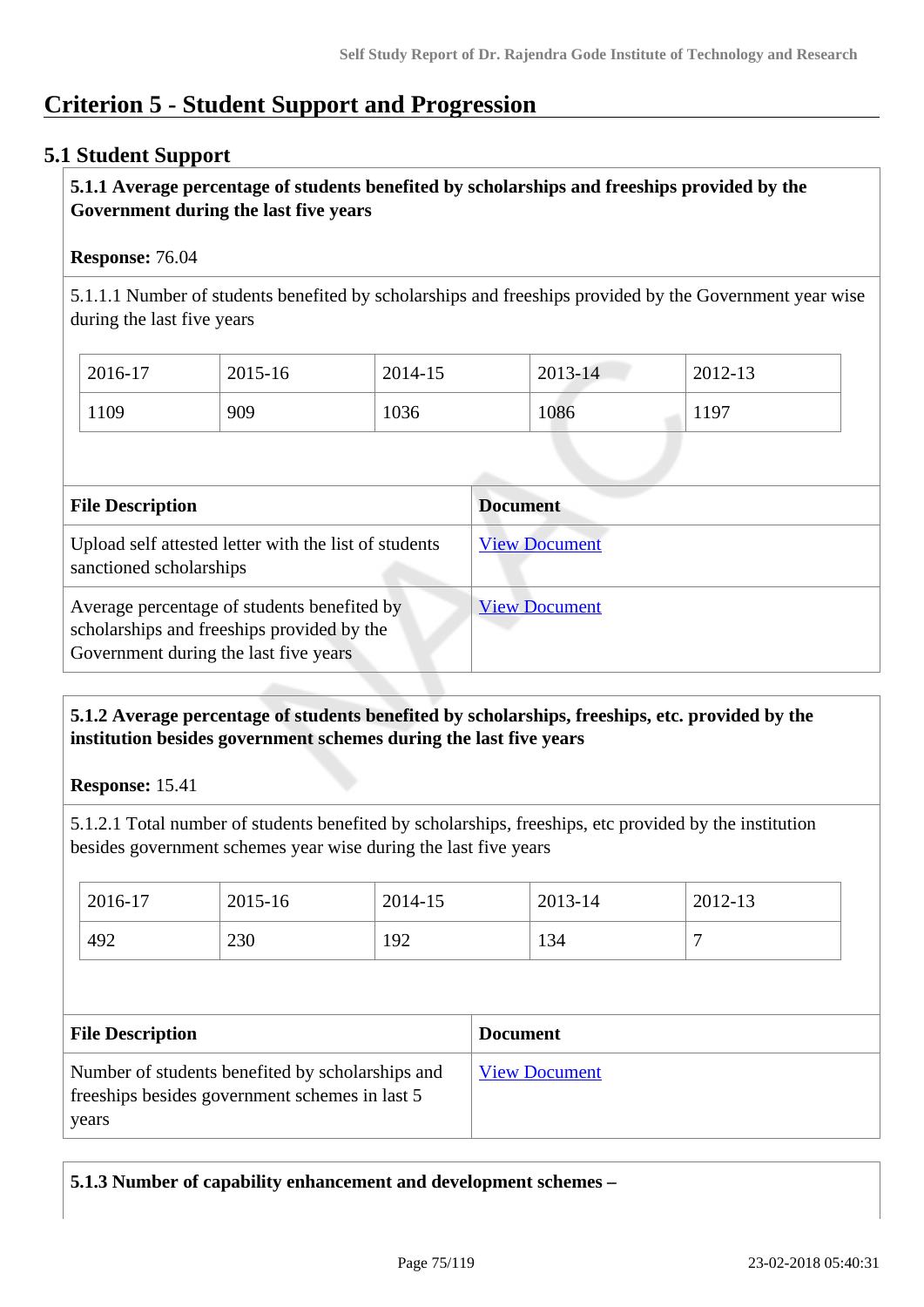| 1. For competitive examinations<br>2. Career counselling<br>3. Soft skill development<br><b>4. Remedial coaching</b><br>5. Language lab<br><b>6. Bridge courses</b><br>7. Yoga and meditation<br><b>8. Personal Counselling</b> |                      |
|---------------------------------------------------------------------------------------------------------------------------------------------------------------------------------------------------------------------------------|----------------------|
| A. 7 or more of the above                                                                                                                                                                                                       |                      |
| <b>B.</b> Any 6 of the above                                                                                                                                                                                                    |                      |
| C. Any 5 of the above<br>D. Any 4 of the above                                                                                                                                                                                  |                      |
| <b>Response:</b> A. 7 or more of the above                                                                                                                                                                                      |                      |
| <b>File Description</b>                                                                                                                                                                                                         | <b>Document</b>      |
| Details of capability enhancement and development<br>schemes                                                                                                                                                                    | <b>View Document</b> |
| Link to Institutional website                                                                                                                                                                                                   | <b>View Document</b> |

# **5.1.4 Average percentage of student benefited by guidance for competitive examinations and career counselling offered by the institution during the last five years**

**Response:** 42.23

5.1.4.1 Number of students benefited by guidance for competitive examinations and career counselling offered by the institution year wise during the last five years

| 2016-17                                                                                                                                                  | 2015-16 | 2014-15 |                      | 2013-14 | 2012-13 |  |
|----------------------------------------------------------------------------------------------------------------------------------------------------------|---------|---------|----------------------|---------|---------|--|
| 703                                                                                                                                                      | 685     | 521     |                      | 456     | 558     |  |
|                                                                                                                                                          |         |         |                      |         |         |  |
|                                                                                                                                                          |         |         | <b>Document</b>      |         |         |  |
|                                                                                                                                                          |         |         |                      |         |         |  |
| <b>File Description</b><br>Number of students benefited by guidance for<br>competitive examinations and career counselling<br>during the last five years |         |         | <b>View Document</b> |         |         |  |

# **5.1.5 Average percentage of students benefited by Vocational Education and Training (VET) during**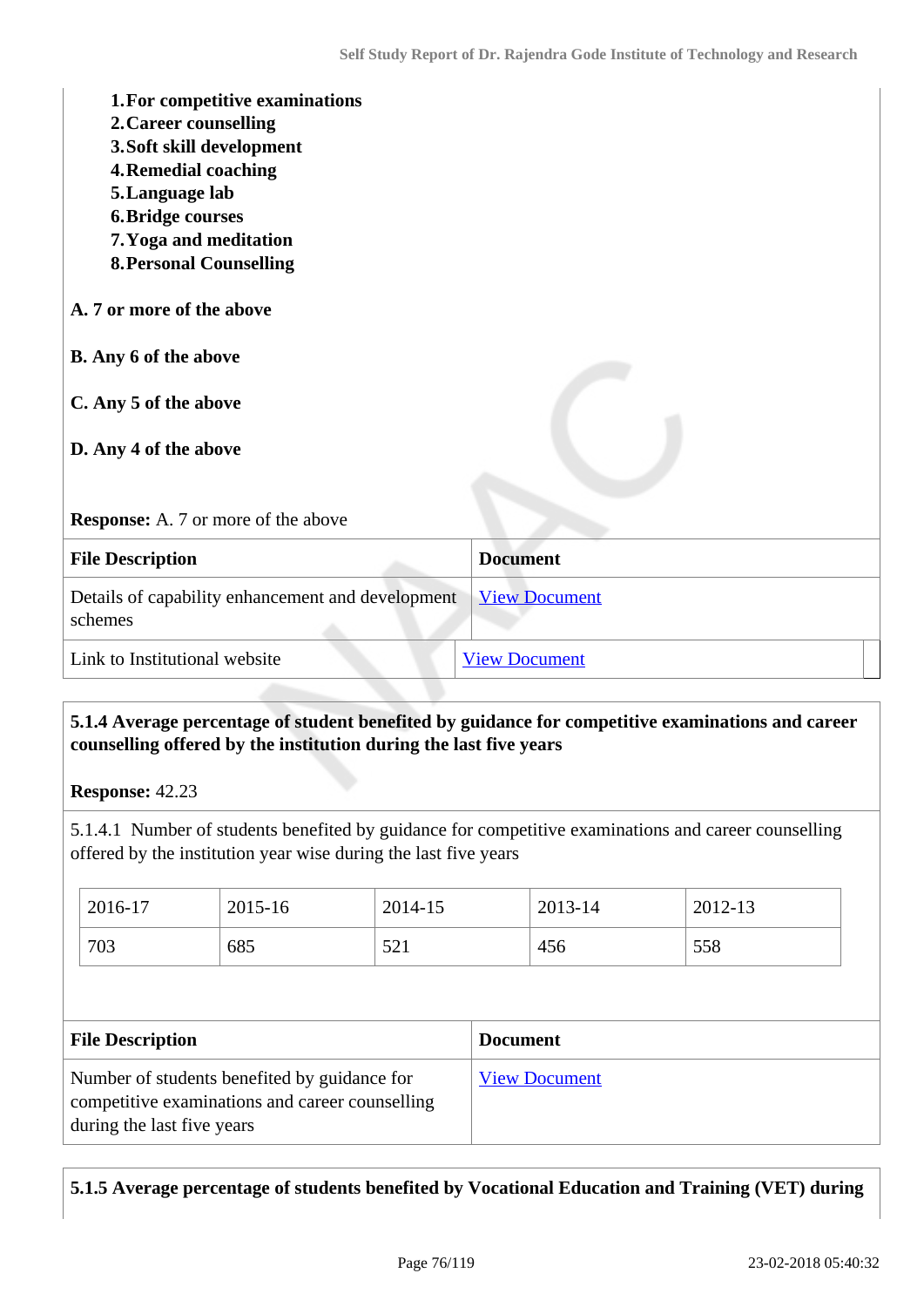#### **the last five years**

## **Response:** 24.23

# 5.1.5.1 Number of students attending VET year wise during the last five years

| 2016-17                 | 2015-16 | 2014-15 | 2013-14         | 2012-13 |  |  |
|-------------------------|---------|---------|-----------------|---------|--|--|
| 322                     | 345     | 440     | 338             | 248     |  |  |
|                         |         |         |                 |         |  |  |
|                         |         |         |                 |         |  |  |
| <b>File Description</b> |         |         | <b>Document</b> |         |  |  |

## **5.1.6 The institution has a transparent mechanism for timely redressal of student grievances including sexual harassment and ragging cases**

#### **Response:** Yes

| <b>File Description</b>                                                                                                            | <b>Document</b>      |
|------------------------------------------------------------------------------------------------------------------------------------|----------------------|
| Details of student grievances including sexual<br>harassment and ragging cases                                                     | <b>View Document</b> |
| Minutes of the meetings of student redressal<br>committee, prevention of sexual harassment<br>committee and Anti Ragging committee | <b>View Document</b> |

# **5.2 Student Progression**

**5.2.1 Average percentage of placement of outgoing students during the last five years**

#### **Response:** 21.3

5.2.1.1 Number of outgoing students placed year wise during the last five years

| 2016-17 | 2015-16 | 2014-15 | 2013-14 | 2012-13 |
|---------|---------|---------|---------|---------|
| 130     | 137     | 70      | 45      | 32      |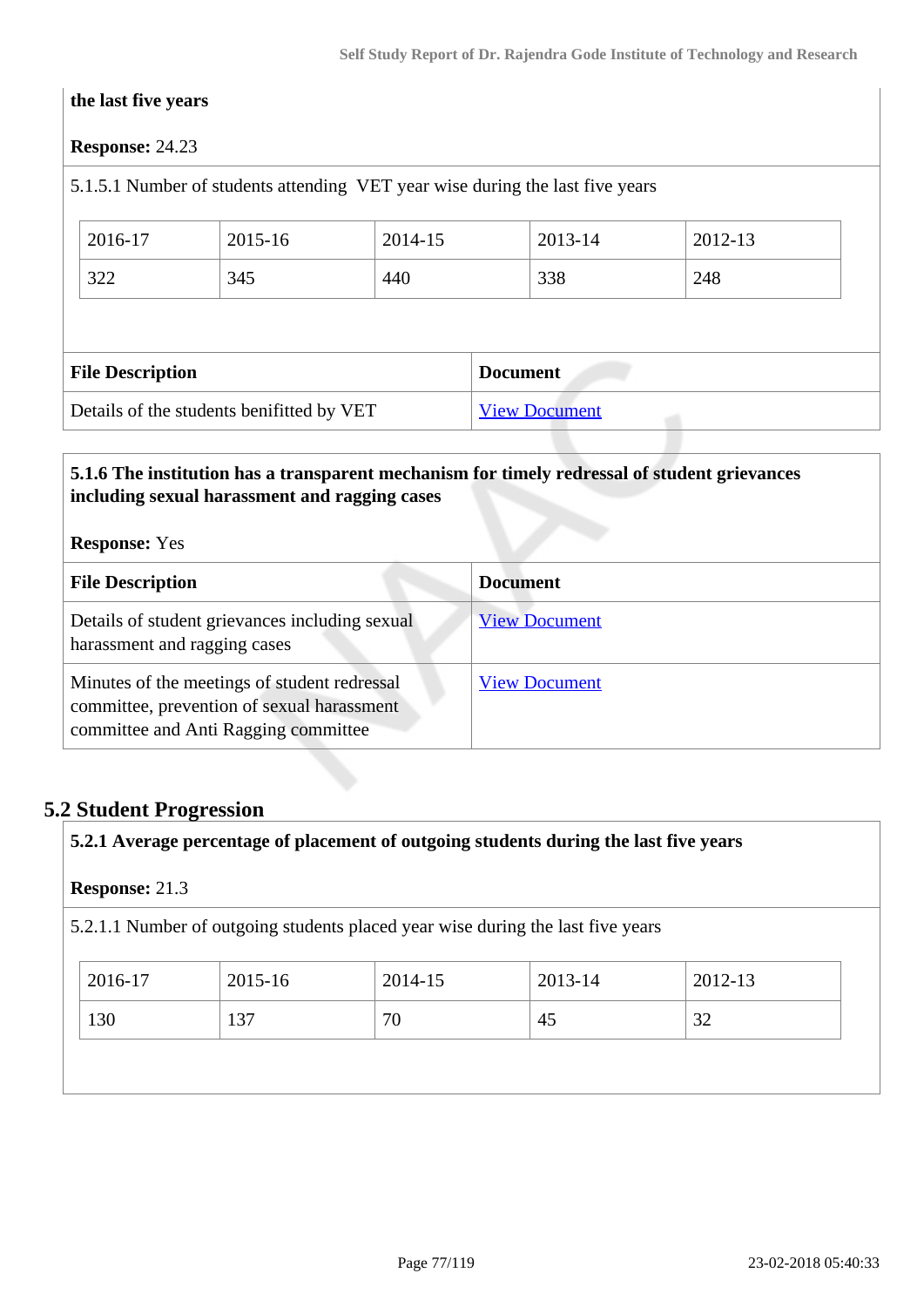| <b>File Description</b>                                    | <b>Document</b>      |
|------------------------------------------------------------|----------------------|
| Details of student placement during the last five<br>years | <b>View Document</b> |
| Self attested list of students placed                      | <b>View Document</b> |

## **5.2.2 Percentage of student progression to higher education (previous graduating batch)**

#### **Response:** 2.48

5.2.2.1 Number of outgoing students progressing to higher education

Response: 12

| <b>File Description</b>                            | <b>Document</b>      |
|----------------------------------------------------|----------------------|
| Details of student progression to higher education | <b>View Document</b> |

# **5.2.3 Average percentage of students qualifying in state/national/ international level examinations during the last five years (eg: NET/SLET/GATE/ GMAT/CAT, GRE/ TOFEL/ Civil Services/State government examinations)**

#### **Response:** 2.87

5.2.3.1 Number of students qualifying in state/ national/ international level examinations (eg: NET/SLET/GATE/GMAT/CAT, GRE/TOFEL/Civil Services/State government examinations) year wise during the last five years

| 2016-17 | 2015-16 | 2014-15 | 2013-14 | 2012-13 |
|---------|---------|---------|---------|---------|
| ິ       | -       |         |         | -       |

## 5.2.3.2 Number of students who have appeared for the exams year wise during the last five years

| 2016-17 | 2015-16       | 2014-15 | 2013-14        | 2012-13 |
|---------|---------------|---------|----------------|---------|
| 40      | $\gamma$<br>ر | 43      | 4 <sub>1</sub> | 48      |

| <b>File Description</b>                                                                                            | <b>Document</b>      |
|--------------------------------------------------------------------------------------------------------------------|----------------------|
| Number of students qualifying in state/national/<br>international level examinations during the last five<br>years | <b>View Document</b> |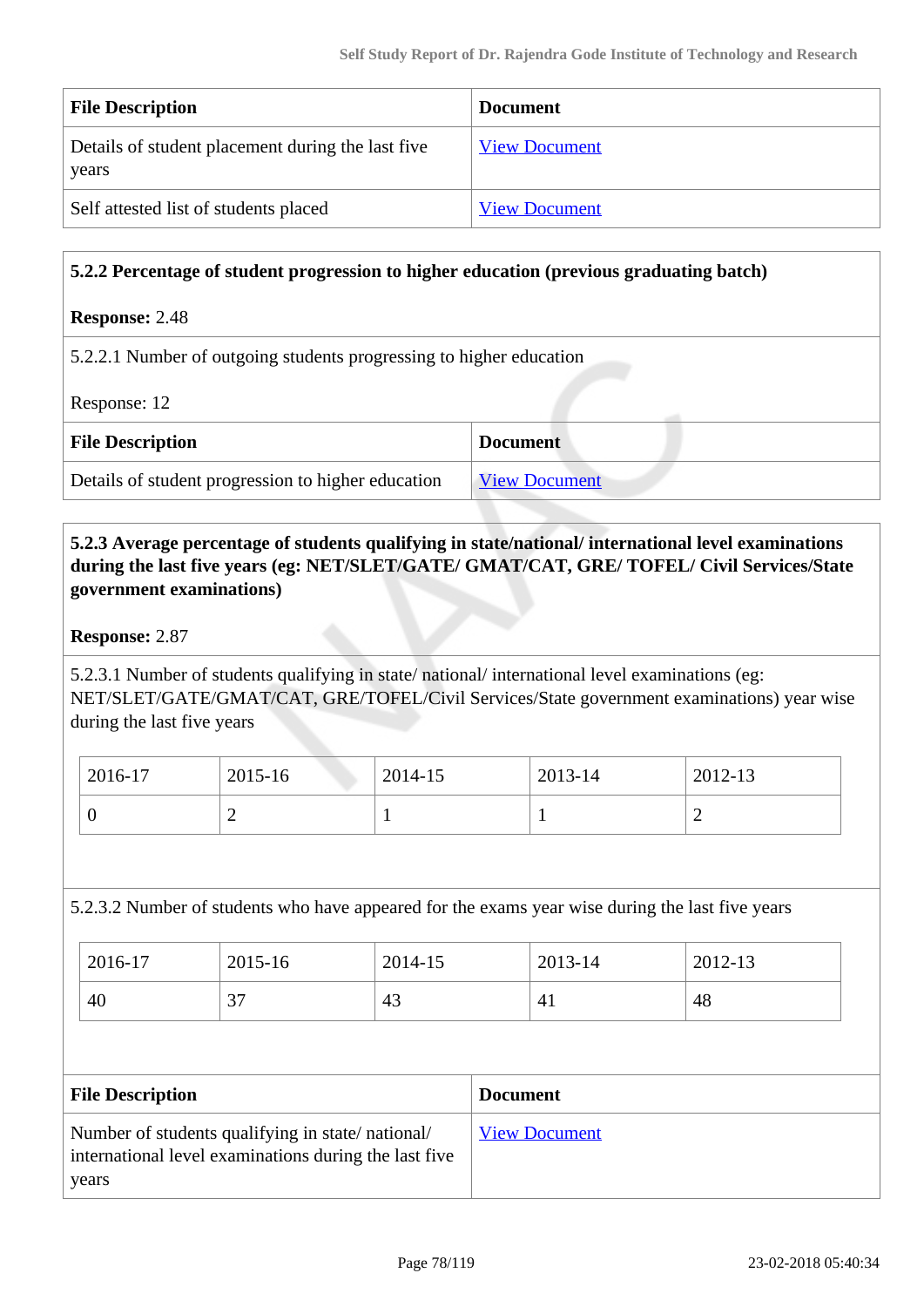# **5.3 Student Participation and Activities**

# **5.3.1 Number of awards/medals for outstanding performance in sports/cultural activities at national / international level (award for a team event should be counted as one) during the last five years.**

# **Response:** 15

5.3.1.1 Number of awards/medals for outstanding performance in sports/cultural activities at national/international level (award for a team event should be counted as one) year wise during the last five years

| $2016-17$ | 2015-16 | 2014-15 | 2013-14 | 2012-13  |
|-----------|---------|---------|---------|----------|
| ∽         | ັ       |         | ∼       | <b>.</b> |

| <b>File Description</b>                                                                                                                            | <b>Document</b>      |
|----------------------------------------------------------------------------------------------------------------------------------------------------|----------------------|
| Number of awards/medals for outstanding<br>performance in sports/cultural activities at<br>national/international level during the last five years | <b>View Document</b> |
| e-copies of award letters and certificates                                                                                                         | <b>View Document</b> |

# **5.3.2 Presence of an active Student Council & representation of students on academic & administrative bodies/committees of the institution**

## **Response:**

**The students' council** is formed every year as per the notification and directives received from SGB university, under the provisions of section 40 (2) (b) of Maharashtra University Act 1994, consisting following members.

- Principal as Chairman
- One teacher nominated by Principal
- NSS program officer
- One student from each class, who has shown academic merit in examination held in preceding year and who is engaged in full time studies in the college nominated by Principal
- Director of sports and physical education
- One student from each of the following activities who has shown outstanding performance nominated by Principal, namely Sports, NSS, cultural activities, magazine.
- Two girl student members nominated by Principal

The college has an active student council:

**Activities organized by student council** – Various co-curricular, extracurricular and cultural activities are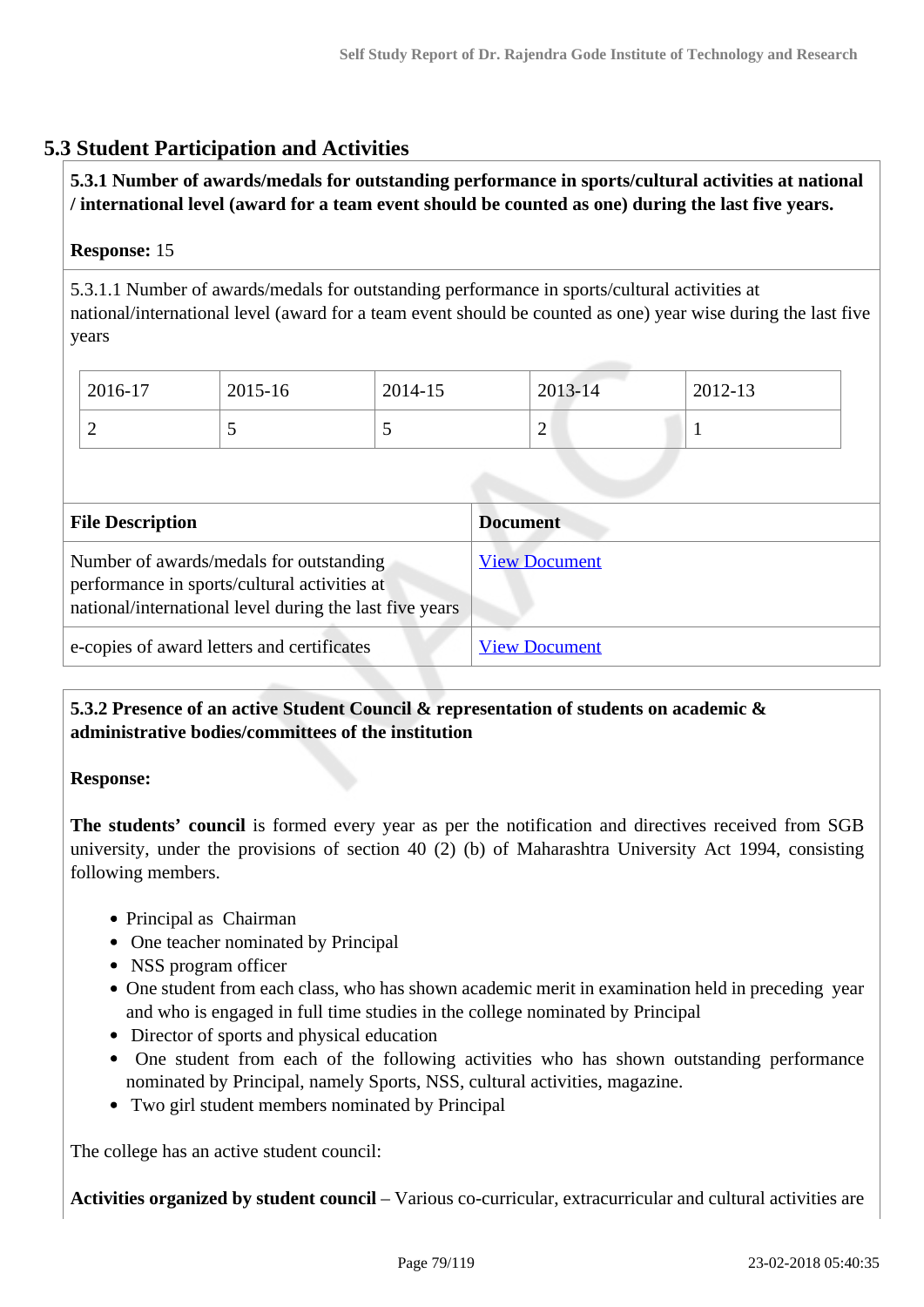organized by the student council members along with the faculty coordinators

1) Annual tech-fest **'E-Dazzled'**, various workshops and seminars are organized and looked after by technical secretary and assistant technical secretary along with student volunteers.

2) The placement cell representatives help TPO in various placement activities. They also act as interface between students and TPO, for any issues or problems faced by students.

3) The magazine team under the leadership of magazine secretary publishes college magazine

and various department newsletters. The processes like collecting the material, editing,

Designing and publishing are conducted by students.

4) The sports secretary organizes and conduct intra collegiate sports tournament.

5) The students enthusiastically organize and participate in various cultural events. The university representative, general secretary and cultural secretary play major role in the organization of the annual cultural festival 'Rhythm'.

6) Our Students play vital role in cultural event like "Youth festival" organized by SGBAU at different district.

#### *Representation of students on academic & administrative bodies/committees of the institution*

The institute strongly believes that students are the future of the nation, so they must be capable to handle any responsibility, so their involvement is necessary for the Overall progress of the institute and the nation. The institute has formed following academic and administrative bodies which have student representatives.

- Anti-ragging committee: One senior student and one junior student from each department are members of the committee. Their feedback helps to understand issues, if any, at an early stage.
- Student welfare committee
- Student chapters like ISTE.
- Departmental students associations like MESA,ETA,CESA.
- Placement cell: Elected placement representatives help TPO in arrangement of various activities related to placement
- Canteen committee: One student from each department is the member of the committee, they provides feedback regarding the food and hygiene of the canteen.
- Bus Committee
- Students Co-operative Store
- Women grievances committee

Student representatives actively participate in the functioning of the above committees.

 **5.3.3 Average number of sports and cultural activities/ competitions organised at the institution level per year**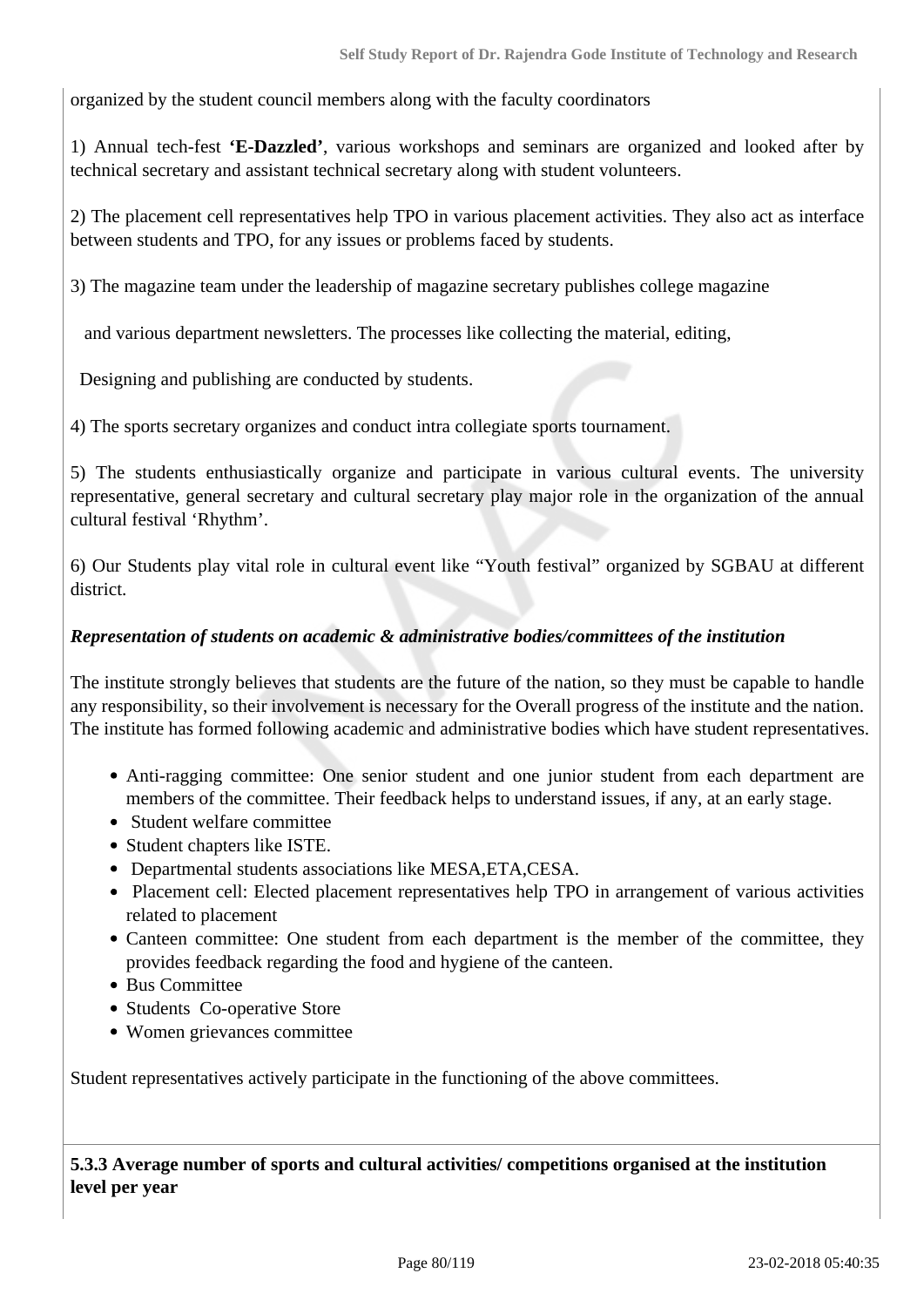# **Response:** 14.2

5.3.3.1 Number of sports and cultural activities / competitions organised at the institution level year wise during the last five years

|                         | 2016-17                         | 2015-16                                    | 2014-15 |                 | 2013-14              | 2012-13 |
|-------------------------|---------------------------------|--------------------------------------------|---------|-----------------|----------------------|---------|
|                         | 11                              | 16                                         | 16      |                 | 14                   | 14      |
|                         |                                 |                                            |         |                 |                      |         |
| <b>File Description</b> |                                 |                                            |         |                 |                      |         |
|                         |                                 |                                            |         | <b>Document</b> |                      |         |
|                         | competitions organised per year | Number of sports and cultural activities / |         |                 | <b>View Document</b> |         |

# **5.4 Alumni Engagement**

 **5.4.1 The Alumni Association/Chapters (registered and functional) contributes significantly to the development of the institution through financial and non financial means during the last five years**

**Response:** 

## **Alumni Association by the institute is formed with the following objectives**

DRGIT&R Alumni Association is dedicated to fostering and encouraging lifelong connections between alumni and Institute through interactions and initiatives to seek recognition globally.

Institute has an alumni association branded as '*BANDHAN*' which organizes meets every year. The institute is currently under process of registering the Association. All the passed out students of the institute are active members of the Alumni Association. The Alumni members are spread around India and abroad.

 Institute is organising alumni meet since Year 2014.The alumni are invited to deliver guest lectures and also as the resource persons for workshops and seminars on recent trends in technology. They also share their professional experience and motivate the students. The alumni actively participate as judges in various technical and non-technical competitions organized at the institute. As a stake holder, alumni contribute towards the design of curriculum and enhancing employability potential of students which tends to bridge industry academia gap. Institute is focusing alumni participation in providing industrial training, internship and placements for the existing students.

#### **The activities executed by Alumni are as follows :**

• Conducting Mock Placement drives and resume writing, GD & PI sessions for enhancing placements of the current students.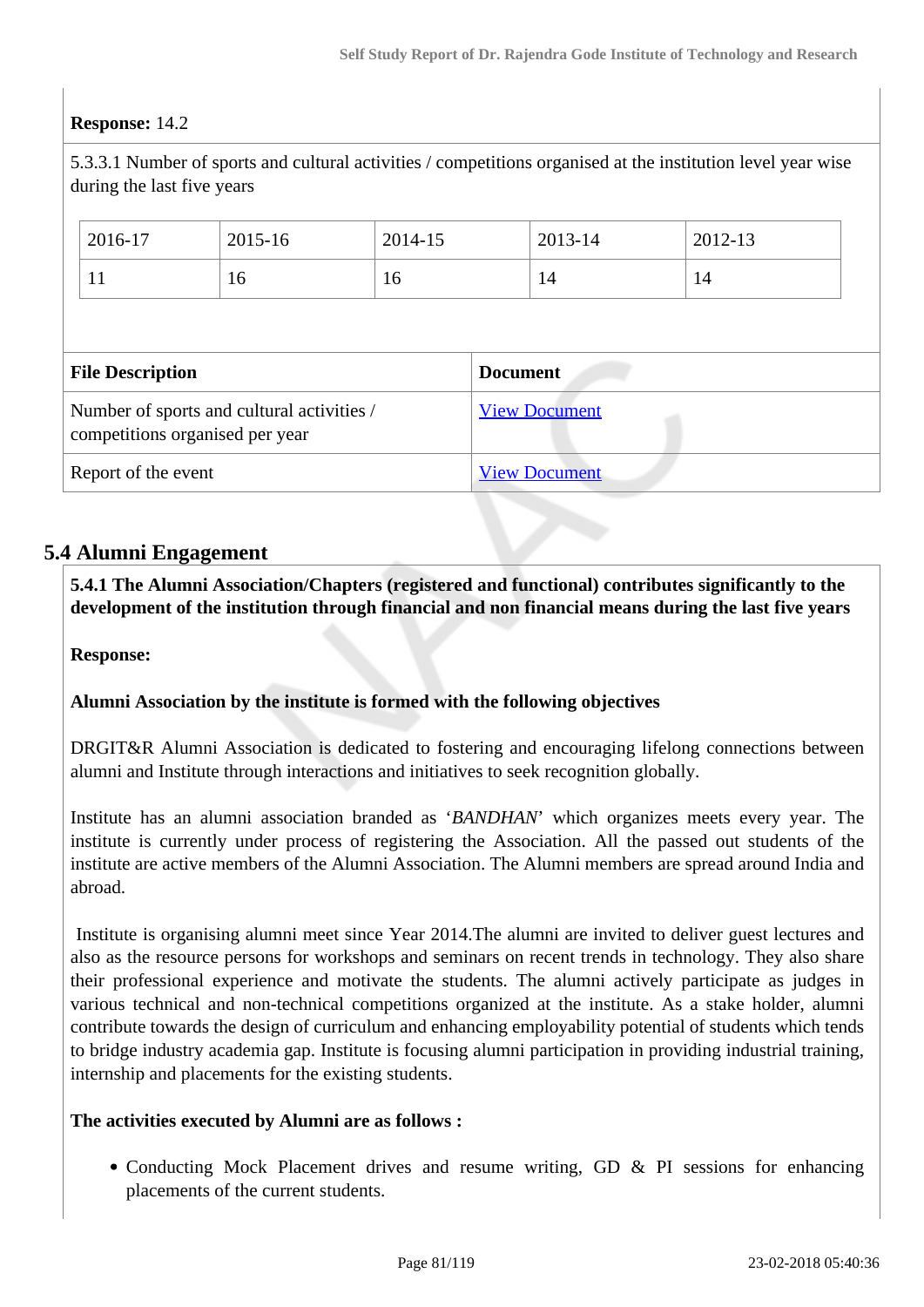- Arranging guest lectures by alumni members on current technical and non-technical topics as per need from the Industry.
- Donating various books to library for the needy students

| 5.4.2 Alumni contribution during the last five years<br>$<$ 1 Lakh |                      |
|--------------------------------------------------------------------|----------------------|
| 1 Lakh - 3 Lakhs                                                   |                      |
| 3 Lakhs - 4 Lakhs                                                  |                      |
| 4 Lakhs - 5 Lakhs                                                  |                      |
|                                                                    |                      |
| <b>Response:</b> <1 Lakh                                           |                      |
| <b>File Description</b>                                            | <b>Document</b>      |
| Alumni association audited statements                              | <b>View Document</b> |

# **5.4.3 Number of Alumni Association / Chapters meetings held during the last five years**

**Response:** 4

5.4.3.1 Number of Alumni Association /Chapters meetings held year wise during the last five years

| $2016-17$ | 2015-16 | 2014-15 | 2013-14 | 2012-13        |
|-----------|---------|---------|---------|----------------|
|           |         |         |         | $\overline{0}$ |

| <b>File Description</b>                                                                                   | <b>Document</b>      |
|-----------------------------------------------------------------------------------------------------------|----------------------|
| Number of Alumni Association / Chapters meetings   View Document<br>conducted during the last five years. |                      |
| Any additional information                                                                                | <b>View Document</b> |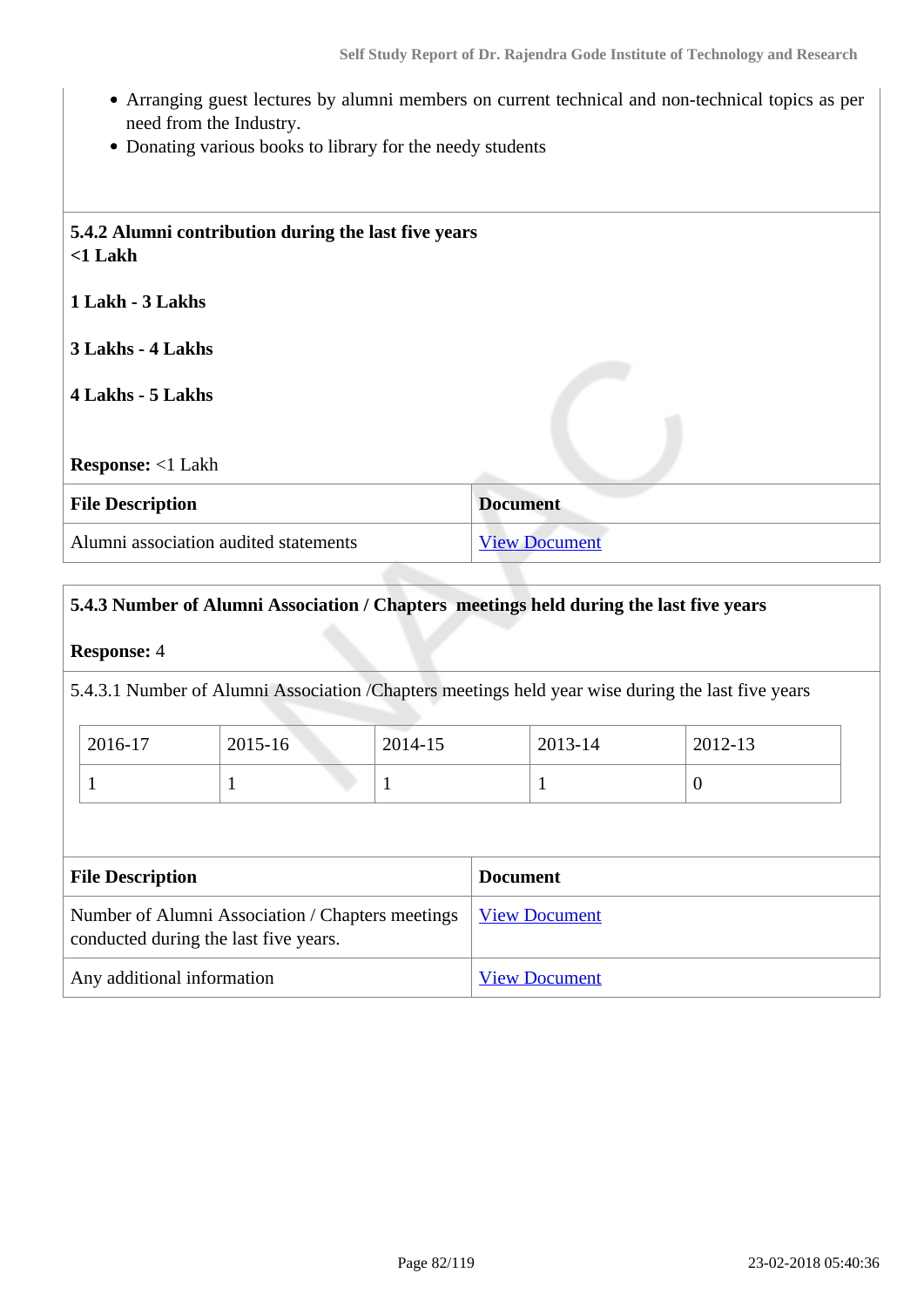# **Criterion 6 - Governance, Leadership and Management**

# **6.1 Institutional Vision and Leadership**

 **6.1.1 The governance of the institution is reflective of an effective leadership in tune with the vision and mission of the institution**

## **Response:**

Effective leadership by setting values and participative decision- making process is key not only to achieve the vision, mission and goals of the institution but also in building the organizational culture.

**The vision statement- "**To be the flagship of universally acceptable new ideas and innovations."

**The mission statement- "**To provide synergic environment where new ideas, creativity flourish and to nurture disciplined think-tank leaders and competent human resource in science and Technology to confront global challenges".

**The top management of the Institute comprises**-Governing Body, Local Management Committee. Principal, HODs, Plays significant strategic role in realizing Institute's vision directed towards positioning the Institute in the realm of top ranking institutes in the country. The Management interacts at regular intervals with Local Management Committee, Principal and HODs to review the implementation process of the quality plans. To maintain and improve the quality of infrastructure, faculty, teaching-learning process and research necessary provisions are made by providing the funding.

**The Principal** is an active member in deciding the quality policy and preparing the action plans leads the faculty while the action plan is being implemented within the Institute and provides directions to the faculty and coordinates them. Communicates the opinion of the Top Management to the faculty and staff regarding the responsibilities and duties assigned to each component of the Institute.

The entire academics and administration of the department is supervised by HOD alongwith preparation of the budget proposals for purchase of laboratory equipments and consumables, renovation work, books and periodicals. Further, student counseling within the department is monitor, conduct departmental meeting regularly, recommend staff members for higher studies as well as attending Seminars, Conferences, STTP, Workshops, etc.

**Teachers** play diverse roles at various levels in the entire value chain of academic and related processes and are responsible for plan and delivery of course contents.

The Institute believes in promoting a culture of decentralized governance system. The Institute decentralizes the authority and provides operational autonomy to the Principal, HODs and various committee coordinators. The institute has formulated **perspective plans** for development in following areas like new infrastructure, Academic achievements/ new programs, Research, Establishing MOUs with industries and national organizations and research agencies for collaborative research. The perspective plans and action plans are formulated by the top management, Principal, HoDs with an objective of progressing towards realization of the vision. Academic calendar, lesson plans etc. are prepared for smooth conduction of academics. Various committees like Academic Monitoring, Research, Counselors, Training & Placement Cell, Sports, Cultural etc. are formed for effective implementation of action plan. Academic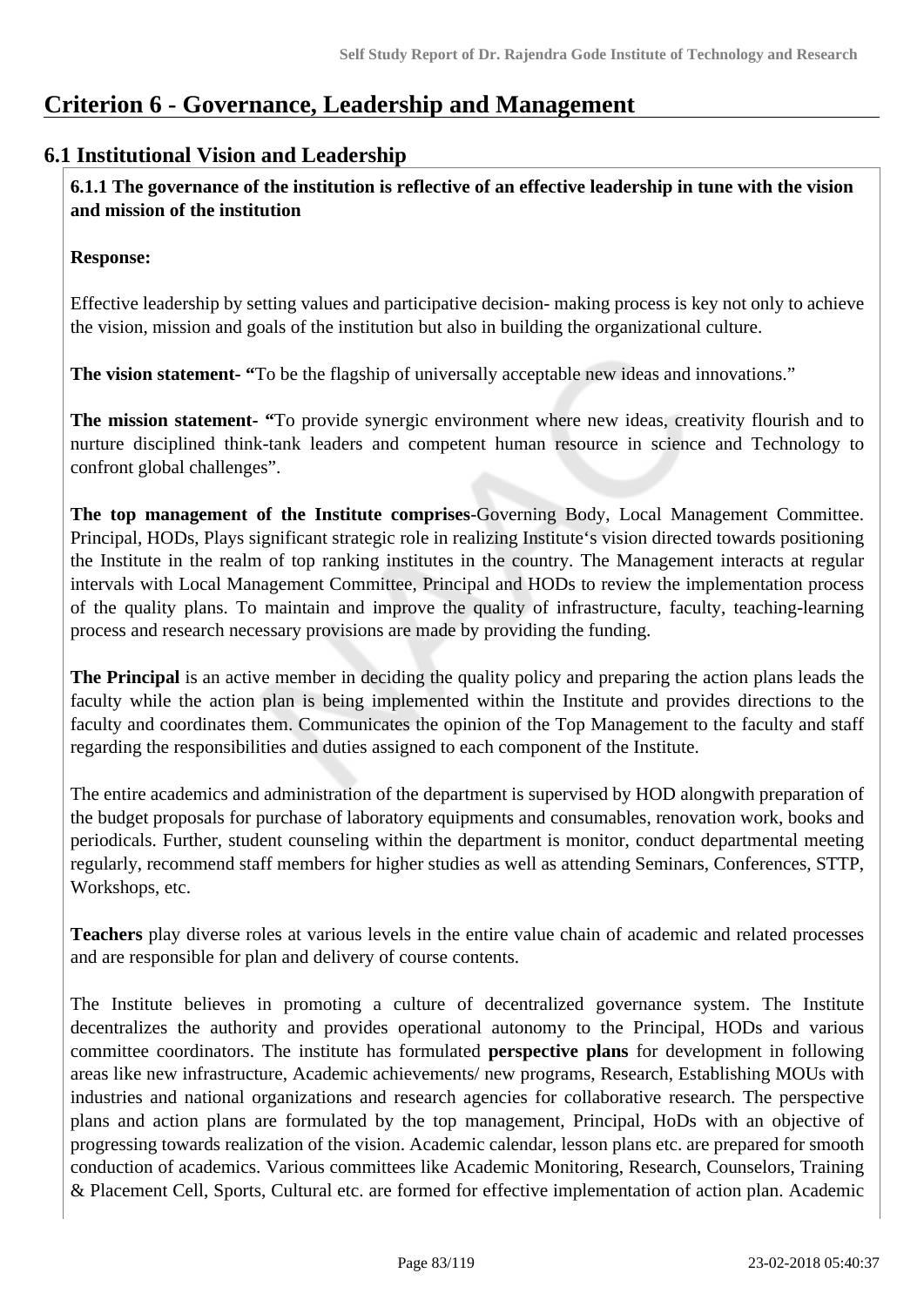leadership is required for the Institute's progress towards achieving the vision, mission, goals and objectives. The top management gives full freedom to faculty members to present their suggestions and views for the Institute development.

#### **6.1.2 The institution practices decentralization and participative management**

#### **Response:**

Decentralized governance is ensured in the Institute having separate committees for each activity. Few levels of decentralization are listed under:

## **Top Management**

The Governing body provides directions and guidelines to work in alignment with the vision and mission of the institution

#### **Principal**

The Top Management delegates the authority and gives freedom and flexibility to the Principal together with various academic committees to lead all the academic activities of the college. Regular meetings are held between them to take necessary steps for formulation and implementation of strategic plans.

#### **Head of the department**

Authority is delegated by Principal to all the HOD's for functioning of the departments. HODs are responsible for planning and monitoring the academic activities of their respective department. HODs report to the Principal regarding their academic progress. They have freedom of taking necessary action for overall academic excellence and monitoring of the department.

#### **In-charge of various central committees**

Faculty members are involved with various academic and administrative committees at central level. These committees are headed by senior faculty members who have freedom of taking necessary action in consultation with the Principal for overall controlling and monitoring of their committee's work.

#### **Faculty**

Faculties have of freedom on expressing their ideas related to academic excellence and innovations. Ideas are promoted at higher level by the respective HODs through proper channel. There are various departmental committees who have freedom to organize events under department professional bodies or otherwise.

#### **Students**

Class representative get opportunities to represent their classes. Cultural secretary, General Secretary and sports secretary are selected from the students. Each department has students associations. They are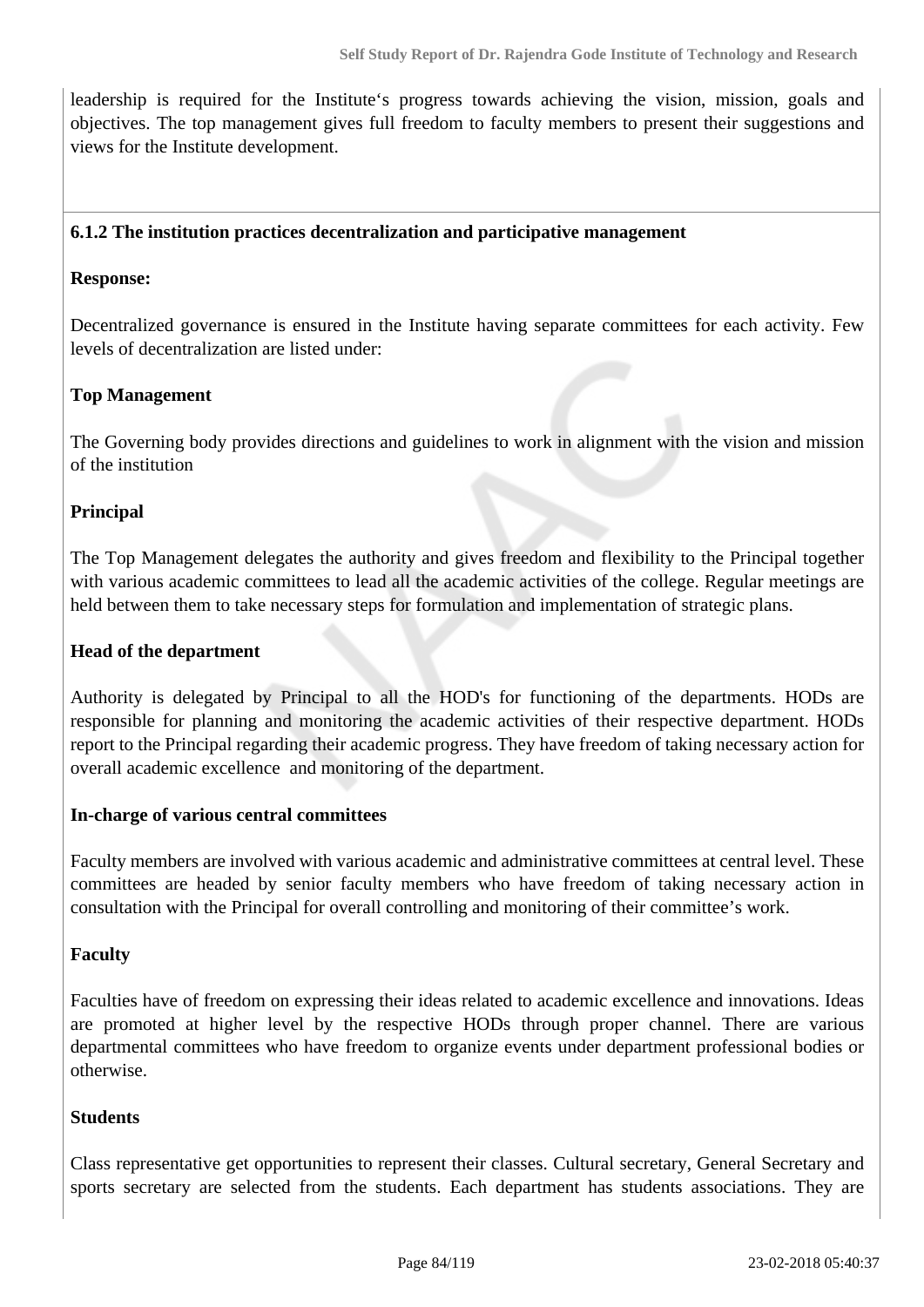authorized to take the minor decisions in relation to the activity assigned to them in consultation with the faculty advisor assigned for that activity. Thus, it can be clearly seen that there is an unbroken chain of authority coupled with sense of responsibility right from top management to faculty members and even students.

## **Case Study: Organization of International Conference**

As a part of research promotion programme, International conferences have been organized by the institute. The roles of all stakeholders are well defined which indicates the decentralization of authority and their participative management in smooth conduct of the various activities in the institute:

| <b>Stakeholders</b>               | <b>Role and responsibility</b>                                       |
|-----------------------------------|----------------------------------------------------------------------|
| <b>Governing Body</b>             | • To provide the operational authority and financial support to the  |
|                                   | institution.                                                         |
| Principal                         | • To make policy related to the planning and execution of the event. |
| <b>Conference Chair</b>           | • To ensure the execution of all policy decisions effectively.       |
|                                   | • To delegate authority to various committees and monitor the timely |
|                                   | execution of the activities.                                         |
| <b>Head of Department</b>         | • To ensure implementation of activities.                            |
|                                   | • To delegate responsibilities to the staff members for effective    |
|                                   | implementation.                                                      |
|                                   | • To act as a bridge between the conference chair and the faculty    |
|                                   | members.                                                             |
| <b>Committee</b><br>Coordinators/ | • To assist in the various delegated activities.                     |
| incharge                          | • To help in timely delivery of assigned tasks.                      |
|                                   |                                                                      |
| <b>Students</b>                   | • To participate as volunteers in various committees.                |
|                                   | • To ensure smooth conduction of the activities at ground level.     |

# **6.2 Strategy Development and Deployment**

## **6.2.1 Perspective/Strategic plan and Deployment documents are available in the institution**

## **Response:**

The perspective plan as per the vision statement of the institute focuses towards the overall development of Institute including infrastructure, academics, research, conferences, co-curricular activities etc. The Perspective Plan was prepared in year 2012. The draft of Perspective Plan was discussed, reviewed and approved in the Local Managing Committee of the College. Following new programmes were added:

| Year        | Programme                                     | Level |
|-------------|-----------------------------------------------|-------|
| $2013 - 14$ | Electronics and Telecommunication Engineering | UG    |
|             |                                               |       |
|             | (Direct Second Year)                          |       |
|             |                                               |       |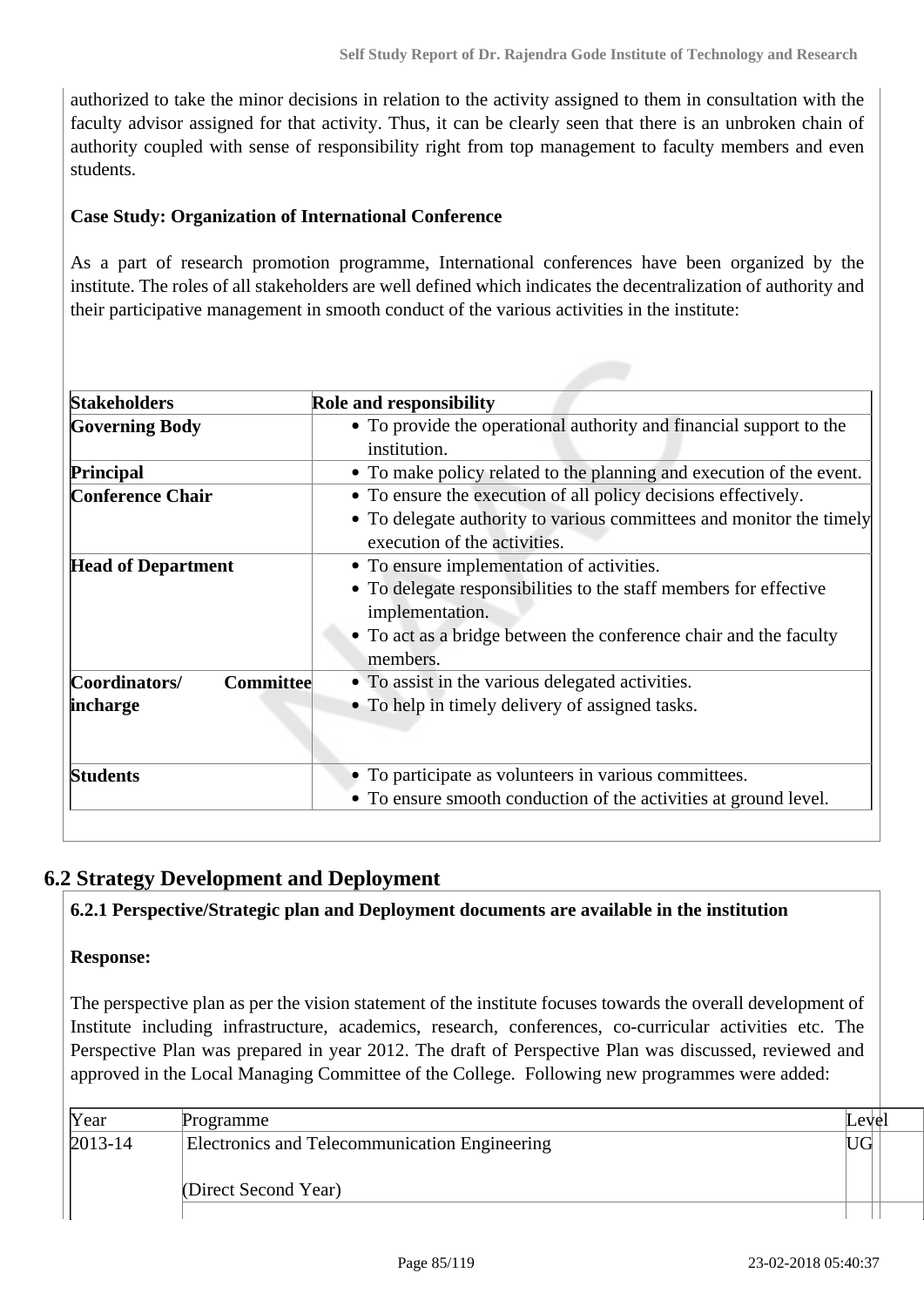| Electronics and Telecommunication Engineering |                          | $PG_{1}$ |
|-----------------------------------------------|--------------------------|----------|
| $2014 - 15$                                   | Geotechnical Engineering | PG       |
|                                               | Computer Engineering     | PG       |

Due to less response towards admissions, following programmes were closed.

| Year      | Programme                                                           | Level                      |
|-----------|---------------------------------------------------------------------|----------------------------|
| $2016-17$ | <b>Information Technology</b>                                       | $\mathop{\rm UG}\nolimits$ |
|           | Mechanical Engineering (Direct Second Year)                         |                            |
|           | Electronics and Telecommunication Engineering                       | UG                         |
|           | (Direct Second Year)                                                |                            |
|           | Geotechnical Engineering                                            | PG                         |
|           | Computer Engineering                                                | PG                         |
|           | Electronics and Telecommunication Engineering (Reduction in intake) | UG                         |

## **Example of activity successfully implemented on the basis of strategic plan:**

## **International Conference on Emerging Trends and Research in Engineering and Technology**

Research culture among teachers and students is imbibed by organizing conferences, seminars and workshops. 1st International Conference on 'Emerging Trends and Research in Engineering and Technology' was organized in the institute during 2012-13. It helped teachers and students to explore hidden research potential by presenting their original work. Peer review process was adopted and selected research papers were presented in conference and further forwarded to International Journal of Pure and Applied Research in Engineering and Technology (IJPRET, ISSN: 2319-507X) for publication. The Institute has organized this conference for four consecutive years.

The proposal for organizing this conference was thoroughly discussed and approved by Local Managing Committee in the year 2012-13. 1st International Conference was organized in the institute during March 2013 in which 276 research papers were presented.

## **Objectives:**

- To provide interdisciplinary forum for teachers, engineers, researchers, student & technocrats
- To discuss and promote research & technology transfer of advances in Engineering & Technology.
- To provide free flow of ideas, particularly concerning interdisciplinary aspects of research.

#### **Outcomes of the International conference**

- Paper presentation at the conference built the platform for the interactive sessions which helps institute stakeholders to cope up with new technological concepts.
- Teachers & students presented papers regarding their work; it created the environment of research and advent of technology.
- In view of students, this platform led them to embrace the qualitative practices in research.
- Conference has been succeeded in maintaining the presence of stalwart personalities of research.
- The presence of eminent scientists in the various sessions of the conference encouraged the budding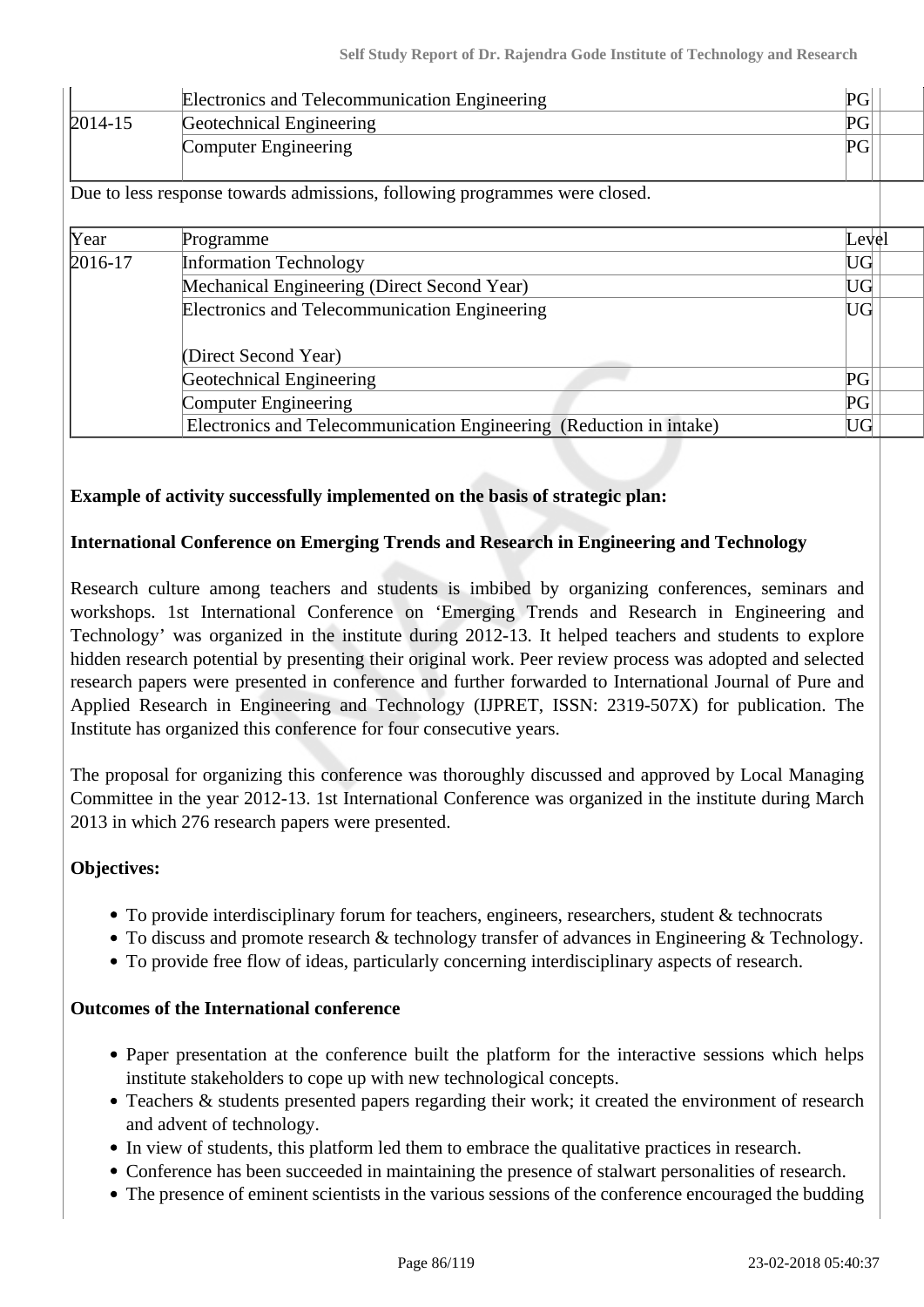researchers to fulfill the research ambitions of students and faculties.

The response to the conference in terms of research papers presented has been phenomenal every year. The successful organisation of the conference has been a boon for the teachers and students creating the interest in the area of research and consistency in their work. The interaction of researchers from various institutes must have helped to create a very positive impact on the scholars in future.

| <b>File Description</b>                                   | <b>Document</b>      |
|-----------------------------------------------------------|----------------------|
| Any additional information                                | <b>View Document</b> |
| Strategic Plan and deployment documents on the<br>website | <b>View Document</b> |
| Link for Additional Information                           | <b>View Document</b> |

# **6.2.2 Organizational structure of the institution including governing body, administrative setup, and functions of various bodies, service rules, procedures, recruitment, promotional policies as well as grievance redressal mechanism**

#### **Response:**

The college has a well framed internal organizational structure for decision making processes and their effectiveness. Local Managing Committee (LMC) is the apex body which decides academic and administrative policies. The administration of the Institute is managed by the following bodies.

**Local Management Committee**: The Local Management Committee is the Statutory Body, formed as per Section 85 of the Maharashtra Universities Act, 1994. The powers and duties of LMC are stated in the same. The LMC comprises elected representatives of teaching and non-teaching staff, Chairman, Secretary and a representative of Management and experts from various fields. This Committee can make recommendations for the improvement and up gradation of existing academic and extracurricular activities.

**The Principal** of the college heads both the academic as well as the administrative sections and is overall incharge of the college. The Principal looks after the day to day operations within the Institute. The Principal is involved in overlooking the implementation of the plans of the College through feedback from conveners, teaching and non-teaching staff.

**Head of Departments** are appointed to assist the Principal in effective functioning of the institute. The Heads of Departments ensure that the plans communicated to them by the Principal are implemented systematically.

**Academic support units** like central library and workshop support the academic programs. Other administrative support units in the college help in monitoring and facilitating several administrative functions and make administration open and transparent. The decentralization of power is evident from the structure.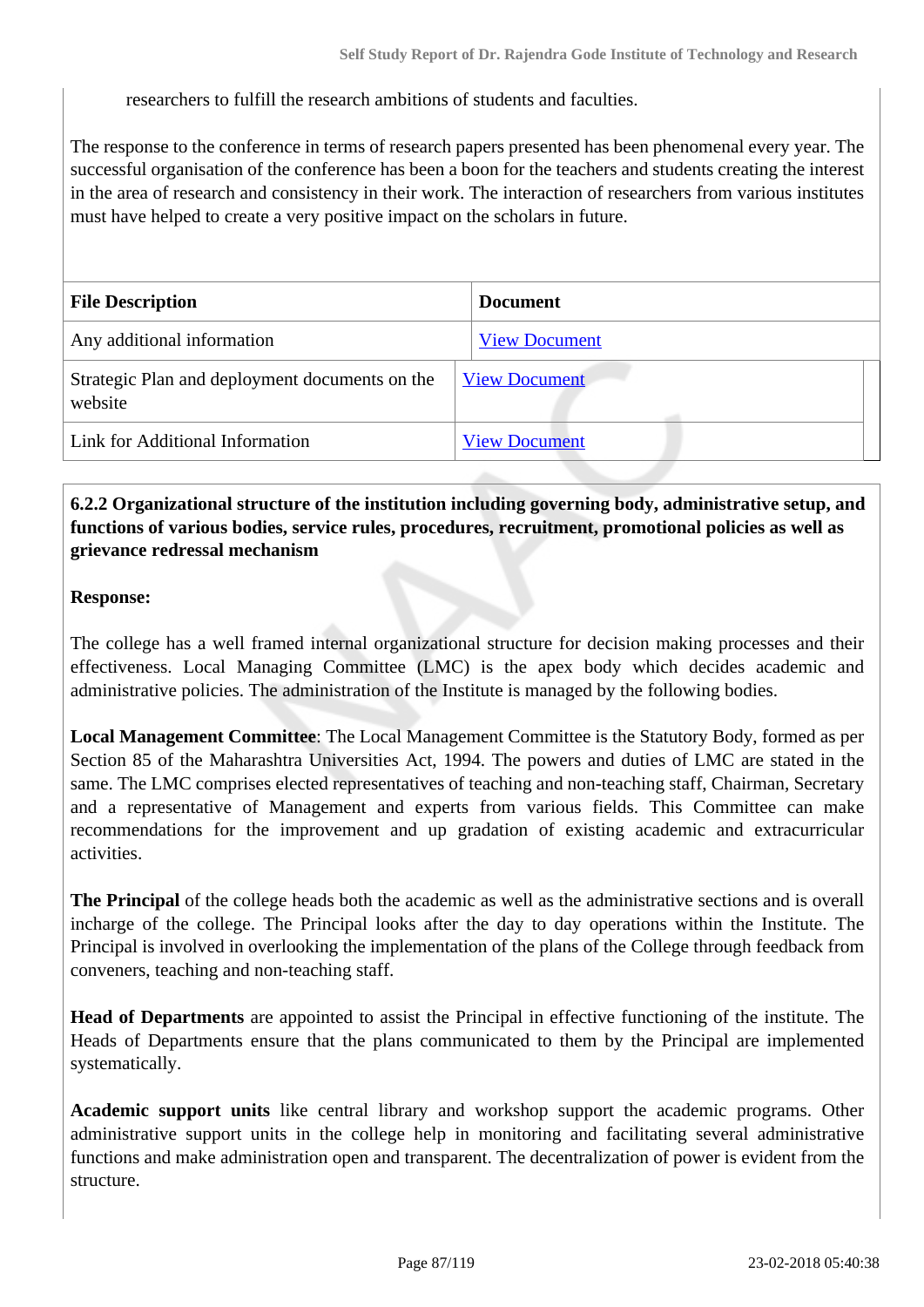**Committees for co-curricular and extra-curricular activities** The committees are formed at the beginning of the year and are assigned the tasks according to the institutional plans, for the co-curricular activities that enhance overall development of students.

## **Administrative Committees [Examinations, Admissions, Attendance, Library, etc.]**

For the smooth conduct of all administrative activities according to requirements of academic bodies and government rules, there are committees headed by senior faculty to guide the function.

#### **Grievances Redressal Mechanism**:

The institute has a distinct policy regarding the complaint redressal mechanism in various sections. Complaint boxes/ Suggestion boxes are available in the campus at various places. These boxes are opened by members of grievances redressal cell. The complaints or suggestions are categorized accordingly and submitted to the related sections.

The complaints received from students as well as staffs are dealt accordingly at the level of:

- Principal
- Head of Department
- Examination Cell
- Grievances redressal Cell
- Sexual Harassment Cell
- Anti-ragging Cell
- Committees constituted for resolving various issues.

As far as possible, the complaints are resolved quickly and the complainants are informed accordingly. If necessary, changes are made in rules to curb problems in future.

The Institute follows the Service rules, procedures, recruitment, and promotional policies as per the AICTE /DTE/ SGBAU guidelines.

| <b>File Description</b>    | <b>Document</b>      |  |
|----------------------------|----------------------|--|
| Any additional information | <b>View Document</b> |  |

 **6.2.3 Implementation of e-governance in areas of operation: 1.Planning and Development 2. Administration 3. Finance and Accounts 4. Student Admission and Support 5.Examination A. All 5 of the above**

- **B. Any 4 of the above**
- **C. Any 3 of the above**
- **D. Any 2 of the above**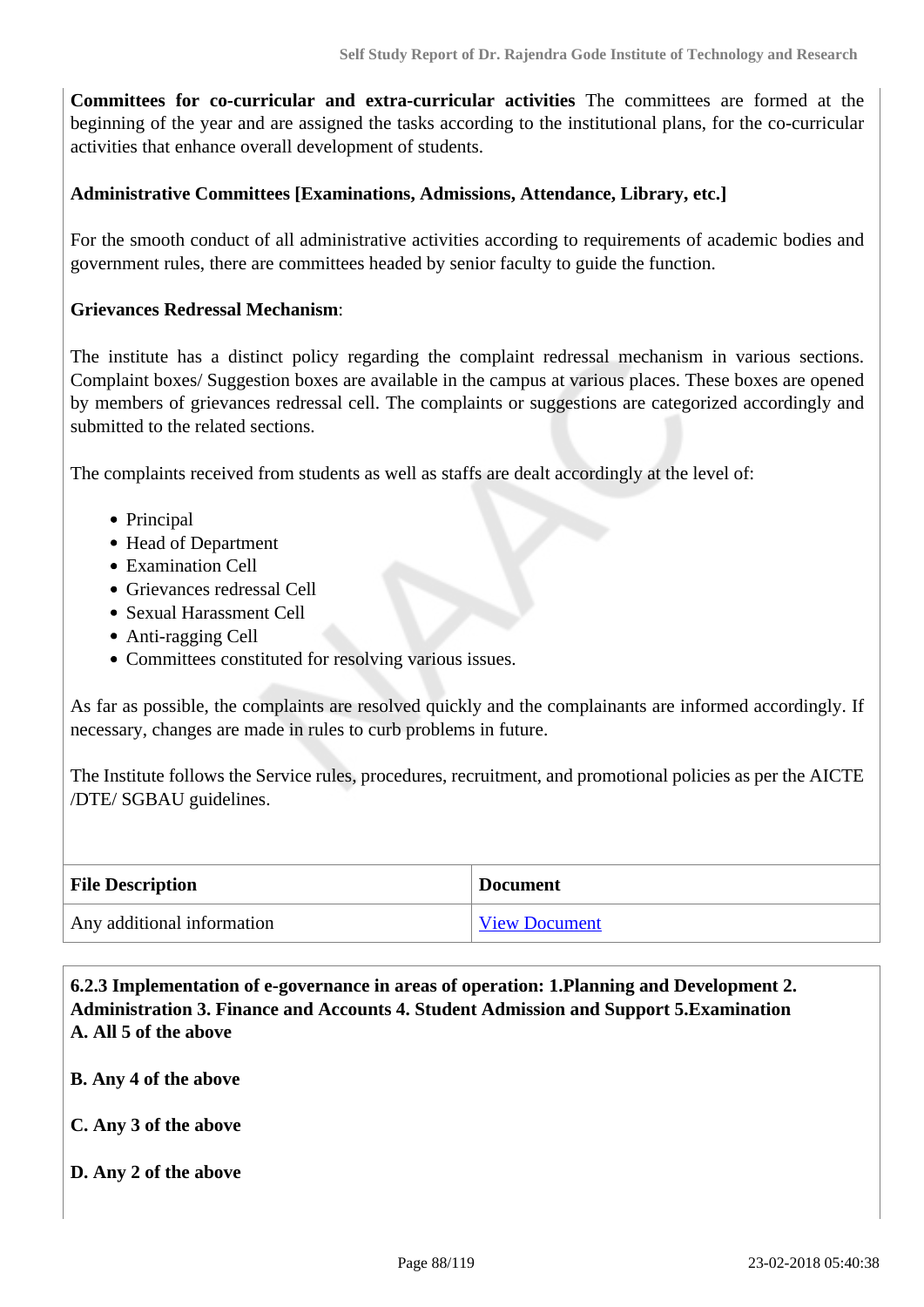| <b>Response:</b> E. Any 1 of the above                                                                             |                      |  |  |  |  |
|--------------------------------------------------------------------------------------------------------------------|----------------------|--|--|--|--|
| <b>File Description</b>                                                                                            | <b>Document</b>      |  |  |  |  |
| Screen shots of user interfaces                                                                                    | <b>View Document</b> |  |  |  |  |
| <b>ERP</b> Document                                                                                                | <b>View Document</b> |  |  |  |  |
| Details of implementation of e-governance in areas<br>of operation Planning and<br>Development, Administration etc | <b>View Document</b> |  |  |  |  |

# **6.2.4 Effectiveness of various bodies/cells/committees is evident through minutes of meetings and implementation of their resolutions**

#### **Response:**

The institution has constituted various committees for the smooth running of the institution. These committees collect data, analyze the same and prepare reports for management's review. The Principal monitors these committees and evaluate policies and plans of the institution. Further, the LMC meeting is organized once in a year to discuss the progress of the institution and take strategic decisions for further development. The policies and plans of the institution are discussed and updated based on the outcomes of these meetings.

## **Example of one activity successfully implemented:**

#### **Academic Monitoring Committee:**

In order to maintain strict adherence to academic policies of the institute, Academic monitoring committee is constituted in the institute.

The committee has its own objectives to be achieved. The functions of this committee are well monitored, documented and reviewed by conducting periodical meetings for imparting guidelines or necessary changes for improvements.

The in-charges in consultation with the committee members prepare a plan before the commencement of each semester. The committee meets monthly in the presence of the Head of the Institute to review/monitor various activities executed/to be executed.

One staff member from each department is designated as the Academic incharge. The role of the academic incharge is:

- To monitor the academic progress of students through their attendance and performance in the class tests
- To ensure that the syllabus coverage is as planned in the beginning of the semester.
- To conduct periodic feedback sessions for the students orally / in writing.
- To arrange remedial sessions for slow learners.
- To act as bridge between academic monitoring committee and the department.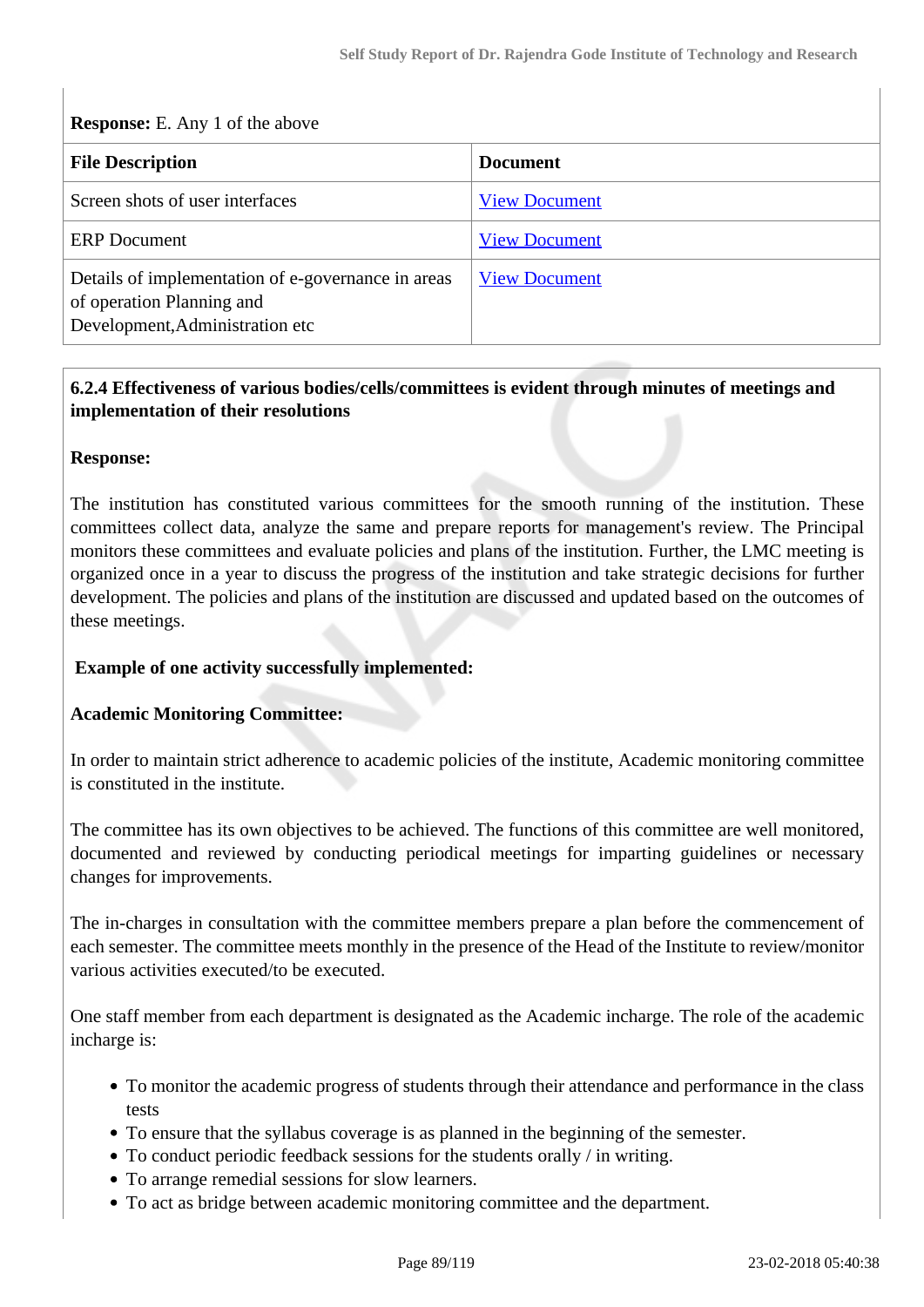Academic incharge from all departments report to Dean Academics, who reviews performance of students as well as staff members and reports the same to Principal.

Based on the inputs from Dean Academics and Principal, the heads of departments conduct regular meetings with the staff to review the activities. The proceedings of the meetings conducted for strategizing the effective implementation of guidelines are well documented. The minutes of meeting of the Academic monitoring committee are communicated to all staff members.

Dean visits each department periodically to ensure strict adherence to the policies.

Members of this committee monitor the instruction delivery on a regular basis so as to record the progress in theory classes and practical sessions. Students' attendance is monitored and corrective actions are taken if required by informing the parents. Feedback is taken from the students with regards to conduction of lectures and practical sessions. This feedback is conveyed to faculty for necessary action so as to improve the teaching learning process

# **6.3 Faculty Empowerment Strategies**

# **6.3.1 The institution has effective welfare measures for teaching and non-teaching staff**

## **Response:**

Following welfare schemes are available for teaching and non-teaching staff associated with the institute.

- Partially supported Mediclaim Facility
- Paid Maternity leave.
- Permission to leave early (2Hrs) for ladies staff members whose children are below one year.
- Need based training programmes are arranged by the institute for the faculties.
- Faculty members are encouraged and permitted to attend STTP/Seminars/Workshops/ Conferences conducted at different institutions.
- ATM facility in the campus
- Provision for provident fund and Gratuity.
- Recreational facilities
- Annual free Medical checkup is organized for teaching & non-teaching Staff.

| Welfare measures               |         |             |             |                                          |             |  |  |
|--------------------------------|---------|-------------|-------------|------------------------------------------|-------------|--|--|
|                                | 2012-13 | $2013 - 14$ | $2014 - 15$ | $2015 - 16$                              | $2016 - 1'$ |  |  |
| Provident Fund                 | 100     | 100         | 100         | 100                                      | 100         |  |  |
| Causal Leave                   | 100     | 100         | 100         | 100                                      | 100         |  |  |
| Gratuity                       |         |             | 15.38       | 17.77                                    | 18.08       |  |  |
| Free Medical Check-up Facility | 100     | 100         | 100         | 100                                      | 100         |  |  |
|                                |         |             |             | Percentage of Employee Availing Benefits |             |  |  |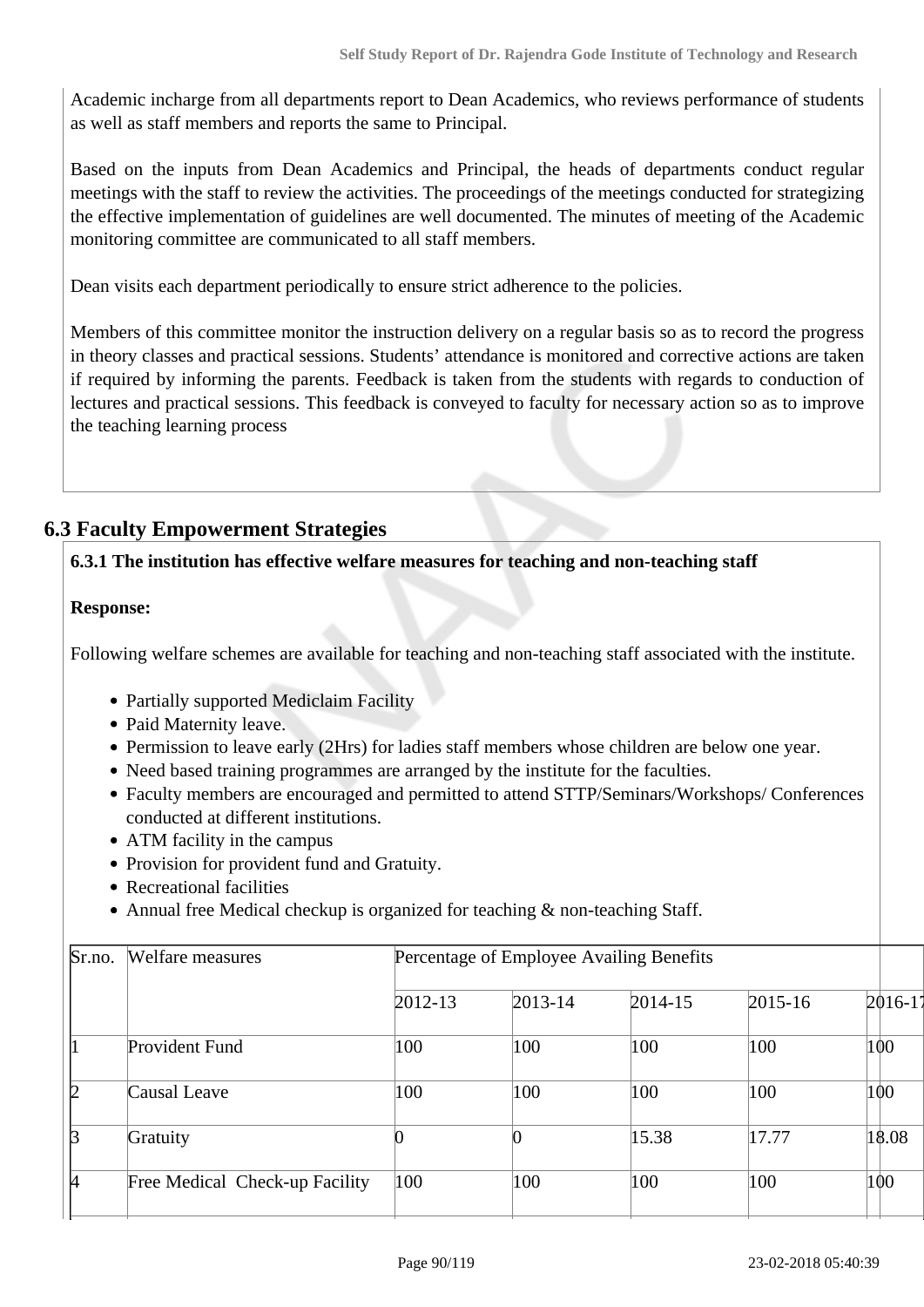| $\mathfrak b$   | <b>Fess Concession</b>                                            |     | 0.91  | 0.96  | 1.11  |       |
|-----------------|-------------------------------------------------------------------|-----|-------|-------|-------|-------|
| $\vert 6 \vert$ | (Partially <sup>1.08</sup><br>Facility<br>Mediclaim<br>Supported) |     | 1.81  | 1.90  | 3.33  | 5.31  |
| l7              | On -Duty facility for pursuing 8.69<br>research activities        |     | 6.36  | 8.65  | 10    | 8.51  |
| $\vert$ 8       | On-Duty Facility for attending 15.22<br>workshops/STTP etc.       |     | 13.64 | 15.38 | 36.67 | 45.74 |
| $\vert$ 9       | Maternity leave with salary                                       |     |       | 1.92  | 1.11  |       |
| $ 10\rangle$    | ATM facility in the campus                                        | 100 | 100   | 100   | 100   | 100   |
| 11              | <b>Recreational Facilities</b>                                    | 100 | 100   | 100   | 100   | 100   |

# **6.3.2 Average percentage of teachers provided with financial support to attend conferences/workshops and towards membership fee of professional bodies during the last five years**

# **Response:** 20.55

6.3.2.1 Number of teachers provided with financial support to attend conferences / workshops and towards membership fee of professional bodies year wise during the last five years

| 2016-17 | 2015-16 | 2014-15 | 2013-14      | 2012-13 |
|---------|---------|---------|--------------|---------|
| 24      | 29      | 26      | $\sim$<br>∠∠ | ν       |

| <b>File Description</b>                                                                                                    | <b>Document</b>      |
|----------------------------------------------------------------------------------------------------------------------------|----------------------|
| Details of teachers provided with financial support<br>to attend conferences, workshops etc. during the last<br>five years | <b>View Document</b> |

# **6.3.3 Average number of professional development /administrative training programs organized by the institution for teaching and non teaching staff during the last five years**

## **Response:** 6

6.3.3.1 Total number of professional development / administrative training programs organized by the Institution for teaching and non teaching staff year wise during the last five years

| 2016-17 | 2015-16 | 2014-15 | 2013-14 | 2012-13 |
|---------|---------|---------|---------|---------|
|         |         |         |         | v       |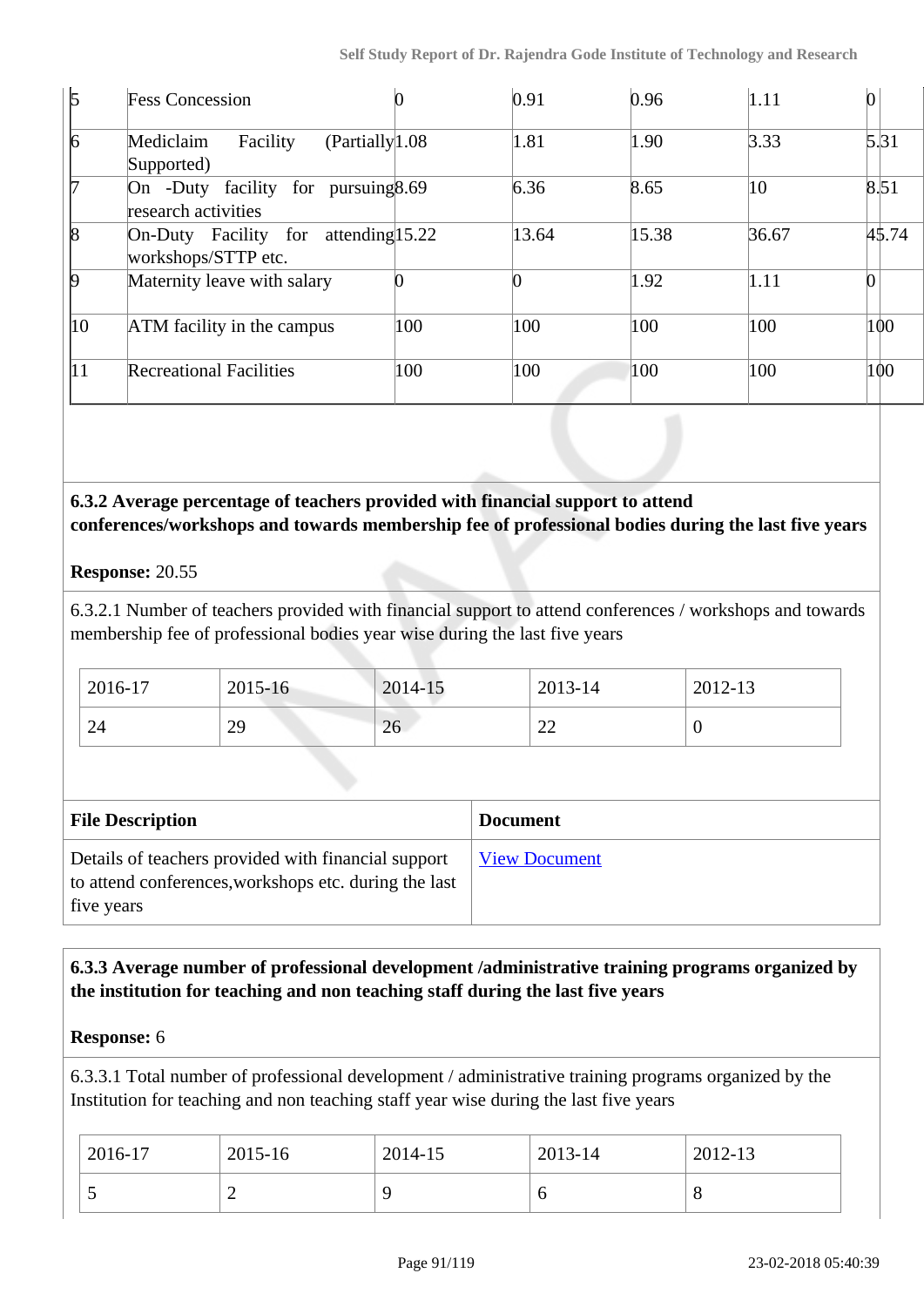| <b>File Description</b>                                                                                                                                              | <b>Document</b> |
|----------------------------------------------------------------------------------------------------------------------------------------------------------------------|-----------------|
| Details of professional development / administrative   <u>View Document</u><br>training programs organized by the Institution for<br>teaching and non teaching staff |                 |

# **6.3.4 Average percentage of teachers attending professional development programmes viz., Orientation Programme, Refresher Course, Short Term Course, Faculty Development Programme during the last five years**

# **Response:** 25.11

6.3.4.1 Total number of teachers attending professional development programs, viz., Orientation Program, Refresher Course, Short Term Course, Faculty Development Programs year wise during the last five years

| 2016-17 | 2015-16      | 2014-15 | 2013-14 | 2012-13          |
|---------|--------------|---------|---------|------------------|
| 43      | $\cap$<br>υJ | 16      | ⊥ J     | $1 \Omega$<br>IJ |

| <b>File Description</b>                                                                       | <b>Document</b>      |
|-----------------------------------------------------------------------------------------------|----------------------|
| <b>IQAC</b> report summary                                                                    | <b>View Document</b> |
| Details of teachers attending professional<br>development programs during the last five years | <b>View Document</b> |

# **6.3.5 Institution has Performance Appraisal System for teaching and non-teaching staff**

## **Response:**

Institute has performance appraisal system to recognize the efforts taken by staff. Performance appraisal helps to upgrade the faculty to higher roles and Responsibilities. A format for annual appraisal has been created. Standard self-performance appraisal format is filled by individuals and submitted to the Principal through the Head of Department at the end of academic year. The performance of faculty is analyzed through the details provided by them in the self appraisal form. The data is collected and analyzed qualitatively and quantitatively for the performance of staff towards key indicators like:

- Academic background
- Courses/STTP attended during the year.
- Academic performance information
- Teaching, learning and evaluation related activities
- Co- curricular, extension, professional development related activities
- Research publications and academic contributions.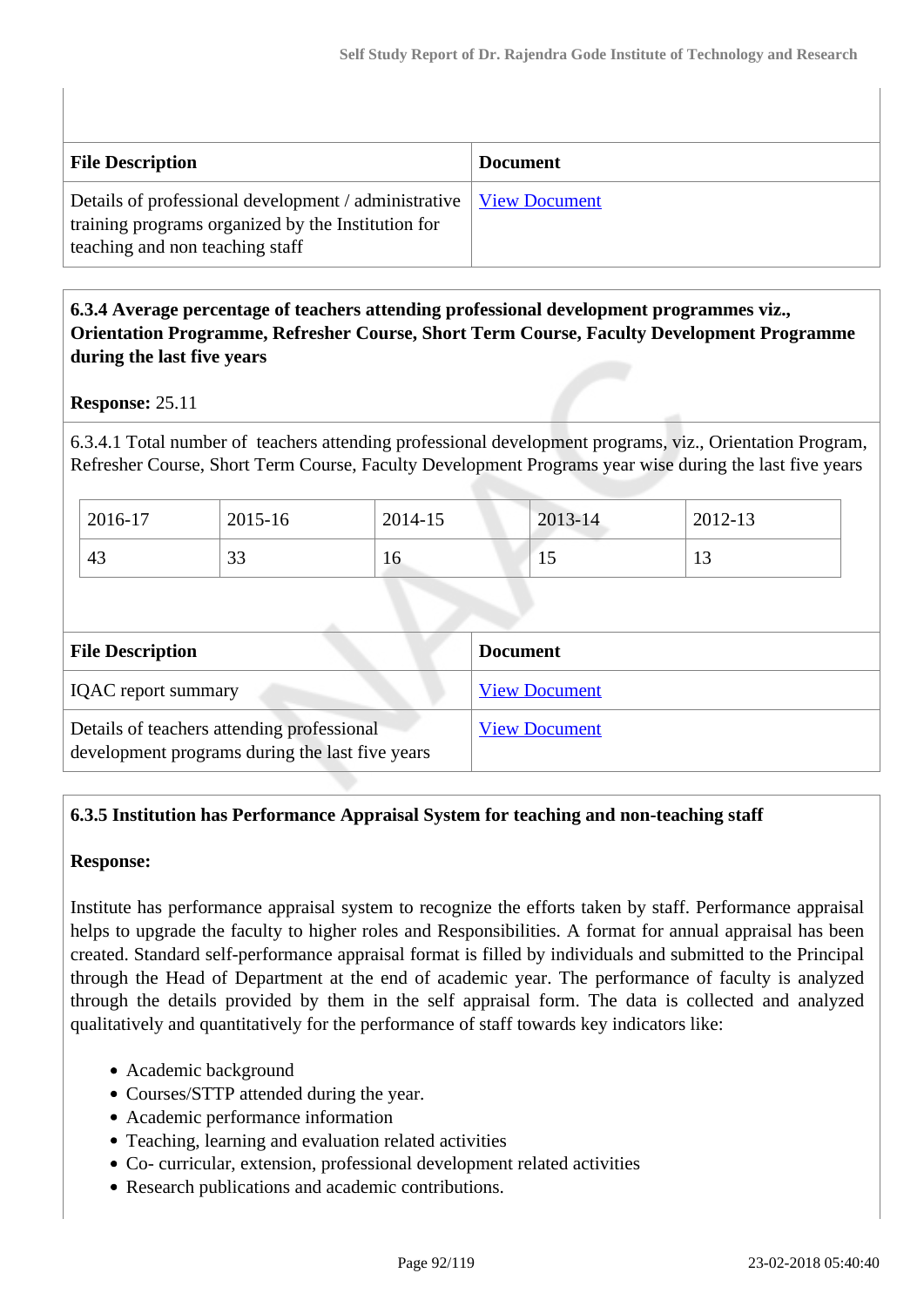• Other relevant information.

The head of departments reports the contribution and performance of the staff members in various activities. The feedback of students towards the subject teachers are also taken into consideration.

Self appraisal by staff members and the remarks of the HoD are then submitted to Principal who reviews the appraisal forms. Staff members' performance is discussed and opportunities are created to improve the same. Appraisal is reviewed based on the performance. Suitable appreciation is given to the deserving ones by the management.

# **6.4 Financial Management and Resource Mobilization**

# **6.4.1 Institution conducts internal and external financial audits regularly**

#### **Response:**

The accounts and procedures of internal control of finance are carried out by the head of the accounts team on a day to day basis and annual audit is done by the statutory auditor.

The audit of accounts and submission of income tax returns are being carried out regularly for each year. No objections are raised as the institution follows a good system of internal controls like calling quotations, comparison of rates, preparation of purchase order etc., and approvals at every stage of such implementation and due verification of goods and services that are obtained after delivery or completion of works. No expenses are incurred without proper approval or sanction by the head of the institution or HoDs of various departments.

The College has a mechanism for internal and external audit. The details are as given below:

# **Internal Audit:**

Internal audit is carried out by the appointed internal auditors from parent society IBSS Buldana. Quarterly audits are carried out by internal auditor team. Discrepancies, if any, are informed by the internal auditors to the Principal. Otherwise information is submitted to the Chairman of IBSS.

## **External Audit**:

An external auditor is appointed by the college which performs an audit of the financial statements of the college. The financial records of the College are audited after the end of each fiscal year and are certified.

The list of all internal and external financial audits has been given in the following table. No major or minor objections have been raised by the auditors whatsoever during any audit.

List of various financial audits conducted during last five years:

| Fiscal year | <b>Internal Audits</b> | <b>External Audit</b> |
|-------------|------------------------|-----------------------|
| $2012 - 13$ | Quarterly Audit-June   | Annual Audit          |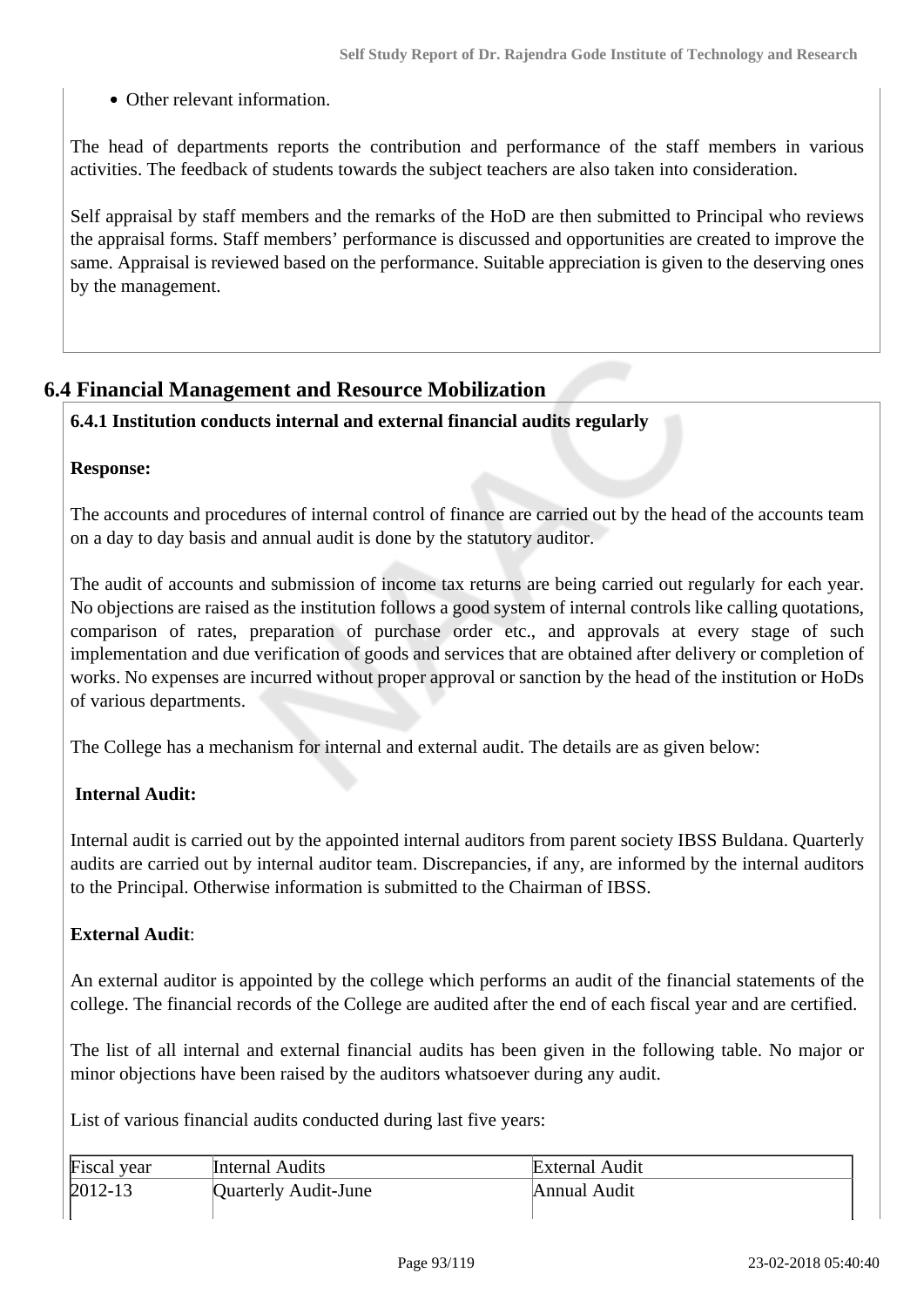|         | Quarterly Audit-September    |                     |  |
|---------|------------------------------|---------------------|--|
|         | QuarterlyAudit-December      |                     |  |
|         | <b>Quarterly Audit-March</b> |                     |  |
| 2013-14 | Quarterly Audit-June         | Annual Audit        |  |
|         | Quarterly Audit-September    |                     |  |
|         | QuarterlyAudit-December      |                     |  |
|         | Quarterly Audit-March        |                     |  |
| 2014-15 | Quarterly Audit-June         | <b>Annual Audit</b> |  |
|         | Quarterly Audit-September    |                     |  |
|         | QuarterlyAudit-December      |                     |  |
|         | <b>Quarterly Audit-March</b> |                     |  |
| 2015-16 | Quarterly Audit-June         | Annual Audit        |  |
|         | Quarterly Audit-September    |                     |  |
|         | QuarterlyAudit-December      |                     |  |
|         | <b>Quarterly Audit-March</b> |                     |  |
| 2016-17 | Quarterly Audit-June         | Annual Audit        |  |
|         | Quarterly Audit-September    |                     |  |
|         | QuarterlyAudit-December      |                     |  |
|         | Quarterly Audit-March        |                     |  |

# **6.4.2 Funds / Grants received from non-government bodies, individuals, Philanthropists during the last five years (not covered in Criterion III)**

**Response:** 0.52

6.4.2.1 Total Grants received from non-government bodies, individuals, philanthropists year wise during the last five years (INR in Lakhs)

| 2016-17 | 2015-16 | 2014-15 | 2013-14 | 2012-13    |
|---------|---------|---------|---------|------------|
| 0.07    | 0.35    | 0.1     | ◡       | $\epsilon$ |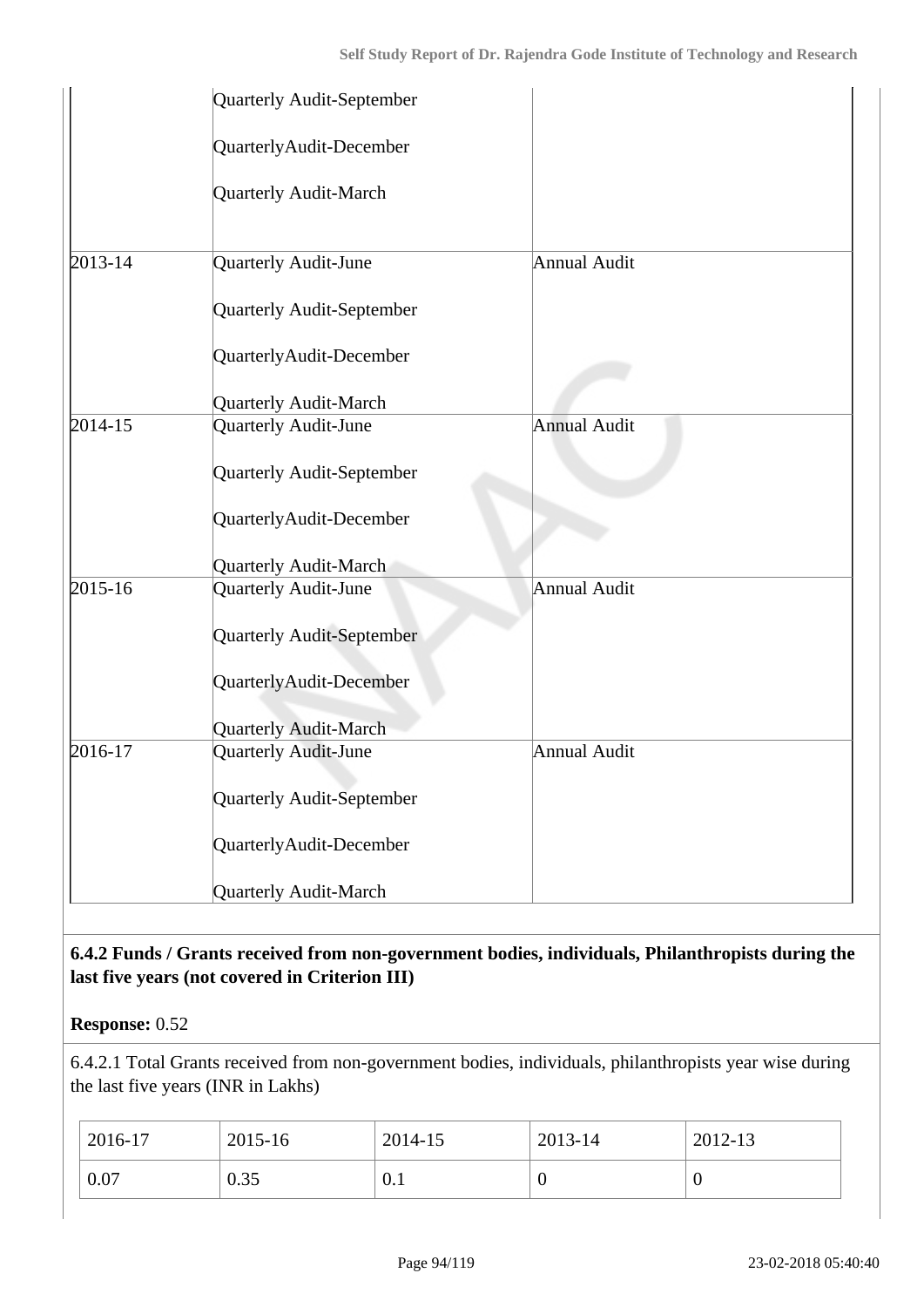| <b>File Description</b>                                                                      | <b>Document</b>      |
|----------------------------------------------------------------------------------------------|----------------------|
| Annual statements of accounts                                                                | <b>View Document</b> |
| Details of Funds / Grants received from non-<br>government bodies during the last five years | <b>View Document</b> |

## **6.4.3 Institutional strategies for mobilisation of funds and the optimal utilisation of resources**

#### **Response:**

- The college has a well formulated financial policy which ensures effective and optimal utilization of finances for the purpose of :
- Academic
- Research & Innovations
- Administrative
- Development

which help ultimately in realizing the institute's vision and mission.

- In the beginning of every academic year, the budget is prepared by all departments in the prescribed format as per the circular issued by the Principal.
- In these Budgets, provision is made for the procurement of Latest Equipments, Books, Journals, Research and Innovation activities, Infrastructure, administrative and maintenance expenses.
- These Departmental budgets are then discussed with the Principal in the budget sanction meeting.
- For ensuring efficient mobilisation of funds and optimal utilisation of resources the Principal and the concerned Head of Departments discuss the submitted requirements and decide the priorities as per the needs while allocating financial resources for various purposes. Then this budget is sent to the LMC for approval.
- The budget is reviewed by the local management committee and approved after necessary changes.
- A Purchase Committee (comprising of Principal, Concerned Head of Departments) monitors the purchase as per the sanctioned budget.
- Concerned Head of Departments, Training & Placement Officer, Librarian, Director of Physical Education ensure that suitable equipment with the right specifications are procured at competitive, optimal prices.
- Budget utilisation is periodically reviewed by the Principal and corrective measures are taken, if required.
- Institute has made the necessary provisions in the books of accounts towards efficient mobilisation of funds and optimal utilisation of resources for each academic year.
- Fixed Deposits, Various current and savings accounts, are kept reserved for various expenditures.
- Financial audits are conducted by a chartered accountant every financial year to verify the compliance with established processes.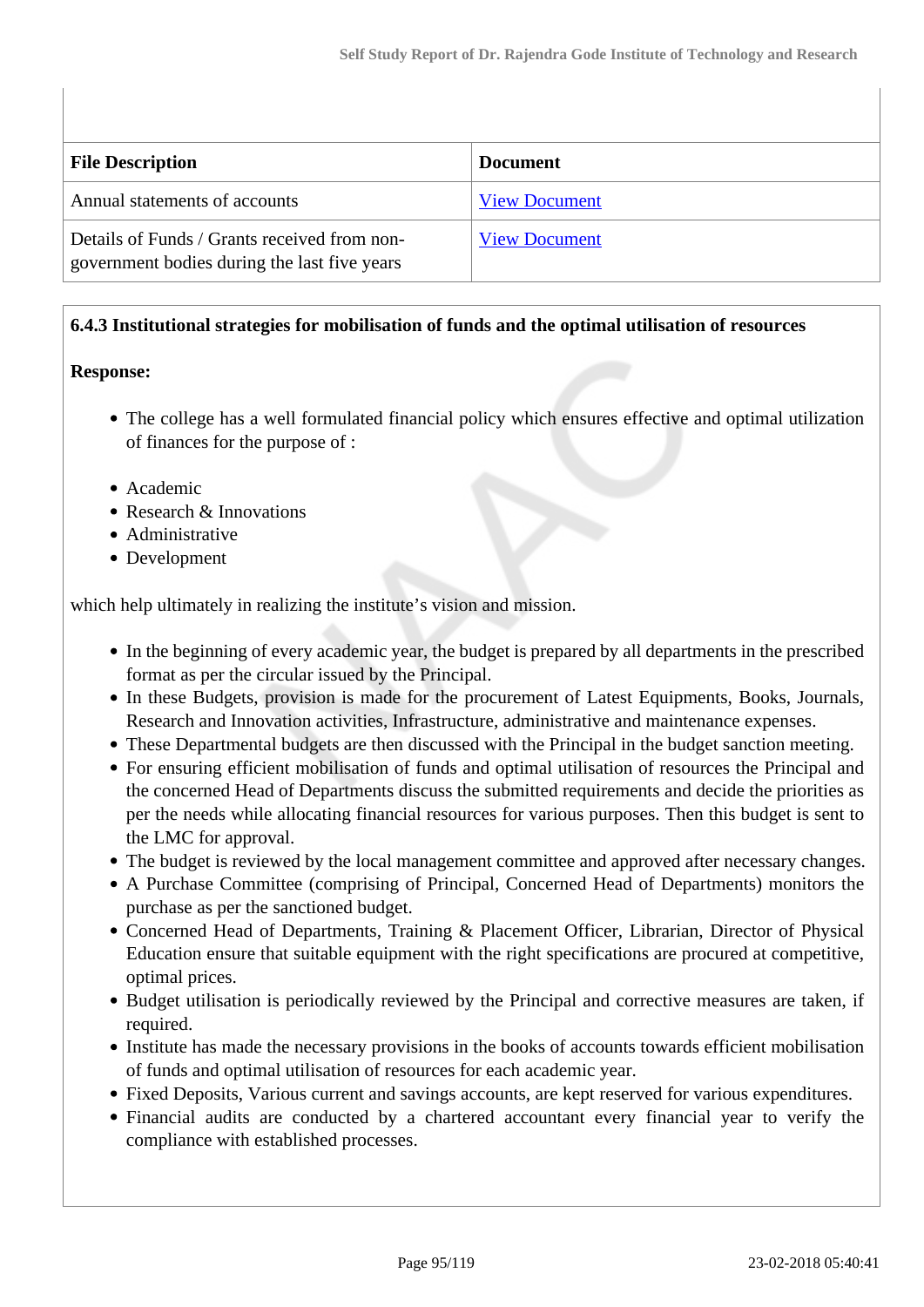# **6.5 Internal Quality Assurance System**

 **6.5.1 Internal Quality Assurance Cell (IQAC) has contributed significantly for institutionalizing the quality assurance strategies and processes**

**Response:** 

# **BEST PRACTICE-1**

#### **Title - E-dazzled- National Technical Festival**

The E-dazzled Technical Festival is a platform for the budding engineers to explore ones abilities and dazzles/expose it in front of others. This E-dazzled Technical festival bouquet of technical events, to explore the employability potential of the students.

#### **Objectives**

- 1.To provide the platform for the students to explore technical abilities.
- 2.To encourage the interaction with students and teachers from other institutes.
- 3.To improve presentation skill.
- 4.To inculcate qualities like leadership, punctuality, self-confidence and team spirit, problem solving skill, building of self-esteem amongst the students.

#### **Context**

Co-curricular activities are equally important for upgrading the knowledge of current advances in technology beyond curriculum, for bridging the gap between academia and industry.

#### **Practice:**

The "E-dazzled" National Technical Festival organized every year wherein various events like technical Project competition, Model Exhibition, Auto Cad based design competetions , Setu Rachana (bridge models), Robo Race, Robowar, Contraption, Poster and technical Paper presentation and various other technical and entertaining events are included.

#### **Evidence of Success:**

It is evident that the success is noticed from the participation of huge number of students in every event mentioned above.

#### **Problems encountered & Resources required**

1.The participation of outstation students may be increased if accommodation facility is provided within campus.

## **BEST PRACTICE-2**

# **Industry based Projects for Final year Students**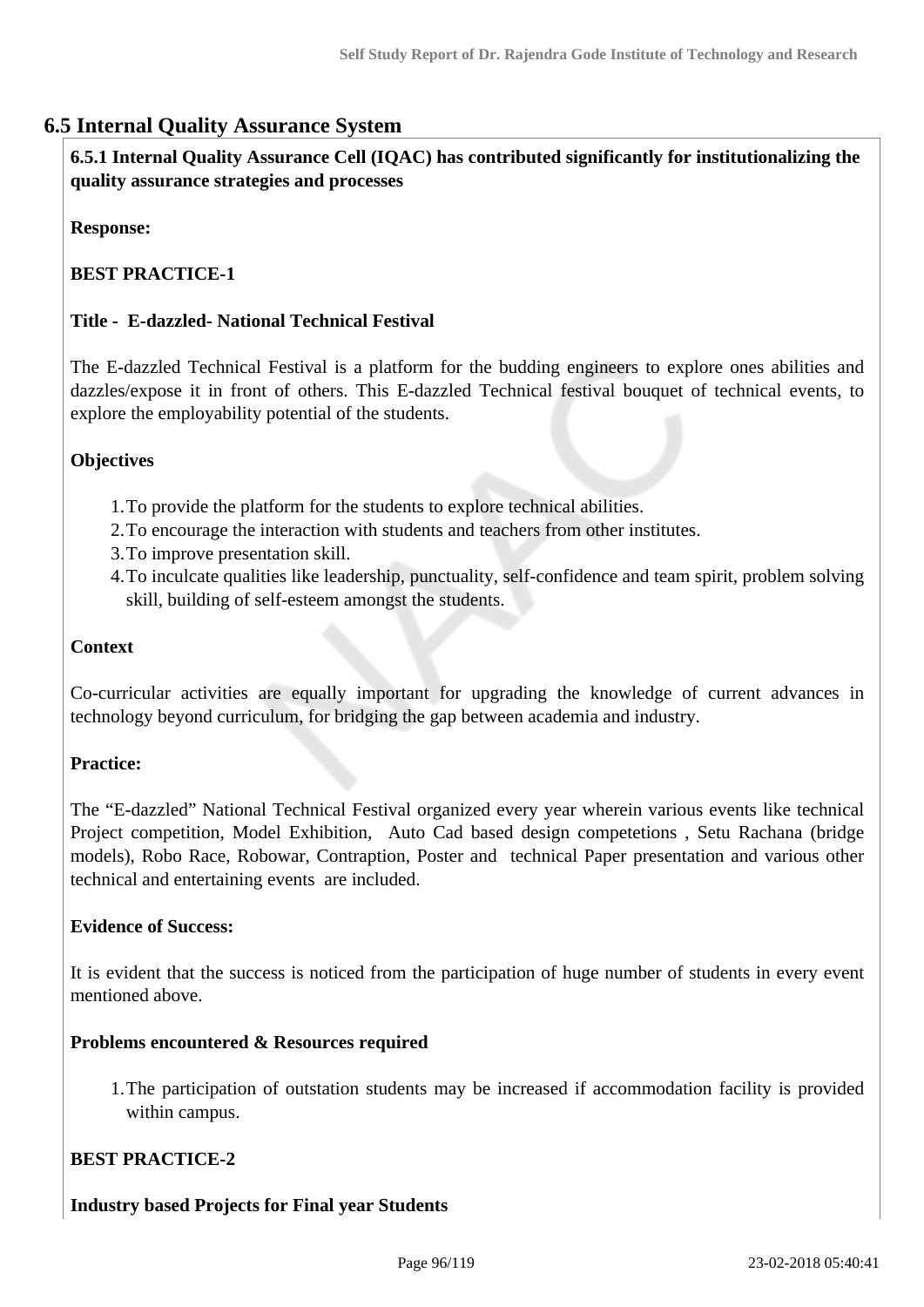As a part of curriculum, the final year students have to complete project work in final semester.

# **Objectives-**

The objectives behind industry based sponsored projects summarized as:

- To familiarize students with the work culture of industry.
- To explore the possibility of finding solution to real time problems in industry.
- To learn the process design and selection of tools, equipments and softwares .

## **Context –**

Transformation of theoretical knowledge into practical implementation for possible solutions to real time industrial problems.

#### **Practice –**

The real time problems are identified within industry under the guidance of teacher guide in institute and technical expert from the same industry. The whole team analyses the problem and tries to provide feasible solution. Industry issues letter of intent and completion for the successful implementation.

#### **Evidence of success –**

- Industry institute interaction is enhanced due to frequent visits of teacher guide and projectees to the industries.
- Industry offered technical sponsorship to most of the project batches.
- The letter of intent is received by the project batches.

## **Problems encountered & Resources required**

Curriculum of the affiliating university does not involve the compulsory internships and projects thereof. Further, there is limited availability of diversified industries in the nearby vicinity.

 **6.5.2 The institution reviews its teaching learning process, structures & methodologies of operations and learning outcomes at periodic intervals through IQAC set up as per norms**

#### **Response:**

The Institute follows standard practices for enhancing teaching-learning process. Earlier, the effectiveness of the teaching- learning process was monitored by the Academic monitoring committee comprising of academic coordinators from all departments. The IQAC was established in the year 2016-17 for quality assessment. IQAC makes assessments periodically and stimulates the academic environment for enhancement of quality of teaching-learning process. The decisions are taken by IQAC for adoption of new teaching methodology to improve learning process.

Contribution of IQAC in the improvement of teaching-learning process as follows: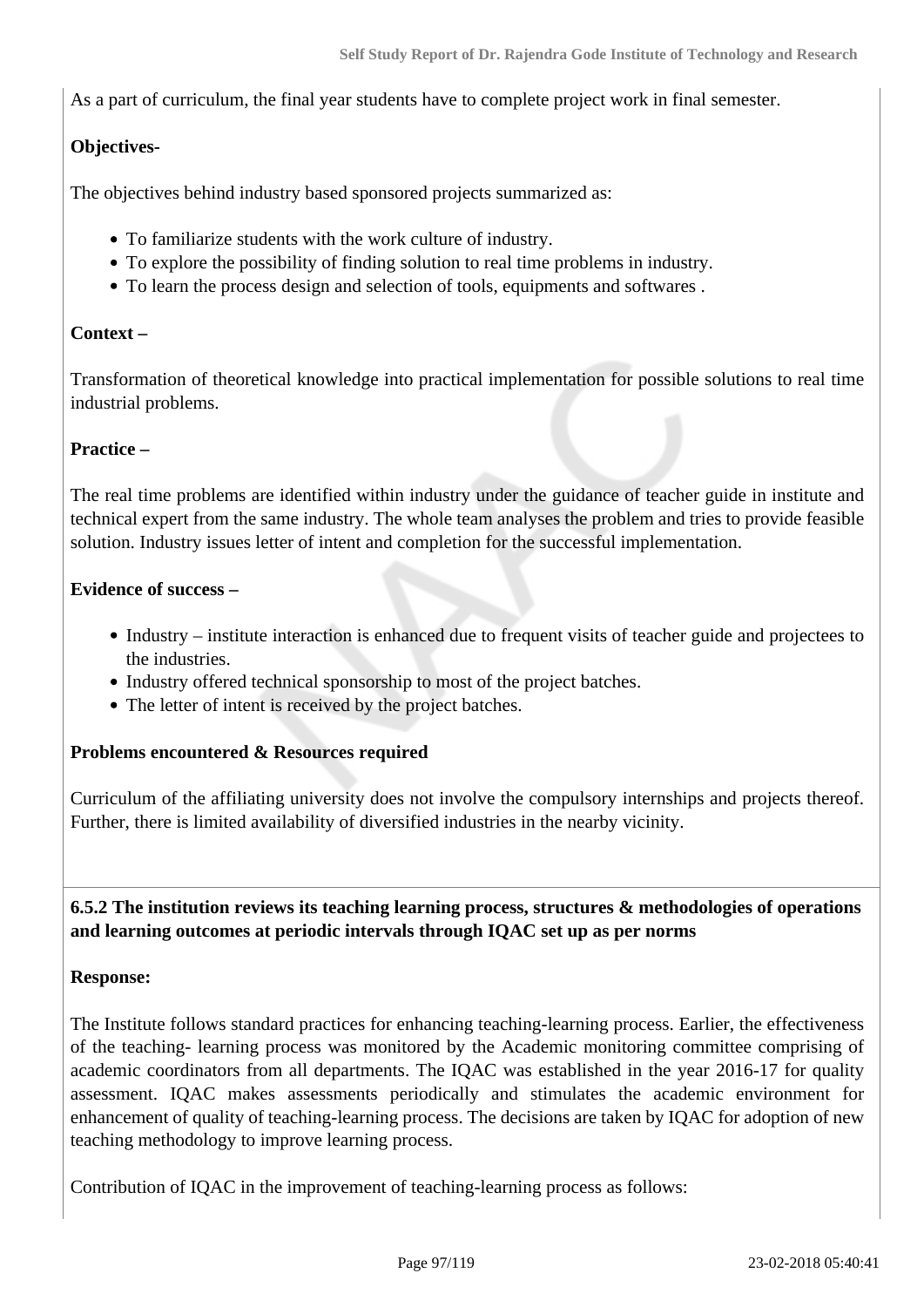1. Regular monitoring of teaching classes.

2. Suggesting innovative teaching methods to enhance the understanding of students.

3. Facilitating the creation of a learner-centric environment

4. Coordinating quality-related activities, including adoption and dissemination of best practices.

5. Arrangement for feedback response from students, parents and other stakeholders on quality-related institutional processes

6. Documentation of the various programmes/activities leading to quality improvement.

# **Two examples of institutional reviews and implementation of teaching learning reforms facilitated by the IQAC**

#### **1. Remedial measures for slow learners:**

- Through various available assessment tools like sessional examinations, Lab viva session, interaction during the lecture, etc. slow learners among the students are identified.
- These students discuss personally with the faculty during library / seminar hour/evening stay back/Saturday.
- These students are arranged to occupy the front benches so that they become more attentive during the classes and their involvement can be effectively monitored.
- Special Assignments, question banks, university question papers of previous examinations are given for solving.
- Students are encouraged to formulate small study groups wherein few fast learners are involved with the slow learners. So that the students can discuss the difficulties among themselves easily.
- Subject teachers and guardian teachers arrange personal counseling sessions with the slow learners.
- Such students are encouraged to use the library frequently.

## 1.**Promoting student centric methods**

#### **Experiential learning.**

- Industrial visits are organized for the students to gain practical knowledge about the functioning which gives a way to broad thinking.
- Real time, society based and industry sponsored projects are allocated to the final year students.
- Students are rewarded for their best and outstanding performance in project, research and other relevant areas.
- Institute organizes the project competitions so that students can demonstrate the outcome of their experiential learning.
- Students are encouraged to submit their project proposals for various funding agencies under the guidance of a faculty member.
- Every year, 20% experiments have been changed from the total experiments allotted by the University for each Subject's Practical.

## **Participative learning.**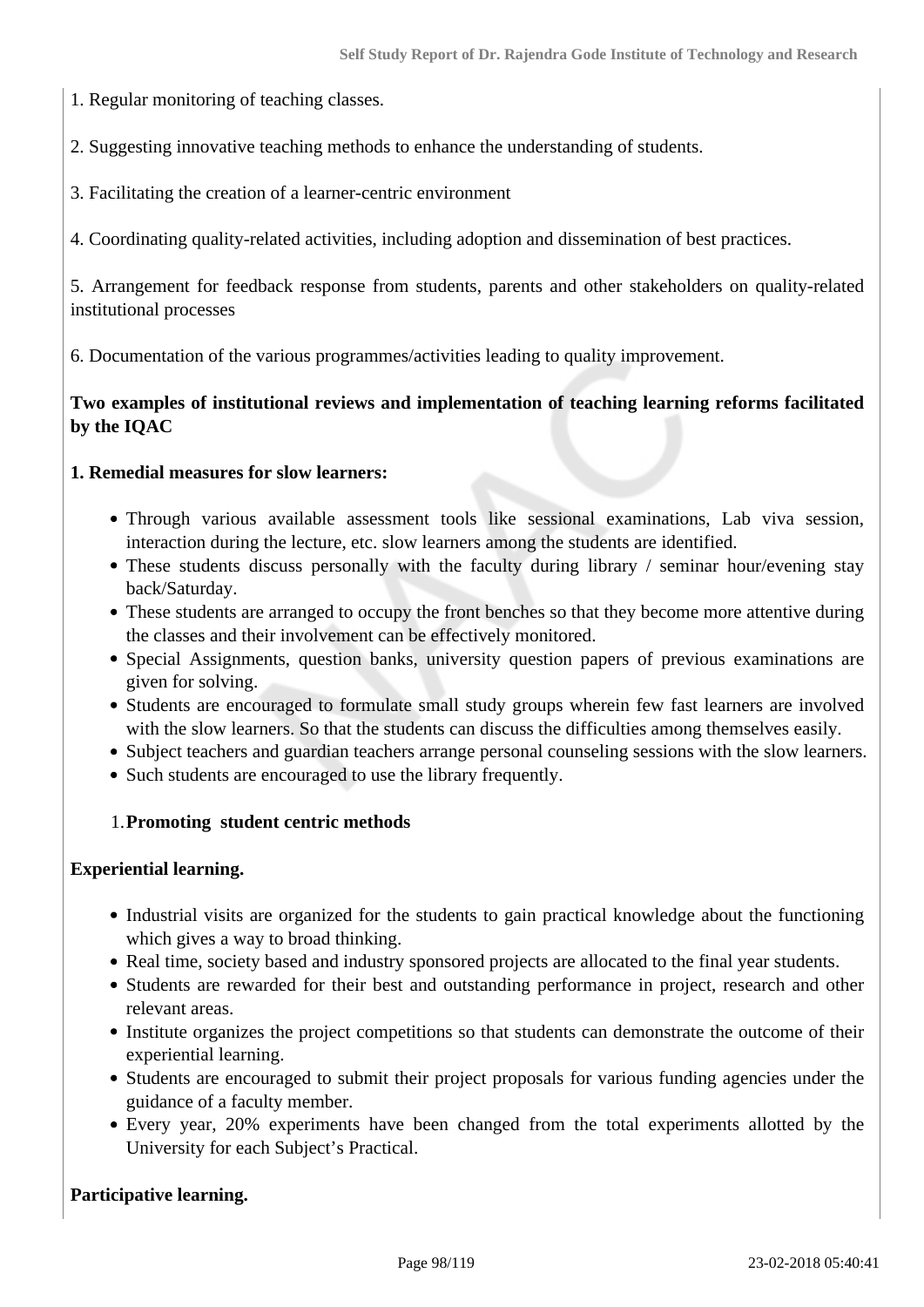- Learning is made more proactive by making students more participative in the class-room activities through seminars, group discussions, power point presentations and quizzes.
- The student delivers a lecture in classroom on a pre-assigned topic and initiates a discussion amongst the present students providing opportunities for participative learning.
- Students are encouraged to participate in paper presentation in various national and international conferences and journals.
- Students are also motivated to participate in National level Technical festival "E-dazzeled" organized by institute.

#### **Problem solving methodologies**

- Students are encouraged to use problem solving method such as brainstorming. Brainstorming is a process for generating creative ideas and solutions through intensive and freewheeling group discussion.
- Tutorials are given to the students for the design and analysis based subjects.
- Assignments are given to the students to enhance writing skills in examinations.

#### **6.5.3 Average number of quality initiatives by IQAC for promoting quality culture per year**

**Response:** 9.2

6.5.3.1 Number of quality initiatives by IQAC for promoting quality year-wise for the last five years

| 2016-17 | 2015-16 | 2014-15    | 2013-14 | 2012-13 |
|---------|---------|------------|---------|---------|
| 10      |         | $1 \omega$ |         |         |

| <b>File Description</b>                                                         | <b>Document</b>      |
|---------------------------------------------------------------------------------|----------------------|
| Number of quality initiatives by IQAC per year for<br>promoting quality culture | <b>View Document</b> |
| Any additional information                                                      | <b>View Document</b> |

#### **6.5.4 Quality assurance initiatives of the institution include:**

- **1.Regular meeting of Internal Quality Assurance Cell (IQAC); timely submission of Annual Quality Assurance Report (AQAR) to NAAC; Feedback collected, analysed and used for improvements**
- **2.Academic Administrative Audit (AAA) and initiation of follow up action**
- **3.Participation in NIRF**
- **4.ISO Certification**
- **5.NBA or any other quality audit**

**A. Any 4 of the above**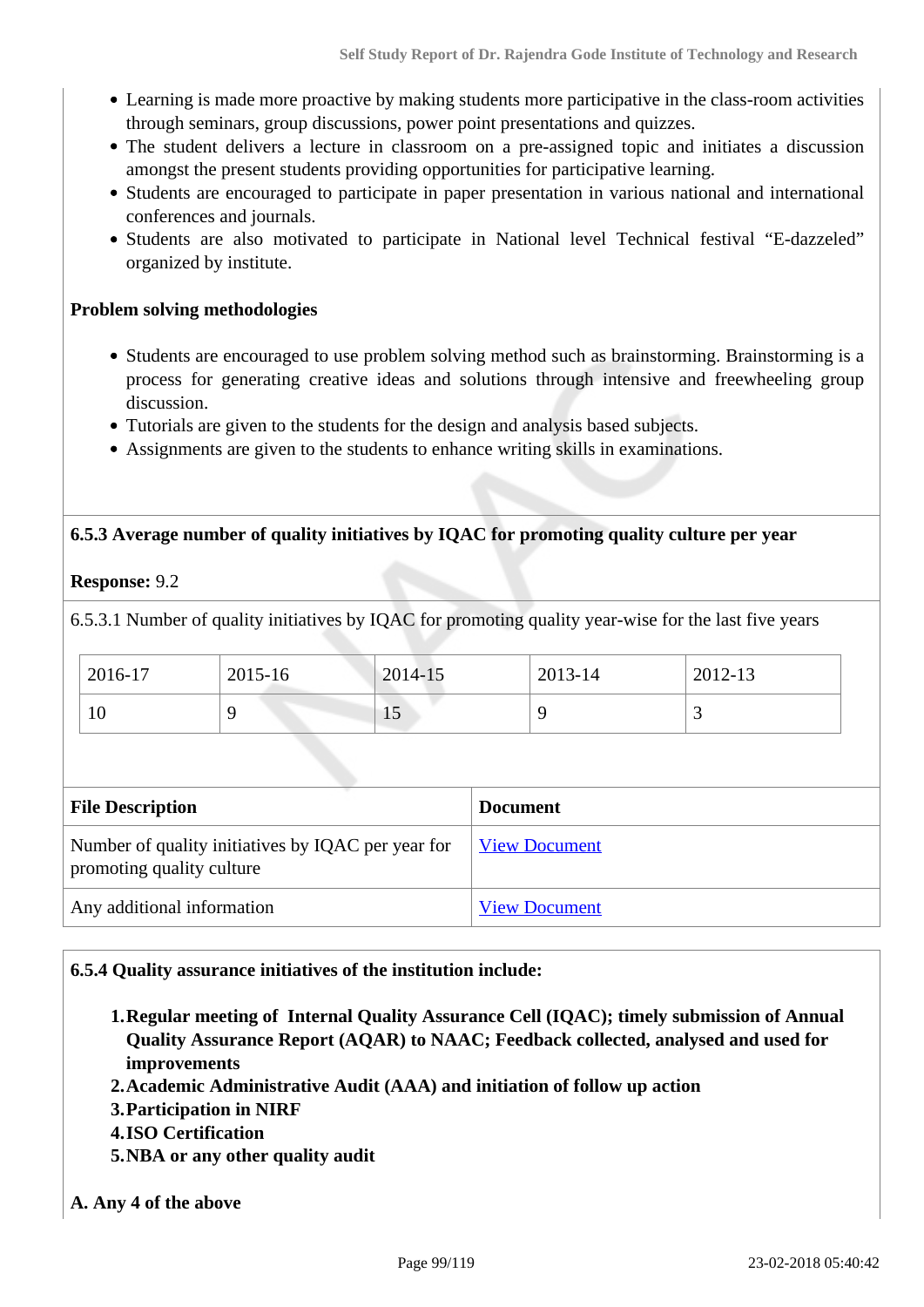| C. Any 2 of the above                                                                                                                           |                                                                                                                                                                                                                                                                                                                                |
|-------------------------------------------------------------------------------------------------------------------------------------------------|--------------------------------------------------------------------------------------------------------------------------------------------------------------------------------------------------------------------------------------------------------------------------------------------------------------------------------|
| D. Any 1 of the above                                                                                                                           |                                                                                                                                                                                                                                                                                                                                |
| <b>Response:</b> D. Any 1 of the above                                                                                                          |                                                                                                                                                                                                                                                                                                                                |
| <b>File Description</b>                                                                                                                         | <b>Document</b>                                                                                                                                                                                                                                                                                                                |
| Details of Quality assurance initiatives of the<br>institution                                                                                  | <b>View Document</b>                                                                                                                                                                                                                                                                                                           |
| Annual reports of institution                                                                                                                   | <b>View Document</b>                                                                                                                                                                                                                                                                                                           |
|                                                                                                                                                 | Institute strives to develop a quality system for conscious and consistent action to improve the standards in<br>academic as well as administrative performance which are complimentary to each other. Efforts have been<br>taken to promote measures for quality improvement in both these domains. To serve these objectives |
| institute has implemented various quality enhancement initiatives during the last five years as:<br><b>Academic Initiatives</b><br><b>Title</b> |                                                                                                                                                                                                                                                                                                                                |
| Organization of Industrial visits                                                                                                               |                                                                                                                                                                                                                                                                                                                                |
| Commencement of Training and Placement activities.                                                                                              |                                                                                                                                                                                                                                                                                                                                |
| Organization of Project competition                                                                                                             |                                                                                                                                                                                                                                                                                                                                |
| Implementation of Feedback system from stakeholders                                                                                             |                                                                                                                                                                                                                                                                                                                                |
| Organization of National Level Technical Festival for students (E-Dazzled).                                                                     |                                                                                                                                                                                                                                                                                                                                |
| Organization of International Conference                                                                                                        |                                                                                                                                                                                                                                                                                                                                |
| Representation of staff in Professional bodies through election - nomination                                                                    |                                                                                                                                                                                                                                                                                                                                |
| Institutional Membership of professional society ISTE                                                                                           |                                                                                                                                                                                                                                                                                                                                |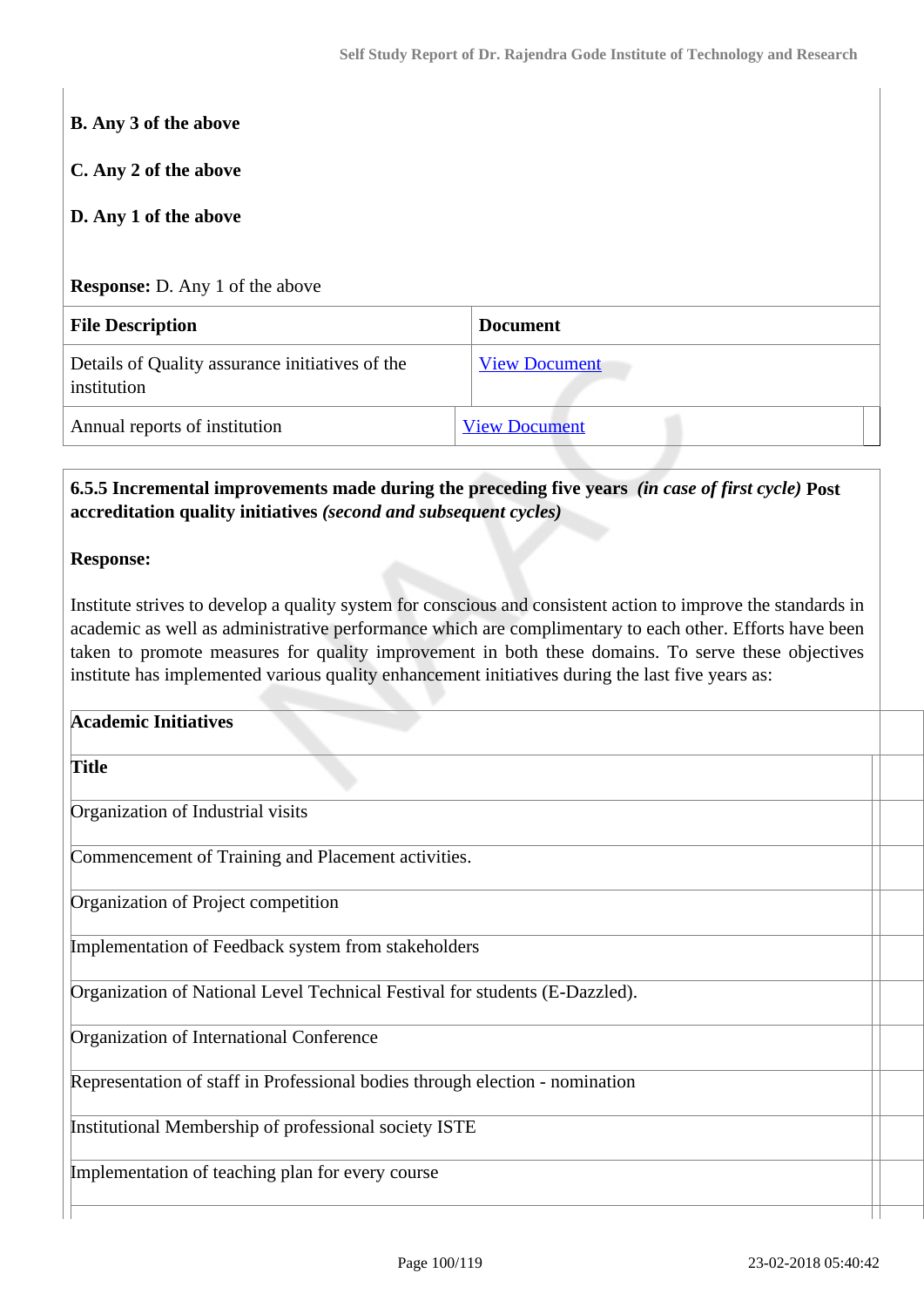| Life membership of professional societies for teachers ISTE                        |  |
|------------------------------------------------------------------------------------|--|
| Life membership of professional societies for teachers IETE                        |  |
| Installation of student forums                                                     |  |
| Implementation of Teacher Guardian Scheme                                          |  |
| Organization of seminars-workshops-guest lectures-inter-disciplinary programmes    |  |
| Institutional Membership of professional society IETE                              |  |
| Promotion of use of Modern teaching aids like Screen Projectors, PPTs              |  |
| Nomination on Board of Studies SGBAU, Amravati                                     |  |
| Elected on IETE, Amravati regional center                                          |  |
| Elected as Member of Executive Council, ISTE, New Delhi                            |  |
| Promotion of use of ICT through Webinars and NPTEL videos                          |  |
| Life membership of professional societies for teachers CSI                         |  |
| For "slow learners" Extra Classes are conducted                                    |  |
| Conducting seminars from industry resource persons                                 |  |
| Elected on Board of Studies SGBAU, Amravati                                        |  |
| Elected on Senate of SGBAU, Amravati                                               |  |
| <b>Administrative Initiatives</b>                                                  |  |
| <b>Title</b>                                                                       |  |
| Transportation to all parts of the city                                            |  |
| Campus has been beautified with garden and plants                                  |  |
| The library timings are 10.00 AM to 6.00 PM on working days                        |  |
| Installation of suggestion box in library to improve the services through feedback |  |
| Ease of administration through use of Wi-Fi connectivity in the campus             |  |
| Organization of Parent-Teacher meet every semester                                 |  |
|                                                                                    |  |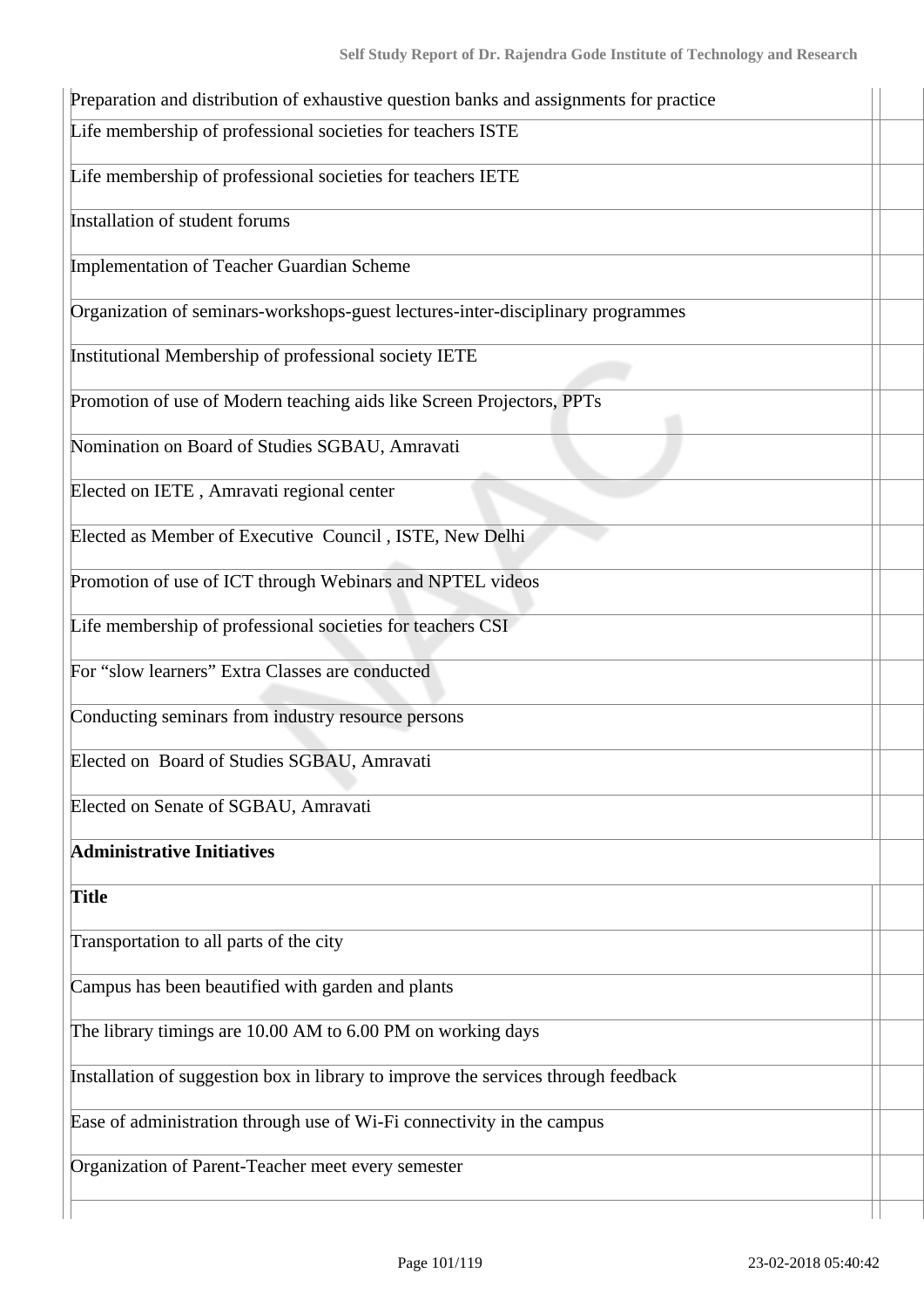| Online-feedback mechanism for evaluation of teachers                          |  |
|-------------------------------------------------------------------------------|--|
| Organization of Alumni meet                                                   |  |
|                                                                               |  |
| Infrastructural facility for research                                         |  |
|                                                                               |  |
| Guidance and orientation by research committee for new researchers            |  |
|                                                                               |  |
| All classrooms in the college converted into smart classes with LCD projector |  |
|                                                                               |  |
|                                                                               |  |

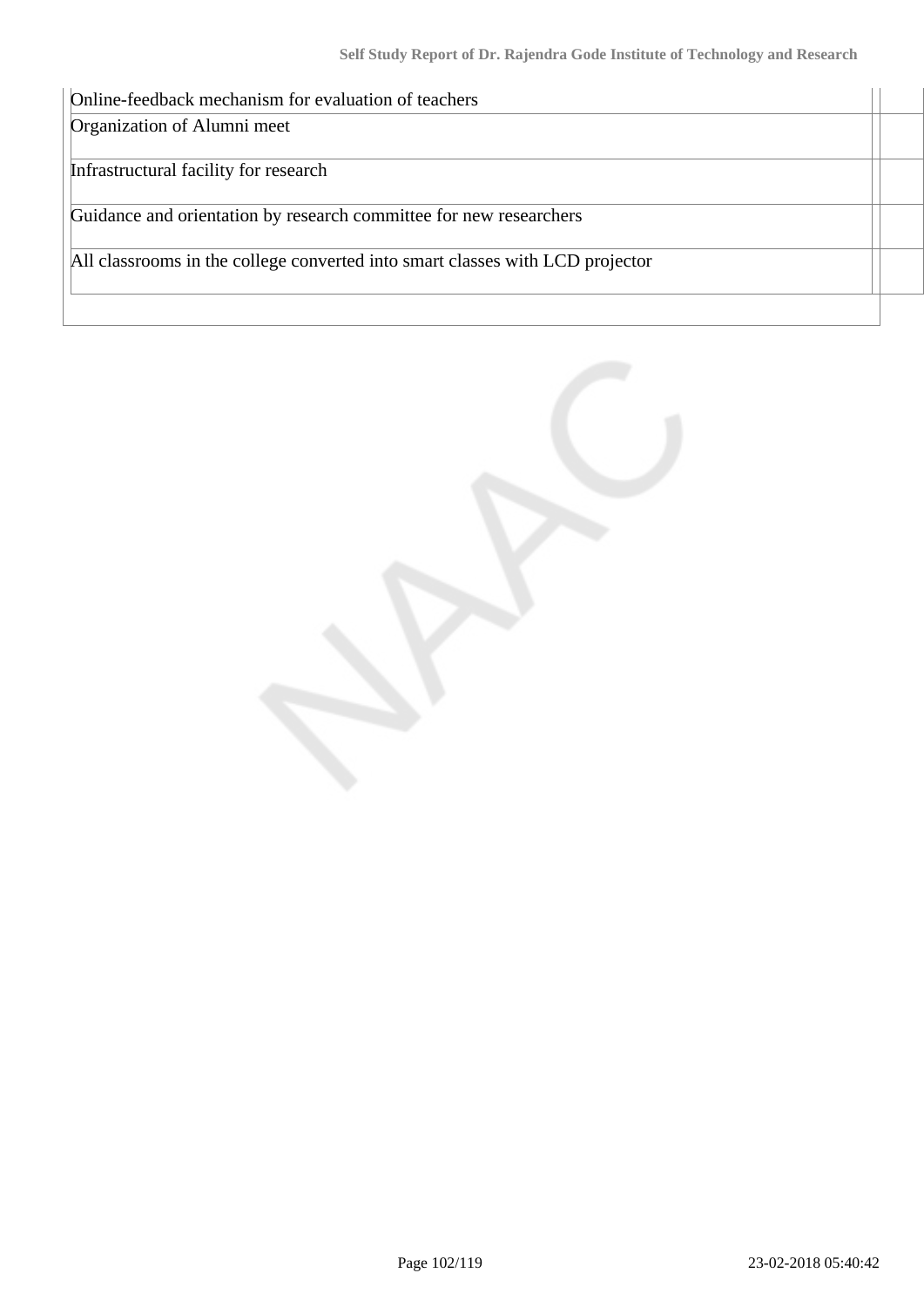# **Criterion 7 - Institutional Values and Best Practices**

# **7.1 Institutional Values and Social Responsibilities**

 **7.1.1 Number of gender equity promotion programs organized by the institution during the last five years** 

# **Response:** 11

7.1.1.1 Number of gender equity promotion programs organized by the institution year wise during the last five years

| 2016-17 | 2015-16 | 2014-15 | $2013 - 14$ | 2012-13 |
|---------|---------|---------|-------------|---------|
| ∽       | ~       |         |             |         |

| <b>File Description</b>                                                                         | <b>Document</b>      |
|-------------------------------------------------------------------------------------------------|----------------------|
| List of gender equity promotion programs organized   <u>View Document</u><br>by the institution |                      |
| Report of the event                                                                             | <b>View Document</b> |

# **7.1.2**

**1.Institution shows gender sensitivity in providing facilities such as: 1.Safety and Security**

**2.Counselling**

**3.Common Room**

## **Response:**

Institute gives utmost priority to the perseverance and maintenance of dignity, respect and safety of girl students, lady teaching and non teaching staff on the campus. Institute has constituted a committee and mechanism to resolve the issues of harassment and gender violation cases reported. The Institute provides equal opportunity to male and female teachers with respect to appointments, promotions, administration, deputation to courses, higher studies. The Institute provides equal opportunity to girls and boys students with respect to participation in extracurricular activities, sports and placements.

By considering **safety and security** issue & to maintain the healthy academic environment in the institute, various committees are formed as mentioned below.

1. **Women's grievance cell**- The women's grievance cell is formed for the security, welfare and grievance redressal of women as per the norms of AICTE. The committee is active in the institution which looks into the grievances of women and endeavors for a safe and secure women friendly atmosphere in the Institute.

2. **Anti- ragging cell** - There is an anti ragging committee in the institution. The names of the committee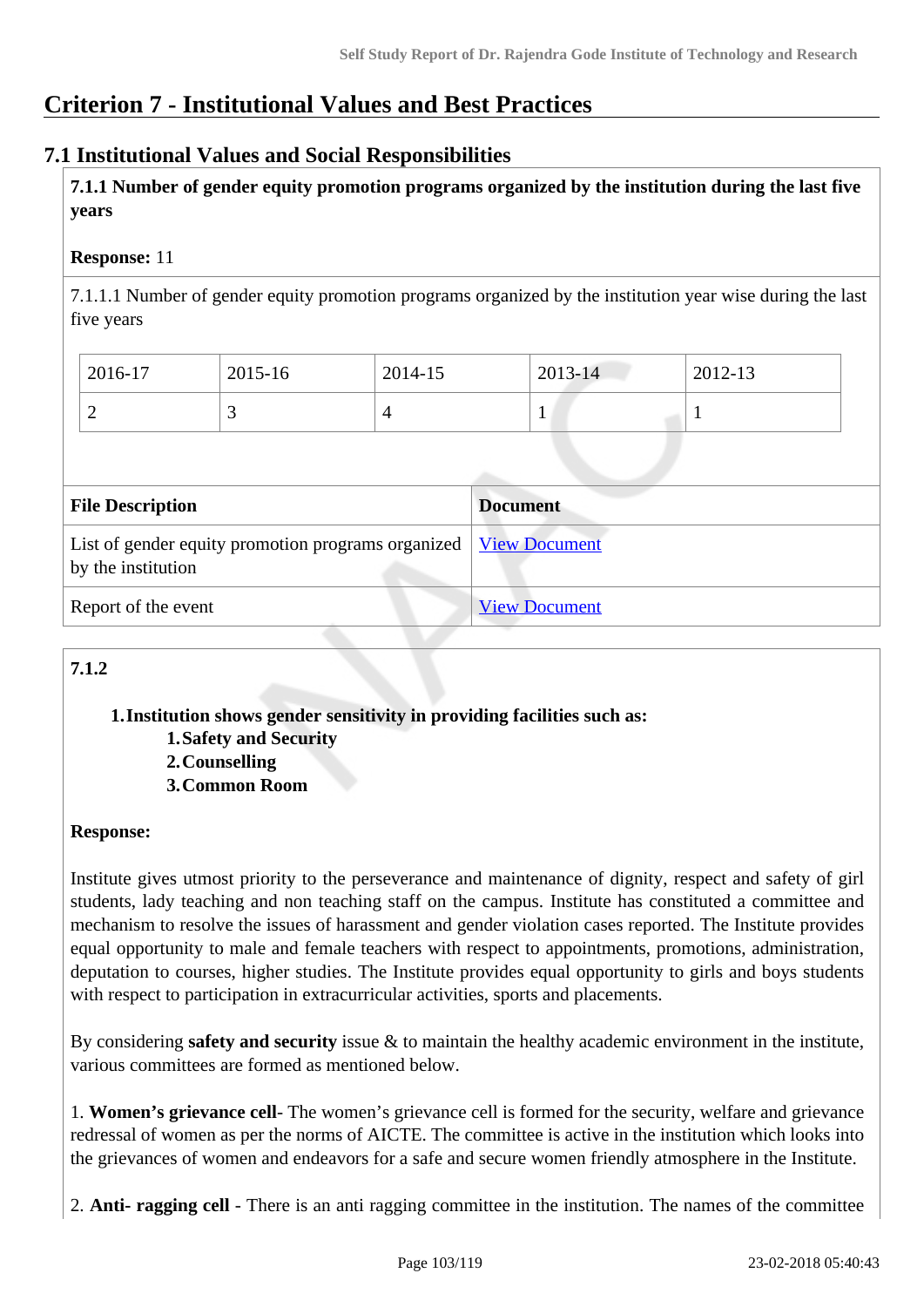members along with their mobile number are displayed at prominent places in the institution. Any student can lodge a complaint without disclosing his/ her identity in case of any untoward incident.

3. **Grievance cell for students**- A transparent system of student grievance redressal exists in the institute under the leadership of Principal. A number of suggestion boxes have been placed in various departments, so that the students can drop their suggestions and complaints in the suggestion boxes. These suggestions and complaints are handled at appropriate level for their speedy resolution.

First aid boxes are provided in all departments. Having a first aid kit is the first step to being prepared for a medical emergency .A first aid kit include items such as crepe bandages, adhesive bandages, gauze pads, rolls of adhesive tape, cissors, and antiseptic wipes .Checking of first aid kit is regularly done in order to insure that it is in good working order, has not deteriorated and is within its expiry date.

Institute conducts awareness sessions with the help of police department for the safety and security of students and women staff.

- Cyber security awareness programs related to the safety and security of women employees and students are also conducted.
- Health awareness programs on the issues specifically related to women are organized for staff and students.

# **Counselling**

The teaching and non teaching staffs are made aware of gender equality issues by arranging seminars. Further, students are sensitized by conducting workshops/seminars in the respective departmental forums, to create gender friendly atmosphere .Teacher guardians also make counseling on the gender equality issues.

## **Common Room:**

Institute provides a spacious and comfortable common room for the girls student. This space has been designed to give female students a place to relax, study, have informal discussions in free time available.

# **7.1.3 Alternate Energy initiatives such as:**

## **1.Percentage of annual power requirement of the Institution met by the renewable energy sources**

**Response:** 63.49

7.1.3.1 Annual power requirement met by the renewable energy sources (in KWH)

Response: 40

7.1.3.2 Total annual power requirement (in KWH)

Response: 63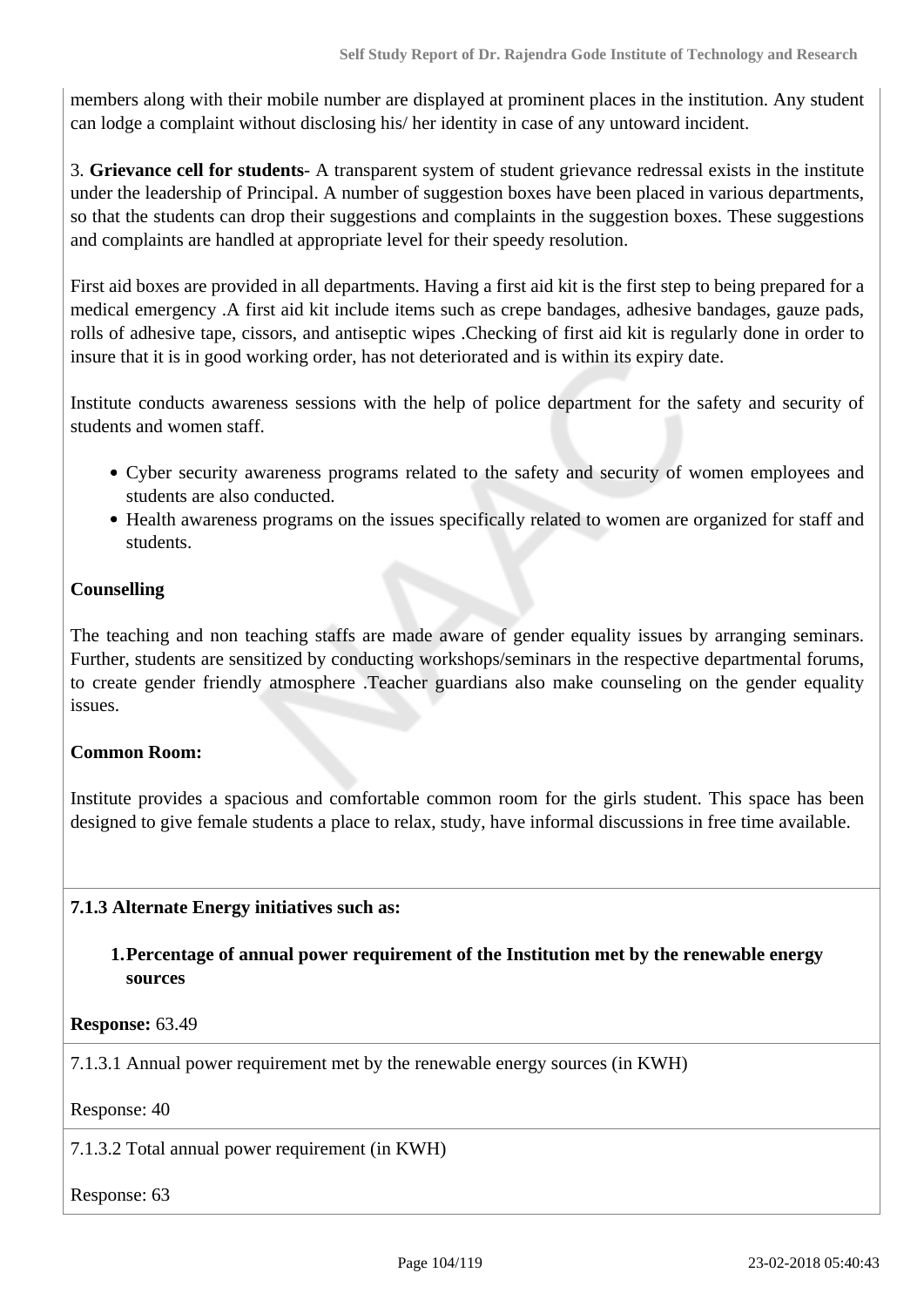| <b>File Description</b>                             | <b>Document</b>      |
|-----------------------------------------------------|----------------------|
| Details of power requirement of the Institution met | <b>View Document</b> |
| by renewable energy sources                         |                      |

## **7.1.4 Percentage of annual lighting power requirements met through LED bulbs**

#### **Response:** 50

7.1.4.1 Annual lighting power requirement met through LED bulbs (in KWH)

Response: 120

7.1.4.2 Annual lighting power requirement (in KWH)

Response: 240

| <b>File Description</b>                                         | <b>Document</b>      |
|-----------------------------------------------------------------|----------------------|
| Details of lighting power requirements met through<br>LED bulbs | <b>View Document</b> |

#### **7.1.5 Waste Management steps including:**

- **Solid waste management**
- **Liquid waste management**
- **E-waste management**

#### **Response:**

Now a days, generation of any form of waste puts burden on the systems which are responsible for disposal. This problem becomes severe when the waste is non-degradable and hazardous spreading epidemics and tends to environment pollution. The institute has taken initiative to manage both degradable and non-degradable forms of wastes.

## **Solid Waste Management**

Kitchen waste:

1.5 m X 1.5 m X 1.0 m size pit is dug for the compost of kitchen waste. Vegetable waste is dumped in the pit and vermiculture is used to convert it into organic manure.

Garden waste:

Two Numbers of compost pit 3.0 m X 3.0 m X 1.5 m size are dug for the garden waste. Alternate use of pit for the composting is practiced. Vermiculture is used to convert garden waste into organic manure.

Plastic and paper waste :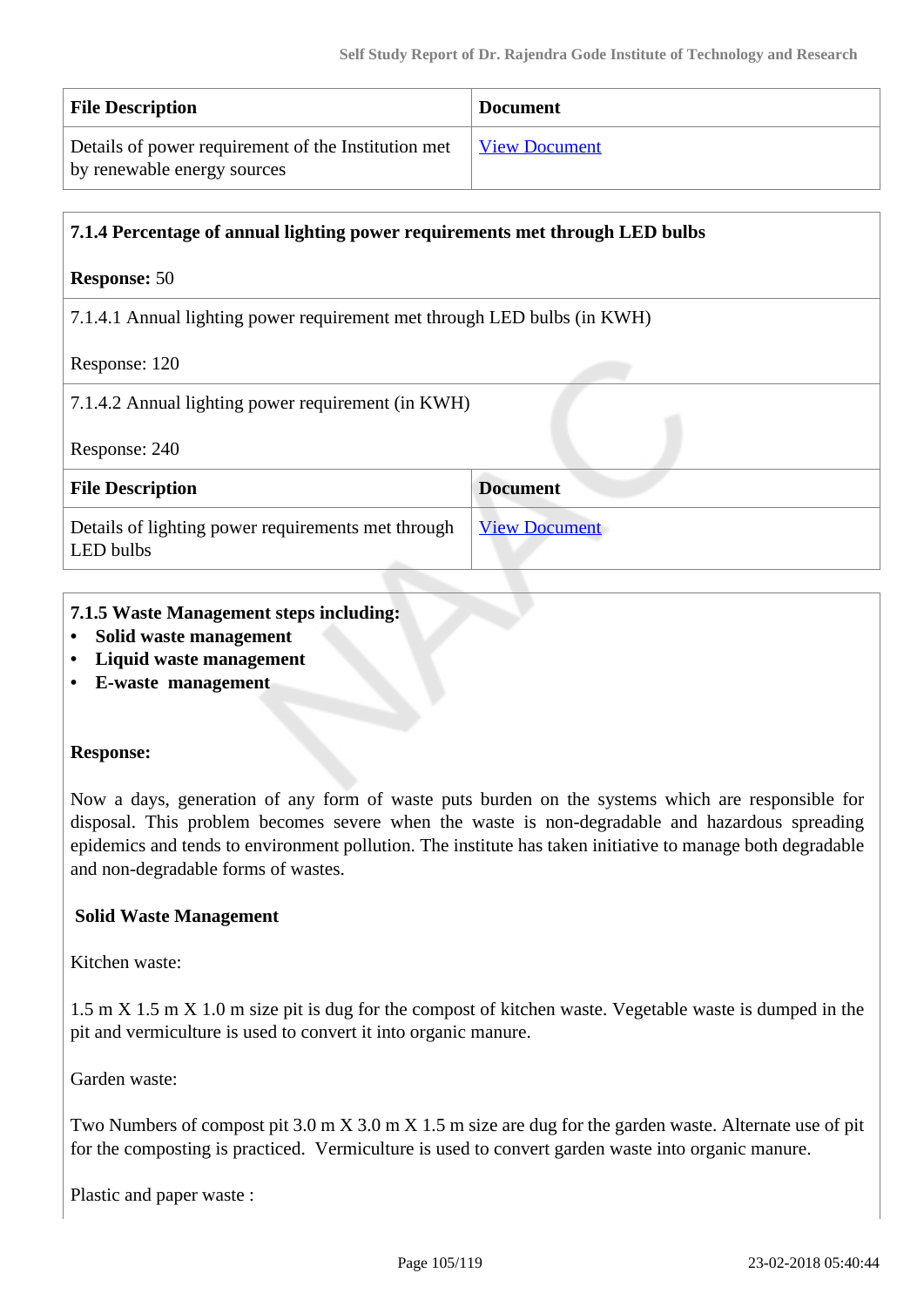Utmost care is taken to minimize the usage of plastic in the campus. The plastics waste generated is collected and sent for recycling. Paper waste is also sent for recycling time to time.

E waste:

It is ensured that Electronic Components used for fabricating projects are reused for fabricating other circuits in successive years. Other e-waste is disposed as scrap.

## **7.1.6 Rain water harvesting structures and utilization in the campus**

**Response:** 

## **Rain Water harvesting**

The institute has a rain water harvesting system in the campus. For effective mechanism of rain water harvesting rain water collected from workshop building shade through 5 numbers of 200 lit barrels, connected with necessary screening arrangement for recharging the tube well water level near the workshop.

Drip irrigation, sprinkler irrigation systems to minimize the water consumption as a part of conservation and preservation of natural water are used.

| <b>File Description</b>    | <b>Document</b>      |
|----------------------------|----------------------|
| Any additional information | <b>View Document</b> |

## **7.1.7 Green Practices**

- **Students, staff using**
- **a) Bicycles**
- **b) Public Transport**
- **c) Pedestrian friendly roads**
- **Plastic-free campus**
- **Paperless office**
- **Green landscaping with trees and plants**

#### **Response:**

The institute has made all efforts to maintain surroundings green by adding potted plants and growing plants inside and outside of the college campus. The entire campus has landscaping with green grass. From the various event like "Van Mohastav", College is trying to create environment consciousness among the staff and students and saplings are gifted to our guests instead of bouquets.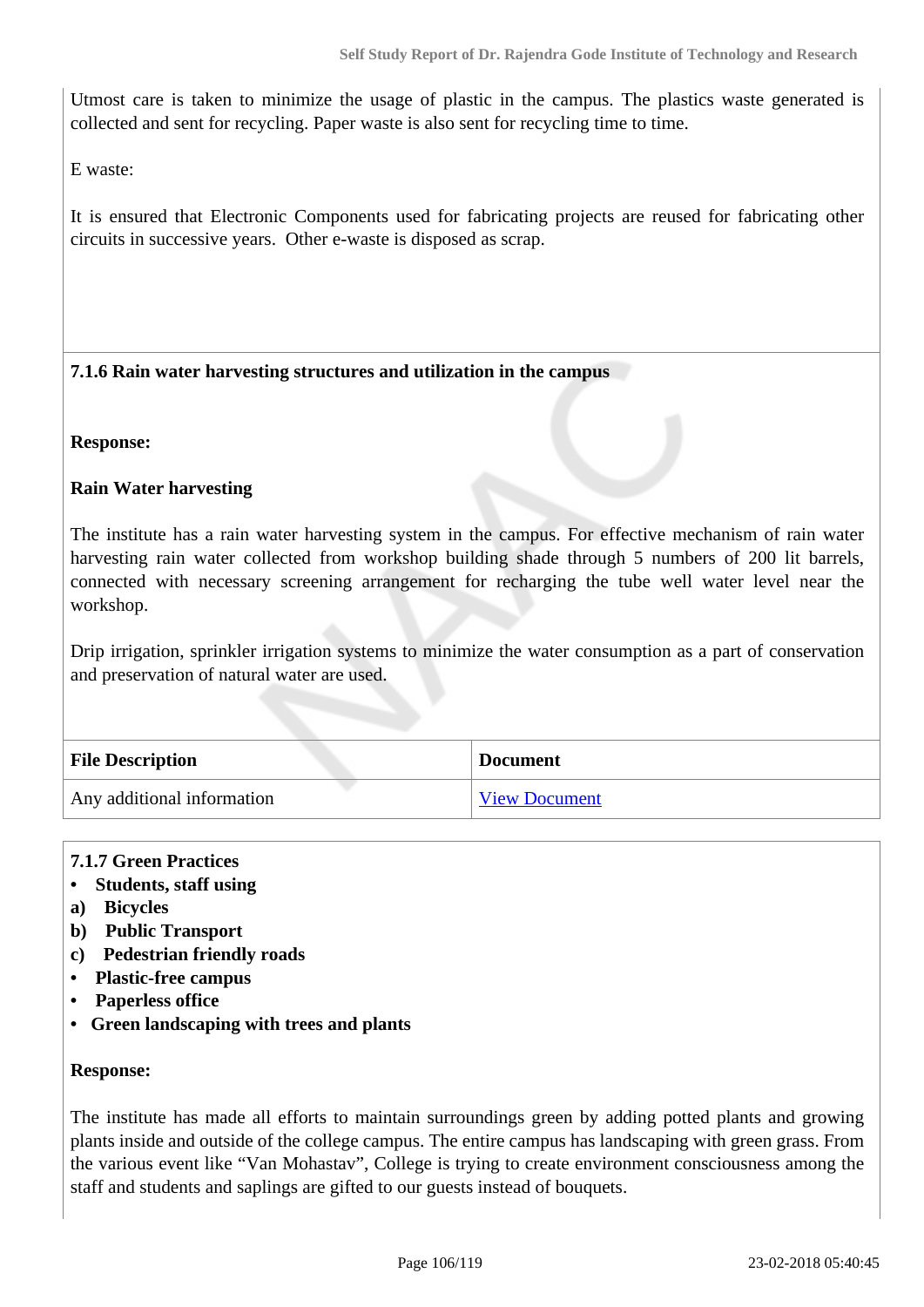Students and staffs are educated to adapt eco-friendly practices. "Anti-Plastic" drive was carried out by NSS unit and also "Swachh Bharat Abhiyan" is being implemented frequently in college campus.

 To promote public transport to reduce carbon footprint, institute provides bus facility to the staff and students . Staff and Students and are encouraged for vehicle pooling to reduce carbon emission and fuel consumption. Cars and bikes are allowed to park at specific designated areas near the entrance of the institute so as to keep internal roads pedestrian friendly. The blank side of used paper is utilized for printing. The campus is equipped with push type flush valves and taps for minimal use of water.

Many trees are planted in the campus and are maintained using drip irrigation system to improve water efficiency. UPS batteries are regularly checked and maintained for better efficiency.

## **7.1.8 Average percentage expenditure on green initiatives and waste management excluding salary component during the last five years**

# **Response:** 2.95

7.1.8.1 Total expenditure on green initiatives and waste management excluding salary component year wise during the last five years(INR in Lakhs)

| 2016-17 | 2015-16 | 2014-15 | $12013 - 14$ | 2012-13 |
|---------|---------|---------|--------------|---------|
| 21.93   | 3.15    | 15.19   | 0.25         | 19.71   |

| <b>File Description</b>                                                                                        | <b>Document</b>      |
|----------------------------------------------------------------------------------------------------------------|----------------------|
| Any additional information                                                                                     | <b>View Document</b> |
| Details of expenditure on green initiatives and waste   View Document<br>management during the last five years |                      |

## **7.1.9 Differently abled (Divyangjan) Friendliness Resources available in the institution:**

- **1.Physical facilities**
- **2.Provision for lift**
- **3.Ramp / Rails**
- **4.Braille Software/facilities**
- **5.Rest Rooms**
- **6.Scribes for examination**
- **7.Special skill development for differently abled students**
- **8.Any other similar facility (Specify)**
- **A. 7 and more of the above**
- **B. At least 6 of the above**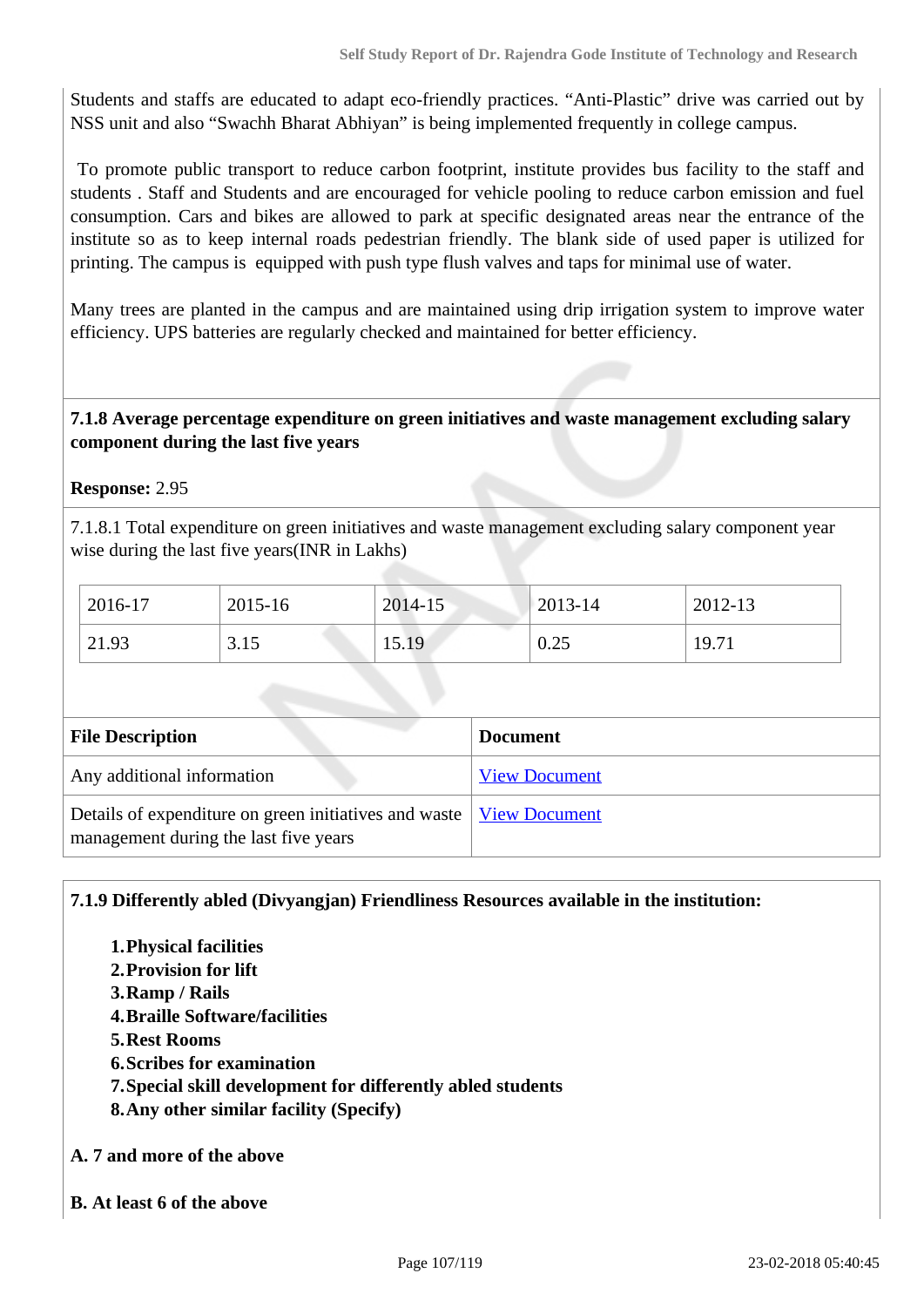# **C. At least 4 of the above**

# **D. At least 2 of the above**

## **Response:** D. At least 2 of the above

| <b>File Description</b>                                  | <b>Document</b>      |
|----------------------------------------------------------|----------------------|
| Resources available in the institution for<br>Divyangjan | <b>View Document</b> |

# **7.1.10 Number of Specific initiatives to address locational advantages and disadvantages during the last five years**

## **Response:** 16

7.1.10.1 Number of specific initiatives to address locational advantages and disadvantages year wise during the last five years

| 2016-17  | 2015-16 | 2014-15 | 2013-14 | 2012-13 |
|----------|---------|---------|---------|---------|
| <u>ب</u> |         | ∼       | ~       |         |

| <b>File Description</b>                                                              | <b>Document</b>      |
|--------------------------------------------------------------------------------------|----------------------|
| Number of Specific initiatives to address locational<br>advantages and disadvantages | <b>View Document</b> |

# **7.1.11 Number of initiatives taken to engage with and contribute to local community during the last five years (Not addressed elsewhere)**

## **Response:** 16

7.1.11.1 Number of initiatives taken to engage with and contribute to local community year wise during the last five years

|                              | 2016-17 | 2015-16 | 2014-15 | 2013-14 | $12012 - 13$ |
|------------------------------|---------|---------|---------|---------|--------------|
| ∽<br>ັ<br><u>ب</u><br>~<br>ັ |         |         |         |         |              |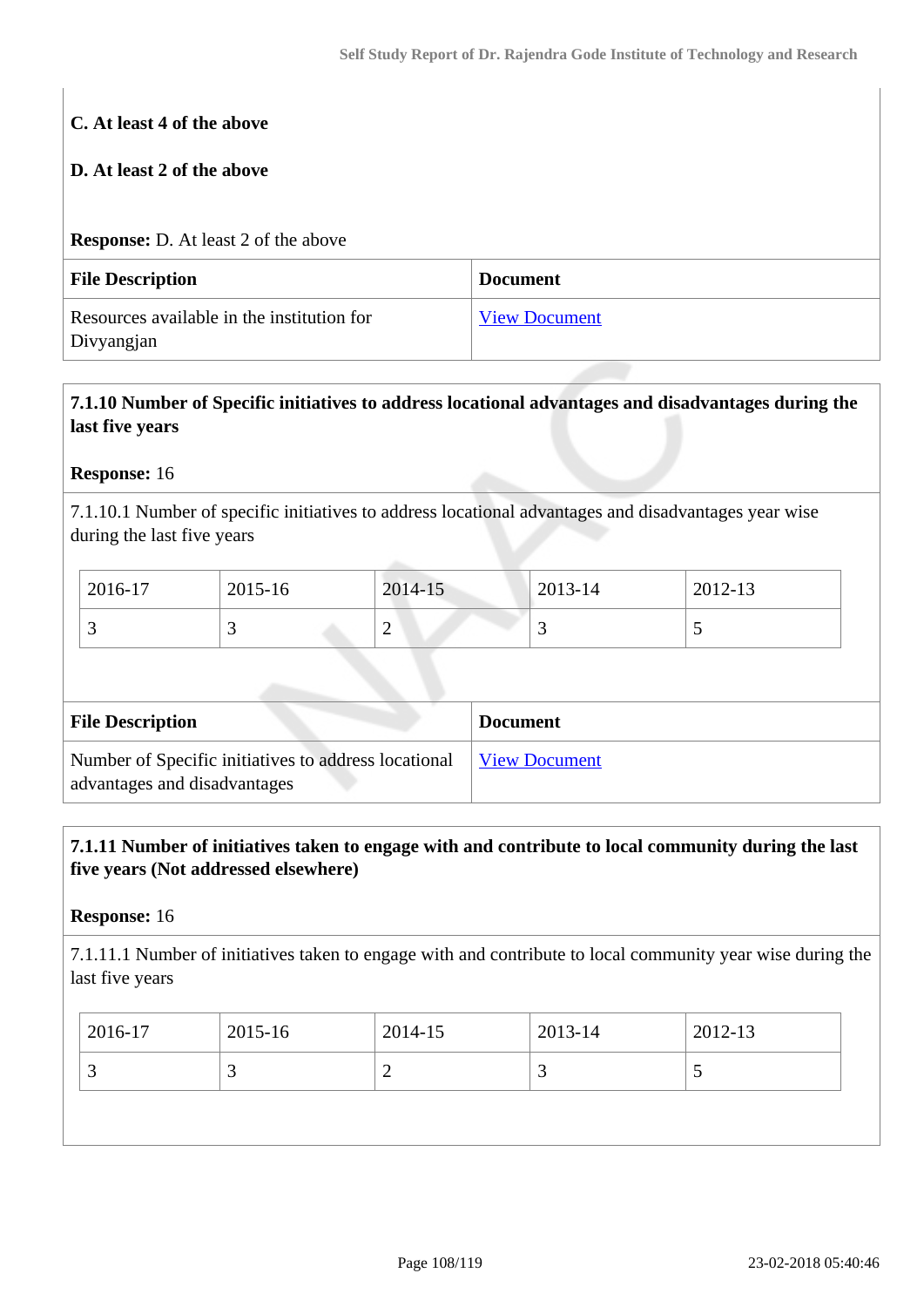| <b>File Description</b>                                                                   | <b>Document</b>      |
|-------------------------------------------------------------------------------------------|----------------------|
| Details of initiatives taken to engage with local<br>community during the last five years | <b>View Document</b> |
| Report of the event                                                                       | <b>View Document</b> |

## **7.1.12**

## **Code of conduct handbook exists for students, teachers, governing body, administration including Vice Chancellor / Director / Principal /Officials and support staff**

**Response:** Yes

| <b>File Description</b>                                                                                                           | <b>Document</b>      |
|-----------------------------------------------------------------------------------------------------------------------------------|----------------------|
| URL to Handbook on code of conduct for<br>students and teachers, manuals and brochures on<br>human values and professional ethics | <b>View Document</b> |

| 7.1.13 Display of core values in the institution and on its website |                      |  |
|---------------------------------------------------------------------|----------------------|--|
| <b>Response:</b> Yes                                                |                      |  |
| <b>File Description</b>                                             | <b>Document</b>      |  |
| Provide URL of website that displays core values                    | <b>View Document</b> |  |

## **7.1.14 The institution plans and organizes appropriate activities to increase consciousness about national identities and symbols; Fundamental Duties and Rights of Indian citizens and other constitutional obligations**

**Response:** Yes

| <b>File Description</b>                                                                            | <b>Document</b>      |
|----------------------------------------------------------------------------------------------------|----------------------|
| Details of activities organized to increase<br>consciousness about national identities and symbols | <b>View Document</b> |

## **7.1.15 The institution offers a course on Human Values and professional ethics**

#### **Response:** Yes

| <b>File Description</b>                                                                     | <b>Document</b>      |  |
|---------------------------------------------------------------------------------------------|----------------------|--|
| Provide link to Courses on Human Values and<br>professional ethics on Institutional website | <b>View Document</b> |  |

**7.1.16 The institution functioning is as per professional code of prescribed / suggested by statutory**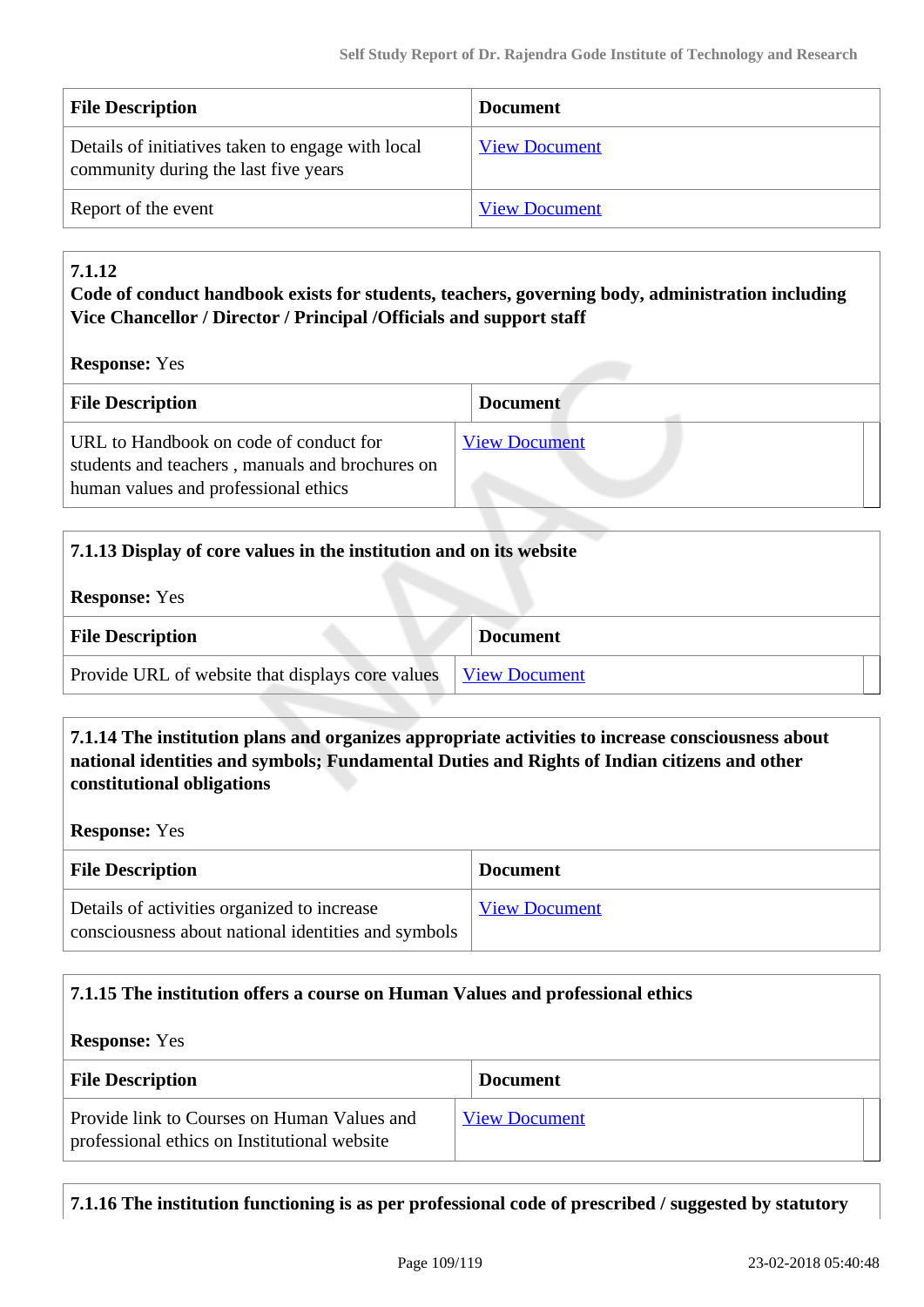#### **bodies / regulatory authorities for different professions**

#### **Response:** Yes

| <b>File Description</b>                                                                        | <b>Document</b>      |
|------------------------------------------------------------------------------------------------|----------------------|
| Provide URL of supporting documents to prove<br>institution functions as per professional code | <b>View Document</b> |

 **7.1.17 Number of activities conducted for promotion of universal values (Truth, Righteous conduct, Love, Non-Violence and peace); national values, human values, national integration, communal harmony and social cohesion as well as for observance of fundamental duties during the last five years**

**Response:** 20

| <b>File Description</b>                                           | <b>Document</b>      |
|-------------------------------------------------------------------|----------------------|
| List of activities conducted for promotion of<br>universal values | <b>View Document</b> |

## **7.1.18 Institution organizes national festivals and birth / death anniversaries of the great Indian personalities**

#### **Response:**

Institution organizes national festivals and birth/ death anniversaries of great Indian personalities.

Institute organizes :

- Republic day
- Independence day
- Maharashtra din
- Women's day.

Birth/ death anniversaries of great Indian personalities such as:

- Dr. BabasahebAmbedkr.
- Mahatma Gandhi,
- Dr. Sarvapalli Radhakrishanan
- Er. VishwesharayyaMokshagundam.
- Shri Rangrajan (Library Day)
- Dr. Rajendra Gode Birth and Death Anniversary (Founder Chairman of Sanstha and Ex. Minister, Home and Industry, Govt. of Maharashtra)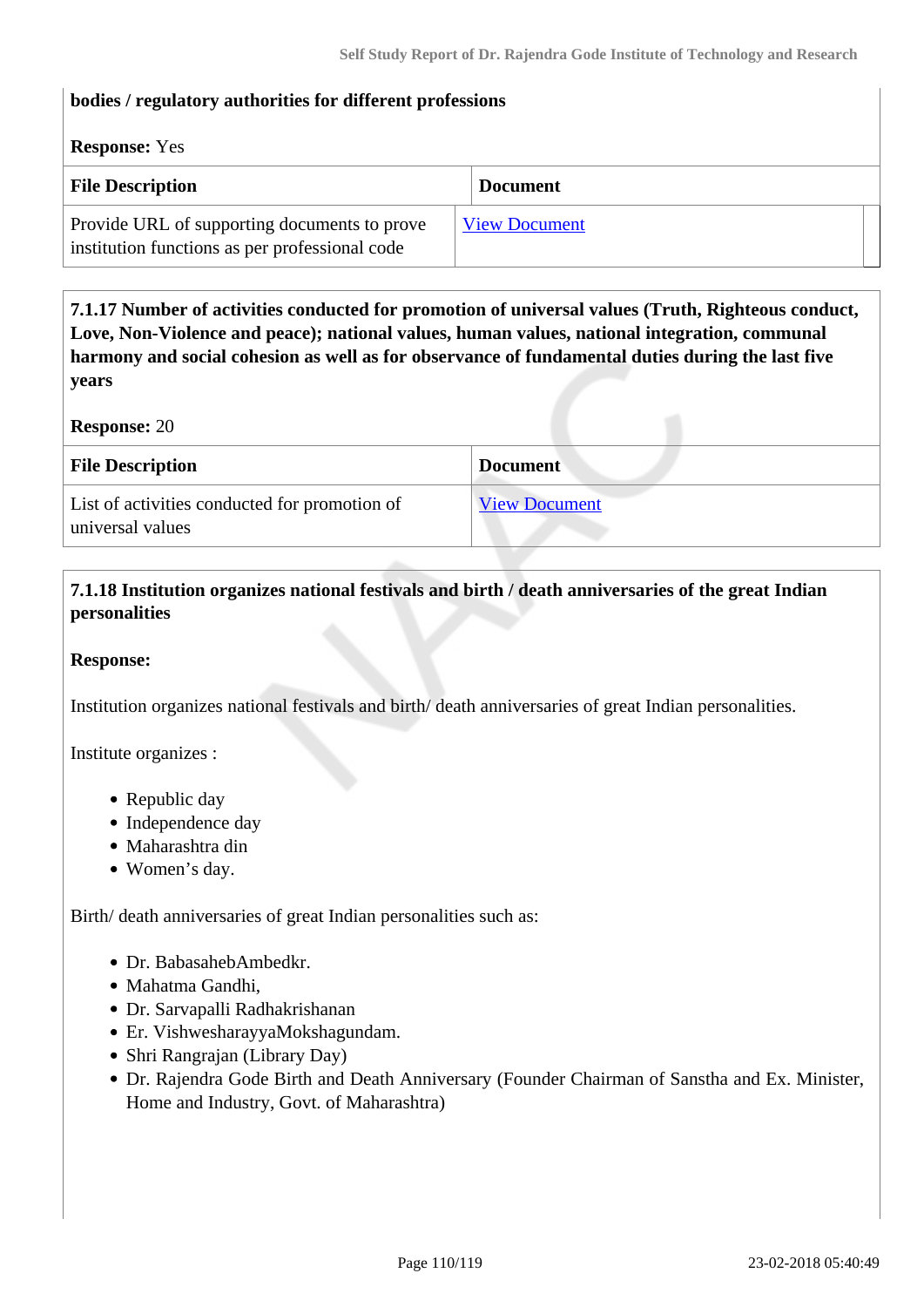## **7.1.19 The institution maintains complete transparency in its financial, academic, administrative and auxiliary functions**

## **Response:**

Institution believes and maintains complete transparency in its financial, academic, administrative and functions.

## *Financial Functions:*

- In the beginning of every academic year, a collective budget for entire institute is prepared which includes all major and minor expenditure proposals from different committees, sections and departments.
- Principal alongwith HoDs analyze the budget and financial and academic priorities are set.
- The final budget proposal is submitted for the consideration of LMC where it is discussed and approved.
- Teachers, laboratory incharge, HoD and Principal are involved in the process of budget preparation and approval.
- Internal and External audits are conducted every year.
- The Audited statements are available for all stakeholders.
- The entire process is transparent and suggestions and recommendations of all stakeholders are considered during the process.

## *Academic Functions:*

- All academic functions are operated as per the guidelines prescribed by the affiliating University.
- Academic calendars, Syllabus, Scheme etc. are displayed and circulated among teachers and students.
- The results of various assessment activities are displayed on notice board.
- Institute has its own grievances redressal mechanism for academic functions.

## *Administrative and Auxiliary Functions:*

- Various administrative and auxiliary functions are established within the Institute for effective execution of operations.
- The stakeholders like Parents, Students and Staff have representation on the various statutory and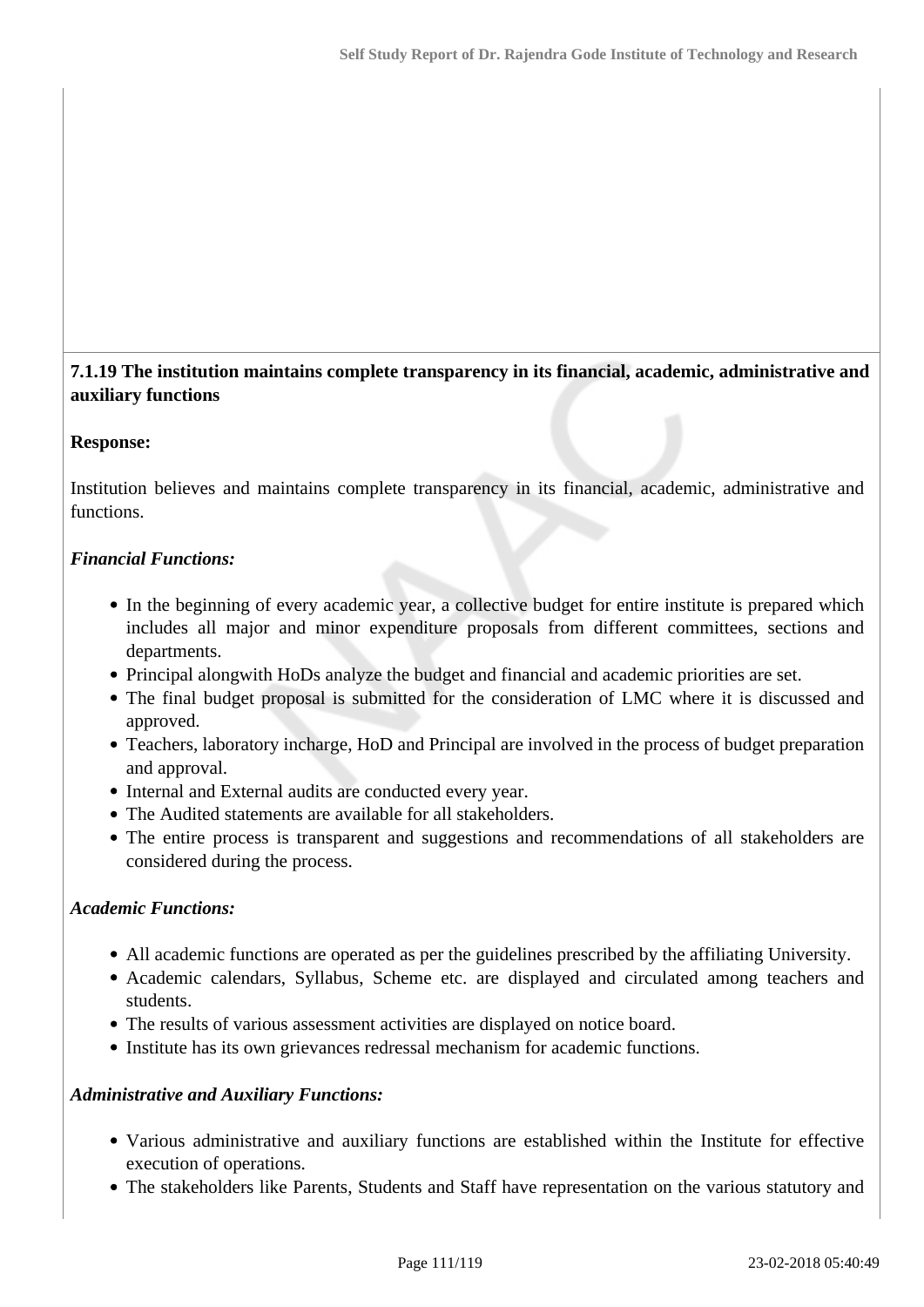designated bodies.

- The constitution of these functions is displayed on notice boards for everyone's information.
- A periodic review of the various activities entrusted with these units is taken by the Institute.
- Grievances, if any, are resolved through the set mechanism.

## **7.2 Best Practices**

**7.2.1 Describe at least two institutional best practices (as per NAAC Format)**

#### **Response:**

**BEST PRACTICE-1**

#### **Title- Teacher Guardian Scheme**

#### **Objectives**

- 1.To establish an open and unrestrained ethical communication with students.
- 2.To monitor overall progress of students during their graduation.
- 3.To direct the students to achieve intended goals.
- 4.To monitor the students' performance, identifying their strengths by offering emotional support and specific suggestions to improve the students in all aspects.
- 5.To improve presentation, writing skills and oral communication skills.
- 6.To imbibe good habits, behaviors and human values among the students.
- 7.To understand the different issues faced by the students affecting academic performance.
- 8.To inculcate qualities like Commitment, Self-confidence and comradery, self-esteem among the students.

## **Context**

- Most of the students of this institution are from a rural background and are even first generation literates in their families. Many of the students lack literal support and guidance at home.
- It is evident from their scores; student's performance is not satisfactory, need of commiserating his abilities and capabilities.
- Lack of participation in technical festivals, co-curricular and extracurricular activities.
- The students trust the guidance provided by teacher, especially when emotional support is needed.

**Practice:**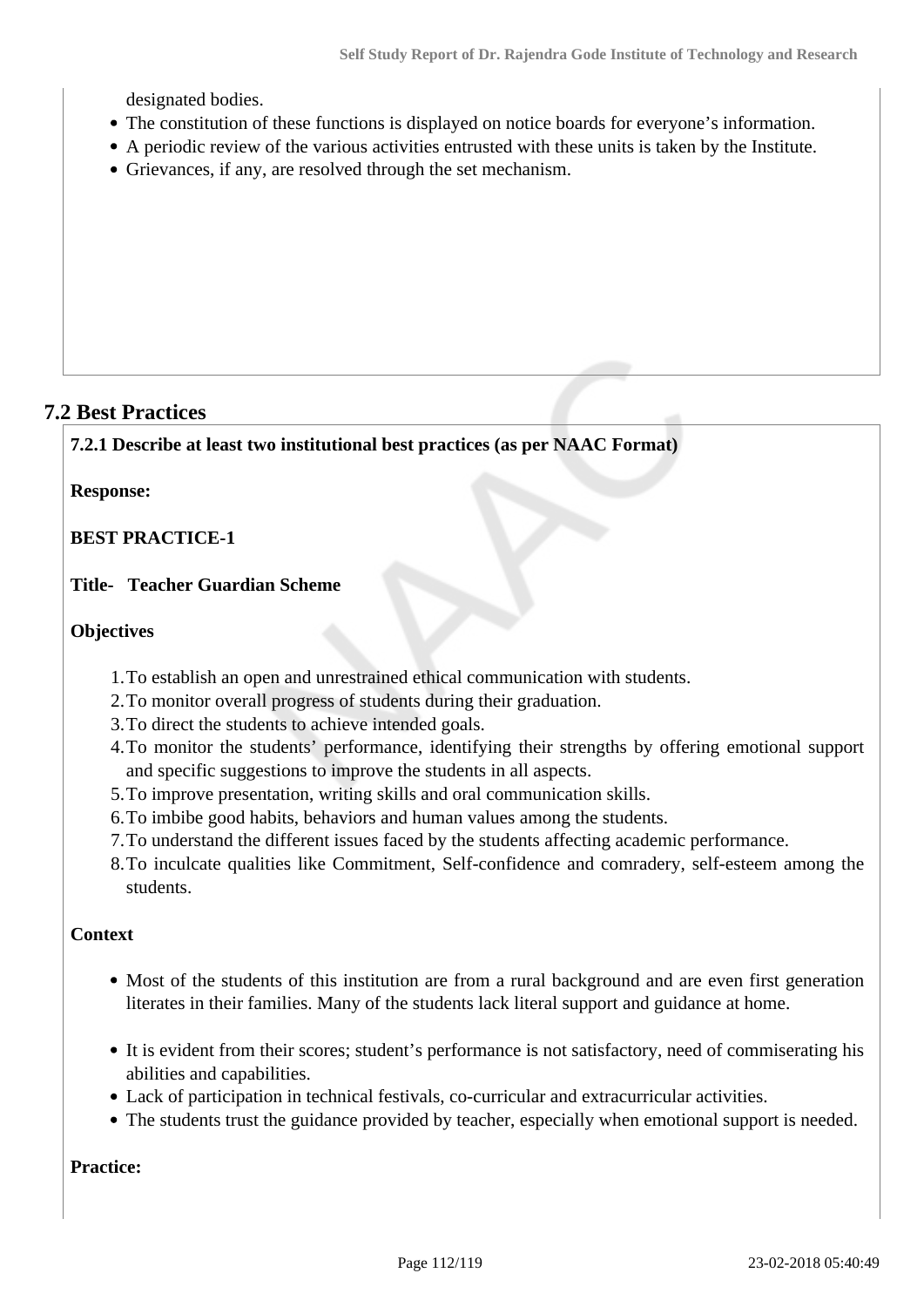A mentor is assigned a group of 15-20 students.

On the basis of following parameters Mentor guide the Mentee for their improvement of performance/ progress:

## **[a] Family Background**

- [i] Family members
- [ii] Qualifications and occupations of parents
- [iii] Financial Status of the family
	- [b] Student
		- [i] Academic difficulties and performance
		- [ii] Strengths and Weaknesses
		- [iii] Achievements
		- [iv] Goal Setting

#### [v] Hobbies

The interactive meeting of teacher and students takes place weekly. The concerned teacher enquires and counsels the student if absenteeism for two consecutive days, and same is reported to HoD. The HOD persuades the student for continuous absenteeism for more than one week and informs the parents about irregularity.

Every student is encouraged to participate in co-curricular and extracurricular activities within and outside institute. It enhances the personal and professional skills. Difficulties arising in academics are resolved by personal counseling and record is well maintained.

The progress report of every student mentioning the percentage of attendance, result of sessional examination, university result of latest examination and important activities are mailed every semester.

#### **Evidence of Success:**

- 1.The mentors have seen improvement in terms of their attire, academic performance, and language and communication skills.
- 2. The performance of third and final year students has been improved as compared to lower classes.
- 3.HoD had interacted with the teacher regarding improvement in teaching skill, in case of evidence noticed about difficulty in understanding of particular topic by few students, which lead to the improvement of result.

#### **Problems encountered and Resources required**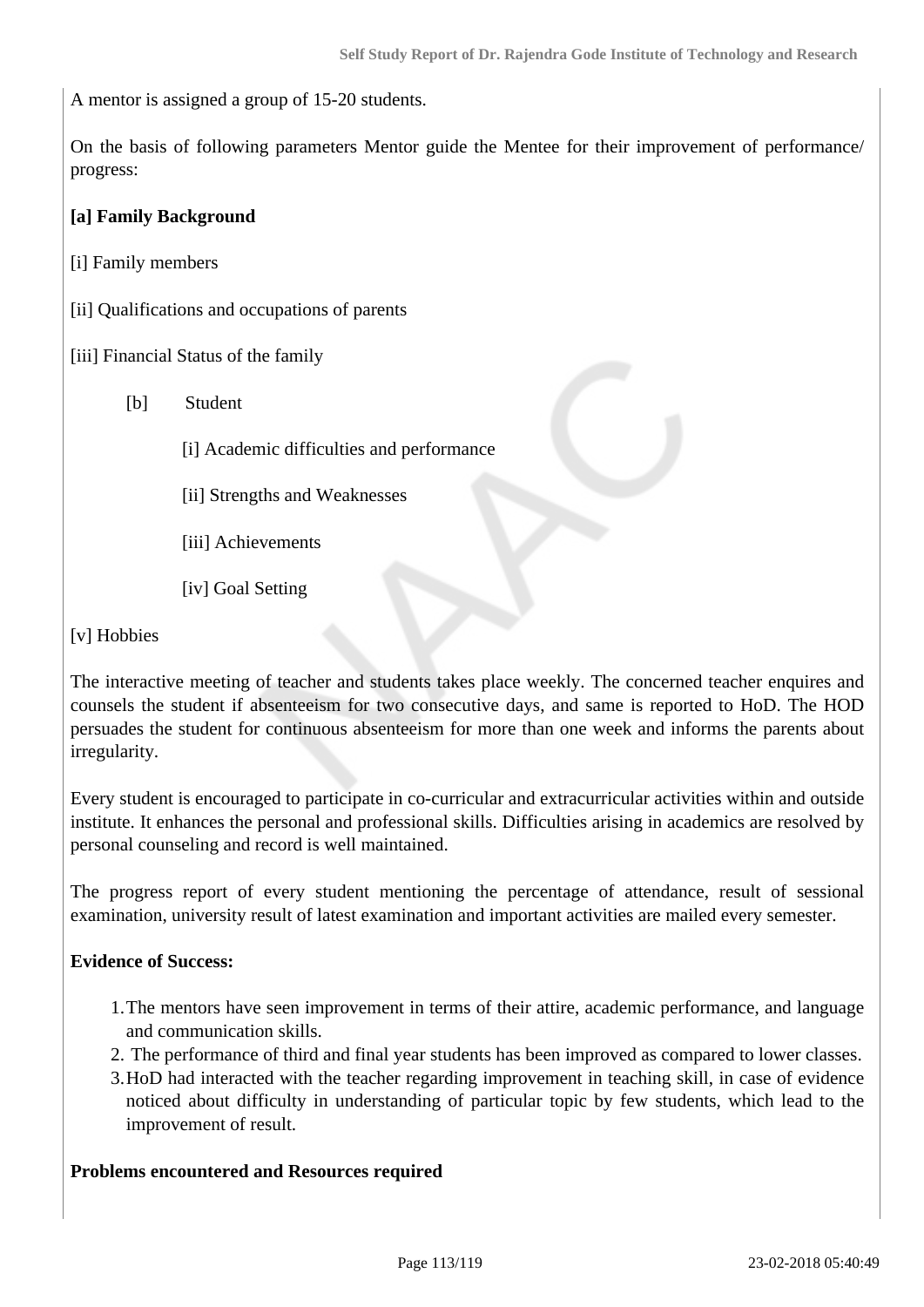- 1.The duration provided within time table is not adequate to interact and counsel every student allotted to the teacher. So, number of students are subdivided into smaller groups to make effective counseling.
- 2.Some students avoid attending the Teacher guardian sessions; in turn teacher guardian interacts with the student and parents telephonically.

Notes:

The guardian teacher extends his services by visiting the residence of the students for effective interaction with the students and their family members.

## **BEST PRACTICE-2**

## **Title - Faculty Empowerment programme**

#### **Objectives-**

- 1.To encourage the faculty members for quality improvement.
- 2.To inculcate the culture of research among faculty.
- 3.To motivate the faculty members to publish research articles in indexed journals and reputed conferences.
- 4.To identify the emerging and thrust areas of research and disseminate the information to staff
- 5.To provide necessary infrastructure, human resources and motivation to nurture the research competencies among the faculty members.

#### **Context-**

- The repute of any engineering institution rests on teaching learning process and Research activities.
- It is the responsibility of teachers to inculcate effective learning habits in their students to understand various engineering concepts.
- Enhancement in research competencies of teachers and students is required.
- Facilitation of exposure to interact with renowned scientists and technocrats is required.

#### **Practice-**

- 1.The institute facilitates faculty members to pursue research by providing sabbatical leaves, research guidance, patent guidance and financial assistance.
- 2.Institute organized Faculty development Programme.
- 3.Institute organized International Conferences.
- 4.The institution inspires the faculty members to publish the research papers, attend national/ International conferences.
- 5.Eminent researchers are invited to campus for delivering key note address during National and International seminars/ workshops/ conferences.

## **Evidence of Success**

The number of Ph.D. degree holders in the institution has been increased.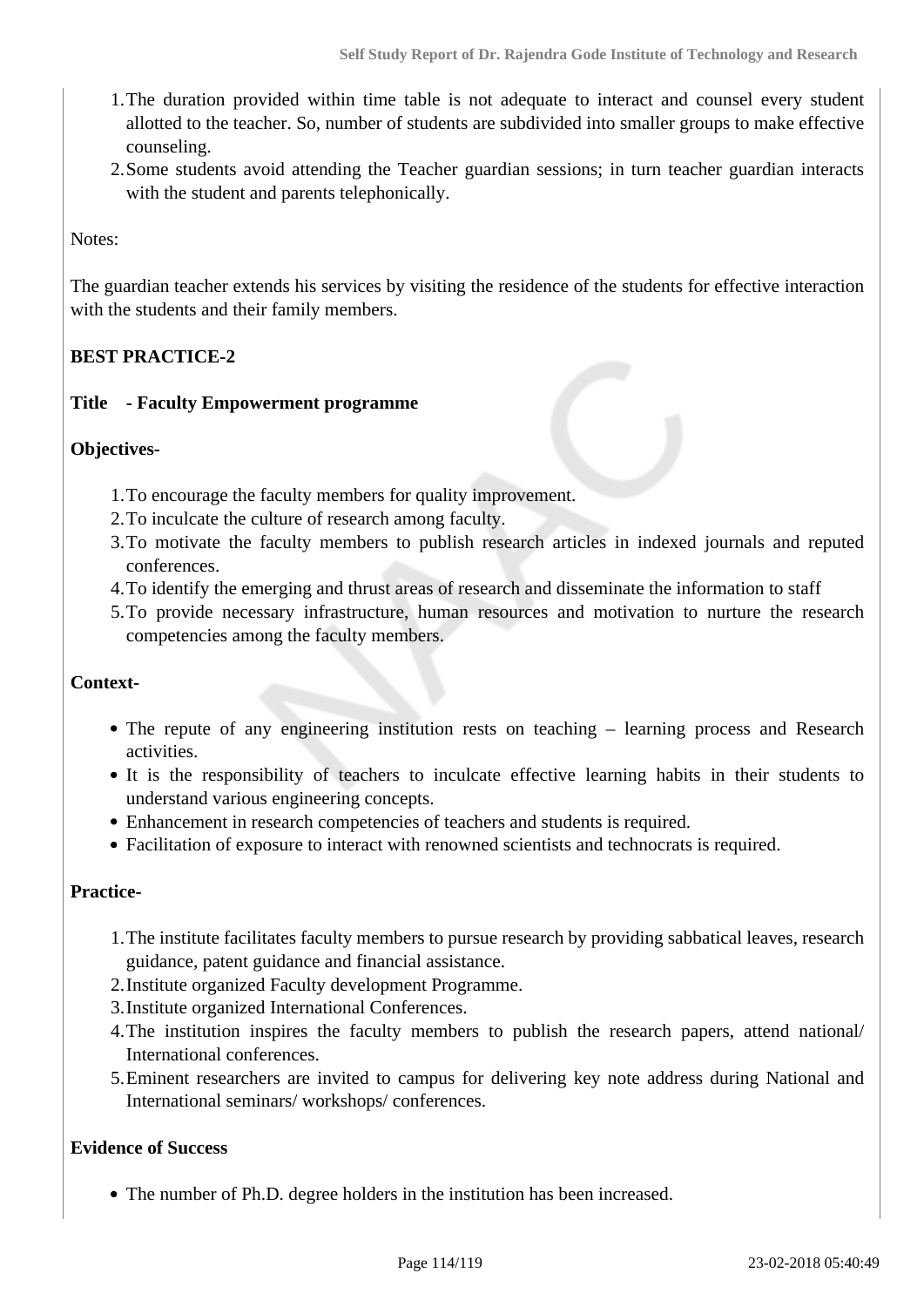- Teachers have registered for Ph.D. programme.
- The number of research papers published by the teachers and students has increased significantly.
- The number of teachers attending workshops, seminar and conferences is significant.
- Inception of Techknowvista Incubation Center.
- Recognition of Laboratory for Higher research i.e. Ph.D. (Electronics and Telecommunication Engineering) is in process.
- Patents are registered and some are under application.

| Year             | Number of Ph.D. holder faculty members |
|------------------|----------------------------------------|
| $2016-17$        |                                        |
| $2015 - 16$      |                                        |
| $\sqrt{2014-15}$ |                                        |
| $2013 - 14$      |                                        |
| $2012 - 13$      |                                        |
|                  |                                        |

| $\gamma$ rear | Number of papers published by faculty member |
|---------------|----------------------------------------------|
| $2016 - 17$   | 184                                          |
| $2015 - 16$   | 170                                          |
| $2014 - 15$   | 167                                          |
| $2013 - 14$   | 40                                           |
| $2012 - 13$   | 23                                           |

| Year        |     |     | No. of papers received No. of papers presented No. of papers presented by f |  |
|-------------|-----|-----|-----------------------------------------------------------------------------|--|
|             |     |     | members                                                                     |  |
| $2015 - 16$ | 612 | 402 | 53                                                                          |  |
| $2014 - 15$ | 600 | 397 | 46                                                                          |  |
| 2013-14     | 567 | 302 | 54                                                                          |  |
| $2012 - 13$ | 507 | 276 | 52                                                                          |  |

## **Details of Conferences**

| S. N. | Year and date                   | <b>Name of Conference</b>                                                                             | No. of Papers received No. of | presented | <b>Papers</b> |
|-------|---------------------------------|-------------------------------------------------------------------------------------------------------|-------------------------------|-----------|---------------|
|       | $2012 - 13$<br>30-31 March 2013 | 1st International Conference on 507<br>emerging trends $\&$ research in<br>engineering and Technology |                               | 276       |               |
| 12    | 2013-14<br>29-30 March 2014     | 2nd International Conference on 567<br>emerging trends & research in<br>engineering and Technology    |                               | 302       |               |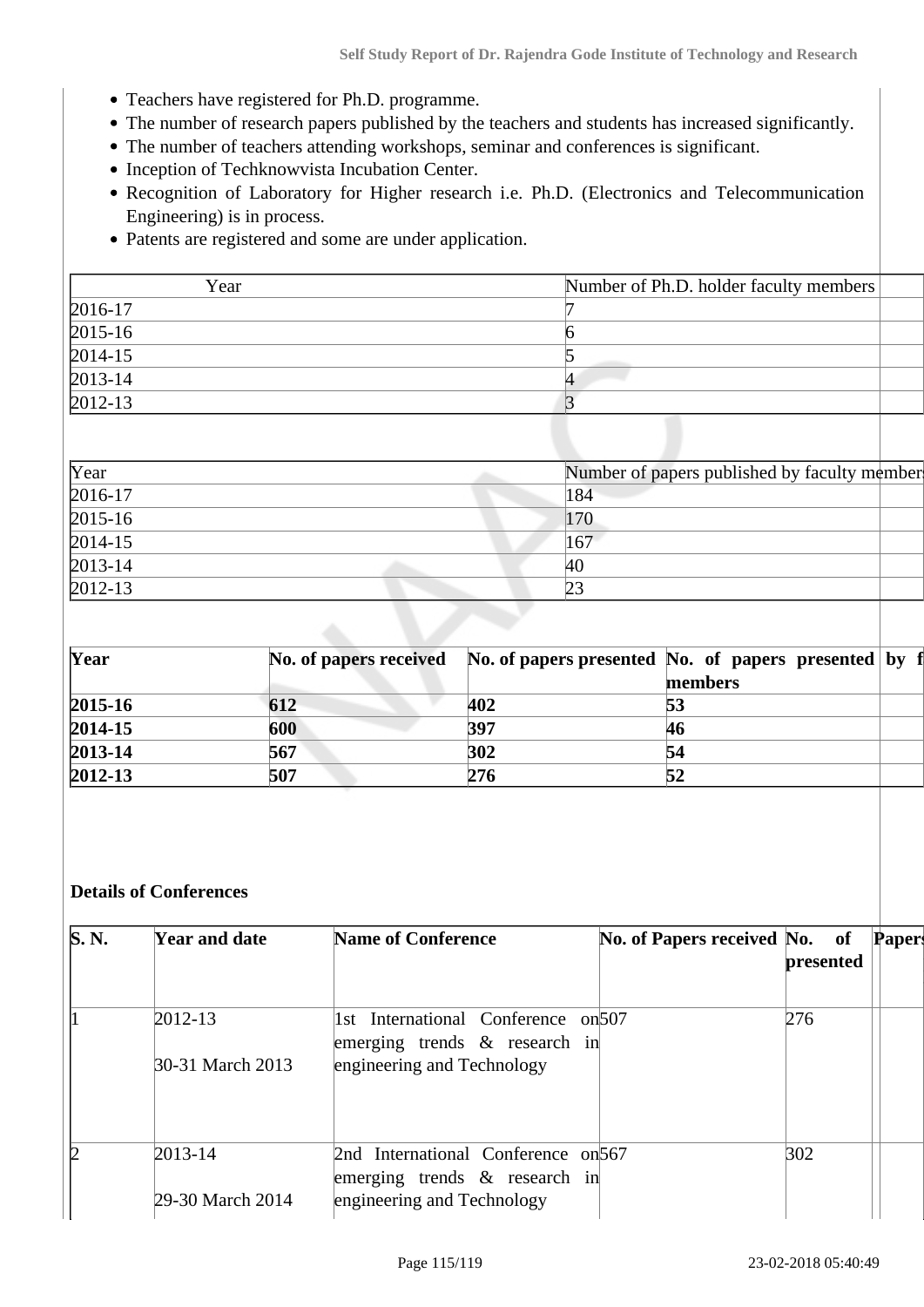| R | $2014 - 15$      | 3rd International Conference on 600<br>emerging trends $\&$ research in | 397 |
|---|------------------|-------------------------------------------------------------------------|-----|
|   | 6-7 April 2015   | engineering and Technology                                              |     |
|   | $2015 - 16$      | 4th International Conference on 612<br>emerging trends $\&$ research in | 402 |
|   | 30-31 March 2016 | engineering and Technology                                              |     |
|   |                  |                                                                         |     |

## **Details of Faculty Development Programme**

## **Date: 19/06/2013 to 21/06/2013**

| <b>Eminent Speakers</b>                           | <b>Topic</b>                                  |  |  |
|---------------------------------------------------|-----------------------------------------------|--|--|
| Dr. B. N. Jajoo                                   | <b>Teaching in Present Context</b>            |  |  |
| Ex. Principal, Govt. College of Engg. Aurangabad. |                                               |  |  |
| Dr. Chhaya Mahale                                 | <b>Education Philosophy</b>                   |  |  |
| Govt. B.Ed. College, Yavatmal                     |                                               |  |  |
| Dr. S. G. Patil                                   | Literature Survey $\&$ preparation of project |  |  |
|                                                   | report                                        |  |  |
| Principal, IBSS College of Engg. Amravati         |                                               |  |  |
| Prof. N. M. Gatphane                              | Conduction of practical & How<br>to           |  |  |
|                                                   | conduct practical examination?                |  |  |
| Ex. Principal, B.N.College of Engineering, Pusad  |                                               |  |  |
| Dr. Avinash Mohril                                | <b>Stress Management</b>                      |  |  |
| Principal, Mahila Mahavidyalaya, Amravati         |                                               |  |  |
| Dr. M. S. Ali                                     | <b>Teaching Methodology</b>                   |  |  |
| Principal, Prof. Ram Meghe College of Engg. $\&$  |                                               |  |  |
| Management, Badnera                               |                                               |  |  |
|                                                   |                                               |  |  |

#### **Problems Encountered and Resources Required**

Timely completion of doctoral research has become difficult for the teachers due to academic commitments. Sabbatical leaves are granted to teachers to facilitate the timely completion of their research work.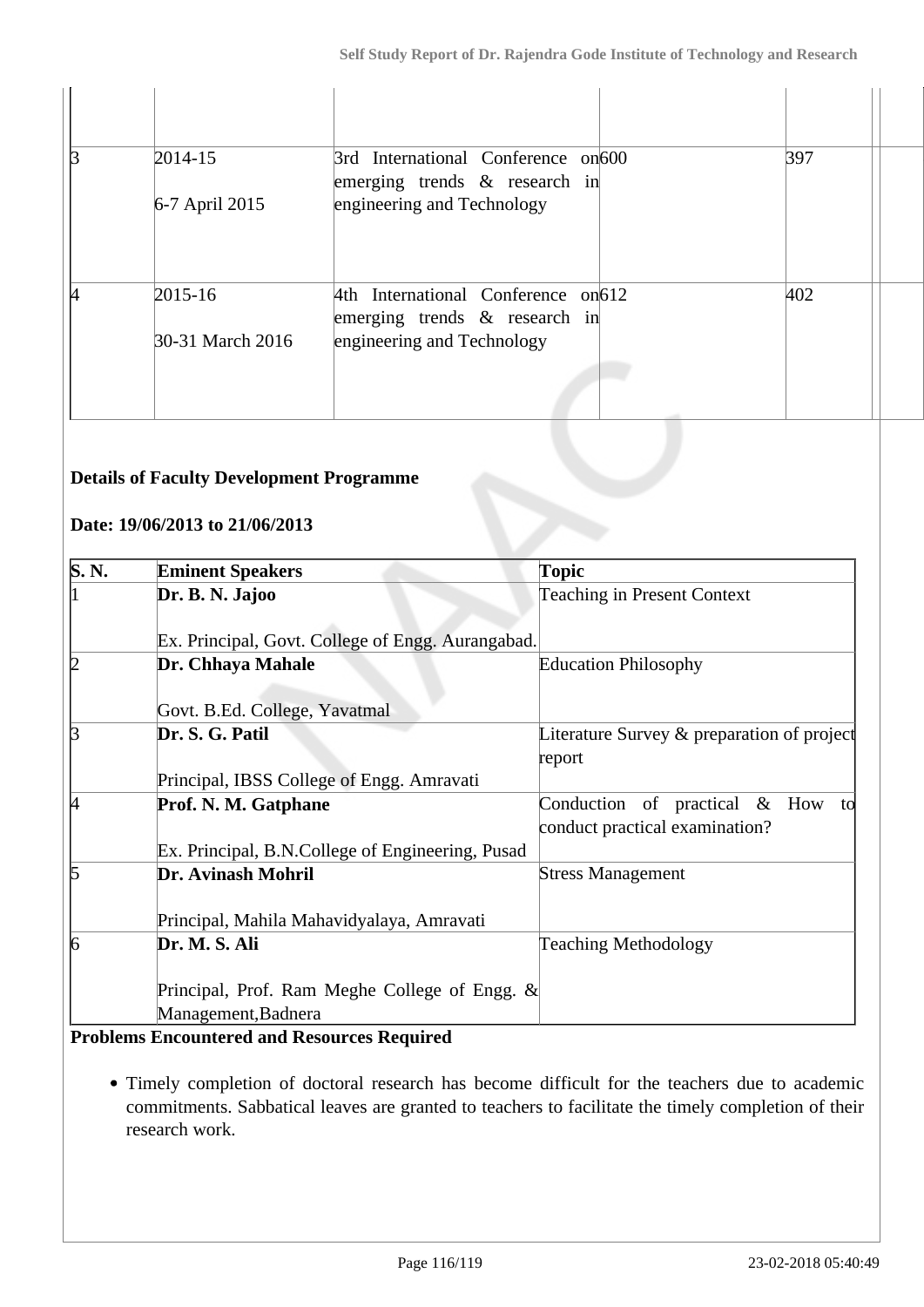## **7.3 Institutional Distinctiveness**

 **7.3.1 Describe/Explain the performance of the institution in one area distinctive to its vision, priority and thrust**

#### **Response:**

VISION STATEMENT: *'To Be the flagship of universally acceptable new ideas and innovations'*

**Vision** statement emphasizes the requisite skills, knowledge and research aptitude, to cater the needs of the society with the right values and ethics which will shape rewarding careers of the students who will serve the society.

In context to distinctive vision for new ideas and innovation in technology, Institute organizes a National Level technical festival branded as "**E-DAZZLED**" every year for the students. This technical festival is open for the students of all Engineering colleges, Polytechnics. Under this event institute encourages students to develop their ideas about research through project competition.

| Sr. No. | <b>Name of Technical Event</b> | Date & Year  | <b>Events</b>                      | of<br>No.    |
|---------|--------------------------------|--------------|------------------------------------|--------------|
|         |                                |              |                                    | participated |
|         | E-Dazzled 2013                 | January 2013 | Paper presentation, Robo race, 621 |              |
| 12      | E-Dazzled 2014                 | January 2014 | Robo war, Technical model 700      |              |
| B       | E-Dazzled 2015                 | January 2015 | competition,<br>Poster $1610$      |              |
| 14      | E-Dazzled 2016                 | January 2016 | Contraption, 1825<br>presentation, |              |
| 15      | E-Dazzled 2017                 | January 2017 | CAD designing etc.                 | 1933         |

**International Conferences :**

Institute encourages the faculty to attend and present papers in conferences. Institute organized four international conferences from 2012 to 2016 in accordance with the vision of institute.

| S.N. | <b>Year and date</b>            | <b>Name of Conference</b>                                                                             | No. of Papers received No. of Papers No. | presented | pre:<br>facu |
|------|---------------------------------|-------------------------------------------------------------------------------------------------------|------------------------------------------|-----------|--------------|
|      | $2012 - 13$                     | 1st International Conference on 507<br>emerging trends $\&$ research in                               |                                          | 276       | 52           |
|      | 30-31 March 2013                | engineering and Technology                                                                            |                                          |           |              |
| 12   | $2013 - 14$<br>29-30 March 2014 | 2nd International Conference on 567<br>emerging trends $\&$ research in<br>engineering and Technology |                                          | 302       | 54           |
| k    | 2014-15<br>6-7 April 2015       | 3rd International Conference on600<br>emerging trends $\&$ research in<br>engineering and Technology  |                                          | 397       | 46           |
| k    | 2015-16<br>30-31 March 2016     | 4th International Conference on 612<br>emerging trends $\&$ research in<br>engineering and Technology |                                          | 402       | 53           |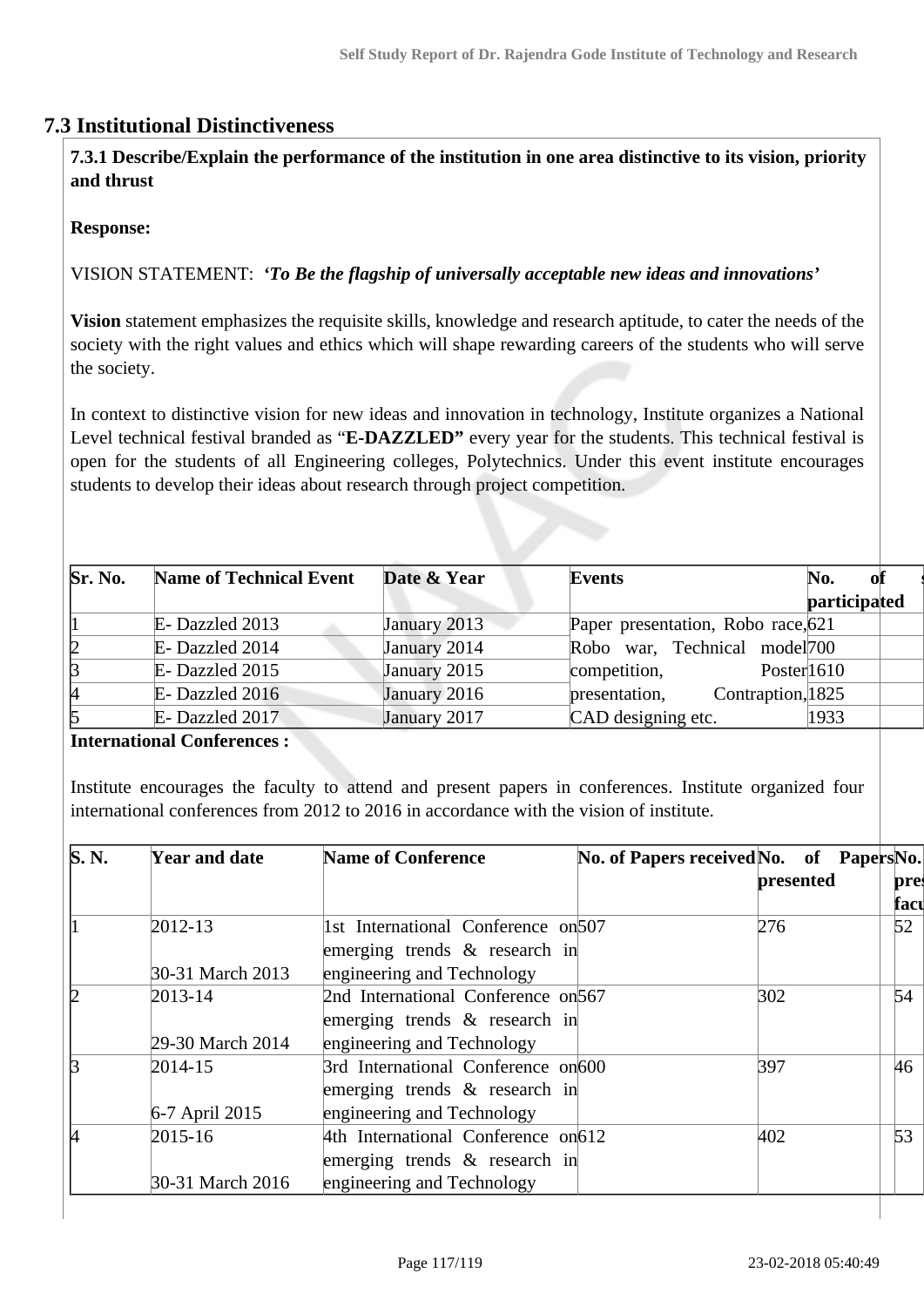|     |     | members |                                                                             |
|-----|-----|---------|-----------------------------------------------------------------------------|
| 612 | 402 | 53      |                                                                             |
| 600 | 397 | 46      |                                                                             |
| 567 | 302 | 54      |                                                                             |
| 507 | 276 | 52      |                                                                             |
|     |     |         | No. of papers received No. of papers presented No. of papers presented by f |

Institute nurtures the innovative ideas of teachers and students leading to completion of following projects fulfilling the expectations of society.

- Swiping Machine powered by Solar Energy
- 3600 Air cooler
- Stone collector machine
- Anti theft machine
- 3-D printer
- Power racing car

In association with the vision of institute, an in-house research center for nurturing the innovative ideas is established named "**Technowvista Incubation Center**". It provides a platform to act as a linkage between Industry and Institute to provide feasible solutions for the technical/ system problems occurring within the industry. A concept of Mega Super Computer working on ternary logic is invented at Technowvista Incubation Center, whose international patent was sought; also students are encouraged to complete their major projects.

**The teachers of the institute have filed total 37 patents till date.**